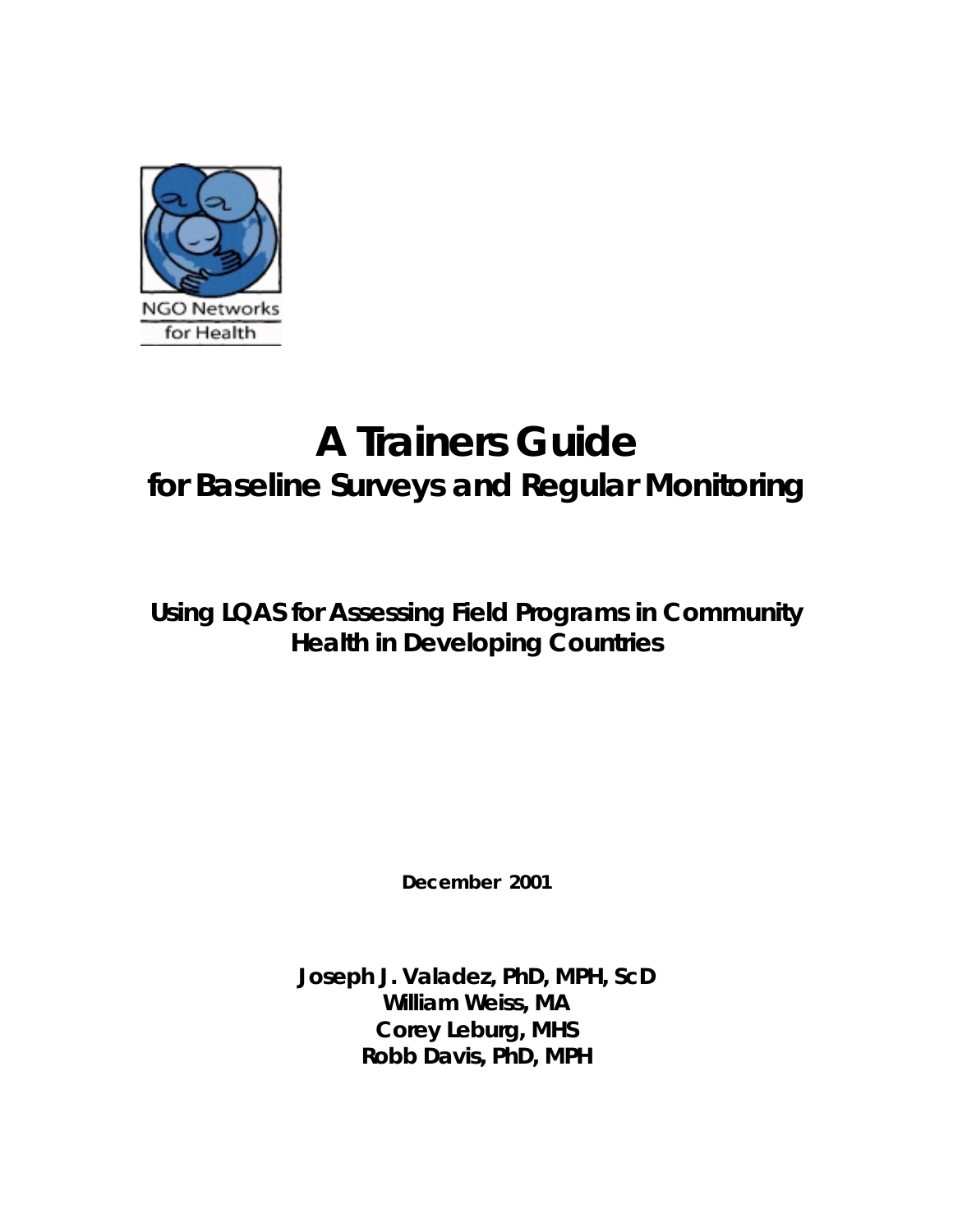Copyright © 2001 by NGO Networks for Health. All rights reserved. Additional copies may be obtained from:

NGO Networks for Health 2000 M Street NW, Suite 500 Washington, DC 20036 Tel. 202-955-0070 Fax 202-955-1105

www.ngonetworks.org info@ngonetworks.org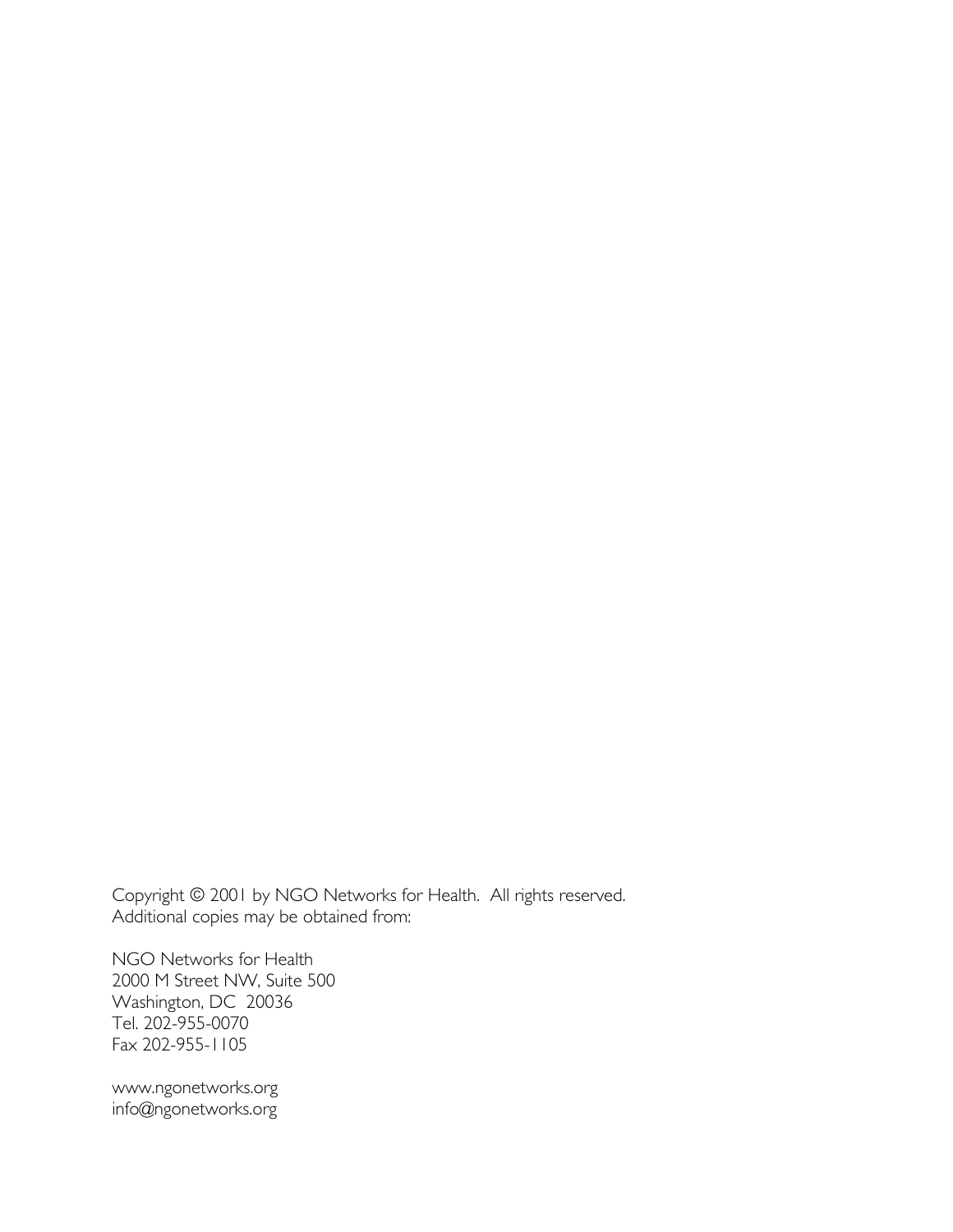Please send all comments about this document to: Joe Valadez NGO Networks for Health 2000 M Street, NW Suite 500 Washington, DC 20036 Jvaladez@ngonetworks.org

## **INTRODUCTION**

This manual is for community health program managers, field supervisors, and others who need to monitor and evaluate their programs. Most often people who have such a responsibility, also have to collect data as one of their tasks. The manual will aid them to train others in a simple and rapid method for collecting data to use for monitoring and evaluation of community health programs. It is called Lot Quality Assurance Sampling. LQAS has been used for about 75 years for industrial quality control purposes. But it has been adapted for community health practitioners to use over the past 15 years. Now it is used all over the world to assess coverage in communities with programs in maternal and child health, family planning, and HIV/AIDS; to assess the quality of health worker performance, and even to assess disease prevalence. This manual presents LQAS in a very user friendly way so that they can train almost any supervisor or community health worker how to use the method for the first type of application – which is the most often used application.

This manual is written from the point of view of NGOs as the users. However, all of the materials can be easily adapted for any other user. We encourage Ministry of Health staff, UN Agencies and any others to use this manual. Where ever you read NGO or *NGO catchment area*, think of a large area that corresponds to your administrative unit. For example, an NGO catchment area could be a district or sub-district area.

The manual consists of two sections: (1) a manual for trainers—for anyone, that is, who wants or needs to train other people in the LQAS methodology; and (2) a participant's manual, which is a collection of all the overheads/handouts used in the training program. With the Participants Manual health workers and other trainees can follow the trainer during each session, and review later on what was presented.

The manual consists of five Modules, each with one or more separate Sessions, with each Module answering a key question about data collection. These questions are: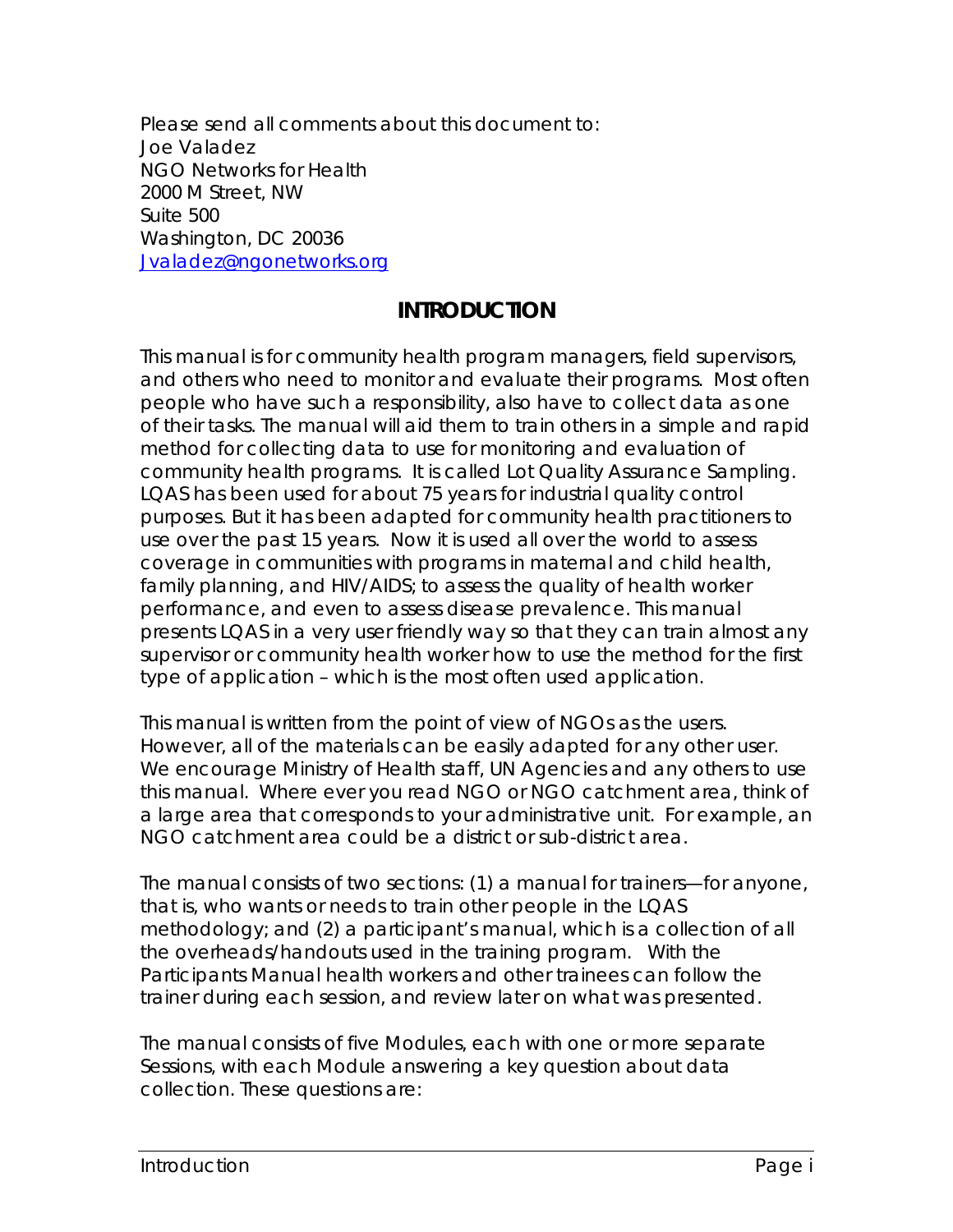| <b>MODULE ONE:</b>   | Why should I do a survey and why should I<br>use the LQAS method? |
|----------------------|-------------------------------------------------------------------|
| <b>MODULE TWO:</b>   | Where should I conduct my survey?                                 |
| <b>MODULE THREE:</b> | Whom should Linterview?                                           |
| <b>MODULE FOUR:</b>  | What questions do I ask and how should I<br>ask them?             |
| $MODUIF$ FIVE:       | What do I do with the information I have<br>collected?            |

Each Session has the same layout:

| <b>PURPOSE</b> | The Session begins with a brief purpose statement which   |
|----------------|-----------------------------------------------------------|
|                | tells the trainer why he/she is doing this Session and    |
|                | where the Session fits in with the overall design of the  |
|                | training program. Trainers might also want to use some of |
|                | the comments here when they introduce this Session to     |
|                | participants.                                             |

- **TIME** This tells the trainer approximately how long it should take to complete this Session. Times will vary, of course, depending on the number and experience of participants, among other things.
- **OBJECTIVES** This section describes what participants achieved in this Session.
- **PREPARATION** This describes for trainers anything they need to do in advance of the Session.
- **DELIVERY** This section leads trainers step-by-step through the entire Session and explains what they should do and say at each point in the Session.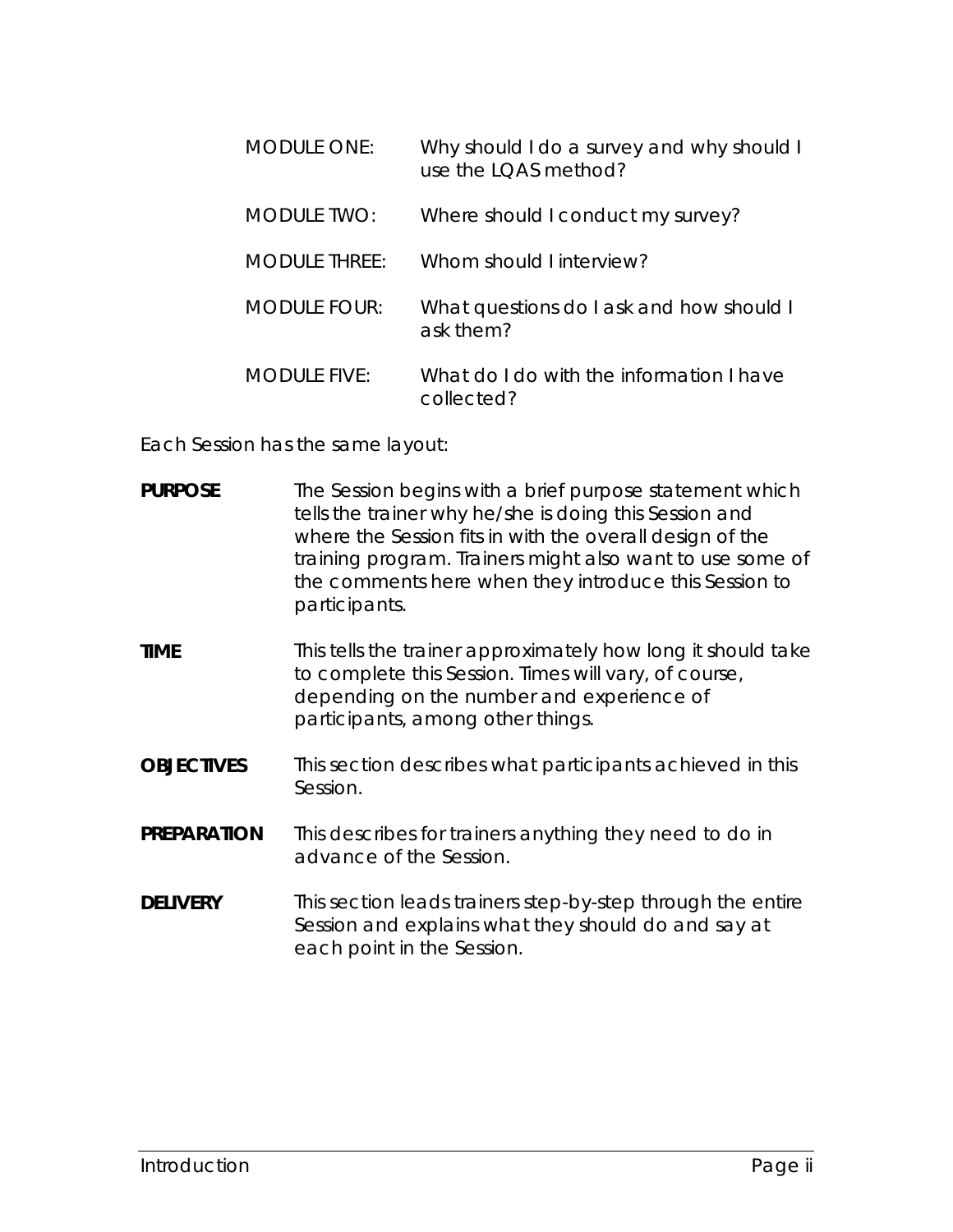**IMPORTANT: The most important thing for trainers is to be completely familiar with every step in every Session, including all the overheads, before they stand up in front of the group. Trainers should not be trying to figure out the Session at the same time they are delivering it!**

A list of all the modules, Sessions and Session overheads/handouts appears in the Table of Contents.

Before the training begins, there are several things that need to be prepared in order for the workshop Modules to be successful. Go through the following list and carryout these tasks well in advance of the workshop.

### **TASK 1**—**Get a map of the catchment area where the NGO participants will be collecting the data.**

This can be a formal map on which the NGO has marked clearly the boundaries of their program area – the catchment area. Try to find a map that gives you a lot of detail and has a small scale. It is even better if it has roads, community names, and geographical characteristics marked on it. You can often find maps at the Department of Statistics or the Census. If the Demographic and Health Survey has been conducted in your country, there are often maps available to use locally. Other sources of maps are tourist agencies, military institutes, and the Departments of Health and Education. School Districts often have maps. But if a map is not available then ask the NGO to sketch one by hand. It will be very useful for the training and for carrying out the survey.



### **TASK 2**—**Work with NGO managers to determine how to organize their program area or catchment area into supervision areas.**

During this training we will use the phrase *supervision area* many times. Sometimes we

will abbreviate it as *SA.* An NGO can make the monitoring and supervision of their program much easier if they subdivide their program catchment area into smaller management units. As shown in the figure to the left, Together, A, B, C, D, and E represent the **Catchment Area**. Individually, A, B, C, D, and E represent 5 **Supervision Areas**.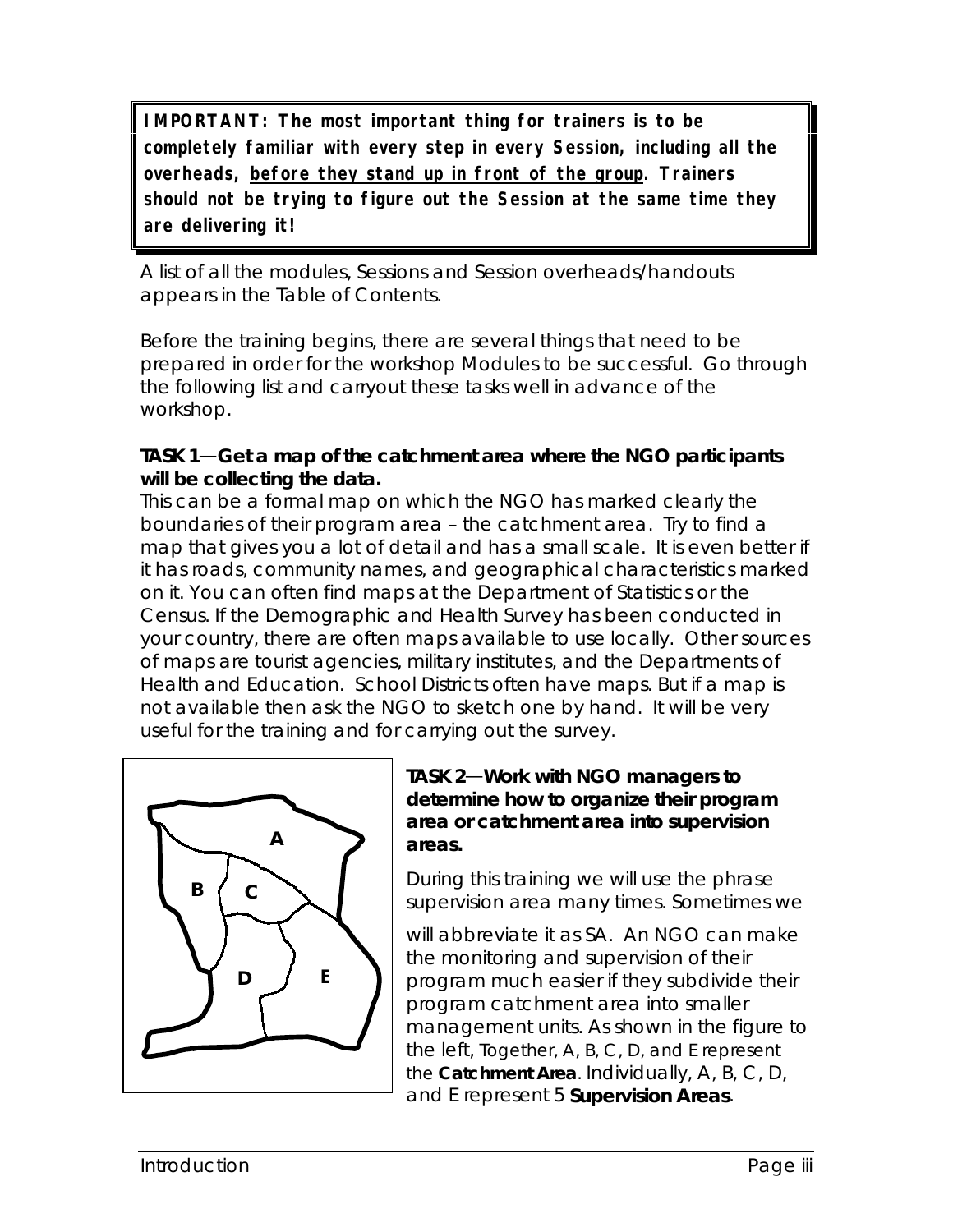- A. Each management unit is called a *supervision area*. The data you obtain will be strongest – meeting accepted international standards – if you subdivide the program area into at least 5 SAs. But do not worry if you can only divide your program into to 4 SAs. But do try to have at least 3 SAs.
- B. The easiest way for an NGO to organize a program into SAs is to think about how many communities, a supervisor can supervise in a month or 6-weeks. Then group communities together that are natural grouping and that make supervision the most efficient. Those communities form your supervision area. Because monitoring is an activity that should be carried out regularly by a supervisor, and because this manual will teach supervisors how to collect data, encourage the NGO to define an SA that a supervisor can effectively manage. Once the NGO has done this, be sure they have identified supervisors who will do this work and will be committed to visiting the communities in that SA.

### **TASK 3**—**Develop a list of all the communities in the program area with their population sizes.**

A. Ask the NGO to make a list in one column of all the communities in their program area, organized by SA. In a second column ask them to write the approximate population size of each one. If they do not know how many people live in each one, they can write down the approximate number of houses or the numbers of babies that were born in each one. Health facilities may have this information. The NGOs will need some information that helps them determine the relative size

**HINT: It will be much easier to use the list of communities later on if the NGO also indicates the district or province.**

of each community. Don't worry too much if the estimates are not exact.

B. In Module 3, participants will learn how to use the list of communities as a sampling frame to identify interview locations. The trainer should work with one program manager at the NGO to identify the communities where the sampling will take place. In other words, go to Module 3 now and apply the steps described to identify locations. Later in the training you can lead participants through this process and demonstrate how the actual sampling frame was developed.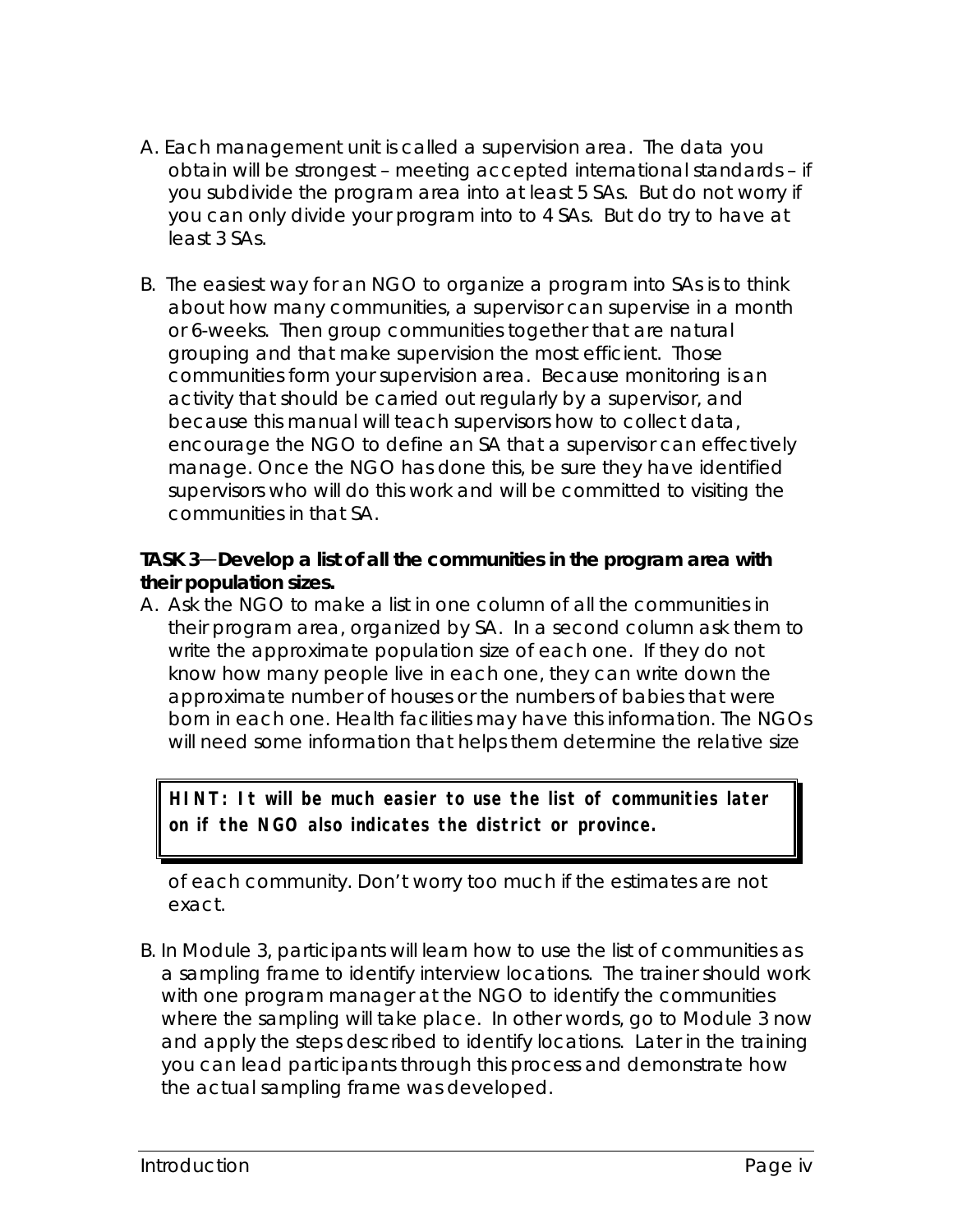### **TASK 4**—**Prepare the questionnaires.**

This may seem like an obvious task, but it is very time consuming and complex. You only learn how complex it really is, by actually developing the questionnaire.

- A. Have the NGO write a list with each of the program's objectives related to improving health knowledge or practices. Under each objective, have the NGO write the key health message the project will promote to help achieve the objective. Under each objective, have the NGO write an indicator that can measure whether or not the objective has been achieved. The numerator and denominator of each indicator should be very specific as to gender and age group, and what is considered "correct" knowledge or practice.
- B. Have the NGO look for and select questions needed to measure each of the indicators written in the step above. The NGO can sometimes find the questions it needs by looking at a questionnaire that has already been used either by the NGO or by a colleague NGO. If the NGO cannot find a questionnaire locally, then they can download one from Internet resources. One example, the CORE Group website, was developed by NGOs for this very purpose. You can find a copy of an excellent questionnaire at their website (http://www.childsurvival.com/kpc2000/kpc2000.cfm).
- C. Have the NGO change the questions it has found, if needed, to reflect the health messages of the project; these are the health messages written in Step A above. In addition, change the questions to reflect the appropriate gender and age group, if needed. The NGO's questionnaire should be as short as possible and designed to collect only essential information for planning and managing their program. This can be achieved if the NGO limits questions to those needed to measure its program indicators.
- D. If the NGO cannot find a good question to measure an indicator, this may mean that the indicator is not measurable. If so, modify the indicator and return to Step B above.
- E. **Note**: When using LQAS methods it is ideal---for reasons that will become clearer following the training---if each question on a survey questionnaire is asked of all interviewees. We minimize the number of questions that are asked of only some interviewees. A question asked only of those interviewees with a sick child is an example of such a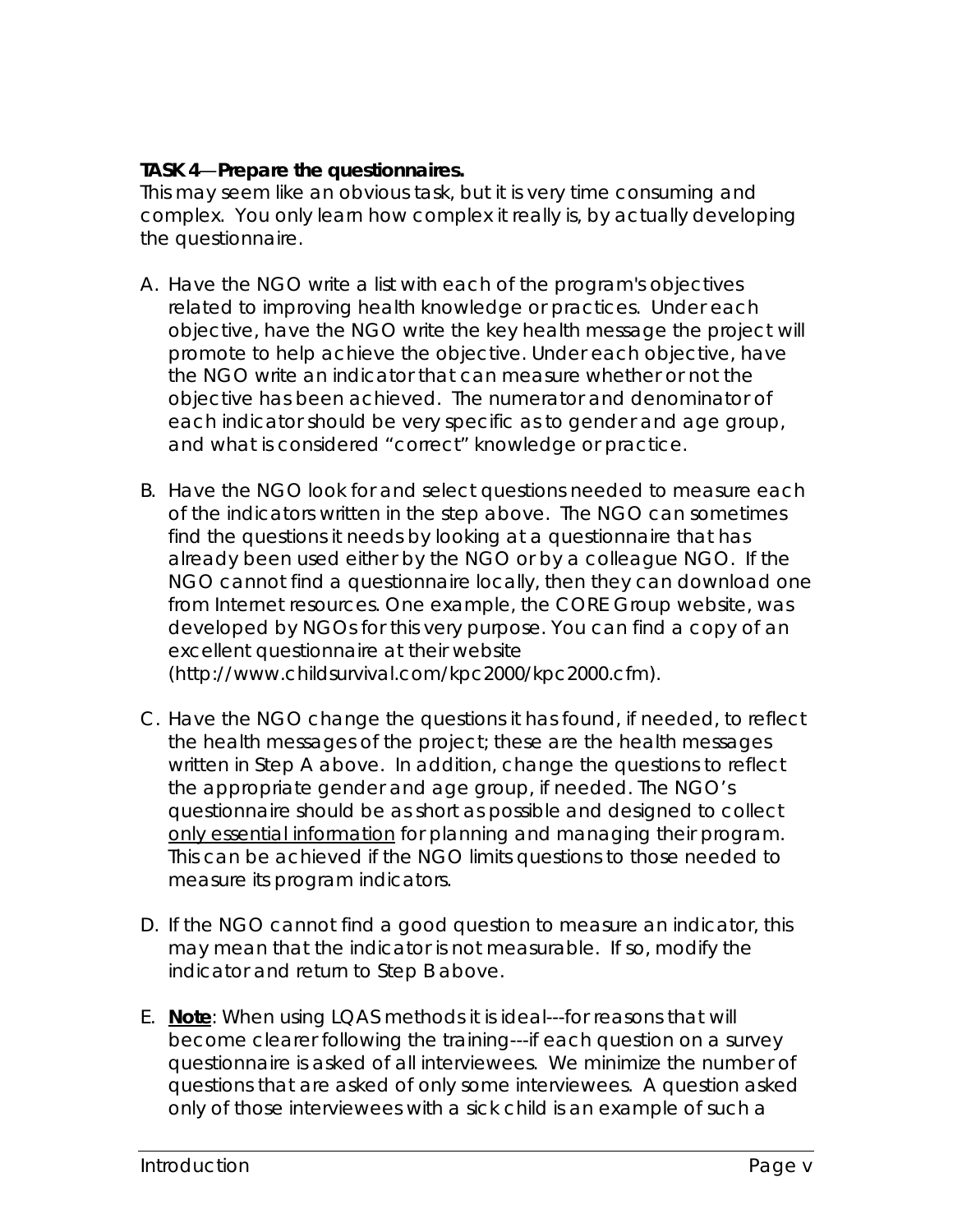question. Minimizing the number of questions asked of only a subgroup of interviewees helps us maximize the sample size and power of the survey---allowing us to determine if coverage varies significantly between Supervision Areas. By implication, we therefore minimize the number of indicators that require using questions of sub-samples of interviewees. This means an NGO might change one of its indicators to measure knowledge of all interviewees, when the original indicator measured a health practice that few informants would have had the opportunity to do (e.g., care seeking for a child with pneumonia).

- F. Once they prepare the questionnaire the NGO may have to translate the questionnaire into a local language. Translation has four steps.
	- (1) Firstly, the questionnaire should be translated by a native speaker of the local language and who also speaks and reads the language of the original questionnaire.
	- (2) Then the questionnaire must be reviewed by other members of the team, health professionals who also speak and read the local language. This is to determine whether the questions are clear.
	- (3) Then the questionnaire needs to be translated back into the original language of the first questionnaire. This is a very important step to determine if the questions are correct and have retained the original meanings.
	- (4) Finally, the questionnaire has to be pre-tested. This means that you need to go to a local community and use the questionnaire and learn whether respondents understand the questions. If there are problems, the interviewee should work with the local respondent to construct a clear question. Then this suggestion and others can be discussed and new questions can be written. – **REMEMBER** that if you rewrite a question you have to pretest it again.

### **TASK 5**—**Ask the NGO to identify all of the participants that are participating in the workshop.**

Ask them to tell you which participants are associated with each SA. Sometimes NGOs assign more than one person to an SA so that the sampling and interviewing goes even quicker. Compare the number of participants with the number of SAs to be sure the NGO has identified enough people to participate in the training. Be sure that the participants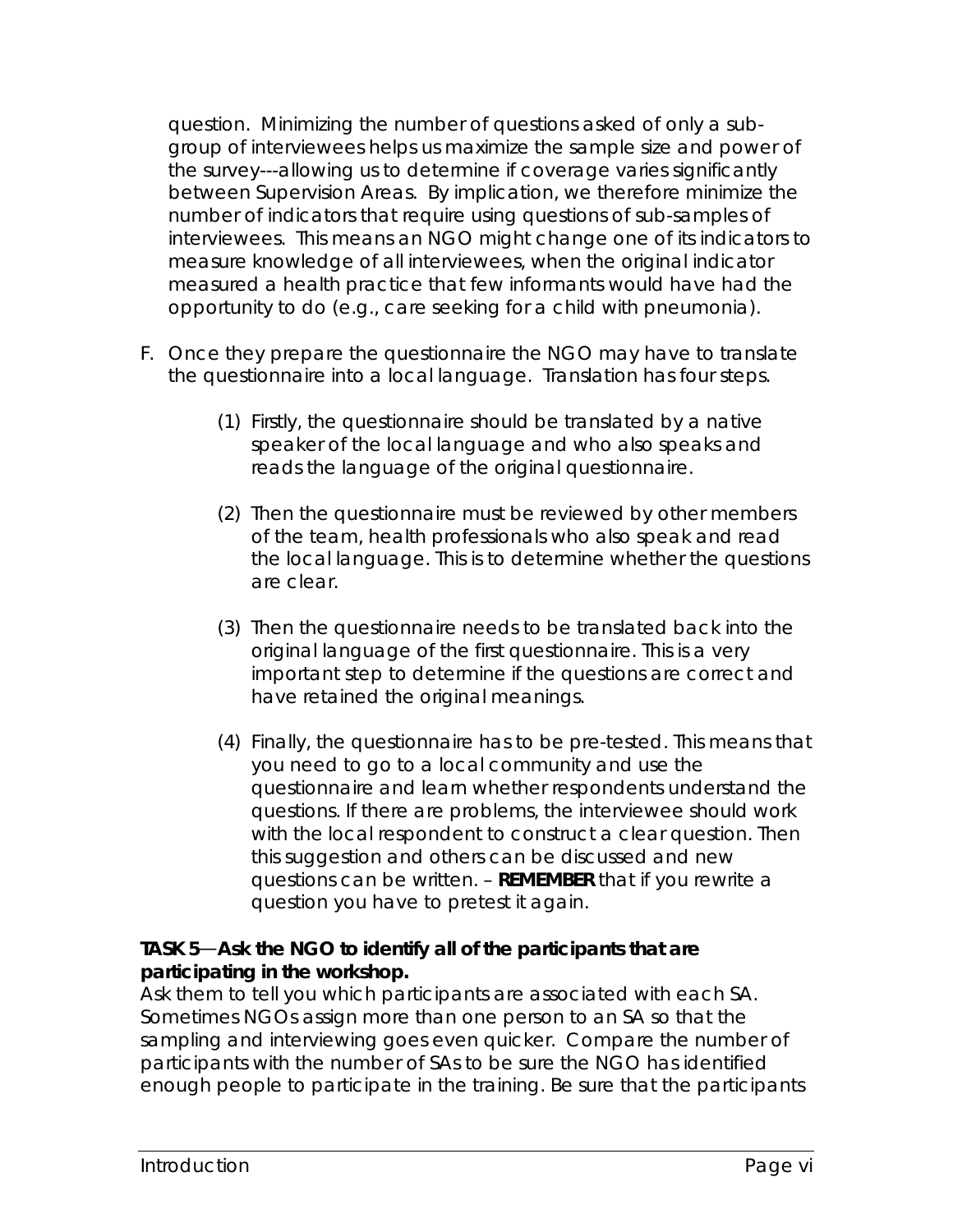are committed to carrying out the sampling as soon as the training session is finished.

### **TASK 6**—**Prepare and send these materials to participants:**

 Send a description of logistical arrangements (e.g., where the workshop is being held and where participants are staying).

### **TASK 7**—**In the workshop, the trainer will need materials.**

These days you can find quite sophisticated machines that make the training easier to carry out.

- A. If you can use a computer and a *power-point* projector, arrange as soon as possible to have it available to you for the entire training and data collection period. The overheads in this manual can be projected on a wall with an LCD *power point* machine. Be sure to have one or more electrical extension cord(s) and at least 1 extra light bulb available.
- B. If a *power point* machine is not available then get an *Over Head Projector.* Many schools or agencies have one. You can copy all of the overheads included in the Participant's Manual onto transparencies (acetates). Be sure to have one or more electrical extension cord(s) and at least 1 extra light bulb available.
- C. If neither overhead nor PowerPoint are available, the trainer must prepare flip charts of each overhead. In addition, every training site regardless of whether overheads/PowerPoint are available should have flipcharts available. Have several of these on hand, with several markers since they have a tendency to dry up rapidly in a hot climate. Also they are very useful for the field exercises.

### **TASK 8**—**Copy all training materials, the participant's manual, and enough questionnaires for the field practice.**

Have all materials prepared and ready so that you can focus on the training rather than solving a crisis because your materials are not ready for the trainees to use.

**\* \* \***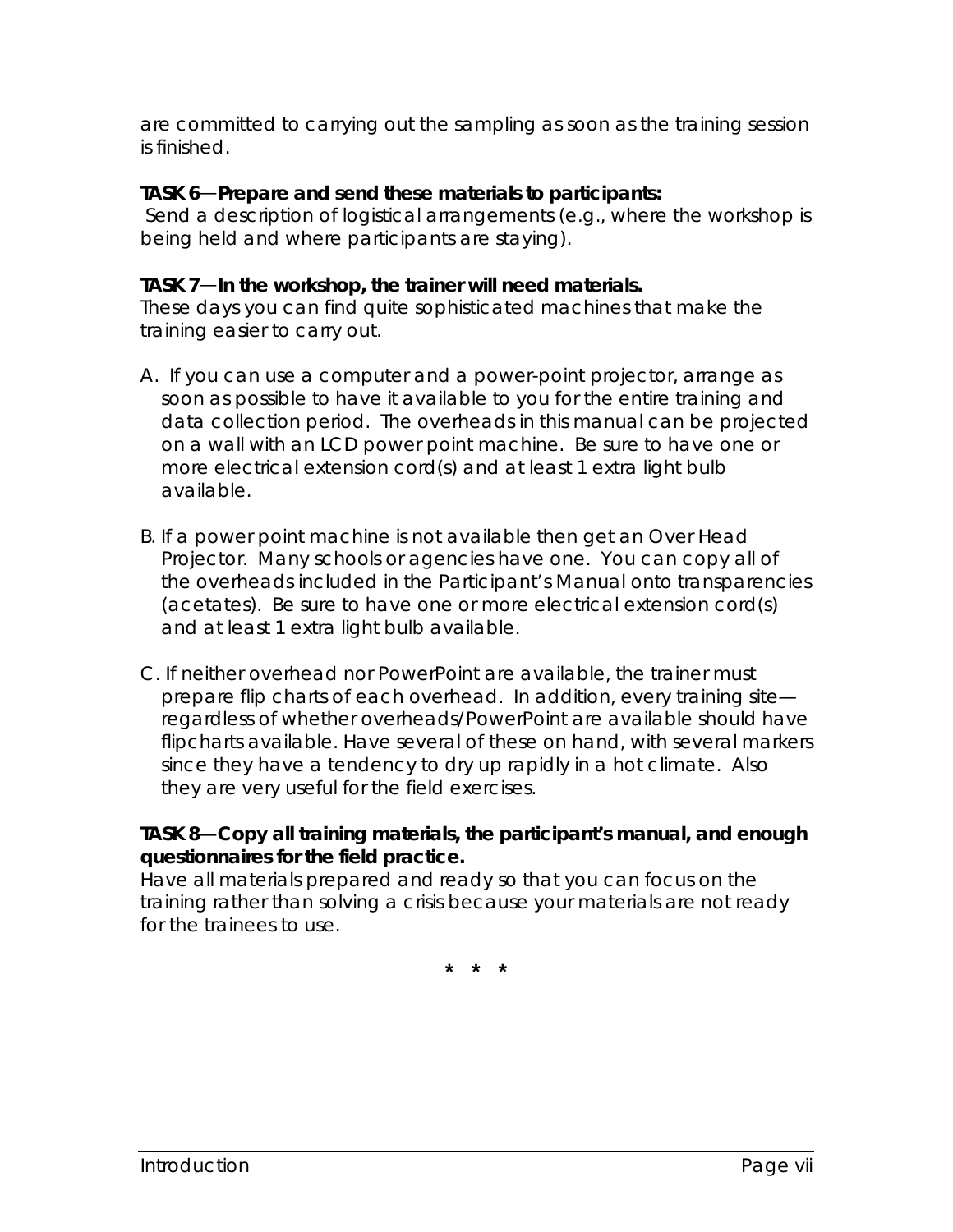## **Acknowledgements:**

The authors would like to take this opportunity to thank all those in the field who have helped us in the creation of this manual. Your feedback during various field tests has greatly enhanced this product, and your patience and understanding made working with you a great pleasure. We hope you will take well-deserved satisfaction from knowing the important part you played in making this valuable tool available to your colleagues and friends around the world. In particular we would like to thank several networks of non-governmental organizations working in Nicaragua and Malawi who participated in using earlier versions of this manual and in making many useful suggestions about how to improve it. They include:

**NICASALUD** whose members include:

- ACTION ALREADY
- ADP
- ADRA
- AMLAE
- CAR<sub>E</sub>
- Catholic Relief Services
- CEPS
- FUMEDNIC
- FUNIC
- FUNDESI
- INPRHU
- IXCHEN
- LET US SPEAK
- Partners of the Americas
- Plan International
- Project concern
- Project Hope
- Save the Children

**UMOYO NETWORKS** whose members include:

- Adventist Health Services
- Blantyre Christian Center
- Ekwendeni Hospital
- MACRO
- Malamolo Hospital
- St. Anne's Hospital

We first of all thank Fernando Campos of NicaSalud and Bernard Mijoni of Umoyo Networks for their hard work and collegiality. They worked with their Nicaragua and Malawi-based teams to field test early drafts of this manual. Special recognition is given to Babu Ram Devkota of Plan International, Nepal and his team working in the Child Survival Project in the Terai. Babu Ram, Eric Starbuck, and the Plan Program Supervisors tested most of the methods presented here. We also give our deep thanks to William Vargas of Costa Rica who used draft versions of this manual in Central and South America and in Malawi. Without his help and dedication this manual would not have been possible. We also thank La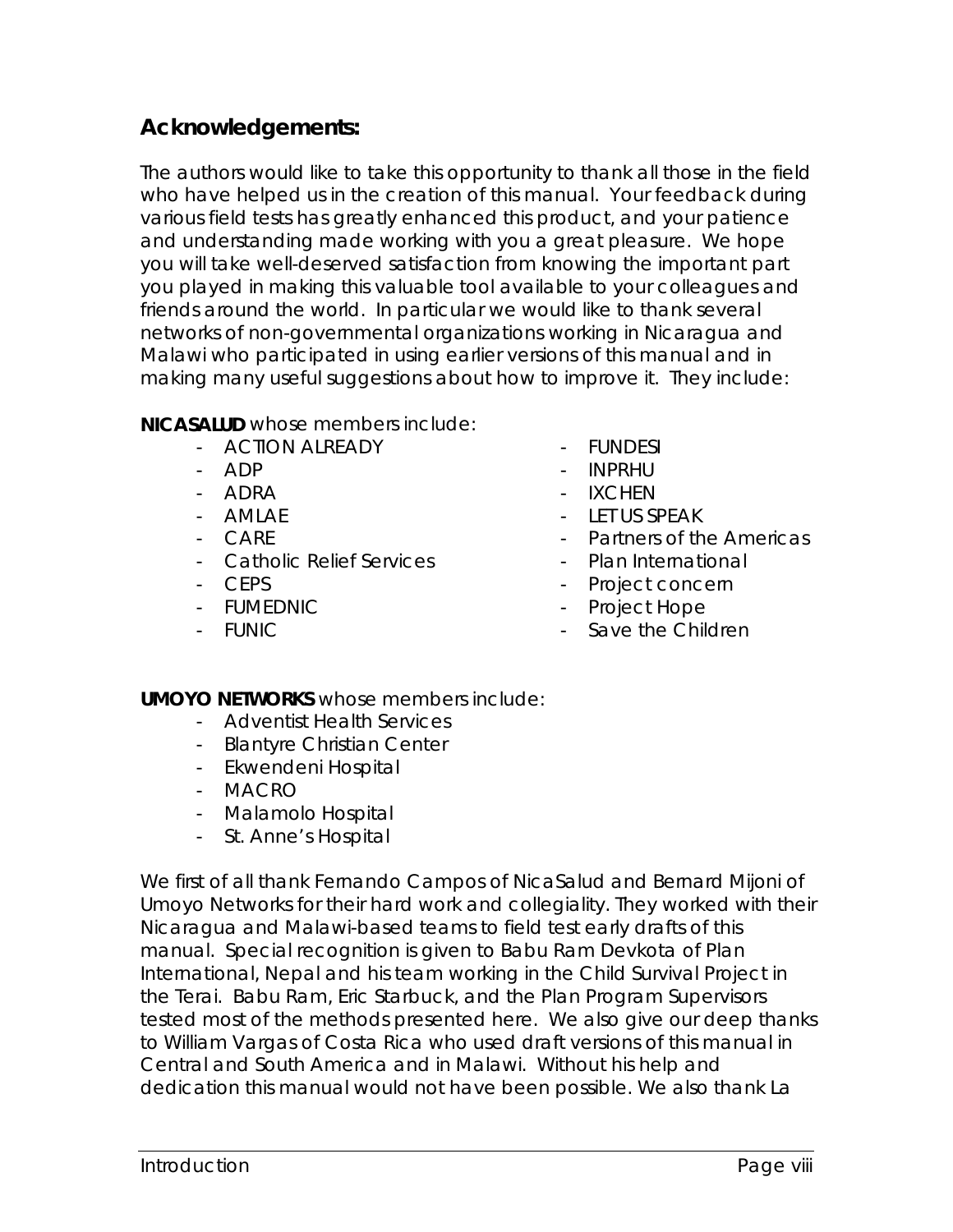Rue Seims for assisting in the field testing in Malawi and for transferring the probabilities to the new LQAS table used in this manual.

In the USA we thank Dr. Peter Winch, Dr. Eric Sarriot and other members of the faculty of the Department of International Health at the Johns Hopkins University Bloomberg School of Public Health for their recent review article of sampling methods which in addition to being an important contribution to Public Health, also created awareness among PVOs and NGOs that LQAS, as well as other sampling approaches, are important tools for improving the quality of community health programs. Among our donors we would like to thank Kate Jones and the staff of the Bureau of Humanitarian Relief's Office of Private Voluntary Cooperation at USAID. Craig Storti provided an immense service to us as our editor. And Brenda Bolanos helped the authors format the manual to make it more user friendly.

In conclusion, we express our gratitude to the many public health professionals who have been advancing the development of LQAS throughout Asia, Africa, and Central and South America. And to the members of the Child Survival Collaborations and Resources Group (CORE) for their support and interest which initiated the momentum to develop this manual.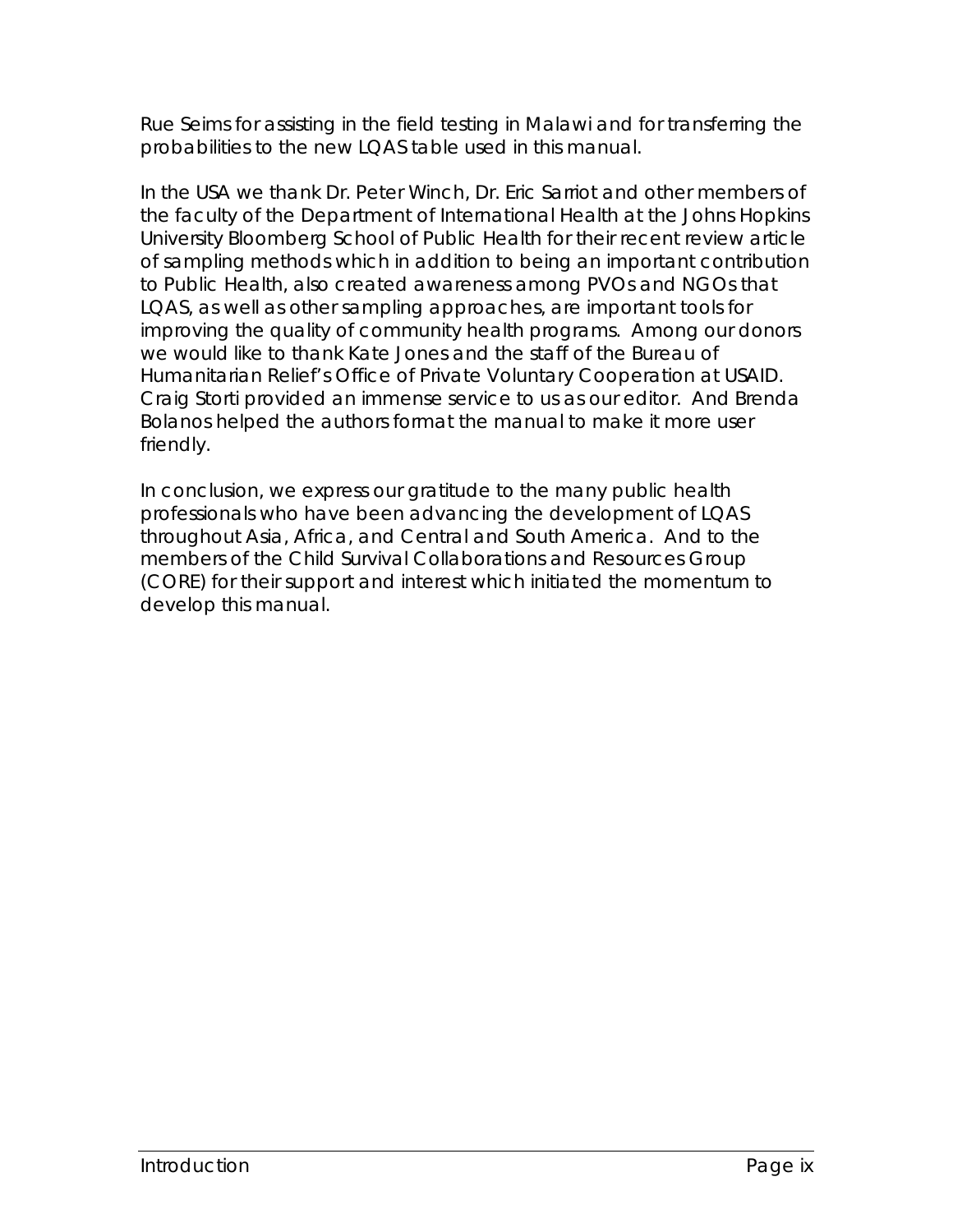## **TABLE OF CONTENTS**

#### **MODULE ONE:Why should I do a survey and why should I use the LQAS method? Page 5**

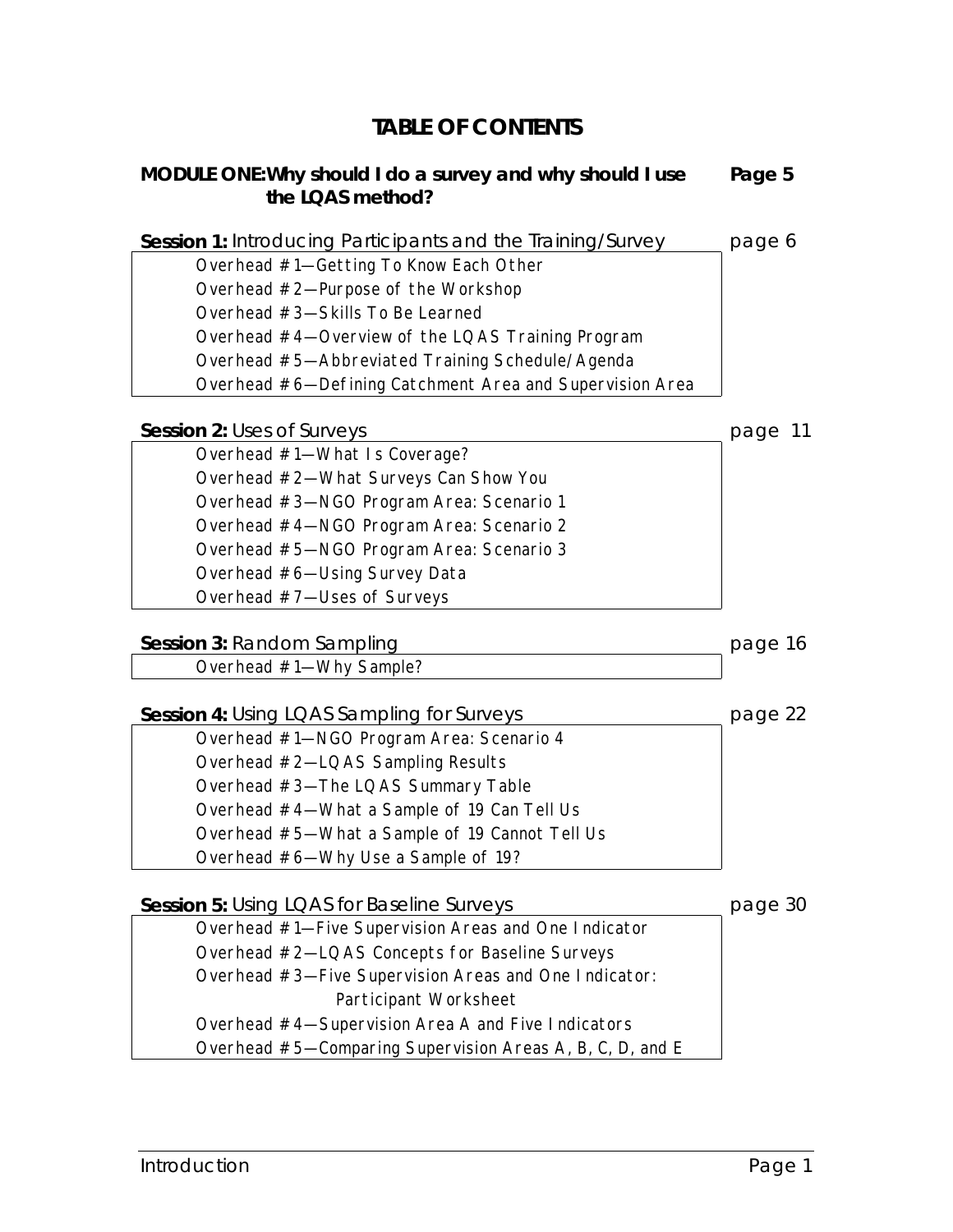#### **MODULE TWO: Where should I conduct my survey? Page 39**

| Session 1: Identifying Interview Locations                    | page 40 |
|---------------------------------------------------------------|---------|
| Overhead #1-I dentifying Locations for Interviews             |         |
| Overhead #2-List of Communities and Total Population          |         |
| Overhead $#3$ -Calculate the Cumulative Population            |         |
| Overhead #4—Calculate the Sampling Interval for a Supervision |         |
| Area                                                          |         |
| Overhead #5-Random Number Table                               |         |
| Overhead #6-I dentify the Location of Each of the 19          |         |
| Interviews in a Supervision Area: Work Sheet                  |         |
| Overhead #7-LQAS Sampling Frame for a Supervision Area        |         |

#### **MODULE THREE: Whom should I interview? Page 48**

**Session 1:** Selecting Households **page 49** page 49

Overhead #1—How To Assign Numbers to Households? Overhead #2—Situation 2: Household List Not Available: Size About 30 Overhead #3—Situation 3: Household List Not Available: Size Greater Than 30

**Session 2:** Selecting Informants **page 54** 

page 58

Overhead #1—Household Composition Scenarios Overhead #2—Rules for Identifying Informants Overhead #3—Group of 27 Households Numbered for Random Selection of 1 Household

**Session 3:** Field Practical for Numbering and Selecting **Households** 

Overhead #1—Process for Field Practical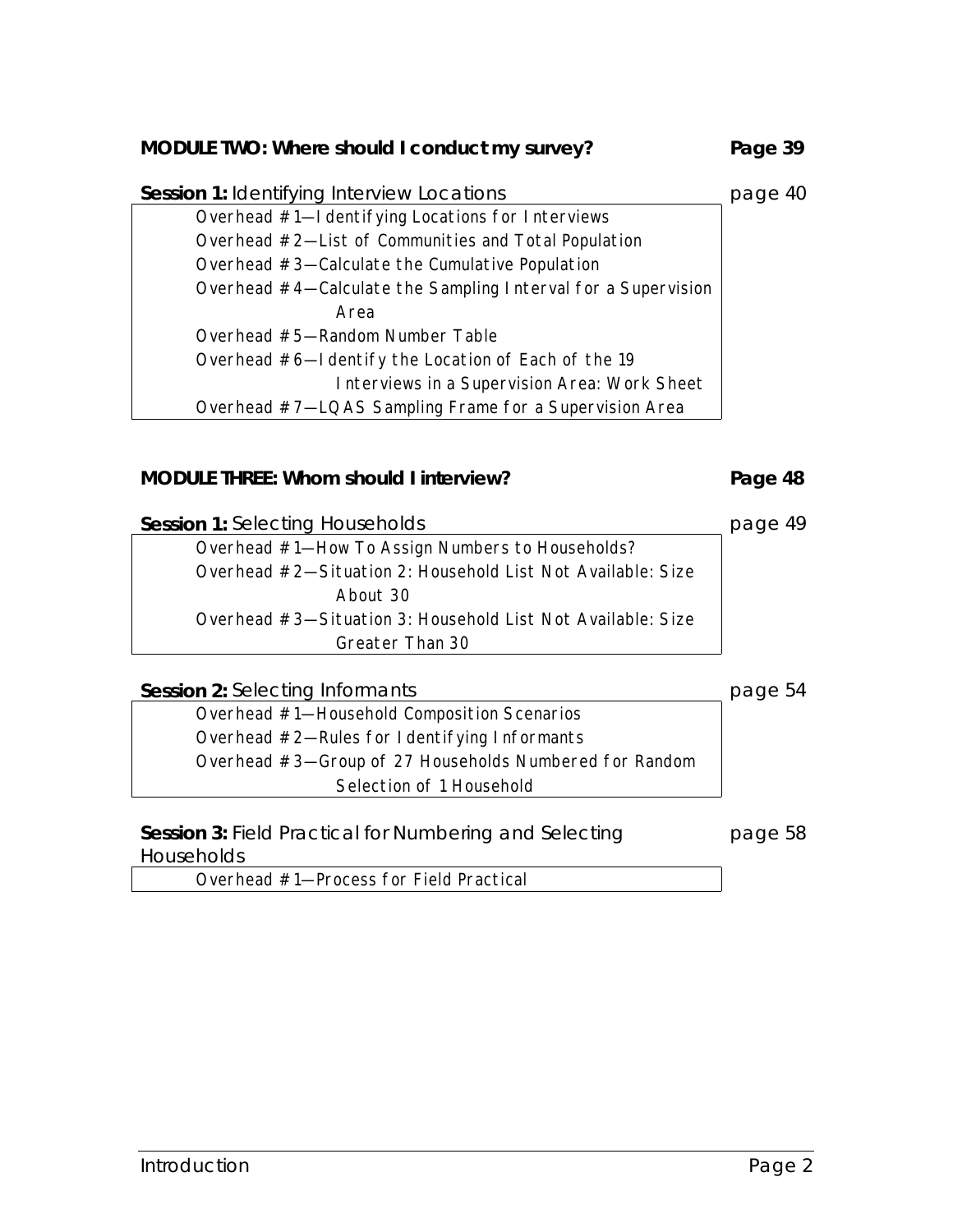| MODULE FOUR: What questions do I ask and how should I ask<br>them?                 | Page 63 |
|------------------------------------------------------------------------------------|---------|
| Session 1: Reviewing the Survey Questionnaires                                     | page 64 |
| No overheads                                                                       |         |
| <b>Session 2: Interviewing Skills</b><br>Overhead #1-Why Interviewing is Important | page 66 |
| Overhead #2-Interview Etiquette                                                    |         |
| Overhead #3-Effective Interviewing Techniques                                      |         |
| Session 3: Field Practical for Interviewing<br>No overheads                        | page 69 |
|                                                                                    |         |
| <b>Session 4: Planning for the Data Collection/Survey</b>                          | page 72 |
| HANDOUT - No overheads                                                             |         |
| <b>MODULE FIVE: What do I do with the information I have</b><br>collected?         | Page 74 |
| <b>Session 1: Fieldwork Debriefing</b>                                             | page 75 |
| Overhead #1-Status Report on Data Collection from Each NGO                         |         |
| <b>Session 2: Tabulating Results</b>                                               | page 77 |
| Overhead #1-Tabulation Sheet                                                       |         |
| Overhead #2- Tabulation Quality Checklist (HANDOUT ONLY)                           |         |
| <b>Session 3: Analyzing Results</b>                                                | page 87 |
| Overhead #1-Summary Tabulation Sheet                                               |         |
| Overhead #2-The LQAS Table.                                                        |         |
| Overhead #3-Defining Program Goals and Annual Targets                              |         |
| Overhead #4-Summary Tabulation Sheet for Monitoring                                |         |
| Overhead #5-I dentifying Priority SAs Using the Summary<br>Tables - Monitoring     |         |
| Overhead #6-Using LQAS to Assess One Indicator Over the<br>Life of a Project       |         |
| Overhead #7-Graph of One Indicator Over Life of a Project                          |         |
| Overhead #8-How To Analyze Data and I dentify Priorities                           |         |
| Using the Summary Tables                                                           |         |
| Overhead #9-Baseline Survey Report Format                                          |         |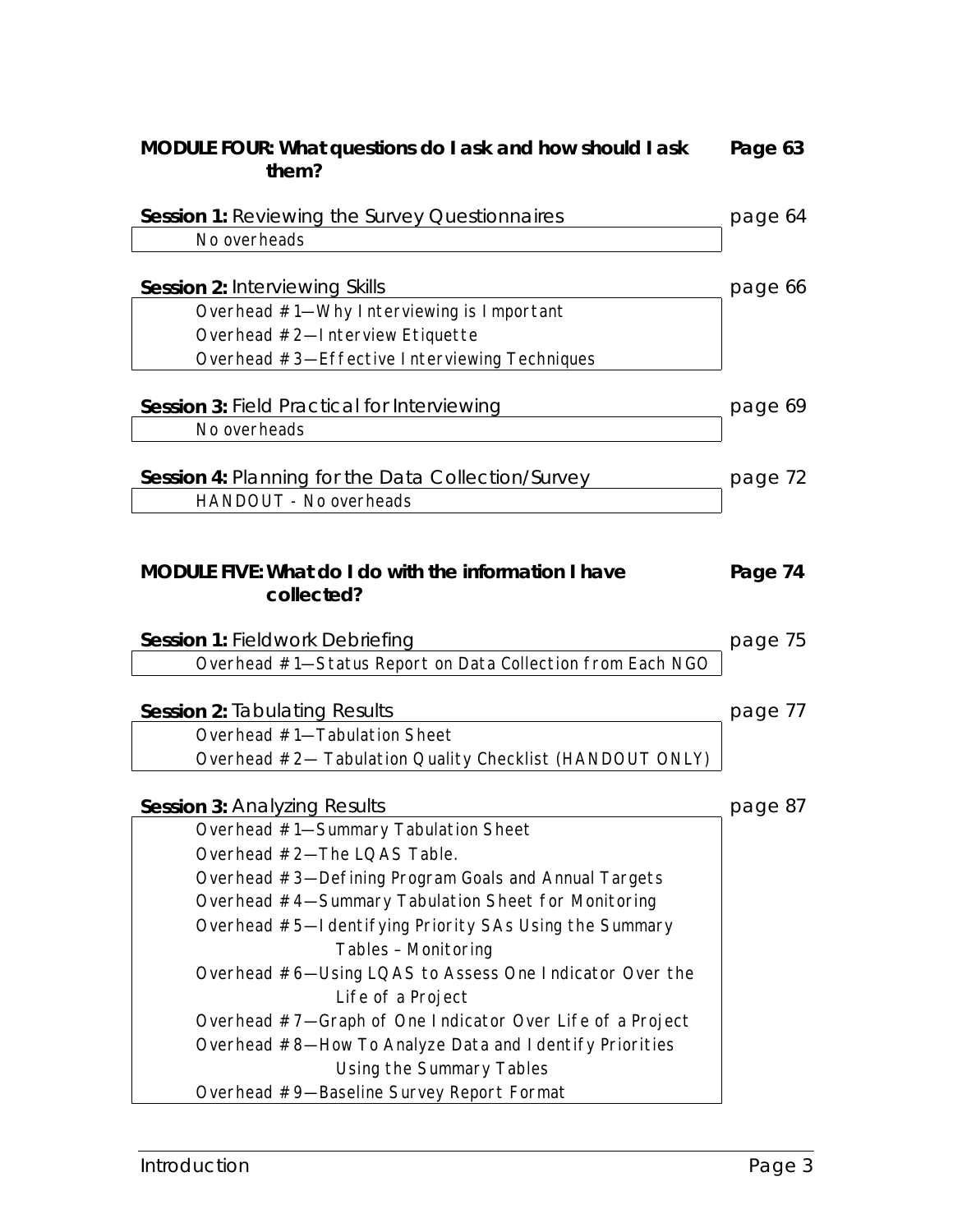Overhead #10—Methodology Overhead #11—Main Findings Overhead #12—Action Plans/Goals/Benchmarks

### **APPENDICES Page A- 1**

| <b>Appendix 1: Sample Detailed Workshop Agenda</b>              | page A-2  |
|-----------------------------------------------------------------|-----------|
| Appendix 2: LQAS Table with Alpha and Beta Errors n=19          | page A-7  |
| <b>Appendix 3: Additional Random Number Tables</b>              | page A-8  |
| <b>Appendix 4:</b> Alternative Neighborhood/Community Scenarios | page A-11 |
| Appendix 5: How to Calculate Weighted Coverage and              | page A-13 |
| Confidence Intervals                                            |           |
| - using hand tabulated results                                  |           |

- using a computer

#### Participant's Manual **Participant's Manual**

**IMPORTANT:** Each overhead cited in the trainer's manual appears as a handout in the participant's manual (which is simply a collection of these handouts). While the trainer works from the overhead, participants can follow along on their handout.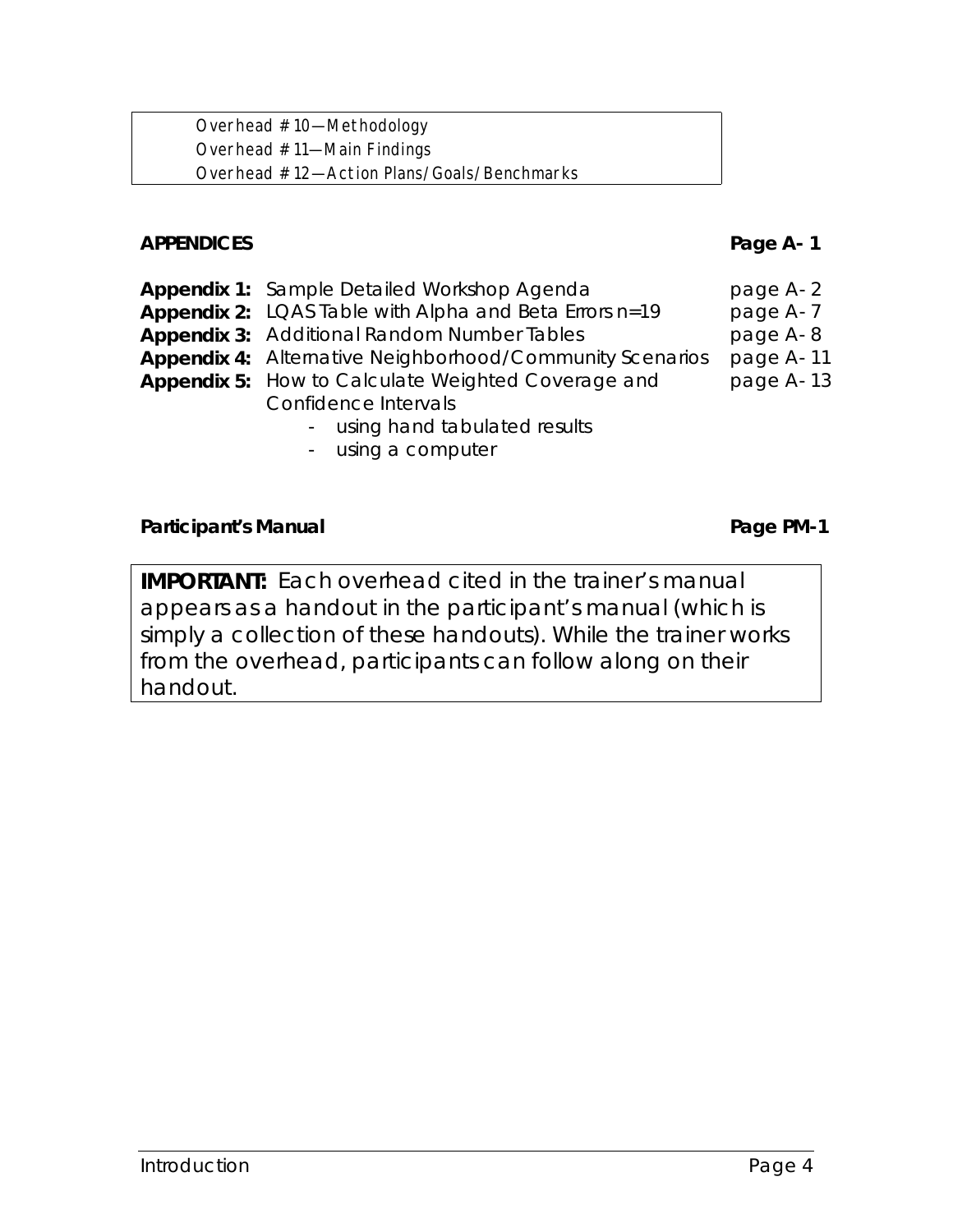## **MODULE ONE**

## **Why should I do a survey and why should I use the LQAS method?**

## **Session 1: Introducing Participants and the Training/Survey**

### **Session 2: Uses of Surveys**

## **Session 3: Random Sampling**

## **Session 4: Using LQAS Sampling for Surveys**

## **Session 5: Using LQAS for Baseline Surveys**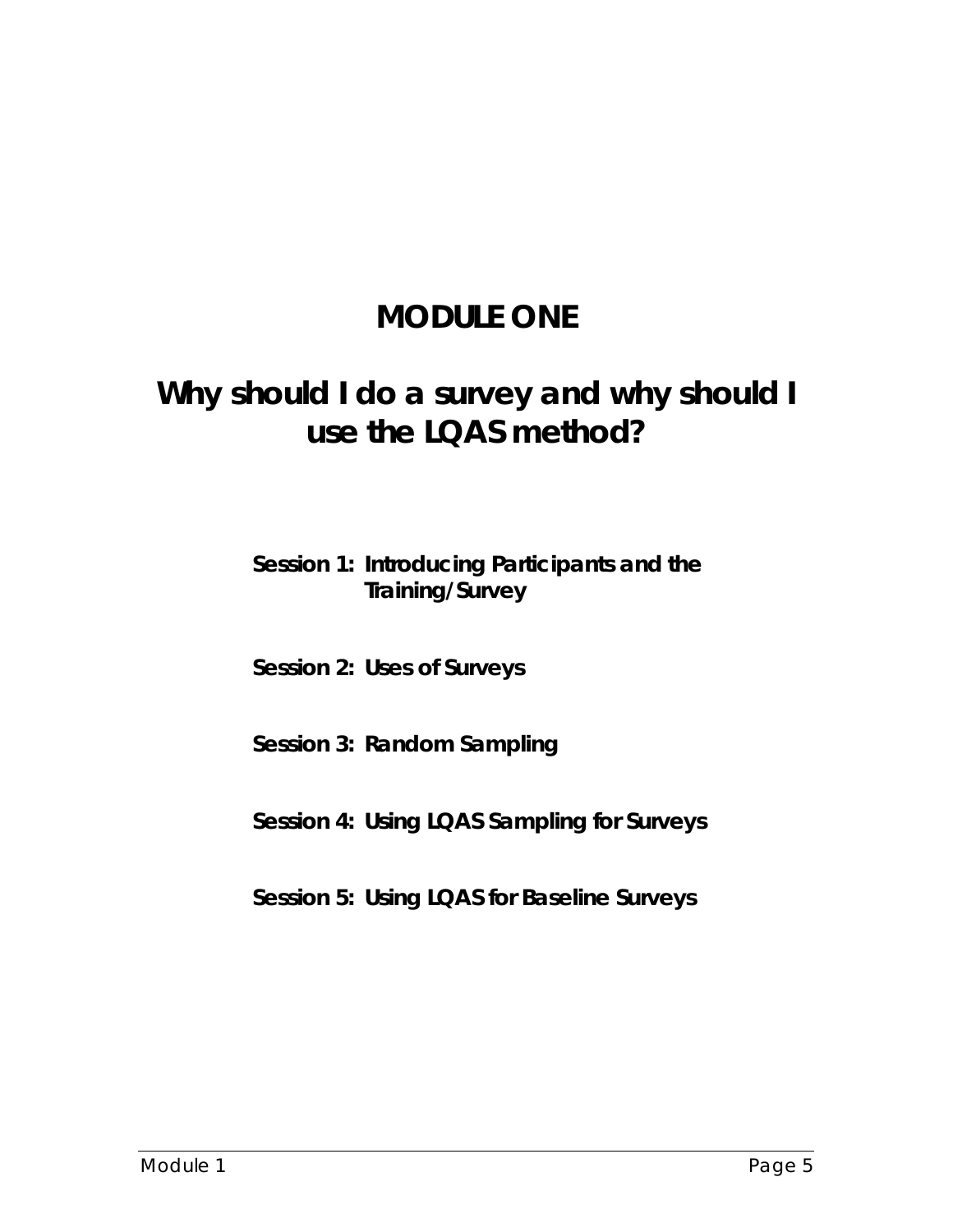## **MODULE ONE/Session 1: Introducing Participants and the Training/Survey**

| <b>PURPOSE</b>     | This is the opening session of the training. The purpose is<br>to introduce the training and the survey - the overall<br>schedule and the daily schedule-and yourself<br>(training staff) and give participants the chance to<br>introduce themselves and interact before getting into<br>the actual content of the workshop (which begins in<br>Session Two). You should also deal with any site logistics<br>(meals, telephones, transportation, etc.) at this time.                                                                                                                                                                                                           |
|--------------------|----------------------------------------------------------------------------------------------------------------------------------------------------------------------------------------------------------------------------------------------------------------------------------------------------------------------------------------------------------------------------------------------------------------------------------------------------------------------------------------------------------------------------------------------------------------------------------------------------------------------------------------------------------------------------------|
| <b>TIME</b>        | One hour to 90 minutes, depending on group size.                                                                                                                                                                                                                                                                                                                                                                                                                                                                                                                                                                                                                                 |
| <b>OBJECTIVES</b>  | By the end of this session, participants will have:<br>1. introduced themselves to each other<br>2. reviewed the overall schedule, for the training<br>and the survey, and also the daily schedule<br>3. asked any questions they have about logistics                                                                                                                                                                                                                                                                                                                                                                                                                           |
| <b>PREPARATION</b> | Before you begin this session, you will need to do the<br>following:<br>1. Instruct all participating organizations to<br>organize their program site into about 5<br>supervision areas (see page iii in the<br>Introduction Section for a discussion on what<br>supervision areas are). While more than 5 SAs is<br>okay although it requires more work than may<br>be necessary, at least 3 or 4 are needed to use<br>LQAS. Each supervisor would be in charge of<br>about 2 dozen communities or health workers.<br>These supervisors should be the participants of<br>the workshop.<br>2. Request a list of all participant names and the<br>name of their supervision area. |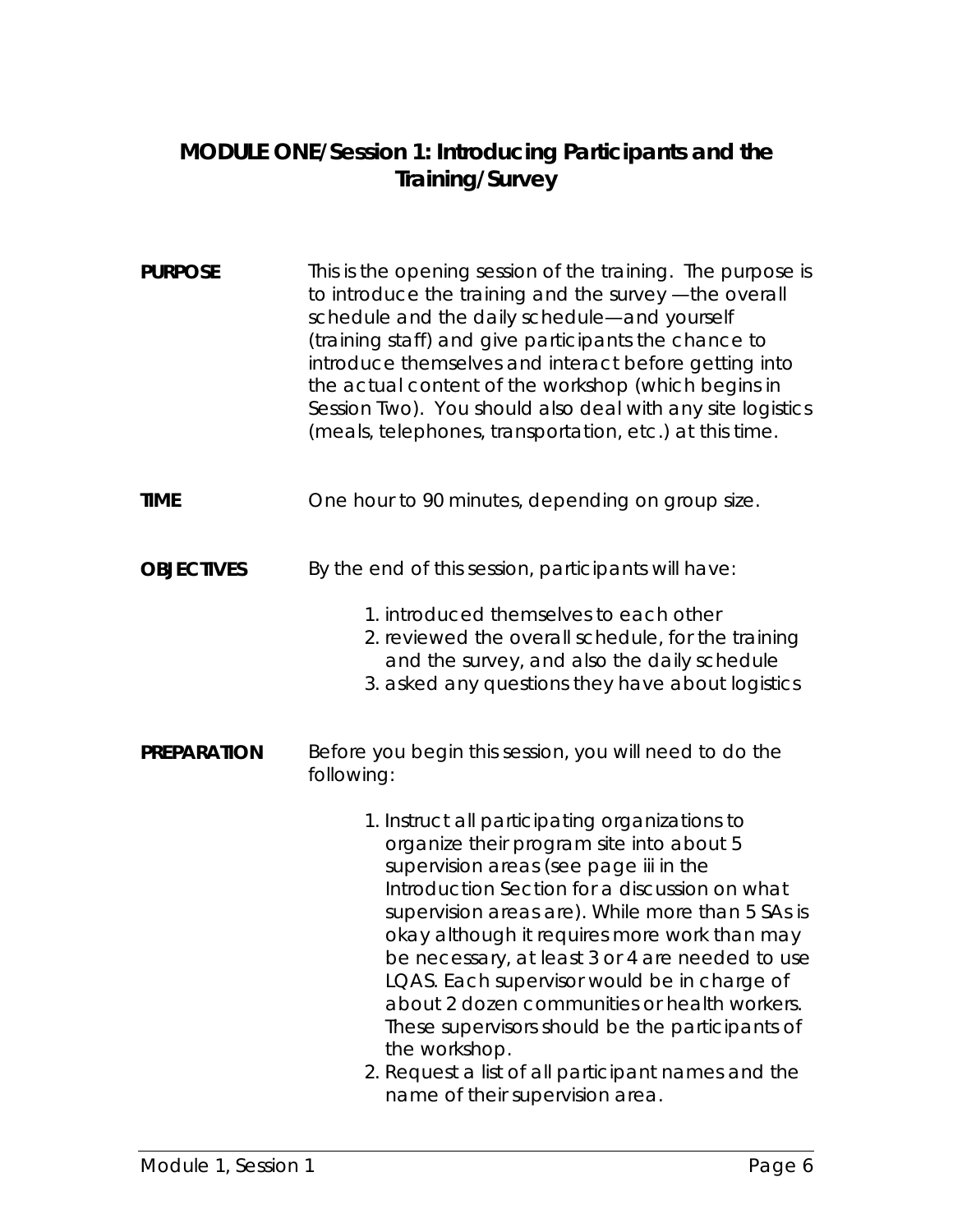- 3. Instruct all participating organizations to prepare a list of all communities in each supervision area, with their population size and detailed maps that will be included in the sampling (where available), or household lists (where available).
- 4. Prepare/adapt the participant interview overhead (Overhead #1) as necessary.
- 5. Prepare/adapt the purpose and skills statements (Overheads #2 and #3), the overview of the training (Overhead #4), and the daily schedule/agenda for the training and survey (Overhead #5) as necessary.
- 6. Prepare for the opening formalities (see STEP 1 below) as necessary.
- 7. Prepare the logistics presentation (see STEP 7 below).
- **DELIVERY** STEP 1—Conduct the opening formalities. This would normally include a few words of welcome by the training workshop leader and the introduction of any speakers/guests you may have invited to this session. These might include political or community leaders, donor officials, training sponsors, government officials, senior officials of your organization, or any other relevant people. These people will then make brief remarks.



**STEP 2**—Introduce yourself. After speakers have departed (or finished their remarks), get things underway by introducing yourself.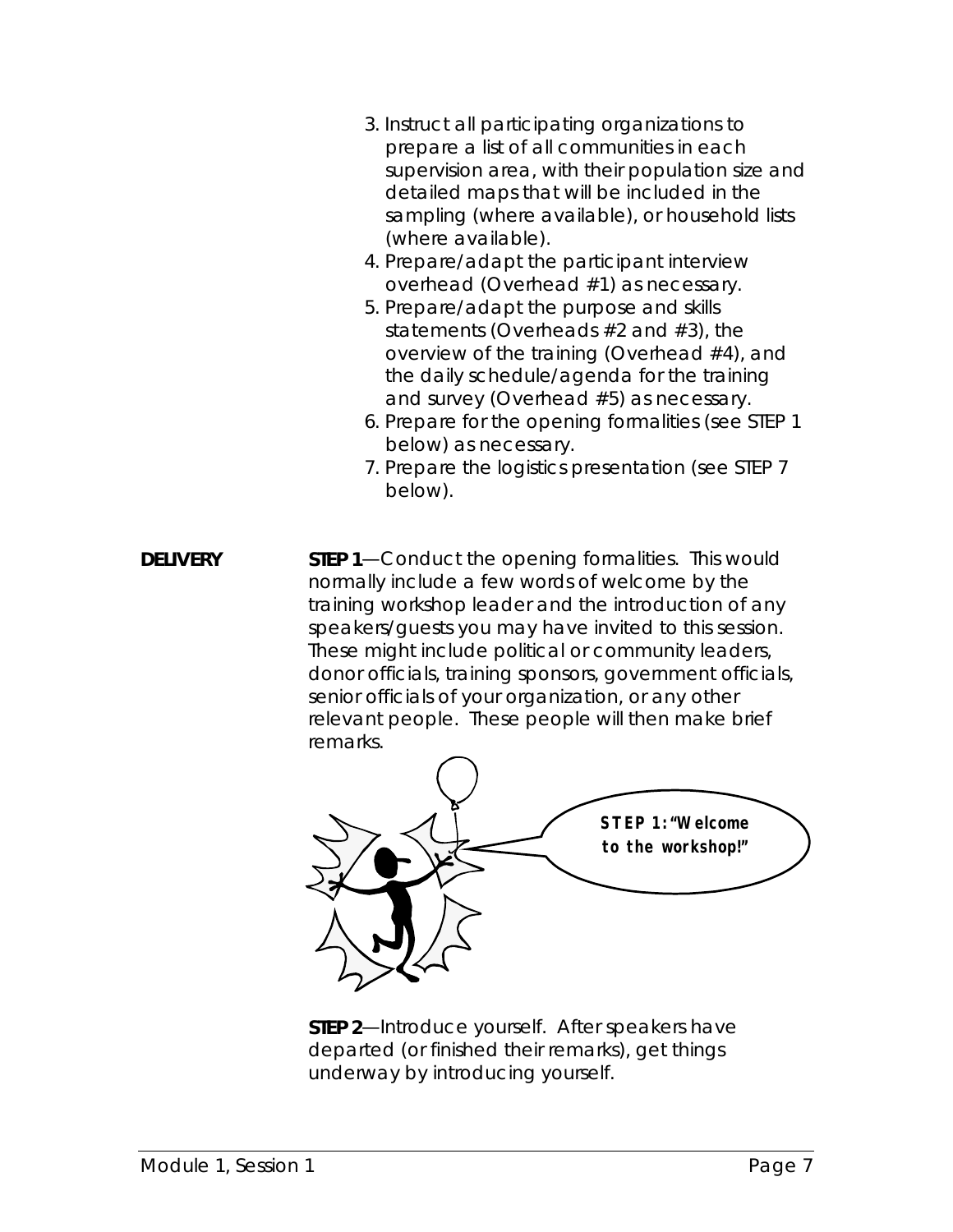**STEP 3**—Ask participants to interview each other. Display Overhead #1: Getting To Know Each Other (refer participants to their copy) which contains the questions participants should ask each other in their interview. If they wish, they can record answers on notebook paper. Explain that after the interviews you will ask each participant to introduce his/her partner.



**STEP 4**—Have participants introduce each other.

**STEP 5 - B: "You may need to inform local officials in the communities of the plans to conduct interviews in their areas."**

> **OVERHEAD #2 OVERHEAD #3 OVERHEAD #4**

**STEP 5**—Review the overall design of the training.

A. Display Overhead #2: Purpose of the Workshop and Overhead #3: Skills To Be Learned (refer participants to their copy) and go through each point.

B. Display Overhead #4: Overview of the LQAS Training Program (refer participants to their copy) and go over the 5 modules and 14 sessions listed there. Explain the logic of the training, how it will unfold, and generally what participants will be doing as they complete each module. In discussing Module Four, advise participants that they will need to inform local officials in the community of the plan to come and conduct interviews in that area.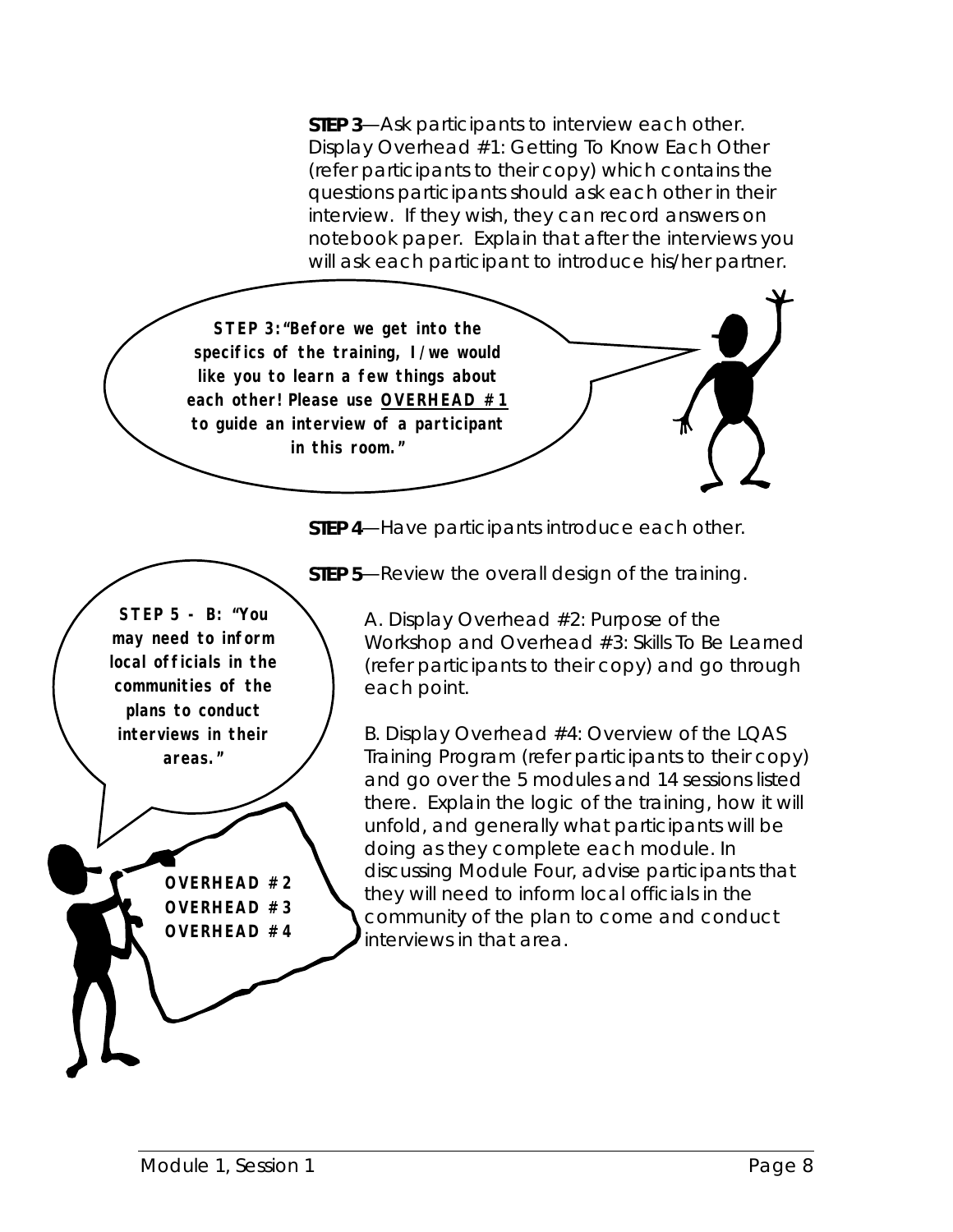**STEP 6**—Go over the training schedule/agenda. Display Overhead #5: Training Agenda Summary.



**NOTE: A sample of a DETAILED VERSION OF THE AGENDA is in the Appendix of the manual. After adapting the sample to your needs, copies should be made for each trainer and participant and put into the "participants' manuals".**

Review both the daily schedule and the schedule for the entire training. Tell the participants that the tabulation workshop can be reduced to two days from three days if they think it is manageable.

**STEP 7**—Discuss training site and training logistics.

**SUGGESTION: You or someone else should explain all administrative and logistical arrangements, for the workshop and for the field visits (such as details of transportation, per diem, meals, lodging, equipment, supplies, etc.). It needs to be clear who the point person is for participants to discuss concerns and questions.**

If someone else gives this talk, it's a good idea for the lead trainer to review the presentation with the speaker ahead of time to make sure all the information is accurate and clearly organized. This can save a lot of headaches later. If the important details can be provided on a handout, that's even better.

**STEP 8**—Discussion of the field site where data will be collected.



A. Display Overhead #6: Defining Catchment Area and Supervision Areas. The catchment area for an NGO's program, managers will have already organized into supervision areas. Each supervision area will have several communities. Take a few minutes so that a participant from each NGO present can show to the group on a map where their program catchment area is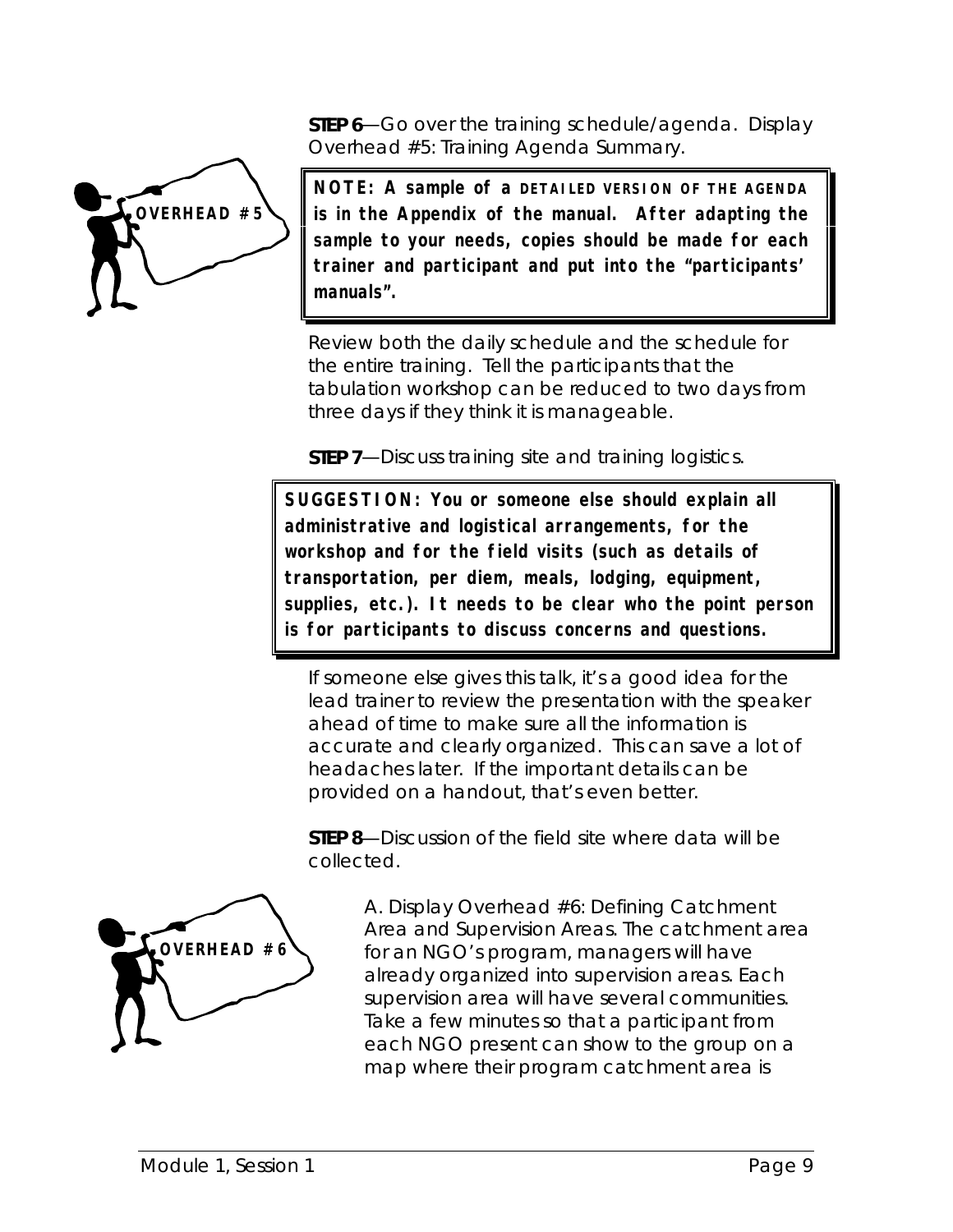located, and where each of their supervision areas is located too.

**IMPORTANT: Use maps that are already available to show where the boundaries of the catchment area are, maps that show details about the terrain and roads are especially good to use. Now draw boundaries for each SA.**

> If a map is not available then draw one by hand. – This is a good time to remind participants that they should have organized their program area into supervision areas by now!

> B. On days 3 and 4 of the training, participants will go out to a field location to carry out practice exercises. Tell the participants where this will be and show them a map of the area. Also, make it clear who will be responsible for contacting the local leaders and making sure that the map is accurate!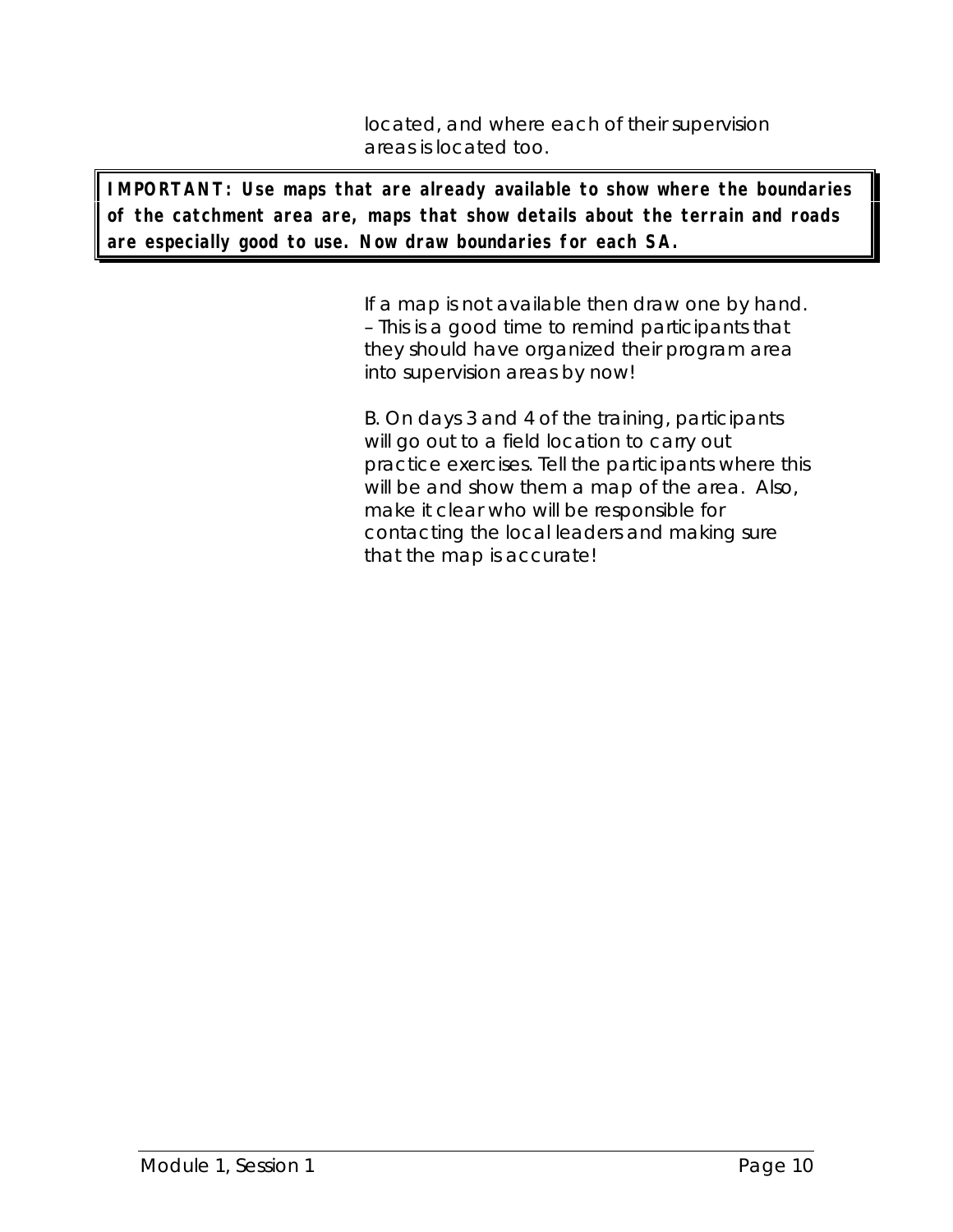## **MODULE ONE/Session 2: Uses of Surveys**

| <b>PURPOSE</b>                                                   | The purpose of this session is to demonstrate to<br>participants what they will gain by going through this<br>training. While they may understand in general the<br>importance of having reliable information about the<br>impact and results of their programs, many participants<br>will not understand why they have to sit through a 4-<br>day workshop on the subject of surveys. The point of<br>this session, then, is to show them how they will be able<br>to use the data that comes from surveys, with the<br>expectation that once trainees see how helpful survey<br>data can be, they will appreciate the value of and<br>need for this training. |  |
|------------------------------------------------------------------|-----------------------------------------------------------------------------------------------------------------------------------------------------------------------------------------------------------------------------------------------------------------------------------------------------------------------------------------------------------------------------------------------------------------------------------------------------------------------------------------------------------------------------------------------------------------------------------------------------------------------------------------------------------------|--|
| <b>TIME</b>                                                      | 45-60 minutes.                                                                                                                                                                                                                                                                                                                                                                                                                                                                                                                                                                                                                                                  |  |
| <b>OBJECTIVES</b>                                                | By the end of this session, participants will have:<br>1. described why coverage is important to know<br>2. listed how surveys will help them in their work<br>3. analyzed coverage in different scenarios and<br>made recommendations based upon results.                                                                                                                                                                                                                                                                                                                                                                                                      |  |
| <b>DELIVERY</b><br>STEP 1: "One<br>of the key<br>uses of surveys | STEP 1-Define coverage. Begin this session by pointing<br>out that one of the key uses of surveys is to measure<br>"coverage." Then display Overhead #1 What Is<br>Coverage? and ask for responses. Be sure you or<br>someone else defines coverage correctly                                                                                                                                                                                                                                                                                                                                                                                                   |  |
| is to measure<br>coverage.<br><b>WHAT IS</b><br>COVERAGE?"       | IMPORTANT: COVERAGE is the percentage of people<br>in any given area (a catchment area or supervision area)<br>who know of and/or practice a recommended health<br>behavior or who receive a particular service.                                                                                                                                                                                                                                                                                                                                                                                                                                                |  |
| OVERHEAD #1                                                      |                                                                                                                                                                                                                                                                                                                                                                                                                                                                                                                                                                                                                                                                 |  |
| Module 1, Session 2                                              | Page 11                                                                                                                                                                                                                                                                                                                                                                                                                                                                                                                                                                                                                                                         |  |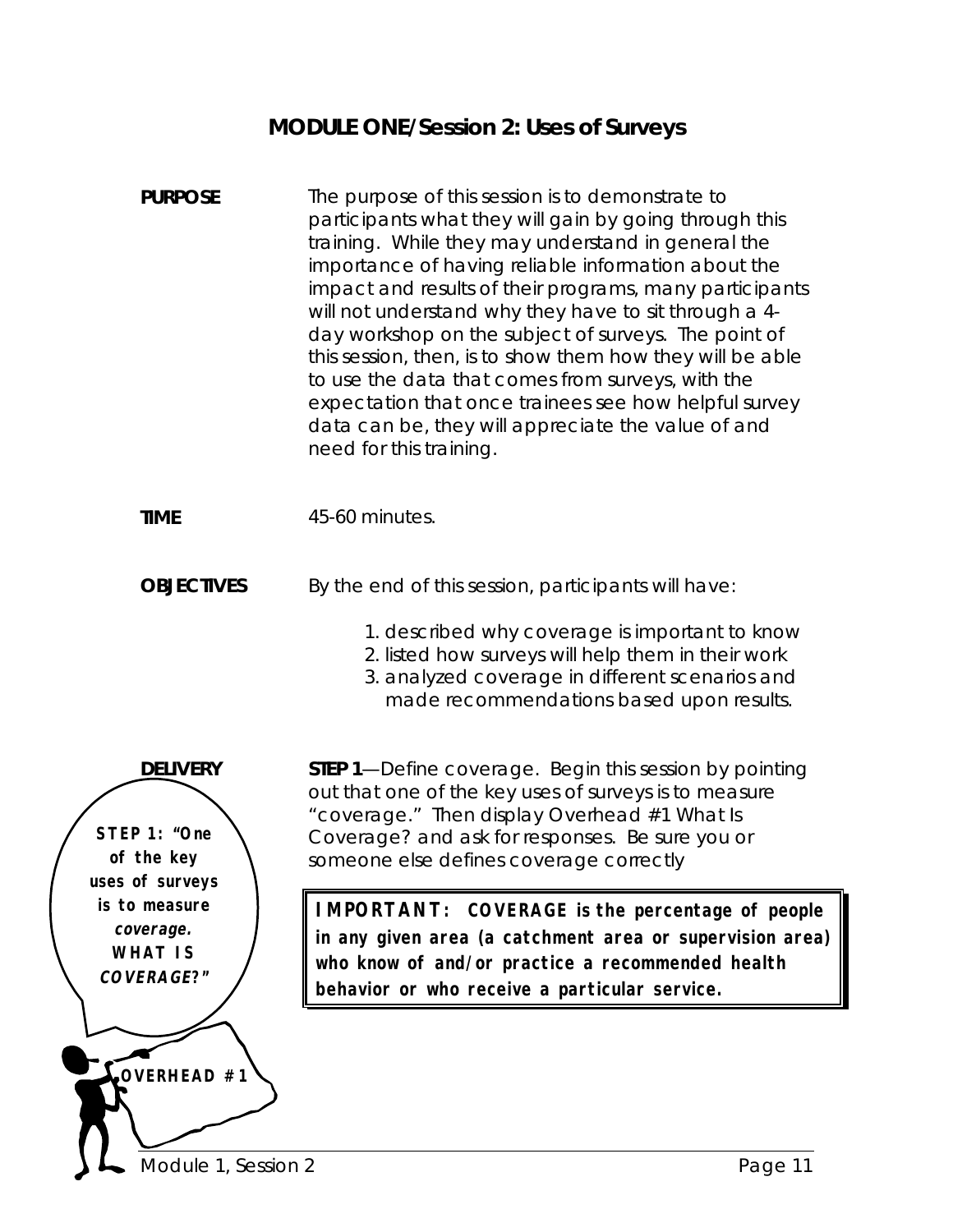**STEP 2: "And why is coverage important?"**

**STEP 2**: Ask why coverage is important.

**SUGGESTION: Be sure you or someone else makes the point that knowing the coverage---of various health knowledge and practices---helps us plan by allowing us to choose priorities. We can decide to focus our efforts on improving those health knowledge and practices that have low coverage. Over time, repeated measures of coverage show us if our efforts are leading to improvements in coverage. Additionally, knowing the coverage is especially poor in one or more supervision areas helps us choose priorities. We can decide to focus our efforts in those supervision areas with poor coverage.**

To put it another way, knowing that coverage is poor in just a few supervision areas shows where you have pockets of risk and where you have to focus your efforts to reduce health risks.

**STEP 3**—Explain the consequences of measuring coverage. Display Overhead #2 What Surveys Can Show You and discuss the two points.

**SUGGESTION: Make sure you or someone else explains that when a survey reveals large differences in coverage among supervision areas, this identifies the areas that are not doing well and, all other things being equal should be your priority.**

This usually means redirecting program resources away from areas that are doing relatively better and concentrating them in your priority areas.

**SUGGESTION: Then explain that when the data from a survey reveals little difference in coverage among supervision areas, this tells you that you are having the same success (or lack of) in all areas. This would normally mean that you could continue to treat all areas the same.**

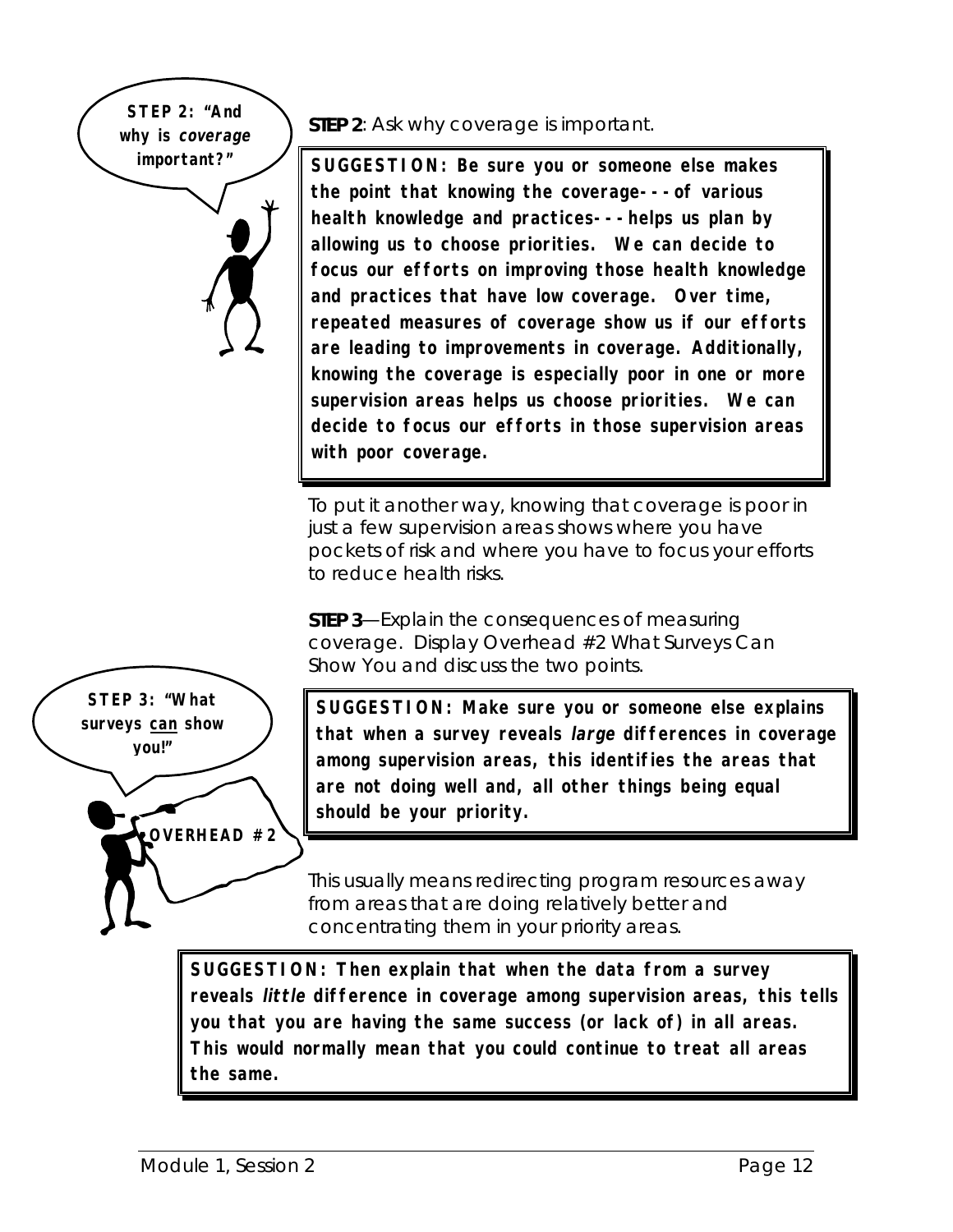(Naturally, if the survey shows that coverage is uniformly poor, then this means all areas need more resources; if it shows that coverage is uniformly good, then other interventions can be selected as priorities, even as the current one is maintained.)

**"And in conclusion… without coverage we will not know how to make the best use of our resources!"**

**"… and without doing surveys, you can't know coverage. And all of this is especially crucial when resources are limited!"**

**STEP 4**—Conduct the "three scenarios" exercise. Explain that participants will now do an exercise that illustrates the points just made about surveys and coverage. Proceed in the following manner:



A. Divide participants into groups of 3-4 people and explain that each group will work on a different scenario.

B. Display Overheads #3, #4, and #5, the NGO Program Area scenarios (refer participants to their copies). The numbers indicate the percent of women aged 15-49 who know at least two ways to prevent HIV transmission. Assign each of the three scenarios to one or more of the small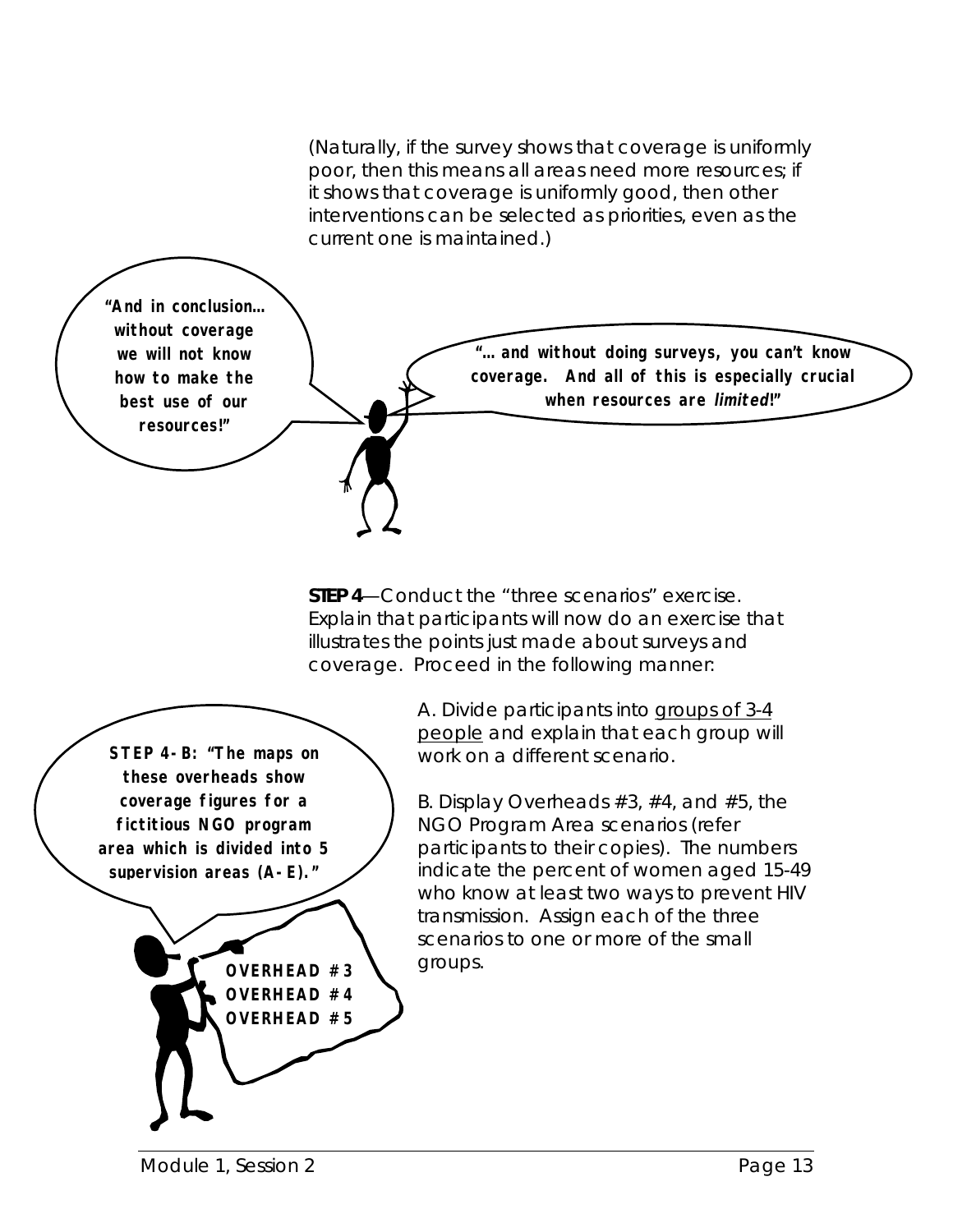

C. Display Overhead #6: Displaying Survey Data (refer participants to their copy) and explain that in their groups they will use the data from their scenario to answer the questions listed under Analysis, thus showing how useful survey data can be to them in their work.

D. Give participants 20 minutes to discuss the data from their scenarios and answer the four questions.

E. Ask for a brief summary of their answer to question 4: What might you propose to do about HIV/AIDS in the program area? Ask a volunteer from each scenario to describe their group's conversation. Ask why the group decided to propose these particular actions.



F. If the group "got the point," that surveys help us set priorities, move on to the next session in this module. If they did not, try to find out where the group went wrong and correct any misunderstanding. (Better yet, ask other participants to correct the misunderstanding.) Display Overhead #7: Uses of Surveys to summarize the main points of this session.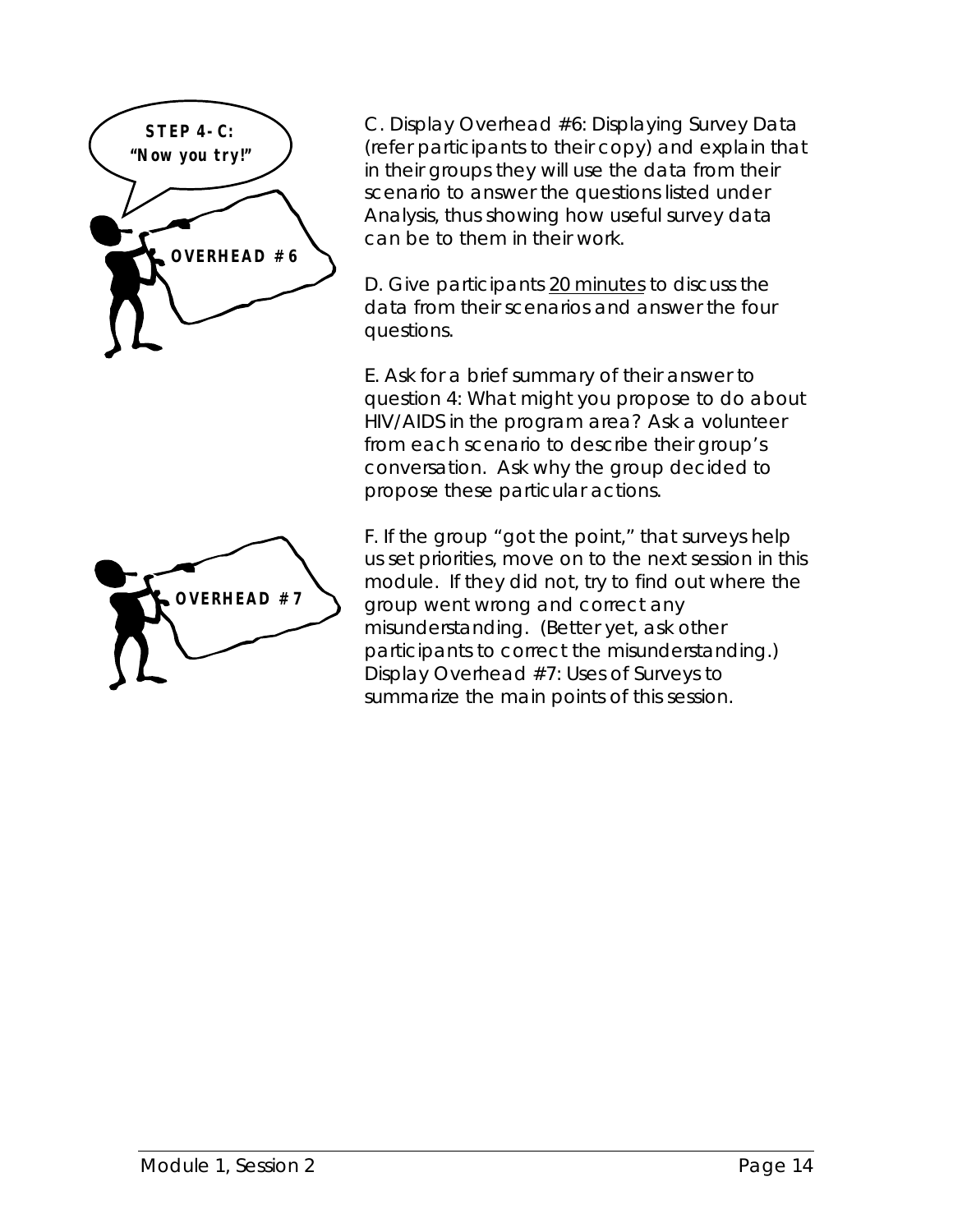## *Answer Guide for Overhead 6 (Note: This answer guide should not appear in the participants' guide)* **Using Survey Data**

## **Indicator: Percent of women (15-49) who know at least two was to prevent HIV transmission**

| <b>Possible Scenarios</b> |                                       |                                       |                                         |
|---------------------------|---------------------------------------|---------------------------------------|-----------------------------------------|
| Supervision<br>Area       | Scenario One (1)<br>True Coverage (%) | Scenario Two (2)<br>True Coverage (%) | Scenario Three (3)<br>True Coverage (%) |
| A                         | 30                                    | 85                                    | 25                                      |
| B                         | 40                                    | 80                                    | 20                                      |
|                           | 80                                    | 90                                    | 30                                      |
|                           | 75                                    | 85                                    | 25                                      |
|                           |                                       | 80                                    | 20                                      |

### **Analysis:**

Look only at the true coverage figures within your assigned scenario (1, 2 or 3):

- 1. Discuss for a few minutes the differences in coverage between the 5 supervision areas *within your scenario*:
	- What is the difference in coverage between the 5 supervision scenarios?
		- **scenario 1=60%; scenario 2=10%; scenario 3=10%**
	- How different is this? Very different? Little difference? **1=very different; 2=little difference; 3=little difference**
- 2. Does coverage for the overall program area appear HIGH, LOW, or MIXED? **1=MIXED; 2=HIGH; 3=LOW**
- 3. What may be possible reasons for why in your scenario the program area has this coverage? **Discussion**
- 4. What might you propose to do about HIV/AIDS in the program area? **Discussion**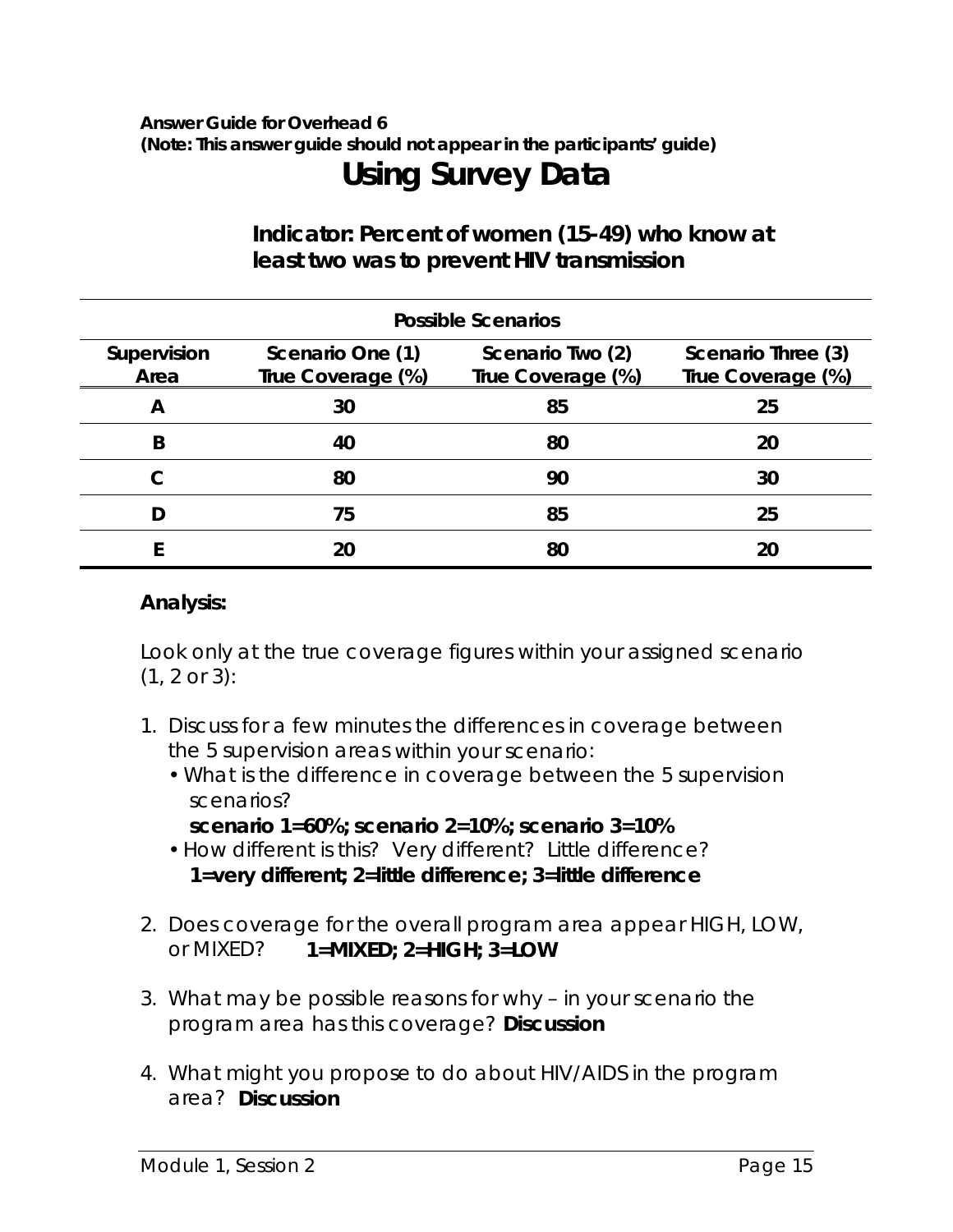## **MODULE ONE/Session 3: Random Sampling**

| <b>PURPOSE</b>     | The purpose of this session is to explain the concept of<br>random sampling as a survey technique and to<br>demonstrate how it is carried out and why it works.<br>By way of introduction, you will need to explain to<br>participants that there is more than one way to collect<br>the kind of information they used in their scenario in the<br>previous session (Session 2). You can interview all the<br>women in the program area and ask them if they know<br>ways to prevent HIV transmission, or you can take what<br>is called a random sample, interviewing fewer people<br>and using their answers to give you a good idea of<br>what women generally do. Obviously, interviewing<br>every woman in the program area would be time<br>consuming and costly and is not practical in many<br>situations. Random sampling, however, makes it<br>possible to get useful data more quickly and with less<br>effort and cost. |
|--------------------|-------------------------------------------------------------------------------------------------------------------------------------------------------------------------------------------------------------------------------------------------------------------------------------------------------------------------------------------------------------------------------------------------------------------------------------------------------------------------------------------------------------------------------------------------------------------------------------------------------------------------------------------------------------------------------------------------------------------------------------------------------------------------------------------------------------------------------------------------------------------------------------------------------------------------------------|
| <b>TIME</b>        | 45 minutes.                                                                                                                                                                                                                                                                                                                                                                                                                                                                                                                                                                                                                                                                                                                                                                                                                                                                                                                         |
| <b>OBJECTIVES</b>  | By the end of this session participants will have:<br>1. contrasted using a census versus a sampling<br>approach to gaining information<br>2. described problems with non-random<br>sampling is<br>3. committed to using random sampling in field<br>work.                                                                                                                                                                                                                                                                                                                                                                                                                                                                                                                                                                                                                                                                          |
| <b>PREPARATION</b> | 1. You will need to prepare two bags of marbles or<br>painted stones of exactly the same size: one with<br>50 green and 50 red marbles (or any two other<br>colors, though black and white can sometimes<br>have racial connotations) and a second bag with<br>80 green and 20 red marbles. You may want to<br>have a towel for the demonstration. Place the<br>marbles on it so they don't roll away                                                                                                                                                                                                                                                                                                                                                                                                                                                                                                                               |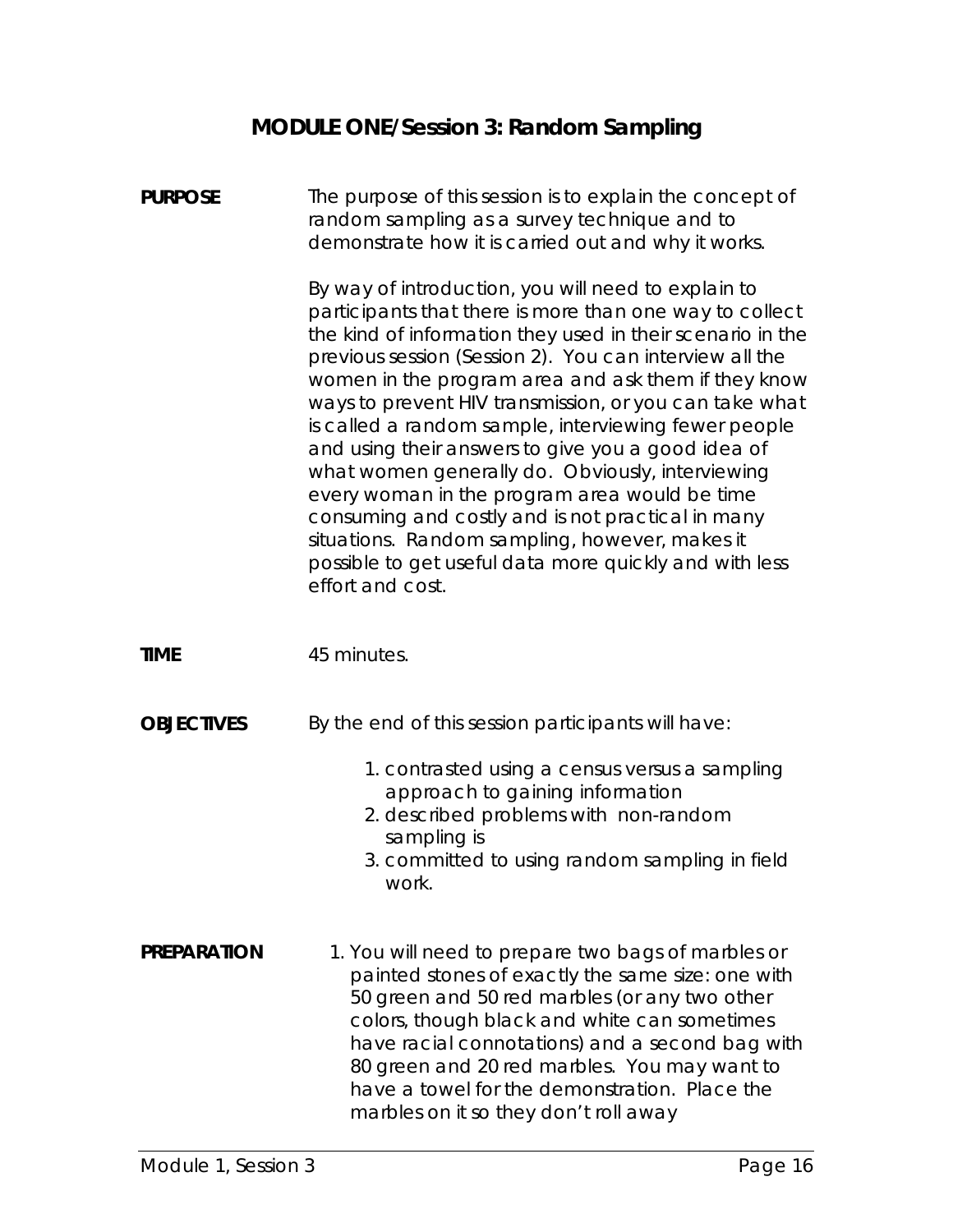- 2. You should also prepare the sign-up sheet described in STEP 6 below. At the top of this signup sheet write the following: "I commit to using random sampling throughout this survey and will ask questions whenever I need help."
- **DELIVERY** STEP 1—Demonstrate random sampling. Using the bags of marbles, lead participants through a demonstration of how to take a sample:

**IMPORTANT: Complete these exercises one step at a time.**



A. Sit in the center of the group (at a table or on the ground) with participants in a circle around you.

B. Show participants both bags of marbles and explain that each bag represents all the women in a supervision area age 15-49. Explain further that the 50/50 bag represents supervision area A, and the 80/20 bag area B.

C. Explain that a green marble represents a woman (15-49) in an area who knows at least two ways to prevent HIV transmission. And a red marble represents a woman in the same supervision area (age 15-49) who does not know at least two ways to prevent HIV transmission.

**GREEN = women who know RED = women who DO NOT know**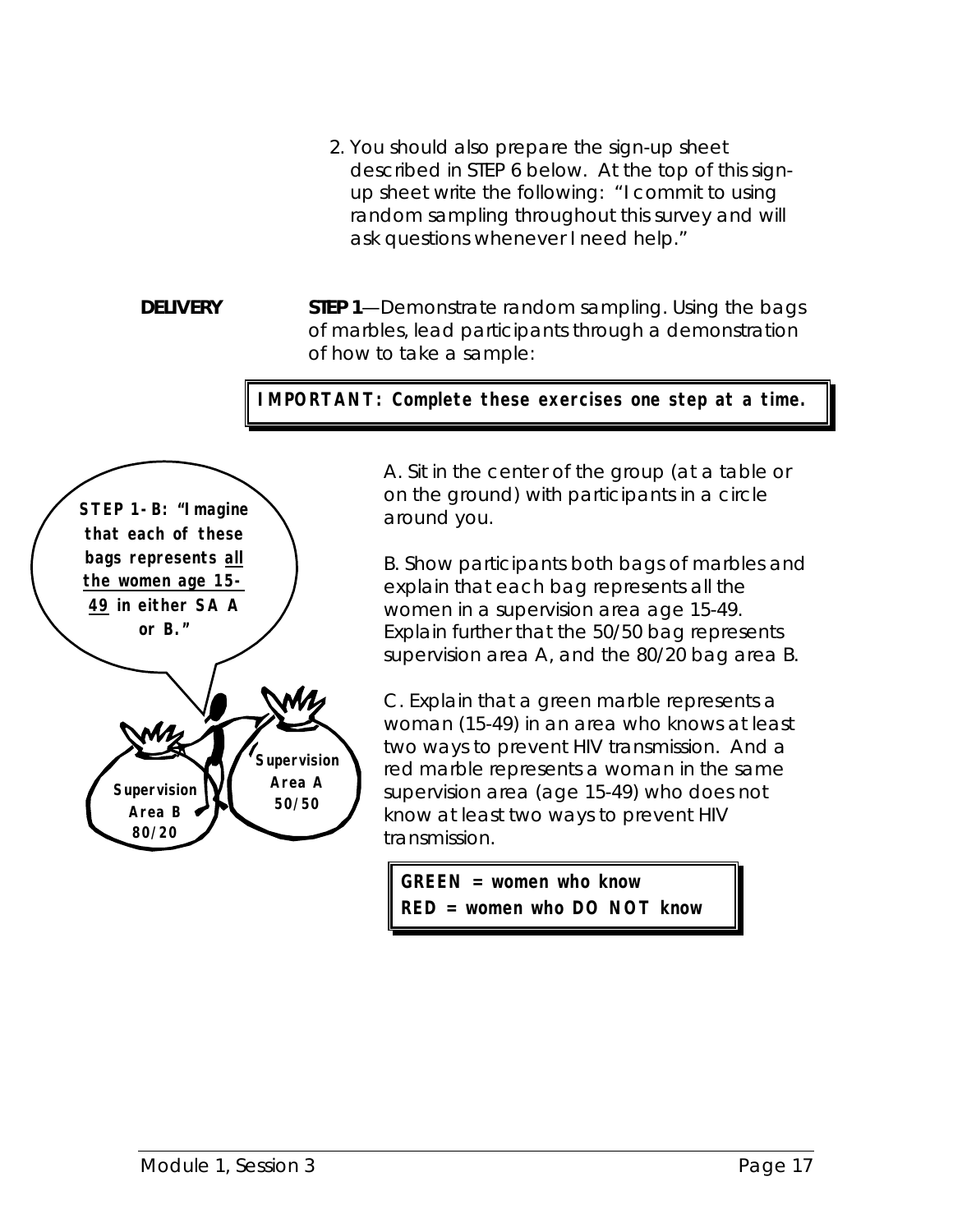**STEP 1-D: "Now, we want to know what percent of women in these 2 SAs know 2 or more ways to prevent HIV transmission."**

**STEP 1-E: "Could I please have a volunteer?" "FIRST, with your eyes closed, please take out 30 marbles from the bag. NEXT, count, in a loud voice, the number of green and red marbles you removed. REMEMBER: GREEN IS GOOD!"**

**A**

D. Explain that we want to learn how many or what percent of women know at least two ways to prevent HIV transmission but that we do not have this information.

> **"One way to get the answer would be to count ALL the green and red marbles in the bags, but let's assume we do not have the time or money to do this. Instead, we could select a SAMPLE of the women from each supervision area."**

E. Ask for a volunteer to take a sample of 30 marbles from bag A (the 50/50 bag representing supervision area A).

F. Then ask the volunteer to count the number of green marbles and red marbles removed from the bag (and write these numbers on a flipchart or where they can be seen by all). Remind participants that green marbles stand for women who know at least two ways to prevent HIV transmission and red marbles stand for women who do not.

G. Now ask the group to answer this question:

**QUESTION: "Using this sample, would you say that most women in supervision area A (show the bag) know at least two ways to prevent HIV transmission; that few women do; or that somewhere in between 'most' and 'few' women do?"**

**ANSWER should be "somewhere in between".**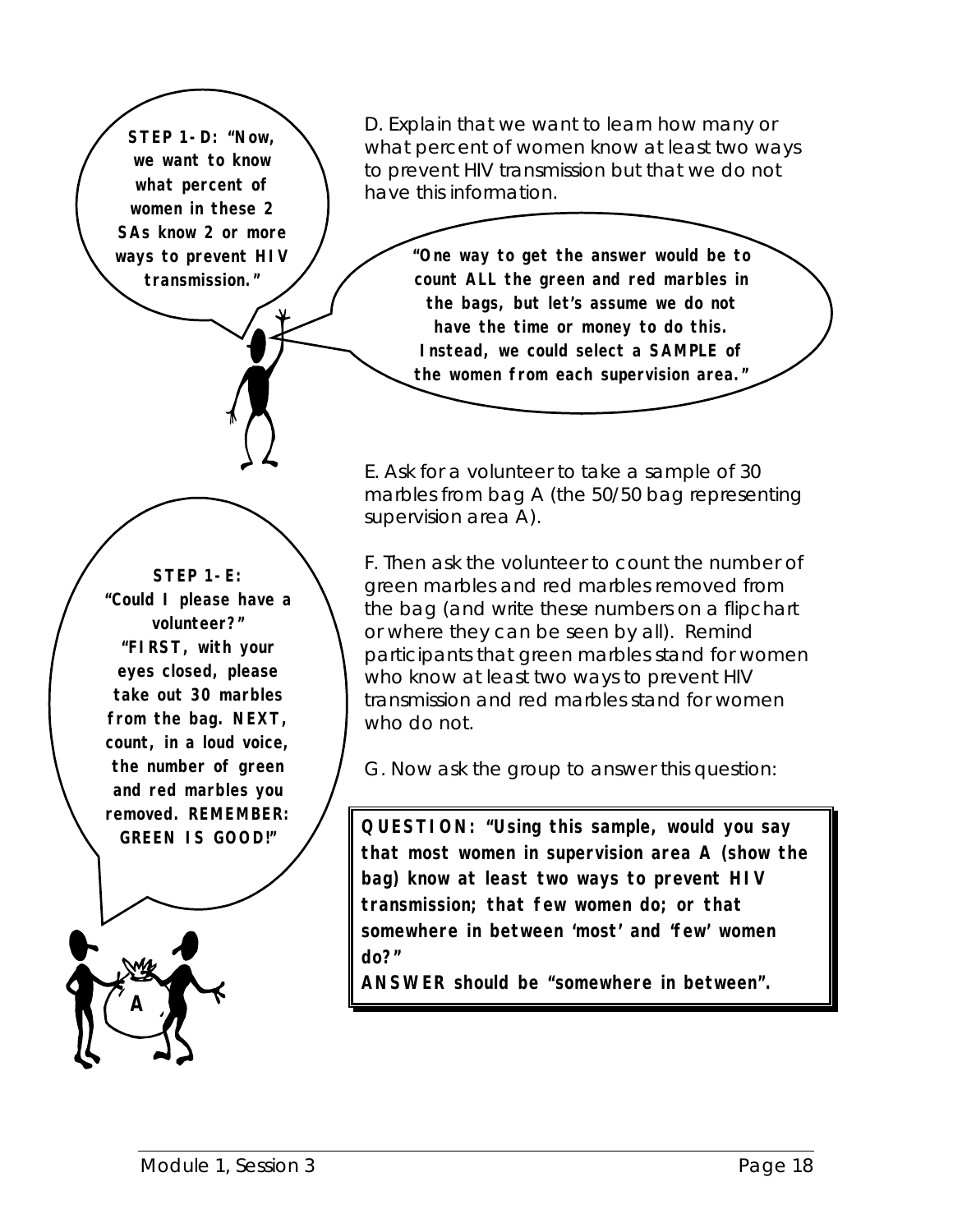H. Now ask the volunteer to count the marbles still remaining in the bag and state the actual total number of green and red marbles.

I. Ask the group how the sample of marbles compares to the count of all marbles.

**SUGGESTION: After the volunteer counts the marbles remaining in the bag, ask the group if they think the sample correctly describes the contents of the bag?**

**STEP 2**—Repeat the demonstration with bag B (representing supervision area B). You can omit this step if the group seems to have caught on, (but you should probably not skip it if the first demonstration did not "work.")

**STEP 3**—Demonstrate *non*-random sampling. Participants should understand why the sampling they do as part of LQAS must be random—and why nonrandom sampling does not yield reliable information on which to base program decisions. This demonstration will make the point quite effectively.

> A. Empty the 50/50 bag of marbles on the ground/floor/table where all participants can see them.

**SUGGESTION: It is helpful to place the marbles onto a rough surface (such as a towel) to prevent them from rolling away.**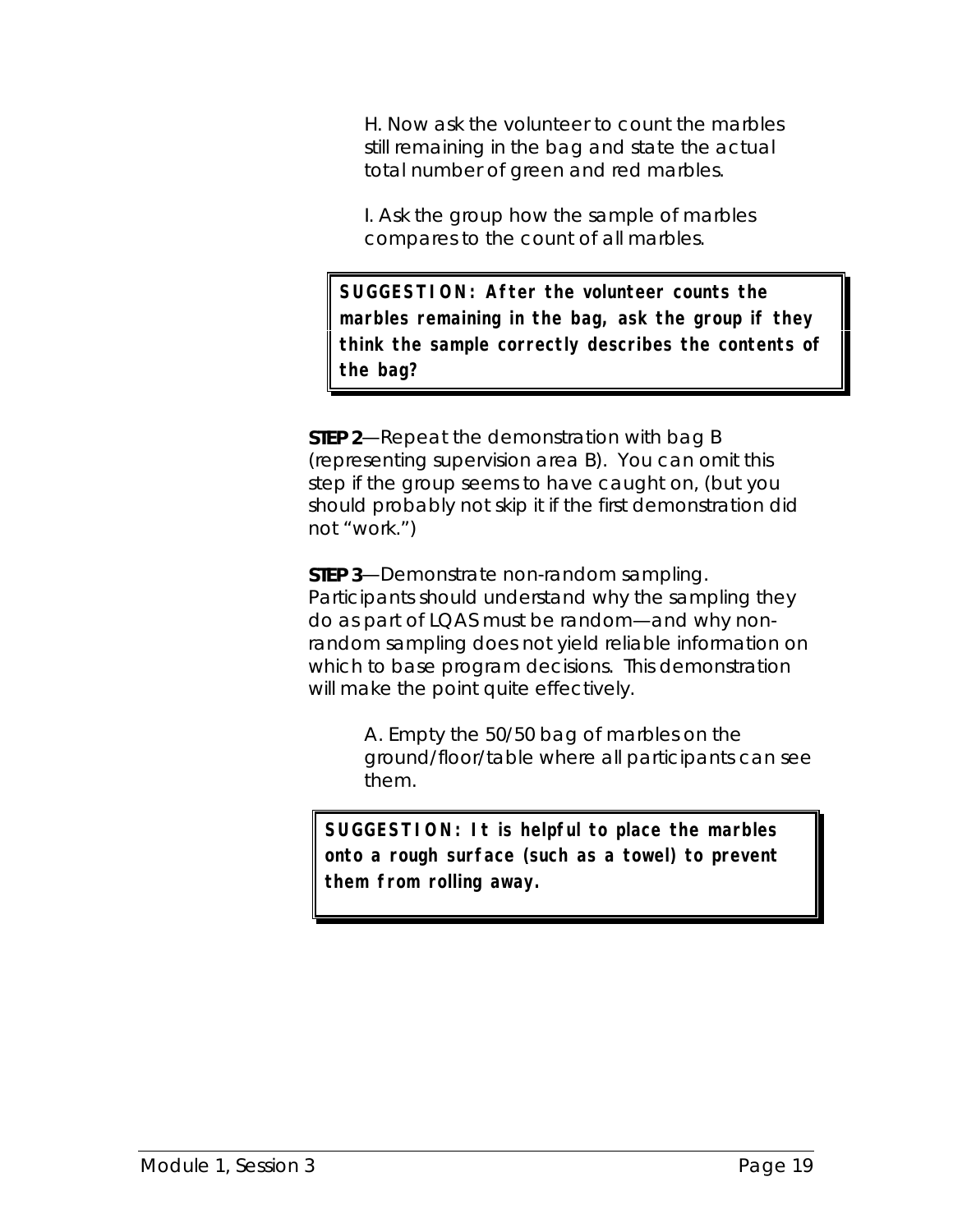

B. Create a pretend community using marbles to represent women living in a different house. Separate the green marbles from the red, and place the green marbles near you and the red marbles just out of your reach.

C. Explain that you will pretend to be a program official who has been asked to do a survey to find out what percent of women in a given supervision area know at least two ways to prevent HIV transmission. Explain that some of the women in this area are easy to interview since they live near a road (point to the green marbles near you and, if possible, arrange them in a line that borders an imaginary road) while other women live in remote areas and are harder to reach and interview (indicate the red pile, scattering them at further distances from you).

D. Explain that it has just started to rain in the village and you have decided all the women in the supervision area are alike and you do not, therefore, need to interview any women in the remote areas. You will just interview women who live close to a road, and thereby save a lot of time and money and stay out of the rain. And the information will be "just as good."

E. Take a few green marbles from the line near you, counting them aloud, and then announce that the survey findings show that all or most women in the supervision area know at least two ways to prevent HIV transmission.

F. Explain, finally, still acting as the pretend program official, say that this means that HIV/AIDS should not be a problem in this supervision area and we can now spend our money on other interventions. Ask participants if they agree. They should disagree, but ask them to explain why.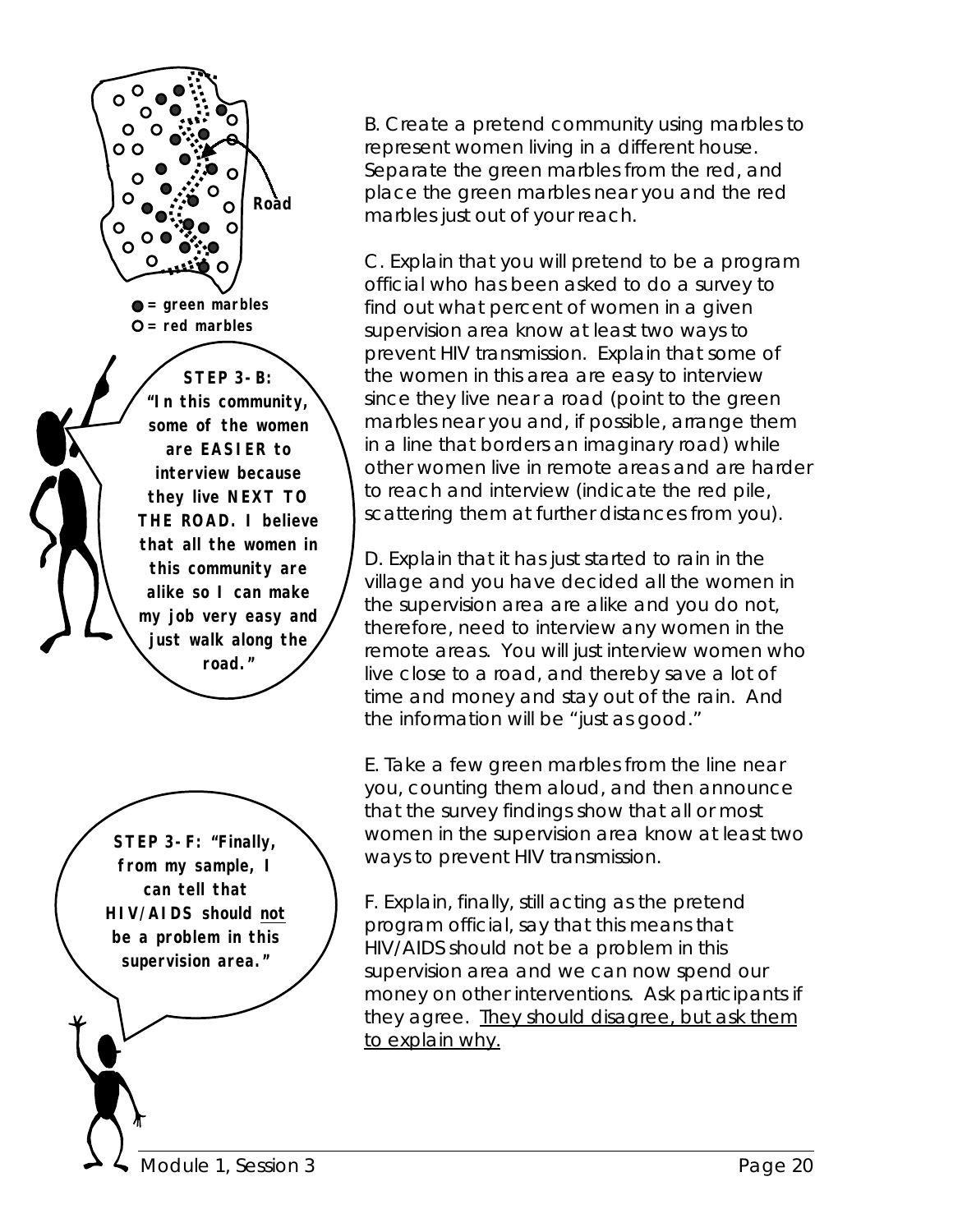**STEP 4**—Debrief the demonstration you have just completed. Ask participants their reaction to the demonstration. How are the results different from the random sample taken from the same bag? Why are they different? Are conclusions and program decisions based on this non-random sample going to be reliable?



**STEP 5**—Reiterate the advantages of sampling. Display Overhead#1: Why Sample? (refer participants to their handout) and review the contents. Be sure to repeat the point that the main advantage of sampling is that it allows you to use the "few" to describe the "whole." (Alternative: Ask participants to state the advantages of random sampling *before* you post the Overhead.)

**STEP 6**—Invite participants to commit to random sampling. Explain that random sampling is such an important part of doing

surveys. Post a sheet of flipchart paper on the wall (prepared earlier), numbered from "1." through the total number of participants, and explain that you would like each person to write his/her name on the sheet as a sign of their commitment to random sampling. They may do so any time up to the beginning of the survey. Assure participants that this list of names is to be displayed during this training, and it will not shown to anyone else or used outside this training room.

> **STEP 6: "I would like to invite each of you to formally commit to random sampling throughout our survey."**

**I commit to using random sampling…**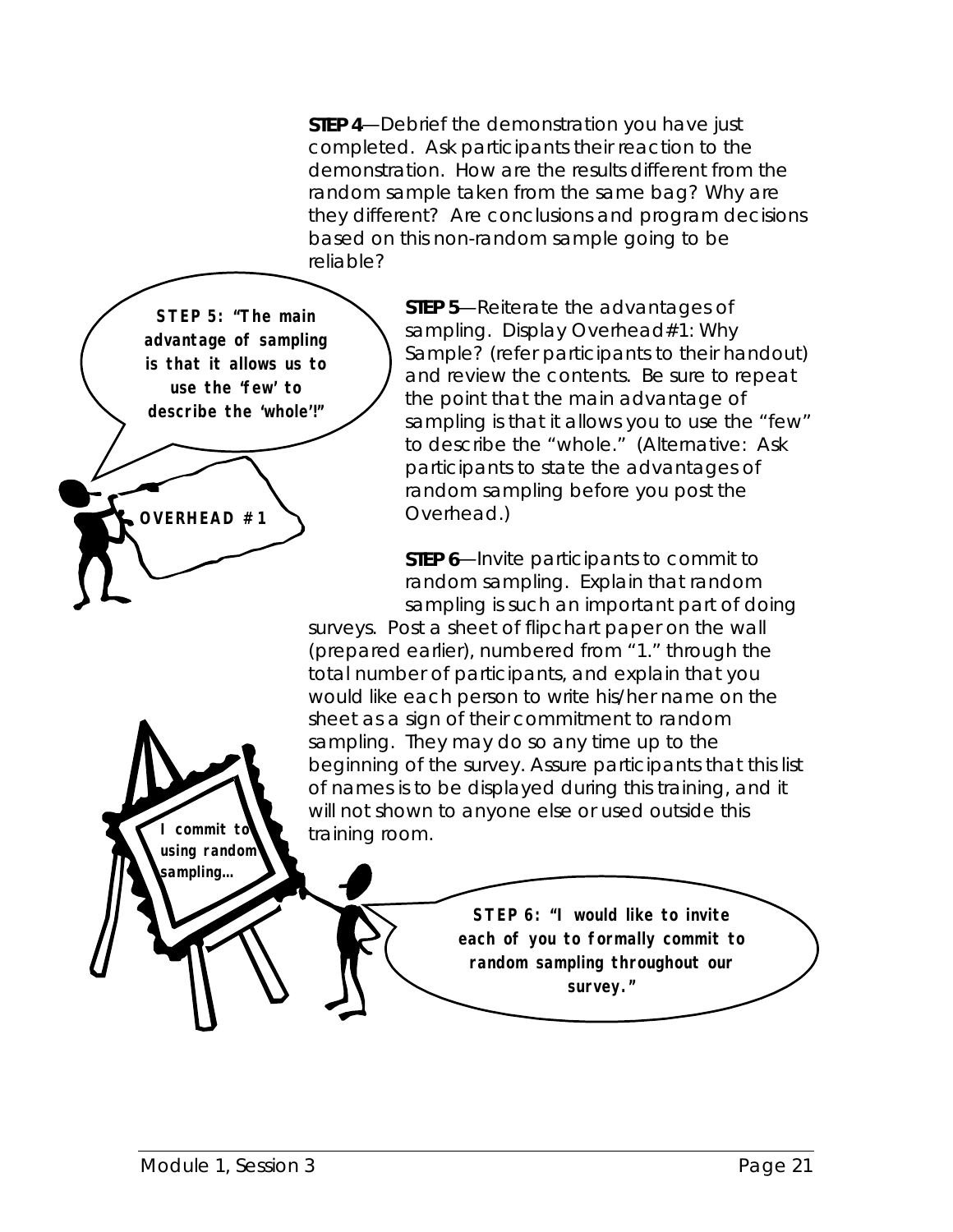## **MODULE ONE/Session 4: Using LQAS Sampling for Surveys**

| <b>PURPOSE</b>     | This session introduces the LQAS technique. By way of<br>introducing the session, be sure to relate it to the<br>random sampling session just completed. Explain that<br>now we are going to introduce a special type of<br>random sampling called LQAS, an application that<br>retains many of the advantages of random sampling<br>but simplifies the process and makes conducting<br>surveys more efficient for busy program people.                                                                                                                                                                                                                      |
|--------------------|--------------------------------------------------------------------------------------------------------------------------------------------------------------------------------------------------------------------------------------------------------------------------------------------------------------------------------------------------------------------------------------------------------------------------------------------------------------------------------------------------------------------------------------------------------------------------------------------------------------------------------------------------------------|
| <b>TIME</b>        | One hour.                                                                                                                                                                                                                                                                                                                                                                                                                                                                                                                                                                                                                                                    |
| <b>OBJECTIVES</b>  | By the end of this session, participants will have:<br>1. practiced LQAS sampling on their own                                                                                                                                                                                                                                                                                                                                                                                                                                                                                                                                                               |
|                    | 2. described how a sample size of 19 is adequate<br>to distinguish between high and low coverage<br>in a supervision area.                                                                                                                                                                                                                                                                                                                                                                                                                                                                                                                                   |
| <b>PREPARATION</b> | Prior to beginning this session, do the following:<br>1. Prepare a bag of 100 marbles-50 green + 50<br>red-for every three participants in the class.<br>2. Prepare a second bag of 100 marbles-80<br>green + 20 red-for every three participants.<br>(You may use an alternative to marbles, such<br>as painted stones, but the alternative item<br>must come in two distinct colors and each<br>piece must be of the exact same size and<br>shape as other pieces, in short, being<br>indistinguishable by touch from the other<br>pieces.)<br>3. For each group of three participants, bring a<br>bag or jar or some other receptacle to hold<br>marbles. |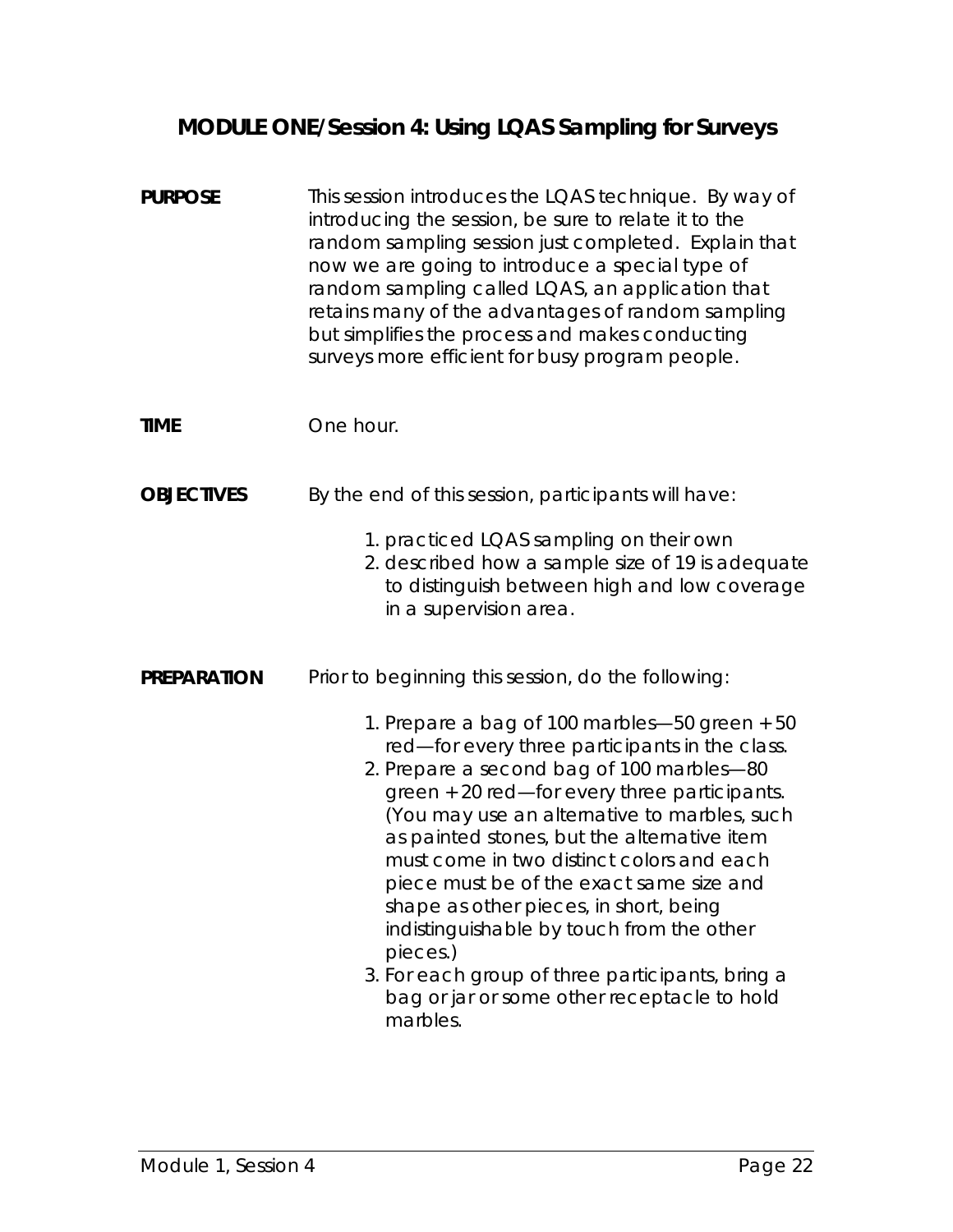**DELIVERY** STEP 1—Put this session in context. If necessary, briefly display Overhead #4 from Module One/Session 1 Overview of the LQAS Training Program to remind participants where they are and where this session fits into the overall design of this training.

> **STEP 2**—Introduce the topic. Using language like that in PURPOSE above, explain that we are now going to demonstrate LQAS sampling.

**IMPORTANT PRINCIPLE: Remind participants that the overall goal we are all aiming for is to make the best use of limited resources by setting priorities, for indicators and for supervision areas, and that the LQAS technique presented in this session is one of the most efficient ways to collect the coverage information needed to establish such priorities.**

> Then point out that for the purpose of setting priorities, we need only to distinguish areas that reach "coverage targets" from those that do not. [Explain that the term, "coverage targets," means the level of coverage---a specific number---you had earlier decided to reach by the time of the survey]. The ability to distinguish areas that reach coverage targets from those that do not is precisely the reason LQAS was developed. If we find this situation, we can give special attention to areas that have not yet met our coverage targets.

Finally, point out that a defining characteristic of LQAS is that it uses a sample size of 19 for each supervision area.

**STEP 2: "A defining characteristic of LQAS if that it uses a sample size of 19 for each SA. In this session we will demonstrate that 19 is sufficient to distinguish between high and low coverage."**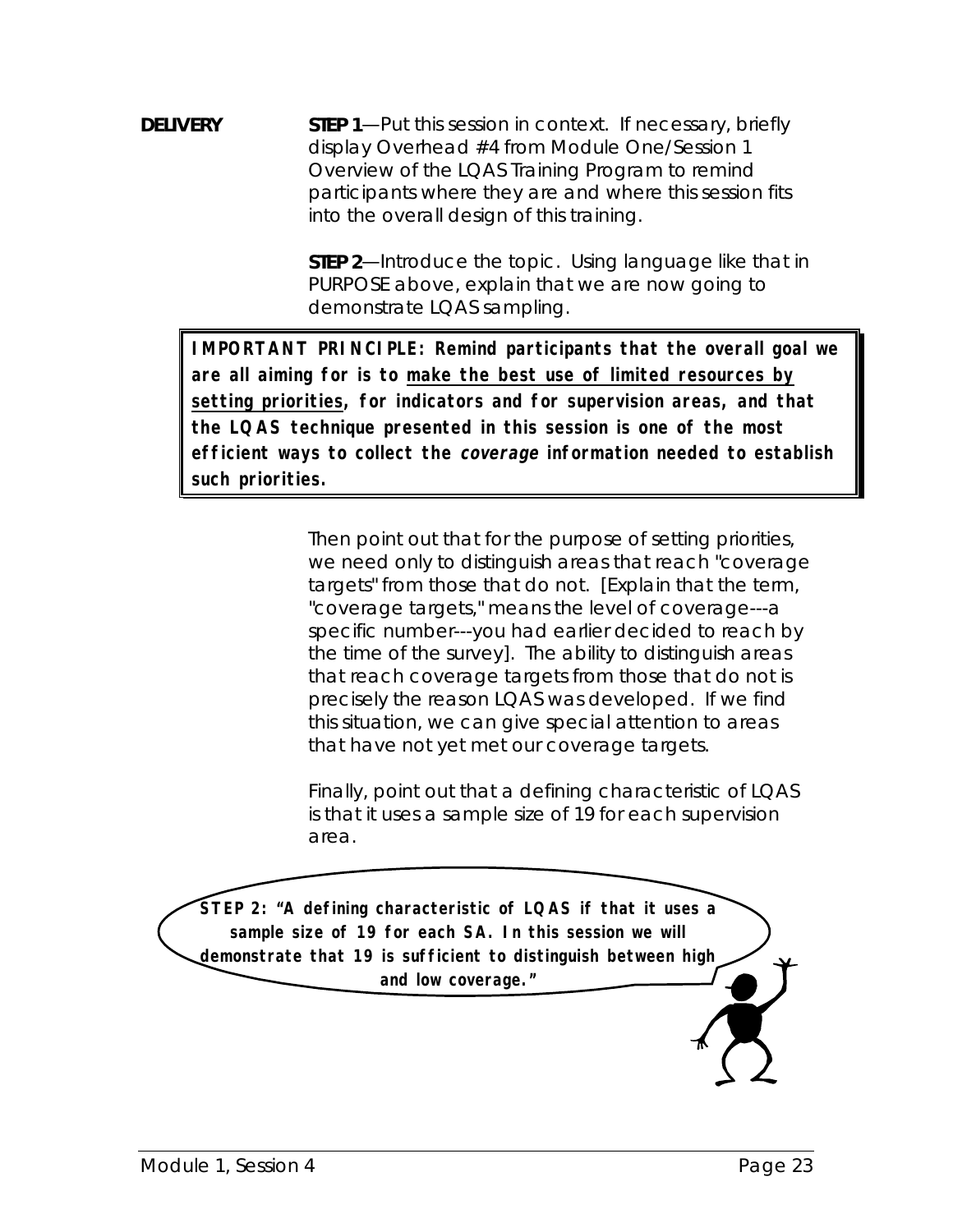

**STEP 3**—Demonstrate LQAS sampling. Complete a demonstration of the LQAS technique as follows:

> A. Display Overhead #1: showing an NGO Program Area (refer participants to their handout). Explain that we are working with the same fictitious NGO Program Area used back in Session 2. This time (as they can see) we do not know coverage for two of the five supervision areas, Area A and Area C, for the indicator "percent of women (15-49) who know at least two ways to prevent HIV transmission." Because we want to make decisions about deploying our program resources, we will need to do a survey of these two areas to see whether or not they need special attention.

B. Explain that this time we will do our survey interviewing only 19 women from each area, which, as we will demonstrate, is adequate for our purposes of identifying priority areas.

C. Show participants the bag of marbles for Supervision Area A (with 50 green and 50 red marbles). Explain that the marbles in this bag represent all the women (15-49) in this area, that the green marbles represent all the women who know at least two ways to prevent HIV transmission, and that the red marbles represent those women who do not.

**HINT: You can place the bag of marbles on top of area A on the overhead to emphasize this point.**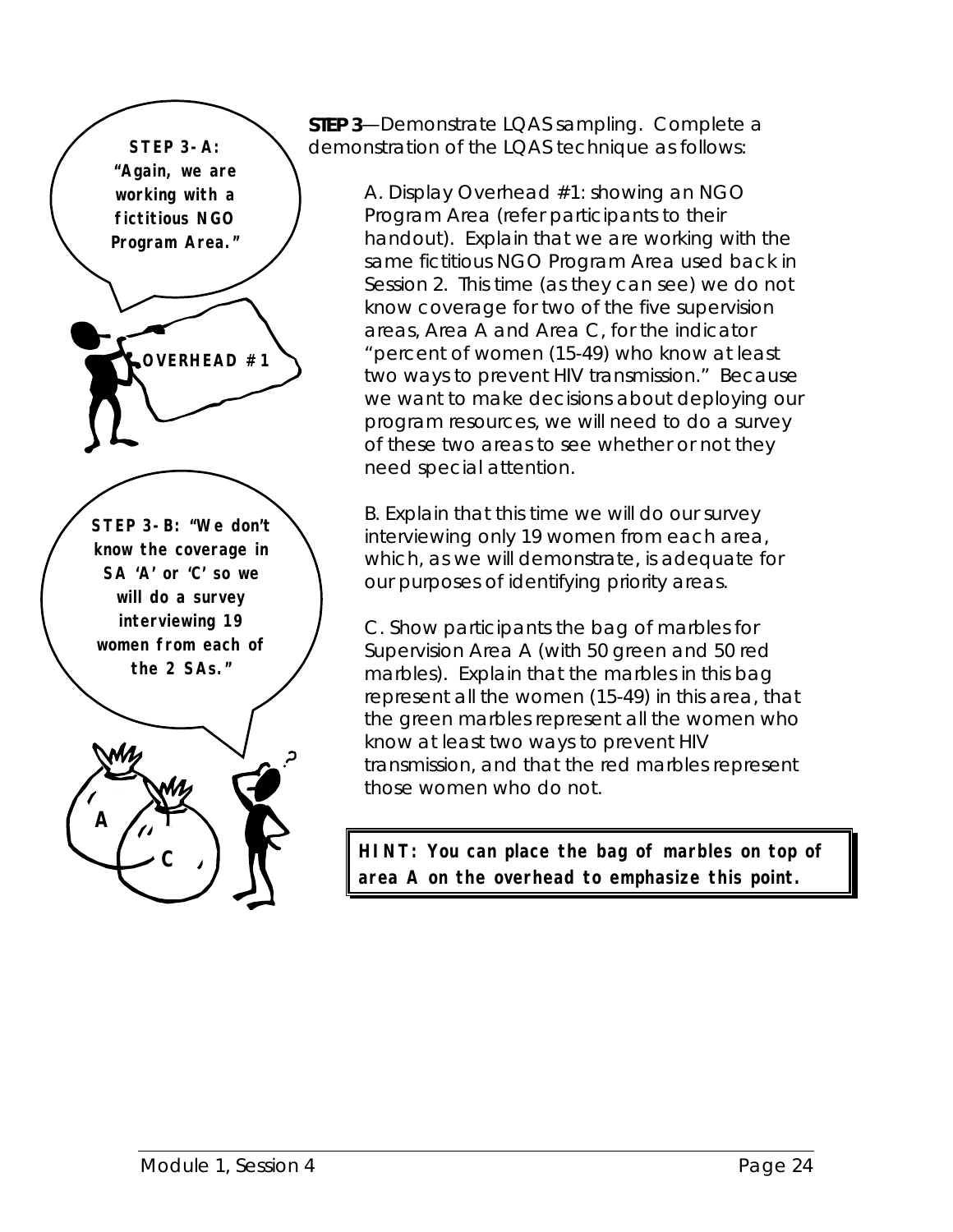**STEP 3-D: "1<sup>st</sup> we are going to take 5 samples of 19 from SA A (show bag), and then you will do the same with SA C (show bag). You will record the results on OVERHEAD 2, and I will record the group results here."**

D. Explain that you are going to take five samples from SA A and then you will be taking five samples of 19 from the other bag, SA C. You are going to record the results from each sample on Overhead #2: Sampling Results Scenario (which you should now display, referring participants to their copy).



**HINT: Begin by shaking the marbles in the bag to ensure that they are randomly mixed. You can comment again on the importance of random sampling.**

E. Take the first sample from the bag for Area A, removing 19 marbles a few at a time and place them in a clear jar (or some other receptacle).

F. Count the green marbles in the jar (women who know at least two ways to prevent HIV transmission) and write the number on Overhead  $#2$  under the  $#$  Correct column, Area A, on the line for Sample 1. Ask participants to record this number in the same place on their copy of the overhead. Then return the 19 marbles to their original bag.

G. Divide participants into small groups, give each group an Area A type bag (with 50 green and 50 red marbles) and a receptacle and ask each group to repeat this same process, taking the second, third, fourth and fifth samples from the Area A bag, counting the number of green marbles in each sample, and recording the  $#$ correct on their own copy of the overhead.

**SUGGESTION: Once the groups have finished, the trainer should write the # correct from the subsequent samples of the groups on an overhead, so that all five lines on the overhead are filled in. Then wait a moment before discussing the results.**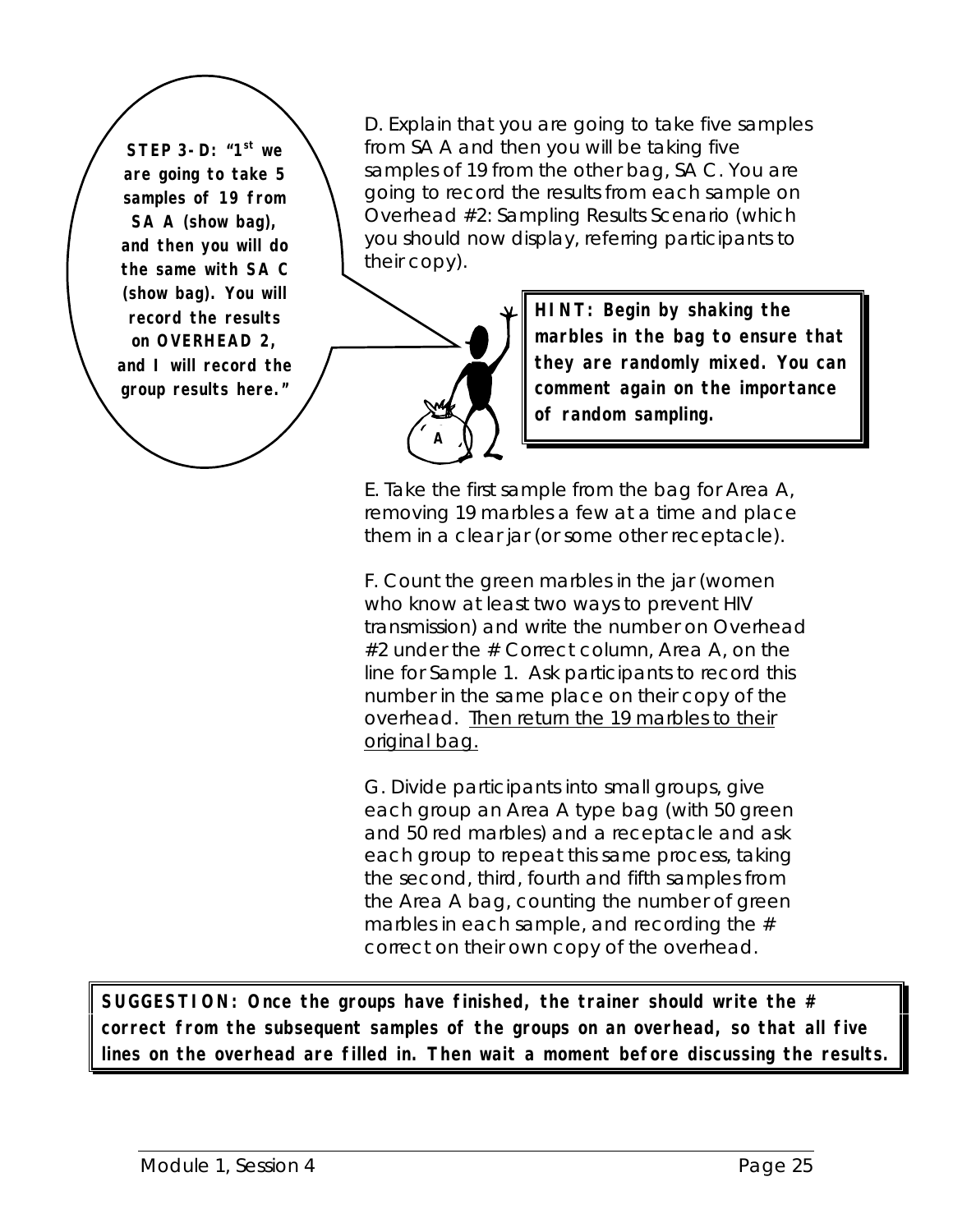

H. After each group has finished taking five samples of 19 marbles and recorded the number of green marbles, ask each group to report their results to the large group. The trainer will record all these results on a single overhead or flip chart page. Save this sheet to continue the demonstration in STEP 3-J.

I. Now ask each group to count the total number of green marbles in the entire bag. Enter this number as the numerator in the "verify" space for SA-A on Overhead #2. Also ask them to count the total number of green and red marbles in the bag. Enter this number as the denominator in the "verify" space for SA-A and then calculate the percentage of marbles that are green.

**IMPORTANT: Verify that each group concludes that 50% of the marbles are green.**



J. Give each group a bag for Area C (80 green and 20 red marbles) and have them repeat the entire process, taking five samples and completing the lines on the chart for Area C. (Once again, the trainer should record  $#$  correct on an overhead from each of the five samples from each group. Save this sheet to continue the demonstration in STEP 6.)

K. Repeat the process described in I above. This time, however, each group should conclude that the percentage of green marbles is 80%.

**STEP 4**—Demonstrate how to find the decision rule for the Area A samples in the following manner: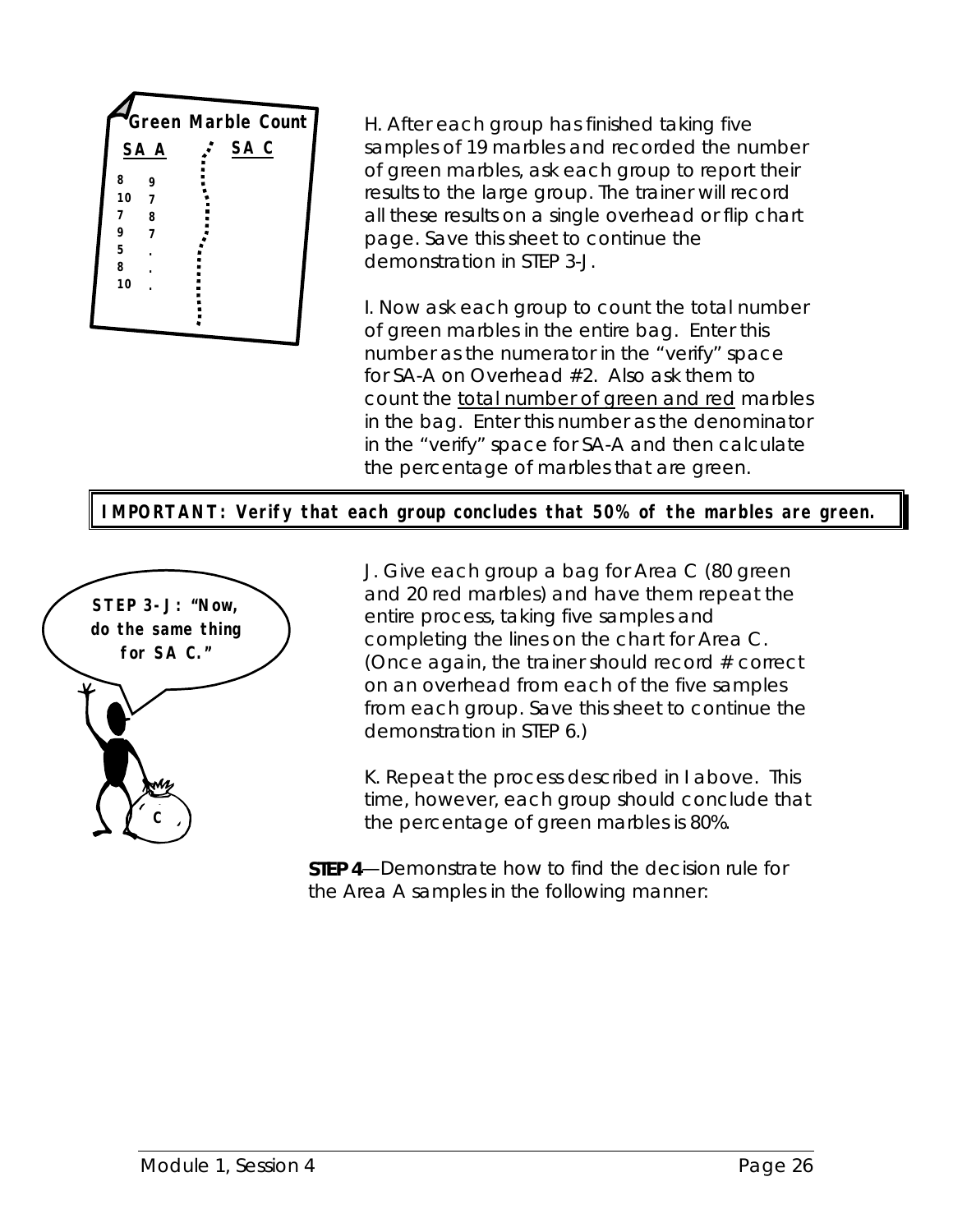

A. Display Overhead #3: The LQAS Summary Table and explain what the columns and rows mean. The first column (far left) is the size of your sample. Samples 12-30 are displayed. The percentages across the top of the page represent coverage targets, or average coverage (which is only used for baseline surveys and will be explained later.)

B. Show how to find the decision rule—that is, the minimum number of people who must have received an intervention in order to safely conclude that a supervision area has reached average or target coverage. Select the percentage column

that is your target (we are using 50% for Area A) and go down that column until you come to the row with your sample size (in this case 19); the number that appears at the spot where these two lines intersect (7 in this example) is the decision rule (or minimum number for decision making purposes).

C. Now, using the sheet with the sampling results for all the groups for both SA A and C, ask the participants to inspect the # correct for each of the samples from Area A and whether it is seven or more. Circle the cases that are less than 7 (if there are any). In almost all of the samples, the number correct will be at least seven green marbles.

|                | <b>Green Marble Count</b> |    |                 |  |
|----------------|---------------------------|----|-----------------|--|
|                | SA A                      |    | SA <sub>C</sub> |  |
| 8              | 9                         | 13 | 15              |  |
| 10             | 7                         | 15 | 16              |  |
| 7              | 8                         | 16 | 14              |  |
| 9              | 7                         | 14 | 12              |  |
| $\overline{5}$ |                           | 12 | 14              |  |
| 8              |                           | 14 | 16              |  |
| 10             |                           | 16 | 17              |  |
|                |                           | 17 | 13              |  |
|                |                           |    |                 |  |
|                |                           |    |                 |  |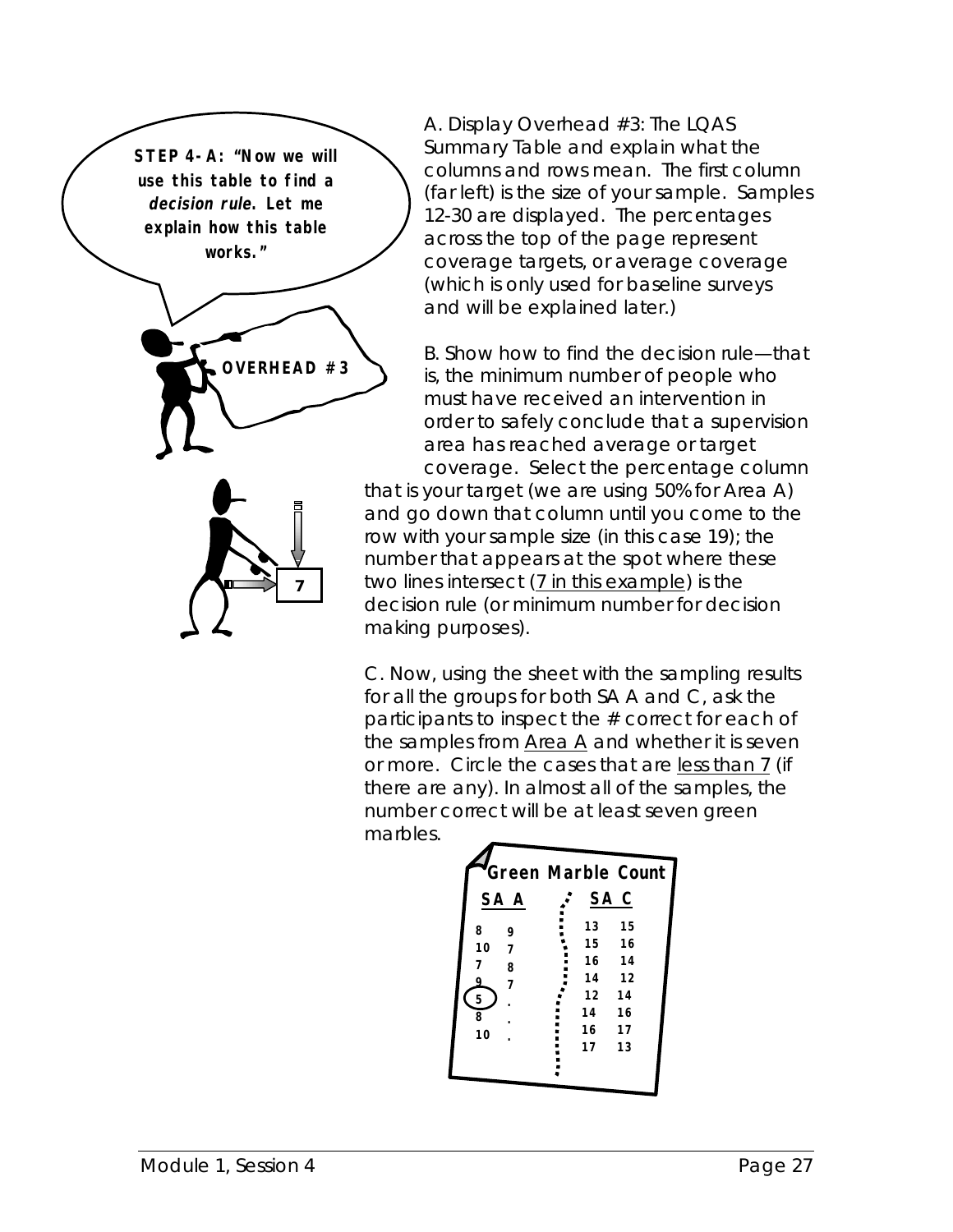**STEP 5: "Now, do the same thing for SA C, the 80% area." STEP 6: "And now let's compare SA 'A' and SA 'C'."**

**STEP 5**—Find the decision rule for the samples from SA C. Repeat the process described under STEP 4 above with SA C. samples. Since 80% of the marbles are green, the coverage is 80%. Using overhead #3, the groups should find that the decision rule is 13 green marbles. Now, reviewing the group's sampling of the SA C bag, the participants should find that for almost all of the samples, at least 13 marbles were green in each of their samples of 19. This is because the decision rule is 13. The trainer should circle all cases (if there any) where the sample was less than 13 in the SA C bag.



**STEP 6**—Using the sheet, ask participants to compare the results of Areas A and C.

> A. Ask them how many times in Area A did they have 13 or more green marbles. The answer is "Never" or "Almost never."

**IMPORTANT POINT: Point out that Area A would never or almost never be mistakenly classified as an area with high coverage like Area C.**

> B. Now ask them how many times Area C. had fewer than 13 green marbles. Show them that this never or almost never happens. Area C, therefore, would almost never be classified as having low coverage.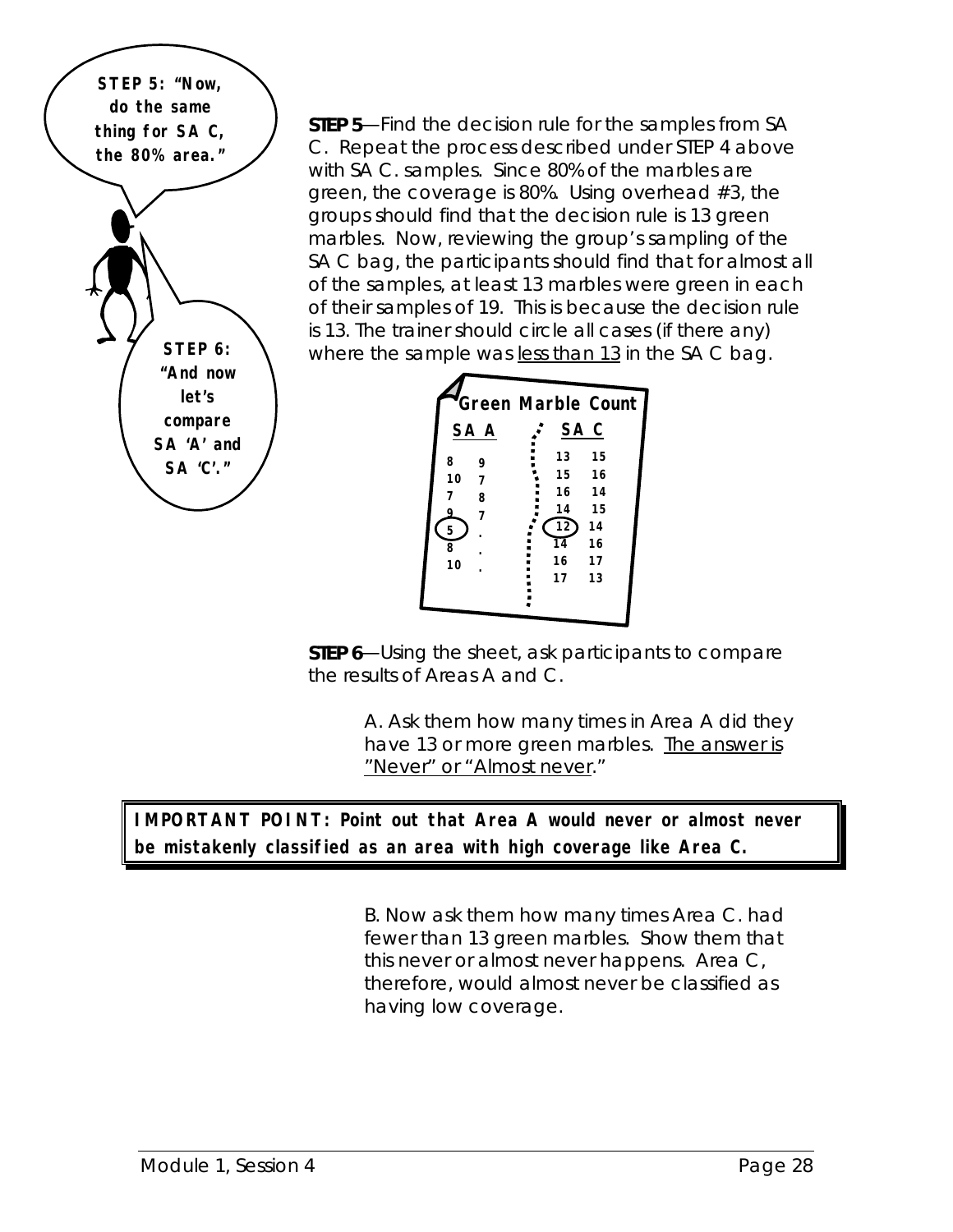C. Make the point (or have a participant do so):

**IMPORTANT POINT: Once a target coverage has been selected, you can easily determine whether the target has or hasn't been reached with a sample size of 19.**

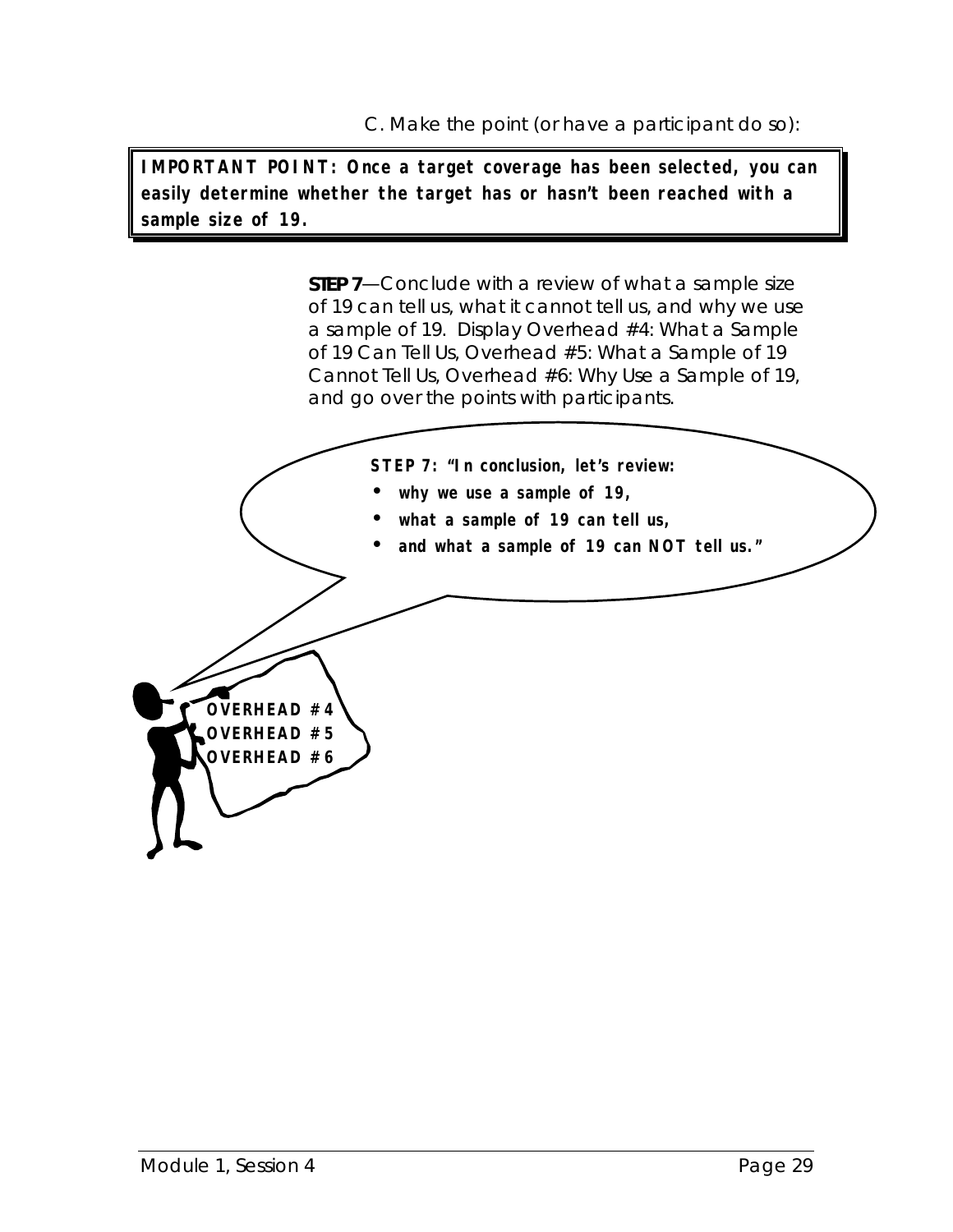### **MODULE ONE/Session 5: Using LQAS for Baseline Surveys**

| <b>PURPOSE</b>                                                                                                   | The LQAS method can be used for various purposes.<br>The previous session demonstrated the basic soundness<br>of the LQAS concept (that 19 is a sufficient sample size<br>for most surveys. In this exercise we demonstrate how<br>to use the LQAS technique to determine (1) whether a<br>supervision area has above or below average<br>coverage for a particular indicator (STEPs 1 and 2), (2)<br>which indicators within a supervision area are doing<br>well and which are not (STEP 3), and (3) how supervision<br>areas within a program area compare with each other<br>(STEP 4)-three of the principal uses of a baseline and<br>monitoring survey. |
|------------------------------------------------------------------------------------------------------------------|---------------------------------------------------------------------------------------------------------------------------------------------------------------------------------------------------------------------------------------------------------------------------------------------------------------------------------------------------------------------------------------------------------------------------------------------------------------------------------------------------------------------------------------------------------------------------------------------------------------------------------------------------------------|
| <b>TIME</b>                                                                                                      | 45 minutes                                                                                                                                                                                                                                                                                                                                                                                                                                                                                                                                                                                                                                                    |
| <b>OBJECTIVES</b>                                                                                                | By the end of this session, participants will have:<br>1. compared how the use LQAS for baseline<br>surveys is different from using LQAS for program<br>monitoring.<br>2. calculated coverage<br>3. compaed indicators across supervision areas<br>4. Used coverage data helps them make<br>program decisions.                                                                                                                                                                                                                                                                                                                                                |
| <b>DELIVERY</b>                                                                                                  | <b>STEP 1—Demonstrate using LQAS to assess whether at</b><br>the baseline a supervision area has above or below                                                                                                                                                                                                                                                                                                                                                                                                                                                                                                                                               |
| STEP 1: "Let's determine<br>if an SA has above or<br>below average coverage<br>for an indicator."<br>OVERHEAD #1 | average coverage for a particular indicator.<br>A. Display Overhead #1: Five Supervision Areas<br>and One Indicator explaining that it contains<br>data for this particular indicator for all five SAs<br>(collected through LQAS sampling).<br>B. Display Overhead #2: LQAS Concepts for<br>Baseline Surveys and review the meaning of                                                                                                                                                                                                                                                                                                                       |
| OVERHEAD #2<br>Module 1, Session 5                                                                               | Average Coverage and Decision Rule.<br>Page 30                                                                                                                                                                                                                                                                                                                                                                                                                                                                                                                                                                                                                |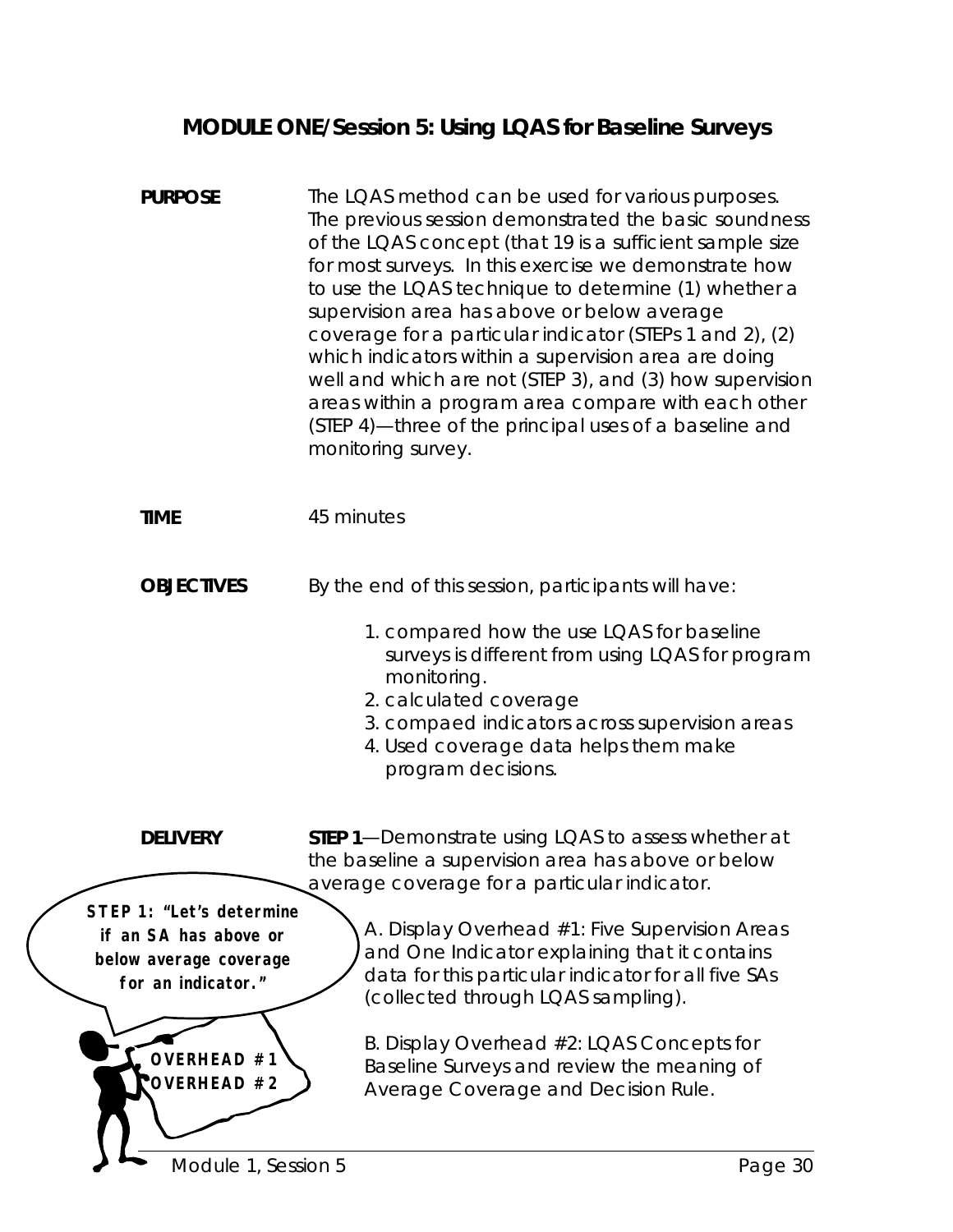

C. Explain how average coverage is calculated (refer to item 1 on Overhead #1, below the chart), resulting in this case with a figure of 65.3%. Explain that this is the reason 65.3% is written in the space provided in Overhead #1 for the Coverage Estimate.

D. Answer question 2, "What is the Decision Rule?", by showing how the LQAS summary chart (Module One/Session 4/Overhead #3) was used to arrive at the number "11."

**IMPORTANT PRINCIPLE: Display the LQAS chart again, put your finger on the top row and find 70%. (Explain that for purposes of using this chart, we always round up the coverage figure, 65.3% in this case, to the next highest 5% increment, 70% in this example.) Now move your finger down the 70% column until it meets the horizontal row for the sample size of 19. Where the column and the row cross, your finger will be on number 11. This means that as long as there were 11 or more correct answers to the indicator, coverage is not below average.**

> E. Show how question 3, "Is coverage generally below average?" was answered for each SA by noting whether the # correct was 11 or above, or below 11, for each SA.

> > **See answer guide for correct answers to OVERHEAD #1**

F. Ask participants to answer questions 4. and 5.

**See answer guide for correct answers to OVERHEAD #1**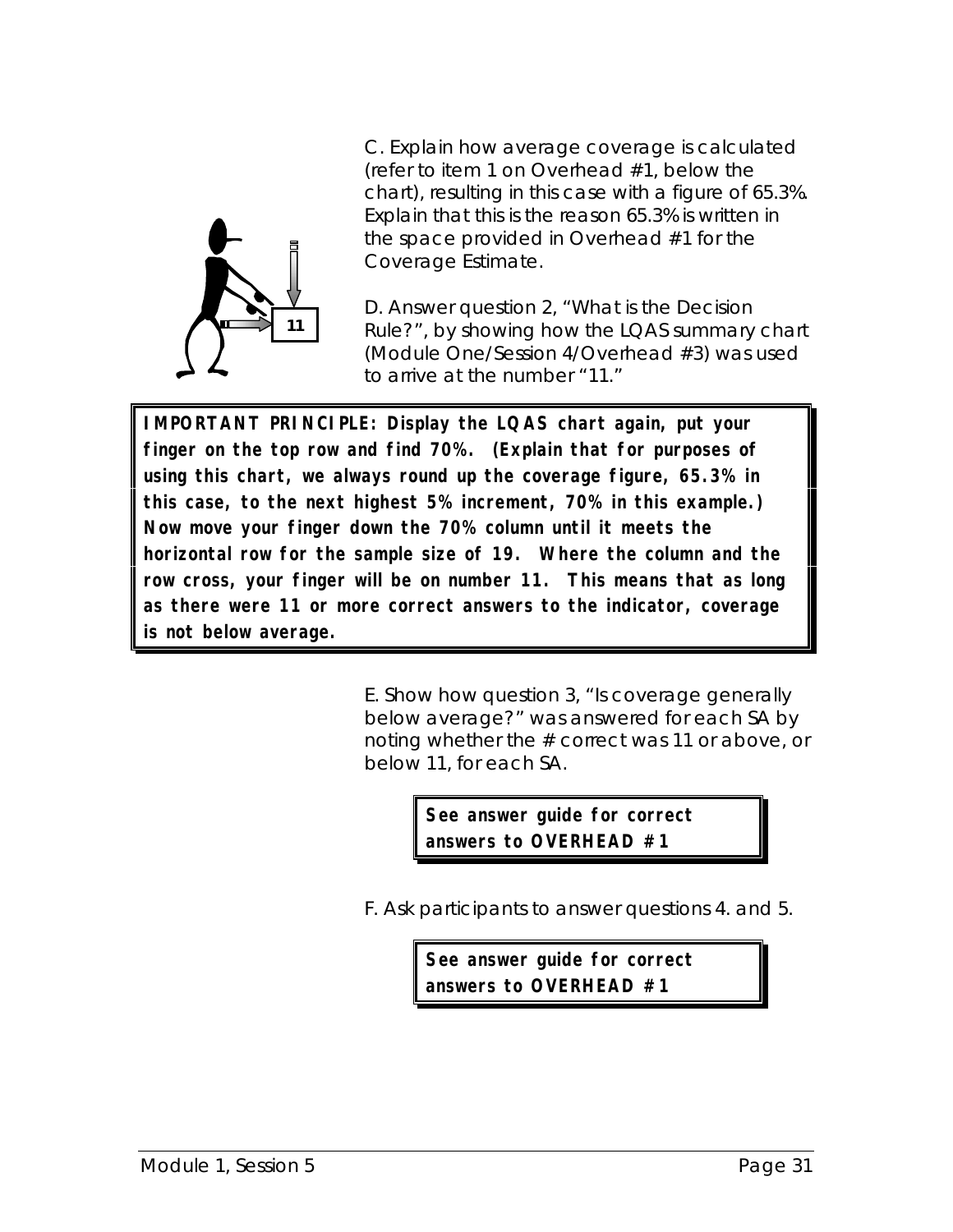**STEP 2: "Now you try to do the second example on your own." OVERHEAD #3**

**STEP 2**—Have participants do the second example (display Overhead #3: Five Supervision Areas and One Indicator: Participant Worksheet) on their own copy of the practice sheet. Then go over the example with them to see if they have done it correctly or have any questions.

> **See answer guide for correct answers to OVERHEAD #3**

**STEP 3**—Demonstrate using LQAS to assess the values of various indicators within the same supervision area.

**IMPORTANT POINT: After information has been gathered for a number of indicators, it is possible to use LQAS to determine which indicators within a particular supervision area are reaching average coverage and which are not, thus making it possible for a supervisor to know which indicators to focus on in his/her area.**



A. Display Overhead #4: One Supervision Area and Five Indicators (refer participants to their copy) and work through it with participants. Point out that this chart deals with Supervision Area A only.

B. Explain that for indicator 1 of Area A the average coverage was calculated in STEP 2 of this session and the number 6 was likewise determined to be the decision rule (having rounded the average upward to 45%). They can then see that a number correct of 7 reaches the decision rule and therefore, they judge that Area A is at least of average coverage, and put "Y" in the last column.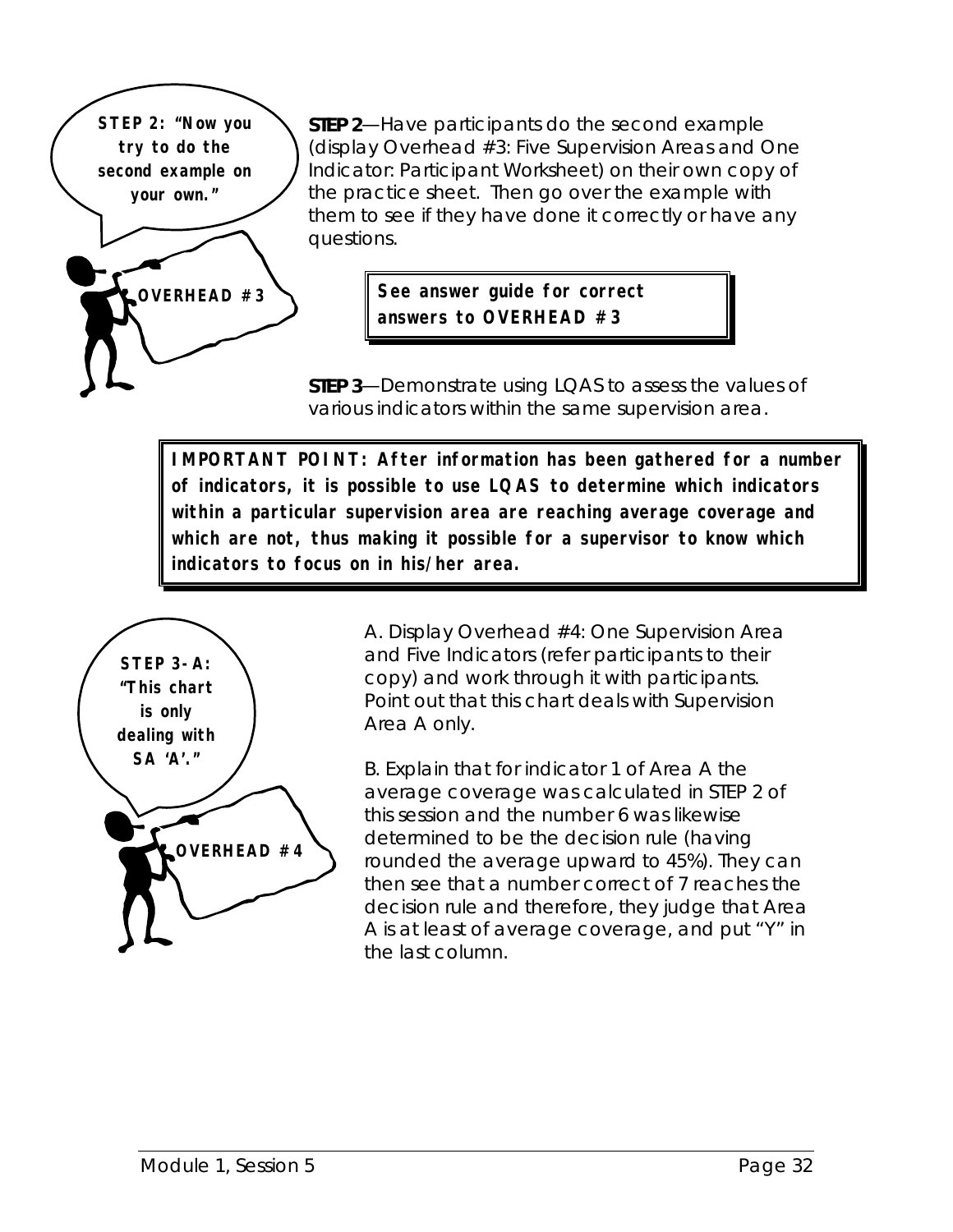C. Now have participants work through the other four indicators, filling in the boxes. They will need to keep the LQAS Decision Rule chart handy (Module One/Session 4/Overhead #3).

D. Go over the three questions below the chart.

#### **See answer guide for correct answers to OVERHEAD #4**

**STEP 4**—Demonstrate using LQAS results to compare the baseline conditions of all supervision areas within one program area. By bringing together results from previous STEPs, we can now take a look at our entire program area and see which supervision areas are doing well overall and which need support.

> A. Display Overhead #5 Comparing Supervision Areas A, B, C, D & E (refer participants to their copy). Explain that this chart combines the information gathered in STEPs 2 and 3 above.

> B. Begin by filling in the three empty boxes for indicator 1. Participants will have to go back to their handout of Overhead #3 from STEP 2 above, note what has been recorded in the far right column for Areas A, B, and C, and transfer this information to this handout.

C. Now that the chart is completed, have participants answer the four questions at the bottom.

> **See answer guide for correct answers to OVERHEAD #5**

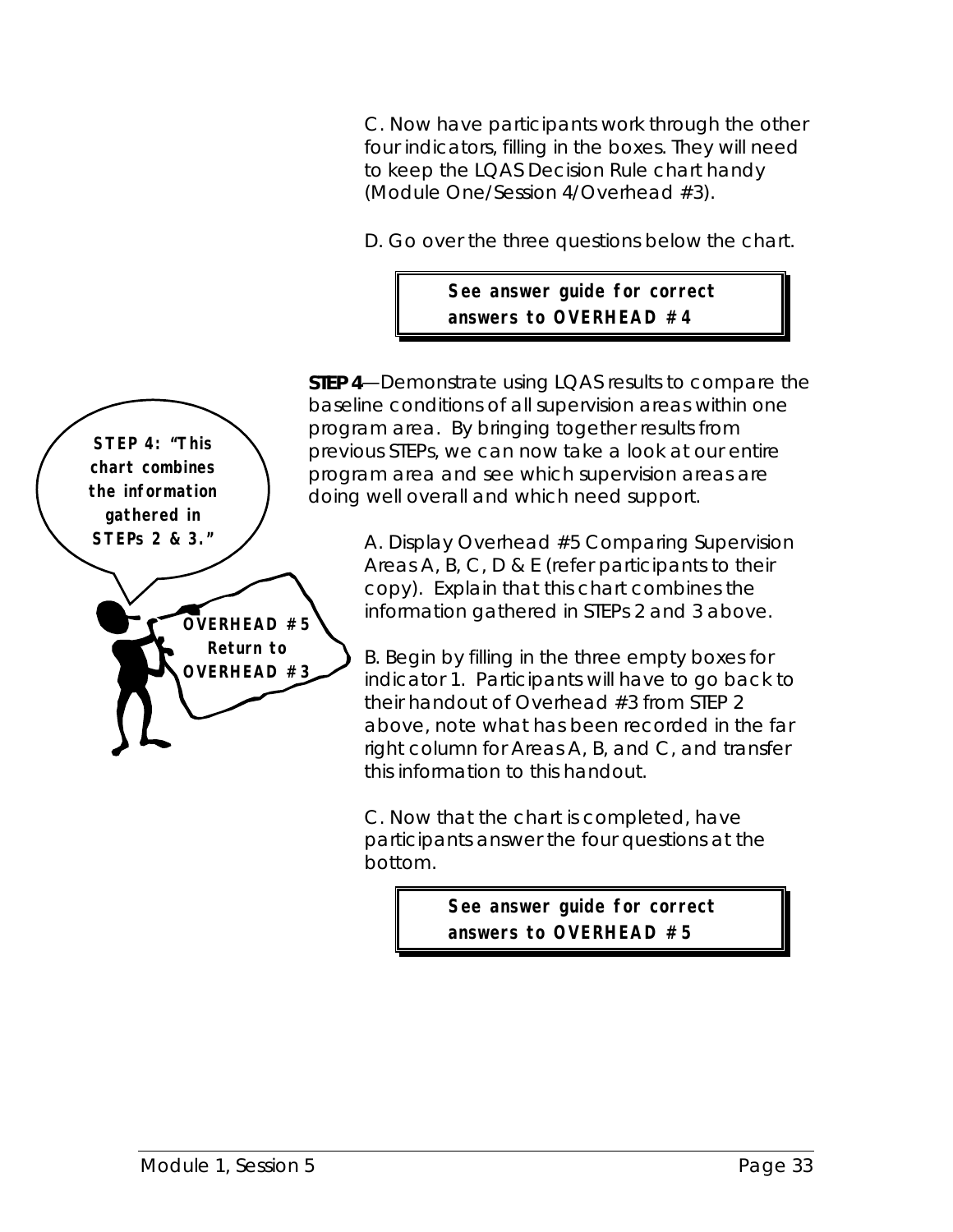**STEP 5**—Conclude this Session.

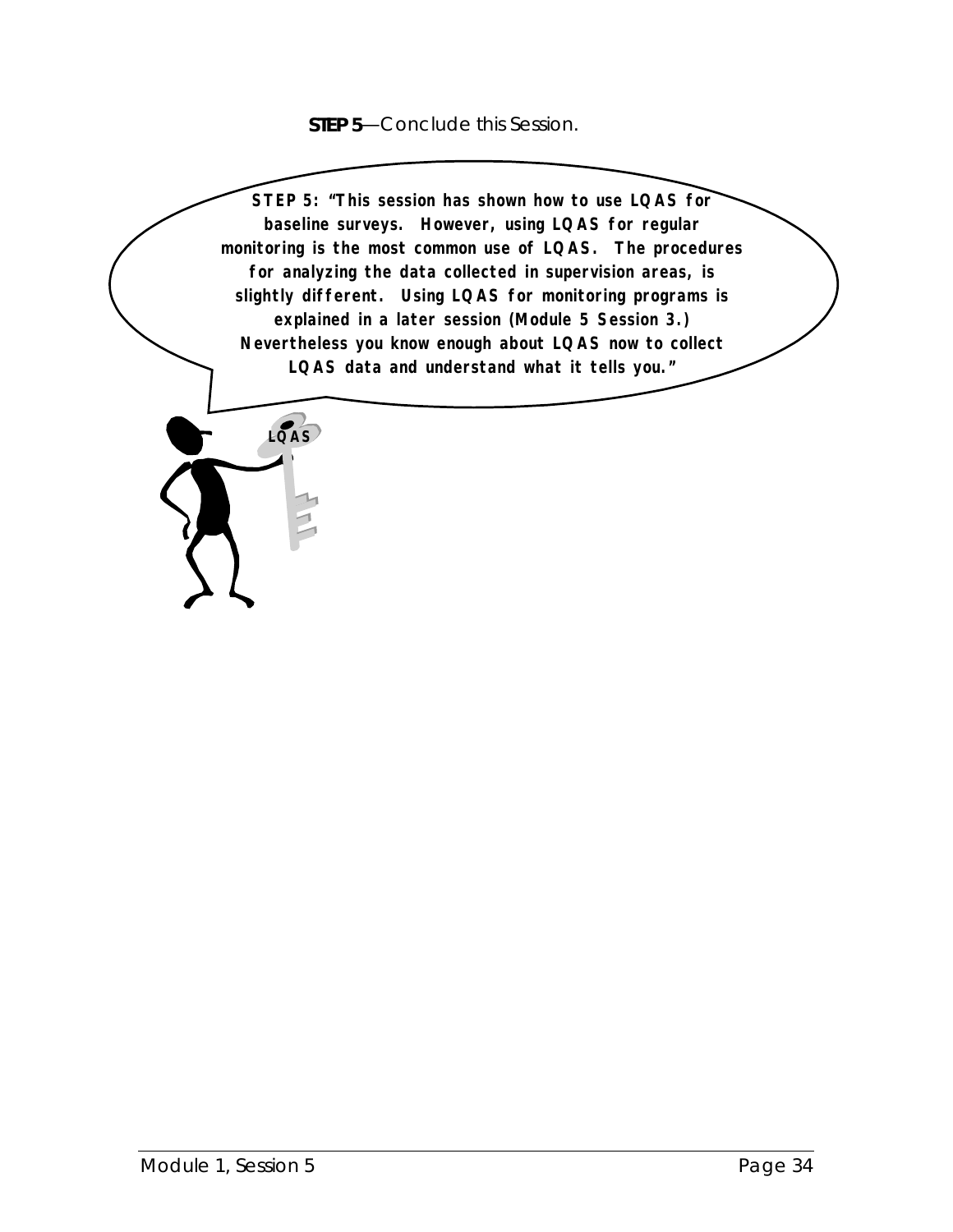*Answer Guide for Overhead 1(Note: This answer guide should not appear in the participants' guide)*

### **Five Supervision Areas & One Indicator**

| SUPERVISION AREA: A, B, C, D or E                                          |           |                     |                                 |  |
|----------------------------------------------------------------------------|-----------|---------------------|---------------------------------|--|
| Indicator: Women who<br>know 2 or more ways to<br>prevent HIV transmission | # Correct | Coverage Estimate = | Equal to or Above?<br>Yes or No |  |
| <b>Supervision Area A</b>                                                  | 12        | 65.3%               | Yes                             |  |
| <b>Supervision Area B</b>                                                  |           |                     | <b>No</b>                       |  |
| <b>Supervision Area C</b>                                                  | 16        | Decision Rule $=$   | Yes                             |  |
| <b>Supervision Area D</b>                                                  | 11        |                     | Yes                             |  |
| <b>Supervision Area E</b>                                                  | 14        |                     | Yes                             |  |

- 1. Add Number Correct in all SAs: 12 + 9 + 16 + 11 +14 = **62**Add all Samples Sizes: 19 + 19 + 19+ 19 + 19 = **95** Coverage Estimate = Average Coverage = 62/95 = **65.3%** = **70%** (Round upward to the nearest interval of 5 to find the Decision Rule)
- 2. Use table to find Decision Rule. **Decision Rule = 11**
- 3. Is coverage generally below average? Yes or No? **NO**
- 4. Can you identify Supervision Areas that are your priorities? **YES**

If yes which are they? If not, why can't you identify them? **Supervision Area B**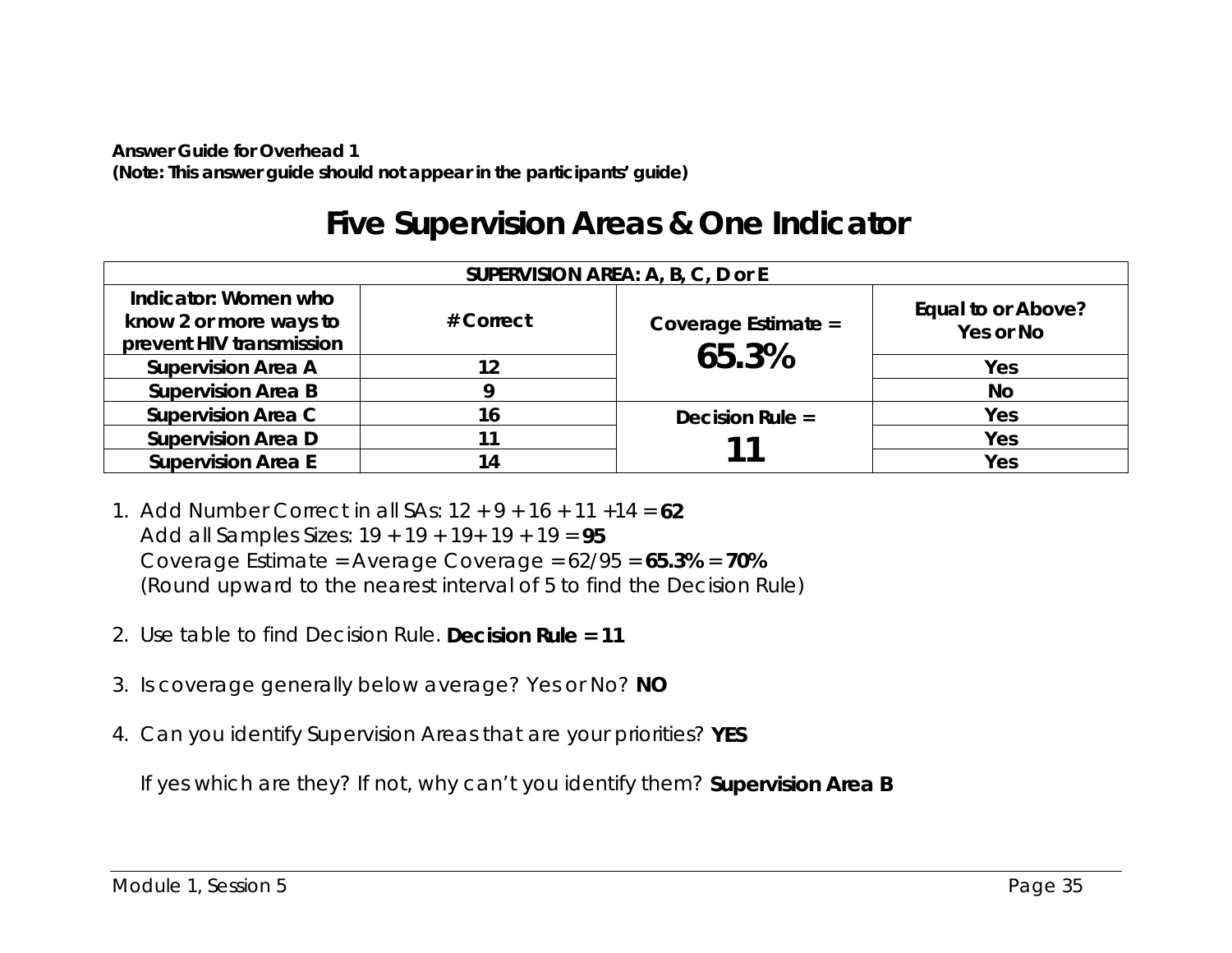## **Five Supervision Areas & One Indicator: Participant Worksheet – For Baseline Surveys**

| Indicator: Women who<br>used condoms each<br>time with intercourse | # Correct      | Coverage<br>Estimate $=$                | Equal to or Above?<br>Yes or No |
|--------------------------------------------------------------------|----------------|-----------------------------------------|---------------------------------|
| <b>Supervision Area A</b>                                          |                | 45%                                     | <b>YES</b>                      |
| <b>Supervision Area B</b>                                          | 3              |                                         | <b>NO</b>                       |
| <b>Supervision Area C</b>                                          | $\overline{2}$ | <b>Decision Rule</b><br>(Using the LQAS | <b>NO</b>                       |
| <b>Supervision Area D</b>                                          | 13             | $Table) =$                              | <b>YES</b>                      |
| <b>Supervision Area E</b>                                          | 14             |                                         | <b>YES</b>                      |

#### **Questions:**

1. For baseline surveys, add number correct in all SAs:

**7 + 3 + 2 + 13 + 14 = 39**

Add all sample sizes: 19 +19 + 19 +19 + 19 = **95**

Average coverage = **\_\_\_39\_\_\_**/**\_\_\_95\_\_\_**=**\_\_41.05%**

- 2. What is the Decision Rule? **Decision Rule = 6**
- 3. Is coverage generally below average? Yes or No? **NO**
- 4. Can you identify Supervision Areas that are your priorities? **YES**
- 5. If yes which are they? If not, why can't you identify them? **SA B, and C**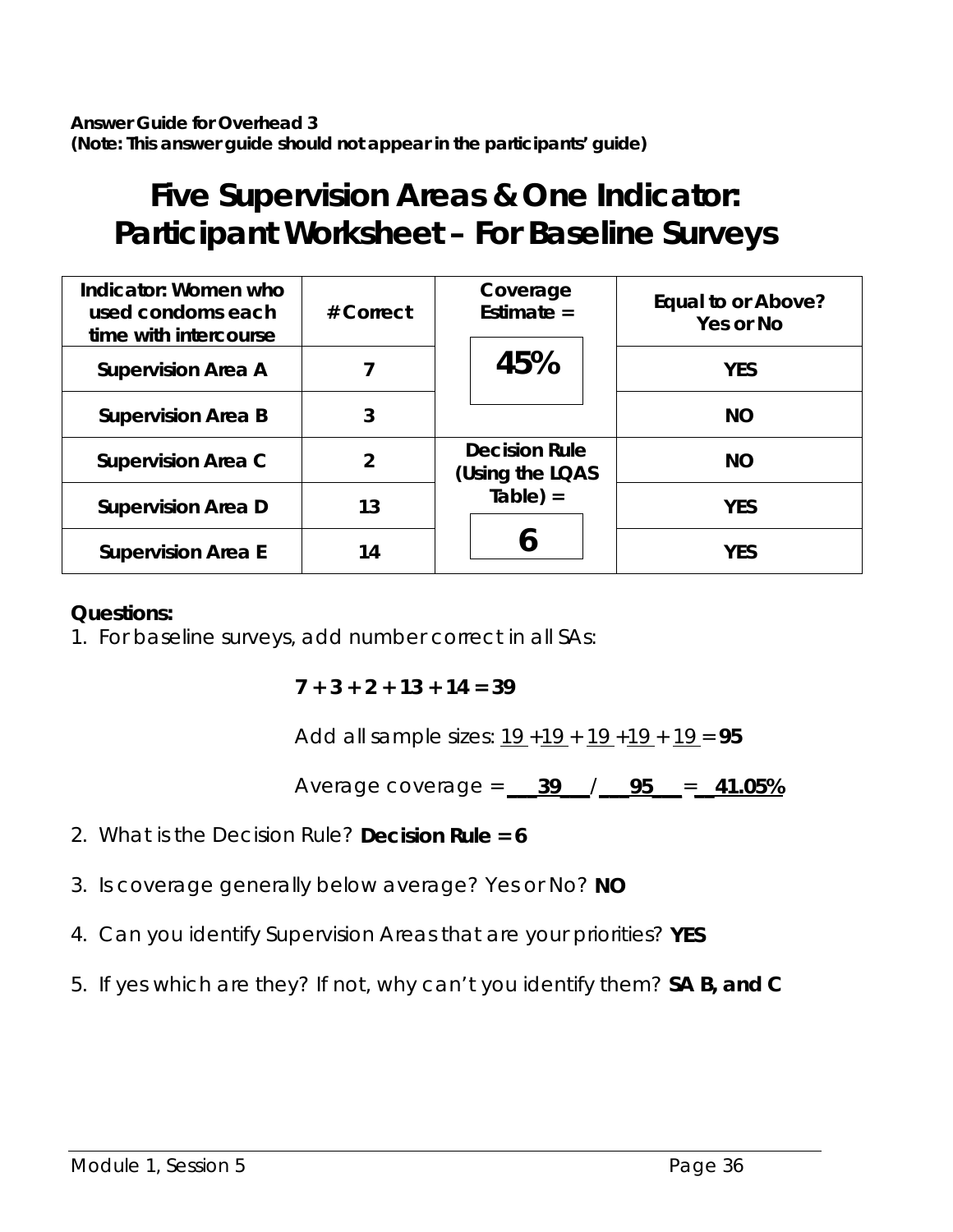### **Supervision Area A & Five Indicators**

| <b>Indicators</b>       |                                                         | # Correct | Coverage<br>Estimate | <b>Decision</b><br>Rule | Equal to or<br>Above?<br>Yes or No |
|-------------------------|---------------------------------------------------------|-----------|----------------------|-------------------------|------------------------------------|
| 1                       | Women who used<br>condoms each time<br>with intercourse | 7         | 45%                  | 6                       | <b>YES</b>                         |
| $\overline{2}$          | Men who used<br>condoms each time<br>with intercourse   | 4         | 20%                  |                         | <b>YES</b>                         |
| 3                       | Women who know<br>how HIV is transmitted                | 4         | 45%                  | 6                       | <b>NO</b>                          |
| $\overline{\mathbf{4}}$ | Men who know how<br><b>HIV</b> is transmitted           | 13        | 65%                  | 10                      | <b>YES</b>                         |
| 5                       | Women who know<br>where to get tested<br>for HIV        | 6         | 30%                  | 3                       | <b>YES</b>                         |

#### **Questions:**

- 1. Which indicators in Supervision Area A are below average for the Program Area? **Indicator 3**
- 2. Can you identify indicators that are your priorities? **YES**
- 3. If yes, which indicators are they? If not, why can't you identify them?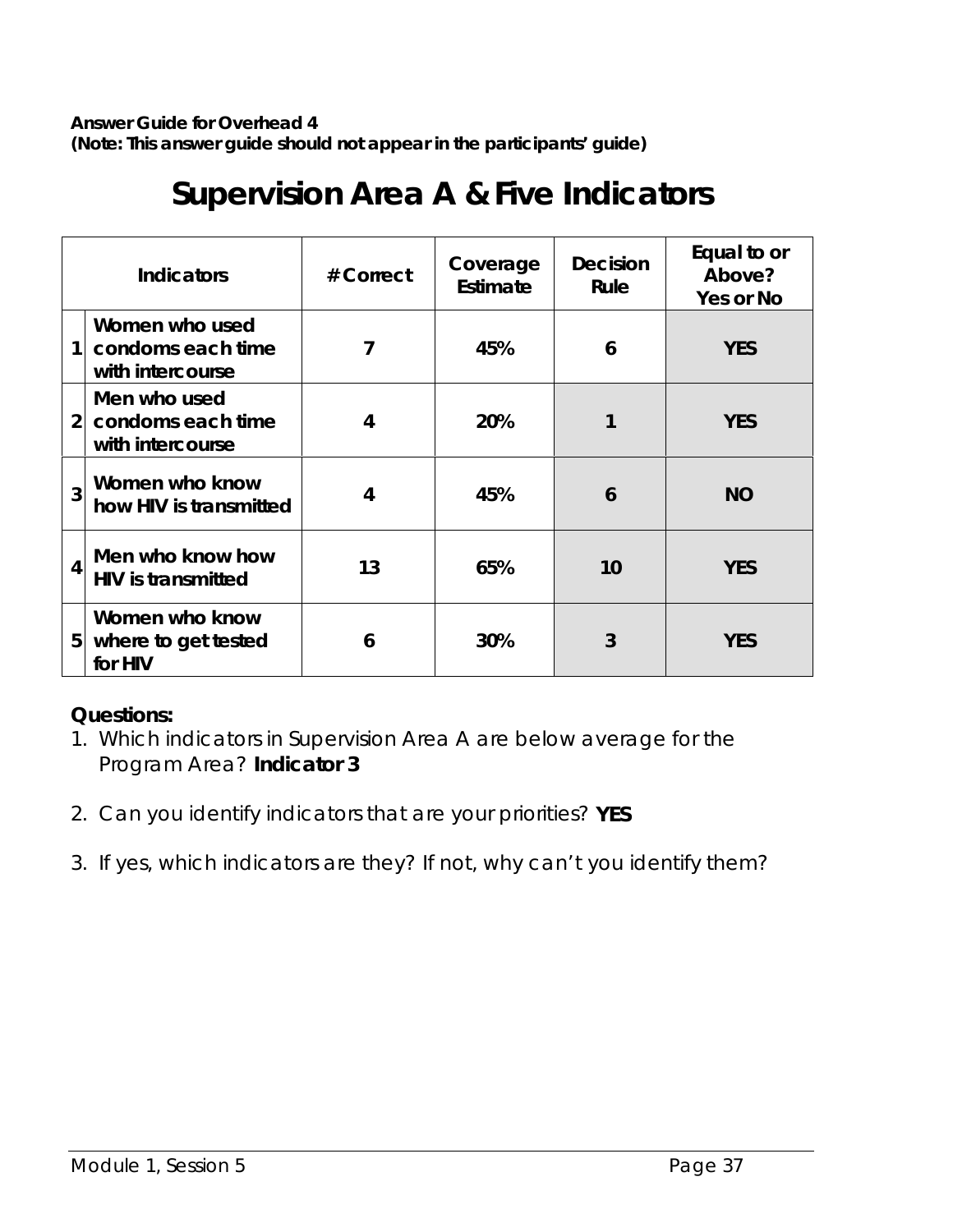*Answer Guide for Overhead 5 (Note: This answer guide should not appear in the participants' guide)*

## **Comparing Supervision Areas A, B, C, D, & E (for baseline survey)**

| <b>Indicators</b> |                                                         | <b>Supervision Area</b> |   |  |   |   |
|-------------------|---------------------------------------------------------|-------------------------|---|--|---|---|
|                   |                                                         | А                       | B |  |   | F |
|                   | Women who used<br>condoms each time with<br>intercourse | γ                       | N |  | ν |   |
| $2^{\circ}$       | Men who used condoms<br>each time with<br>intercourse   | $\mathbf v$             |   |  | N |   |
| 3                 | Women who know how<br><b>HIV</b> is transmitted         | N                       |   |  | N |   |
| $\overline{4}$    | Men who know how HIV<br>is transmitted                  | v                       |   |  | N |   |
| 5                 | Women who know where<br>to get tested for HIV           | v                       |   |  | N |   |

#### **Questions:**

- 1. Which Supervision Area(s) appears to be performing the best for all 5 indicators: A, B, C, D, or E? **E and maybe A**
- 2. Which SA(s) appears to need the most support for their overall program: A, B, C, D, or E? **D and maybe B and C**
- 3. Which indicator(s) needs improvement across most of the catchment area? **Indicator 3**
- 4. Which indicator(s) needs improvement in only a few SAs? **Indicator 1 and 4 (2 weak SAs); Indicator 2 and 5 (1 weak SA)**
- 5. For these weaker indicators:
	- Which SA(s) needs special attention? **D and maybe B**
	- Which SA(s) would you visit to learn possible ways to improve this indicator? **E and C**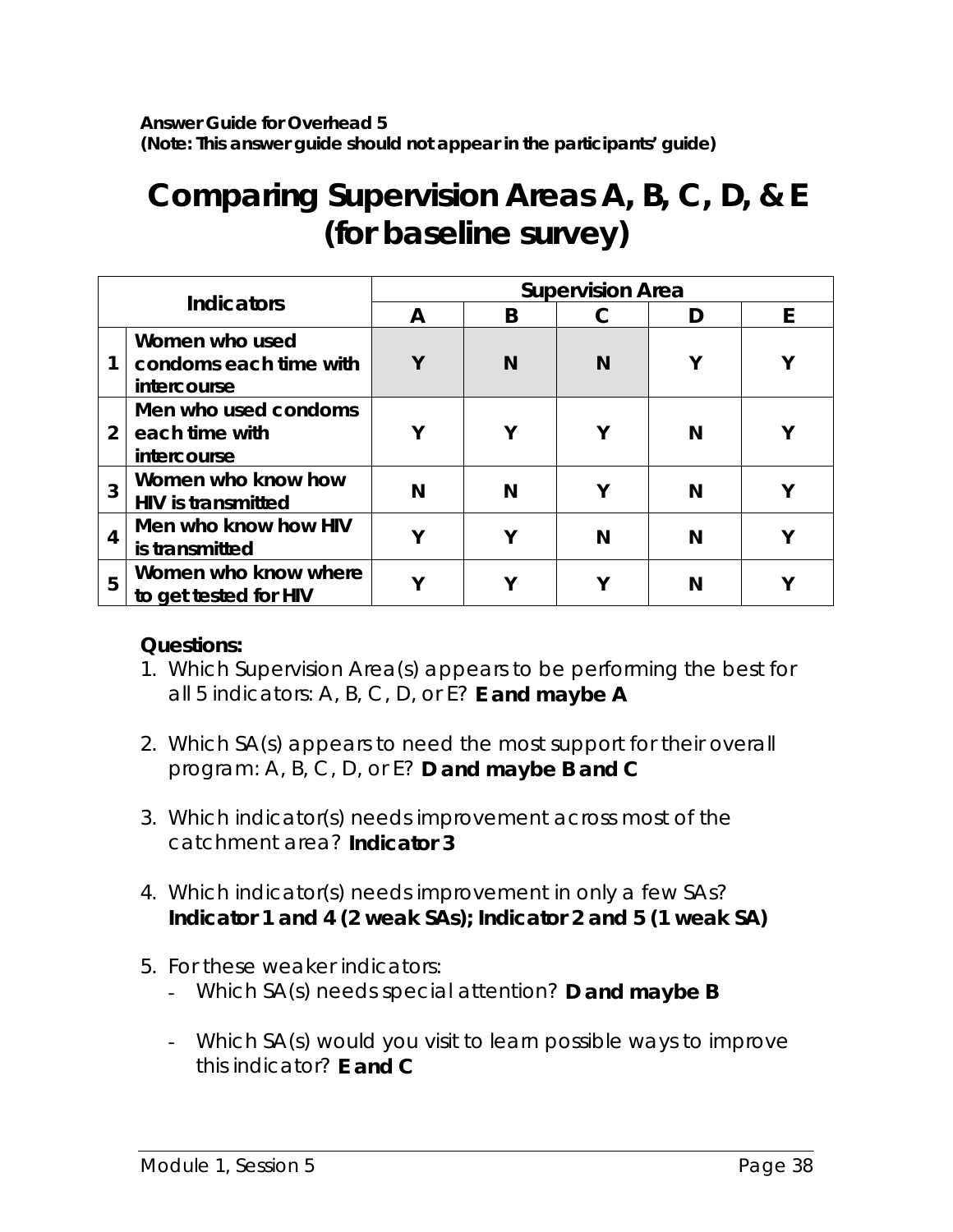# **MODULE TWO**

# **Where should I conduct my survey?**

**Session 1: Identifying Interview Locations**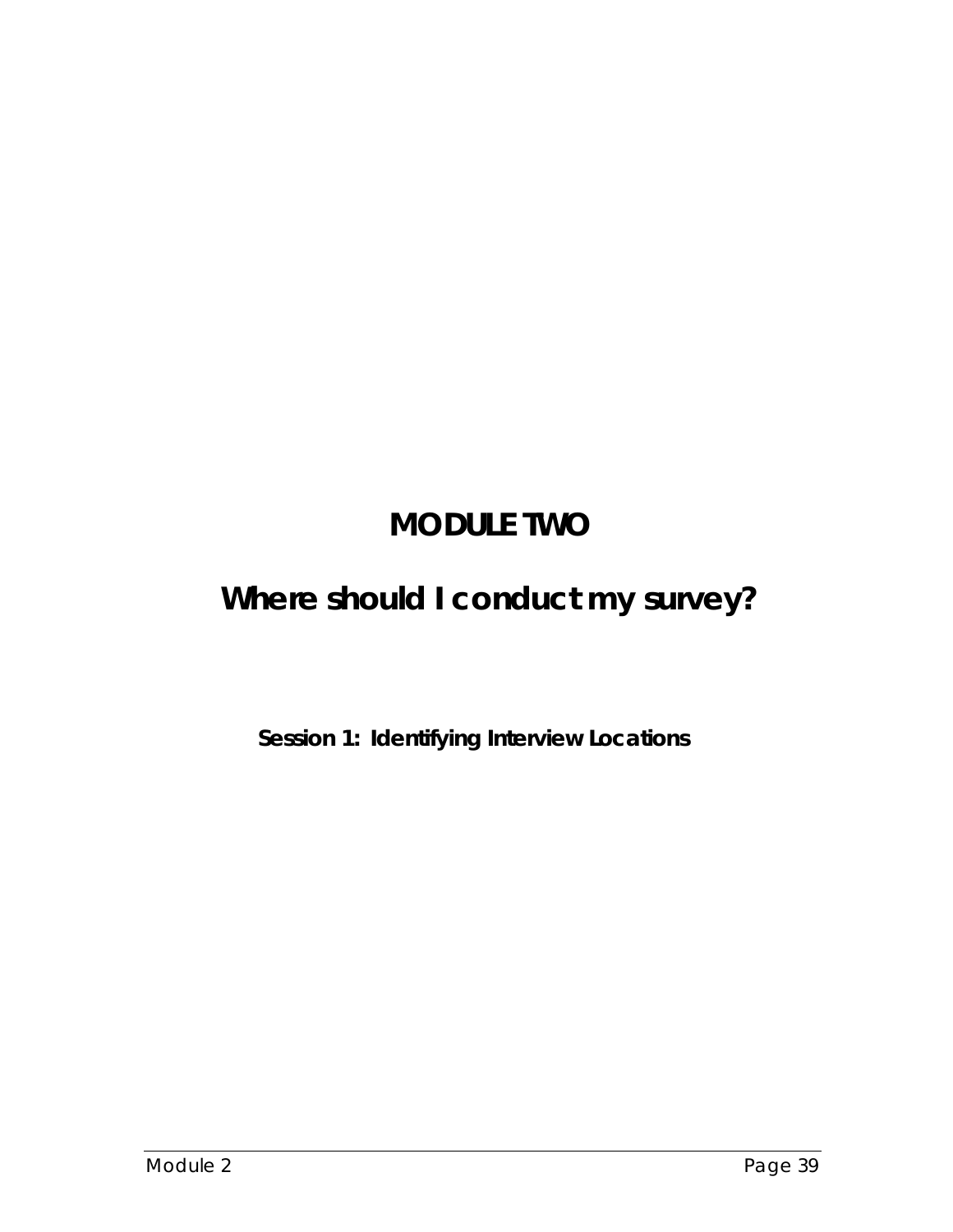### **MODULE TWO/Session 1: Identifying Interview Locations**

| <b>PURPOSE</b>     | Now that participants are committed to random<br>sampling and persuaded of the validity and usefulness<br>of LQAS, they are ready to apply the LQAS approach in<br>a survey. The first step in a survey is to identify the<br>locations of the 19 sets of interviews that will eventually<br>be carried out. Identifying these locations is the subject<br>of this session. |
|--------------------|-----------------------------------------------------------------------------------------------------------------------------------------------------------------------------------------------------------------------------------------------------------------------------------------------------------------------------------------------------------------------------|
| <b>TIME</b>        | 90 minutes                                                                                                                                                                                                                                                                                                                                                                  |
| <b>OBJECTIVES</b>  | By the end of this session, participants will have:                                                                                                                                                                                                                                                                                                                         |
|                    | 1. calculated the cumulative population of a list<br>of communities<br>2. calculated a sampling interval for 19 interviews<br>3. used a random number chart to define a<br>random starting place for selecting<br>communities<br>4. identified the location for 19 interviews using a<br>random process                                                                     |
| <b>PREPARATION</b> | NOTE: For a Training of Trainers (TOT) move to DELIVERY<br>STEP 1.<br>For the participant's training prepare the following:<br>1. Copies of the sampling frames developed with the<br>managers for each interview team.<br>2. Adapt the following steps to cover the process used<br>to develop the sampling frame with the managers.                                       |
| <b>DELIVERY</b>    | STEP 1-Display Overhead #4 of Module One/Session 1<br>again (Overview of the LQAS Training Program) and<br>show participants where we are in the overall design of<br>the training.                                                                                                                                                                                         |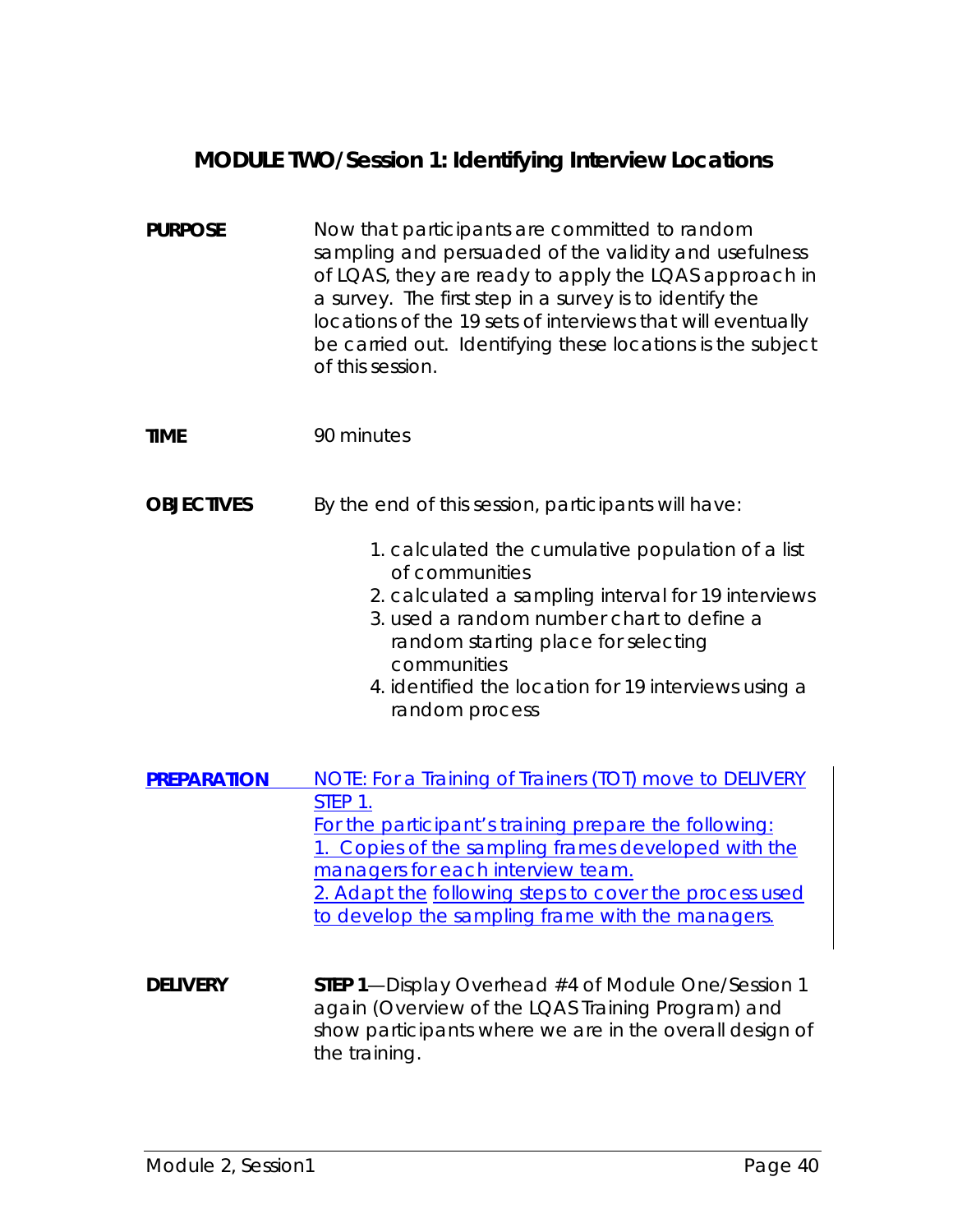

**STEP 2**—Introduce the topic of this session: identifying interview locations. Display Overhead #1: Identifying Locations for Interviews (refer participants to their copy) and explain that now we are going to put LQAS to use in a sample survey that we will begin working on in this session. Describe the 5 steps on this overhead, showing participants that we will now go through this process in order to identify actual interview locations.

**HINT: (If population figures are not available for this session, then find any other information that reflects the different size of communities or neighborhoods. The total number of houses is often a good substitute for population size.)**

**If no information is available then try to learn what the relative sizes of the communities are. See if you can determine if one community is one and a half times greater than another, or 2 times greater, etc.**



**STEP 3**—Demonstrate the first step on the overhead: list communities and total population. Display Overhead #2: List of Communities and Total Population for a fictitious supervision area (refer participants to their copy of this list). Explain that the data could be for separate communities within an SA or, in the case of an urban area, data for various neighborhoods. Point out that for survey purposes we need to know only the total population of each community/neighborhood, not how many men vs. women, for example, or adults vs. children.

> **STEP 4**—Demonstrate the second step: calculate the cumulative population.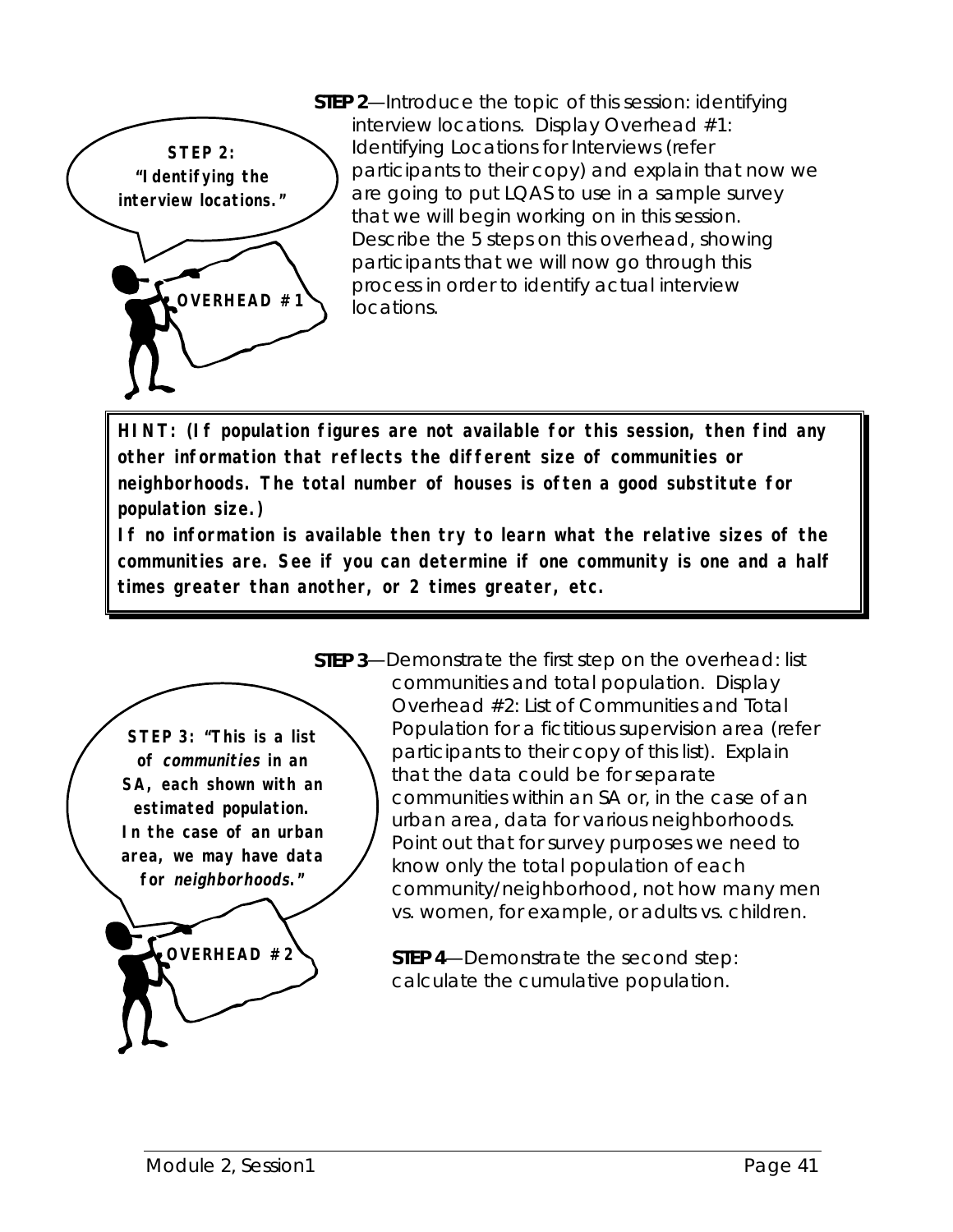**STEP 4-A: "Now let's calculate the cumulative population for these communities."**





A. Display Overhead #3: Calculate the Cumulative Population (refer participants to their copy) and begin by adding the population of the second community (Santai, **730**) to that of the first (Pagai, **548**) and writing the total (**548 + 730 = 1278**) in the first blank space in the far right column, 'Cumulative Population'.

B. Now repeat this process by adding the population of the third community (Serina, **686**) to that of the combined population of Pagai and Santai (**1278**) to get the new total (**686 + 1278 = 1964**) and write it in the blank space. Then do the same for the next community, Mulrose, adding its population (**280**) to the previous total (**1964**) to get the new total: **280 + 1964 = 2244**

C. Now let participants practice by filling in the 10 remaining blank lines at the bottom of the chart. When everyone is finished, have them call out their answers as you fill in the ten blank lines on your overhead.

**STEP 5**—Demonstrate the third step in Overhead #1: calculate the sampling interval. Display Overhead #4: Calculate the Sampling Interval, and take participants through this step, filling in the blank at the bottom of the overhead. The answer is **23489/19 = 1236.26**.

**STEP 6**—Demonstrate the fourth step: choose a random number. Explain that choosing random numbers is a common task when conducting a survey using a random process.

**REMIND the group why random is important, and refer to the commitment sheet which they have had the chance to sign.**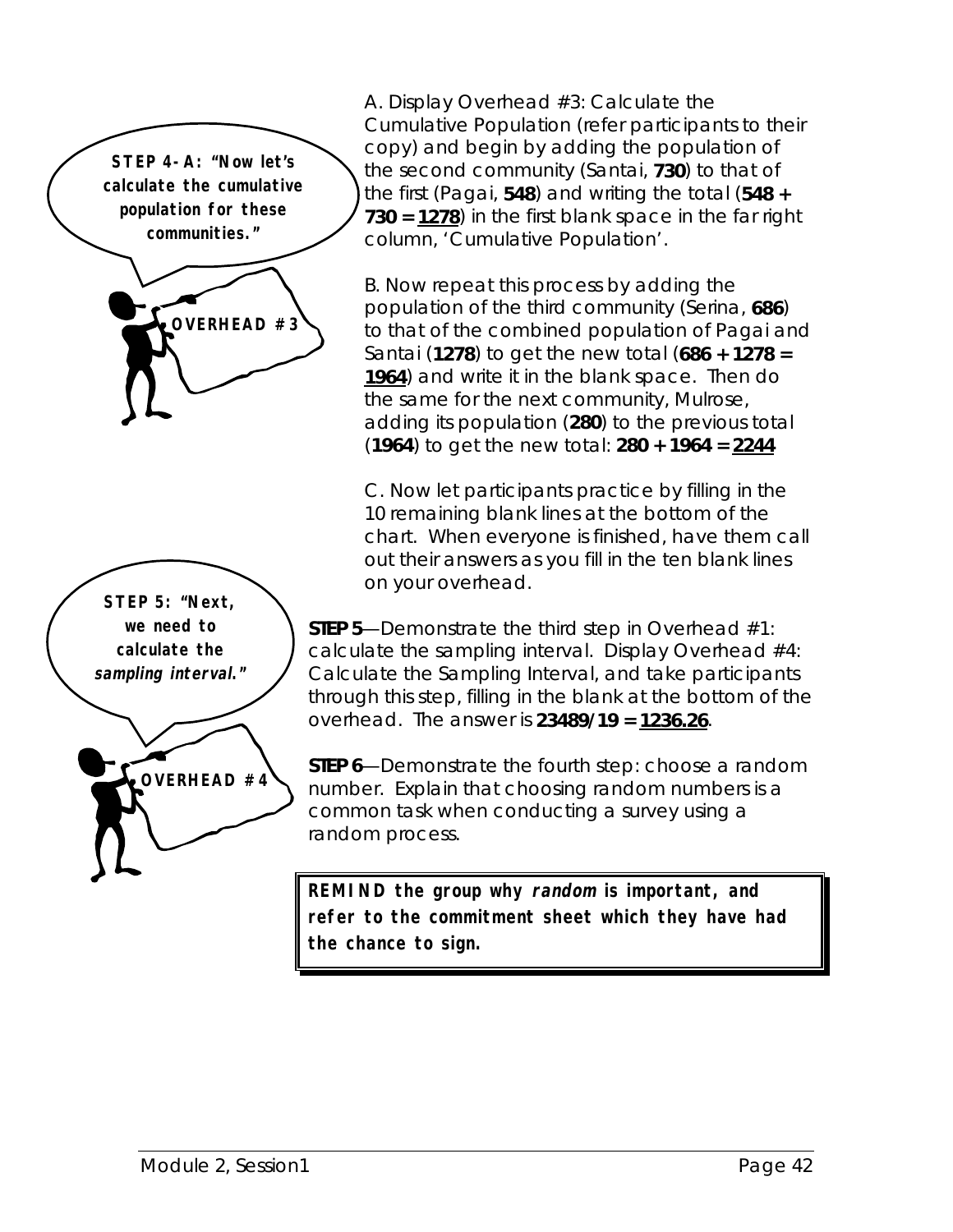**STEP 6: "Let's learn how to use a random number table. The sampling interval is 1236.26 so we need to find a random 4 digit number between 0001 & 1236."**





In this particular instance we are using a random number to help us identify interview locations. Display Overhead #5: A Random Number Table (refer participants to their copy) that has 14 columns made up of rows of random numbers. You can use any randomizing process you wish, but using a random number table is recommended.

A. Restate the number of the sampling interval (1236.26) established in the previous step.

B. Explain that the random number has to be between 1 and the sampling interval, 1236. (The decimal point is not used in this step.)

C. Identify the highest possible number of digits in the random number, which in this case is 4, the number of digits in the interval (1…2…3…6).

D. Displaying Overhead #5: Random Number Table, you will now explain how to use it. First, notice that each row of random numbers has five digits. Have participants decide which of the five displayed on the table they will use in this particular case. (You should recommend that they use the first four.)

E. Now ask participants to close their eyes and hold a pencil in the air over the random number table. Then ask them to bring the pencil down on the table while keeping their eyes closed. The pencil should strike on or near a row of random numbers near one of the columns of numbers. Using the first four digits, ask participants whether the number is in the range of 1 and 1236. If it is not, have them move to the next row, and ask them to keep doing this until they find a 4-digit number in this range. When they do, *that* number is a random number that could be used in this example. Let's assume the random number selected is **0622**.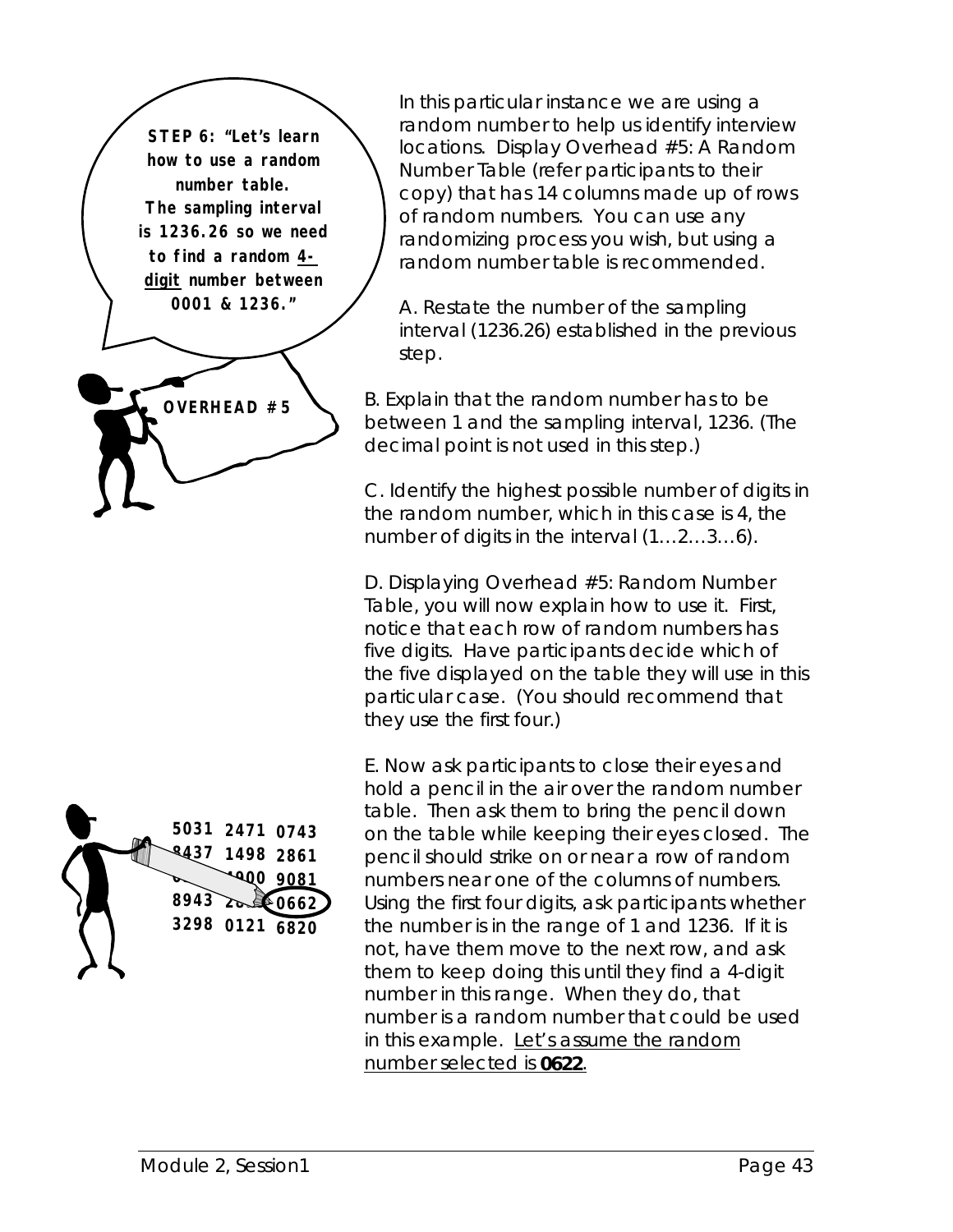**STEP 7: "Now let's use this technique to identify the locations of the**

**OVERHEAD #6**

**STEP 7**—Demonstrate the fifth and final step in this process using a random number and sampling interval to identify locations of 19 interviews. Participants are now ready to combine the results of the third and fourth steps of this process to identify actual interview locations. Display Overhead #6: Identify the Location of Each of the 19 Interviews in a Supervision Area.

**19 interviews." SUGGESTION: Take participants through the process for the first four interview locations.**

> A. Pointing to Overhead #6 row 1, explain: the location number of the **1st interview is the random number**. For this demonstration, we are assuming that **random number 622** was selected in the previous step.

**IMPORTANT POINT: The location of the first interview is the first community on the list with a cumulative population larger than the random number. In other words, find the community in Overhead #7 in which the 622nd person is located.**

B . Pointing to Overhead #6 row 2, explain that the location number of the second interview is equal to the random number plus the sampling interval, in this case 622 + 1236.26= 1858.26 (for this step you always use the decimal.)

**HINT: Now go to Overhead #7. The location of the second interview will be the first community on the list with a cumulative population equal to or larger than 1858 (note: the decimal is NOT used for identifying the location).**

> C. Pointing to Overhead #6 row 3, explain that the location number of the third interview is equal to interview location number 2 plus the sampling interval, or 1858.26 + 1236.26 = 3094.52.

**HINT: Now go to Overhead #7. The location of the third interview will be the first community on the list with a cumulative population equal to or greater than 3094 (note: the decimal is NOT used for identifying the location).**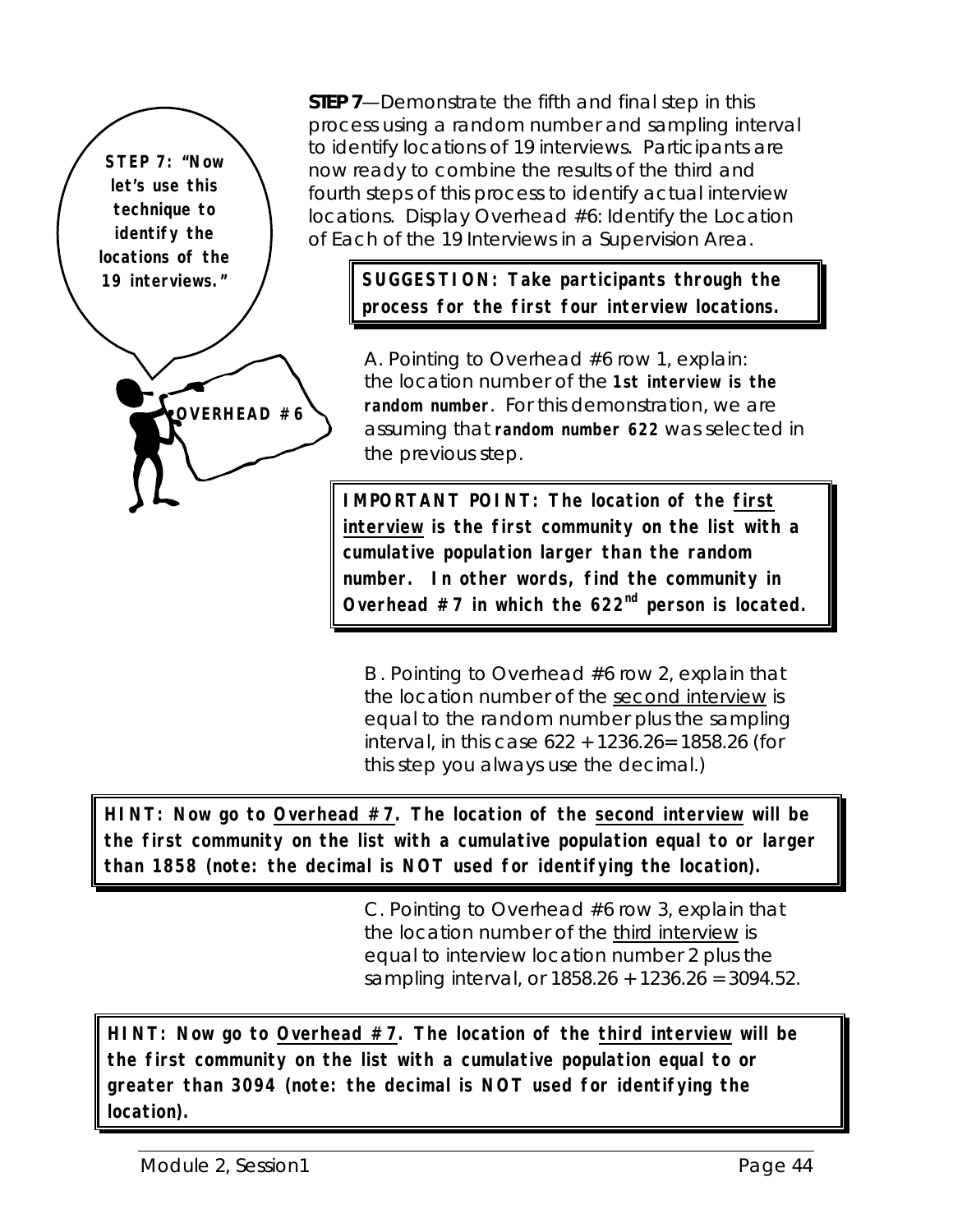

D. Repeat this process for the fourth interview location, explaining that this time the number will equal interview location number 3 plus the sampling interval (3094.52 + 1236.26 = 4330.78).

E. Now ask participants to repeat this process to find the interview location (number) for the 5th, 6th, 7th, 8th, 9th, and 10th interviews and to fill in the blanks that have been left for these interviews on their copy of Overhead #6. Allow 10 to 15 minutes for this task. The trainer(s) should walk around the room checking participants' work. If necessary, use the Answer Guide for Overhead 6, but do not show it to participants until STEP 8 is finished. Record the answers on Overhead #6.

F. Display Overhead #7. Look for the first community with a cumulative population larger than the first interview location number that is the number selected from the random number table (0622). The community is Santai. Show that the number for the first interview location has already been recorded in column 4 row 2. Now show them where the second interview location number is located. Find the first community equal to or less than 1858 (Serina.) Complete column 4 in a group or have participants complete individually. Check their work.

Explain the meaning of the two location numbers on the chart for the town of Sirvish (12984, 14220). Sirvish will be the location of two interviews (#11, #12) because of its relatively large total population (2115, second largest on the list), meaning that when the location number of the 11th interview (Sirvish) was added to the sampling interval (1236.26) to determine the location number of the 12th interview, we still had not reached a number greater than the cumulative population of Sirvish. Point out how this makes sense for doing a survey because we want to go to those places where most of the people we are serving live. (If you want to be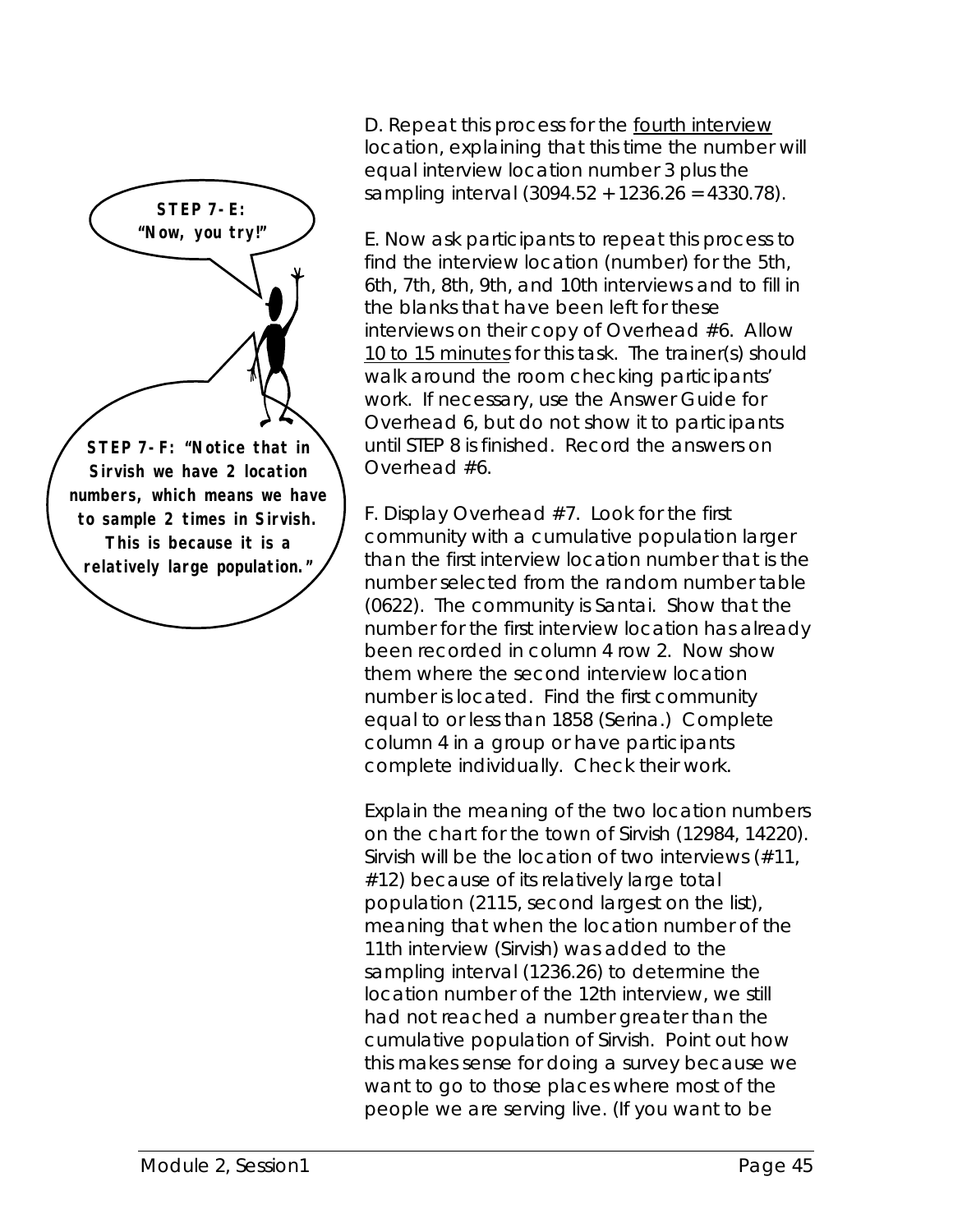daring, don't give this explanation; ask, rather, if anyone in the group can give it.)

G. Finally, you can now fill in the far right column on Overhead #7 (Number of Interviews) for the various locations, depending on the location number. The total, of course, will be 19 locations.

**STEP 8**—If appropriateadjustments need to be made to any of the sampling frames, assign participants the job of repeating the tasks practiced in this session using their actual supervision area.

**SUGGESTION: Inform trainees that they will need to identify actual interview locations (using a random process) for the survey they will be completing later in this training. Therefore, over the next two days they should complete the eight steps demonstrated in this Session with the data from their own supervision areas, culminating in the selection of the locations for the 19 interviews.**

> Once they have chosen the 19 locations, they should then develop a travel plan (in conjunction with the NGO program manager and the lead trainers) for visiting each location on the days scheduled for the survey. (State the days.) Participants should review their calculations and their travel plans with the training workshop leaders.

**SUGGESTION: As an alternative to doing this session with supervisors, managers of each organization participating in the training can complete this task of identifying interview locations for each supervision area they are responsible for.**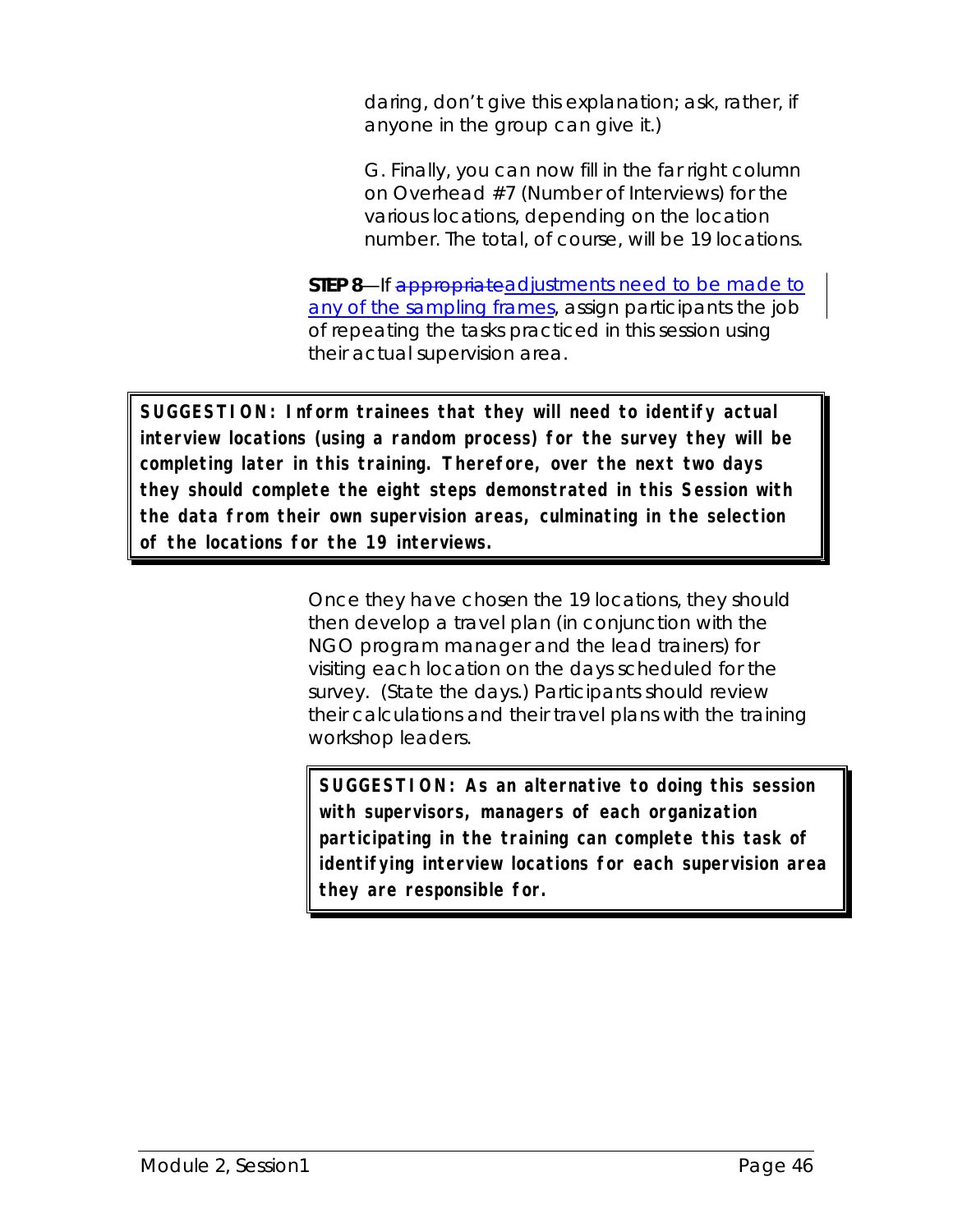# **Identify the Location of Each of the 19 Interviews in a Supervision Area**

## **Random Number = 622 Sampling Interval = 1236.26**

| No. | Calculation                                      | <b>Interview</b><br>Location |
|-----|--------------------------------------------------|------------------------------|
| 1.  | <b>Random Number</b>                             | 622                          |
| 2.  | RN + Sampling Interval                           | 1858                         |
| 3.  | Interview Location Number 2 + Sampling Interval  | 3094                         |
| 4.  | Interview Location Number 3 + Sampling Interval  | 4330                         |
| 5.  | Interview Location Number 4 + Sampling Interval  | 5567                         |
| 6.  | Interview Location Number 5 + Sampling Interval  | 6803                         |
| 7.  | Interview Location Number 6 + Sampling Interval  | 8039                         |
| 8.  | Interview Location Number 7 + Sampling Interval  | 9275                         |
| 9.  | Interview Location Number 8 + Sampling Interval  | 10512                        |
| 10. | Interview Location Number 9 + Sampling Interval  | 11748                        |
| 11. | Interview Location Number 10 + Sampling Interval | 12984                        |
| 12. | Interview Location Number 11 + Sampling Interval | 14220                        |
| 13. | Interview Location Number 12 + Sampling Interval | 15457                        |
| 14. | Interview Location Number 13 + Sampling Interval | 16693                        |
| 15. | Interview Location Number 14 + Sampling Interval | 17929                        |
| 16. | Interview Location Number 15 + Sampling Interval | 19165                        |
| 17. | Interview Location Number 16 + Sampling Interval | 20402                        |
| 18. | Interview Location Number 17 + Sampling Interval | 21638                        |
| 19. | Interview Location Number 18 + Sampling Interval | 22874                        |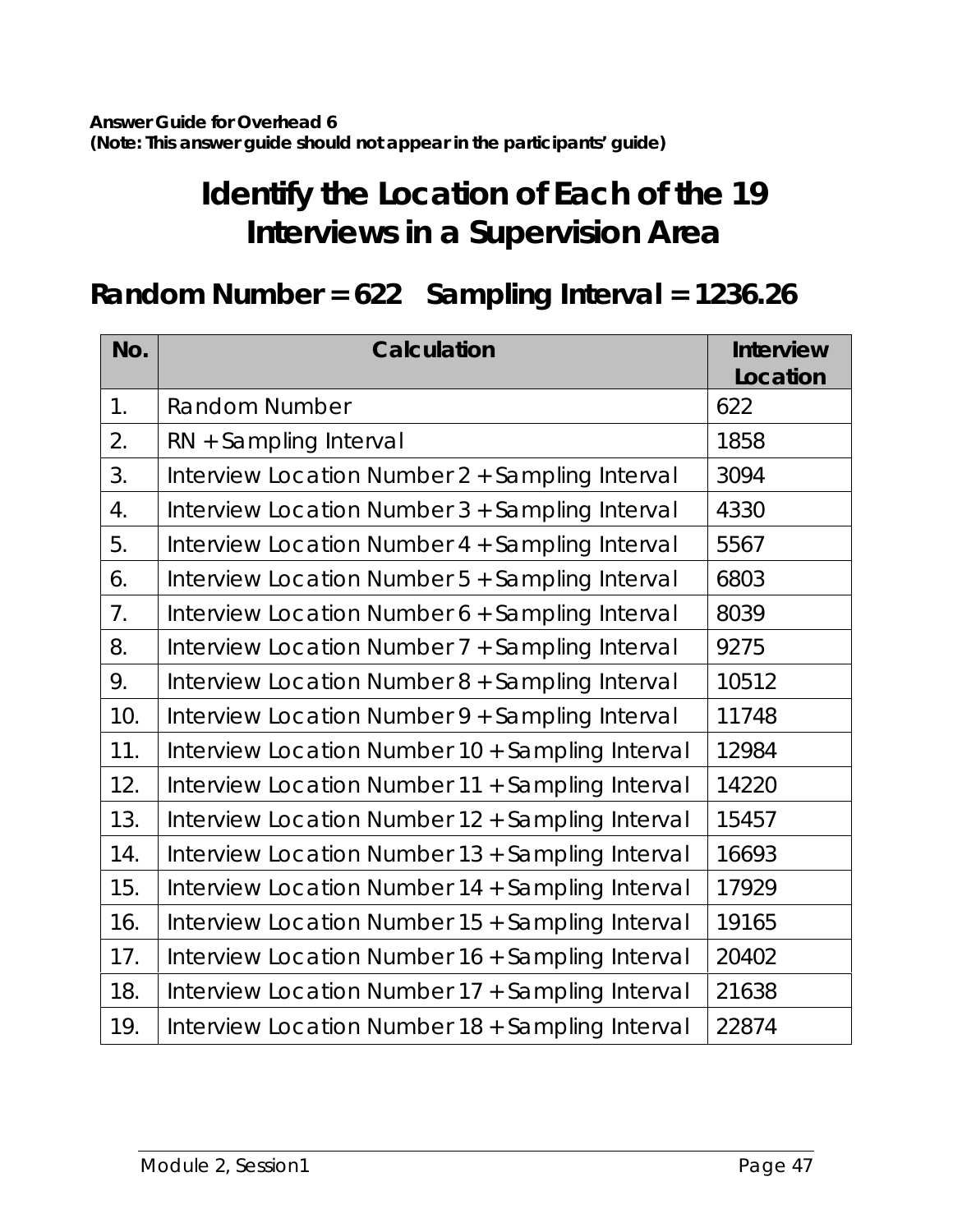## **MODULE THREE**

## **Whom should I interview?**

**Session 1: Selecting Households**

**Session 2: Selecting Informants**

**Session 3: Field Practical for Numbering and Selecting Households**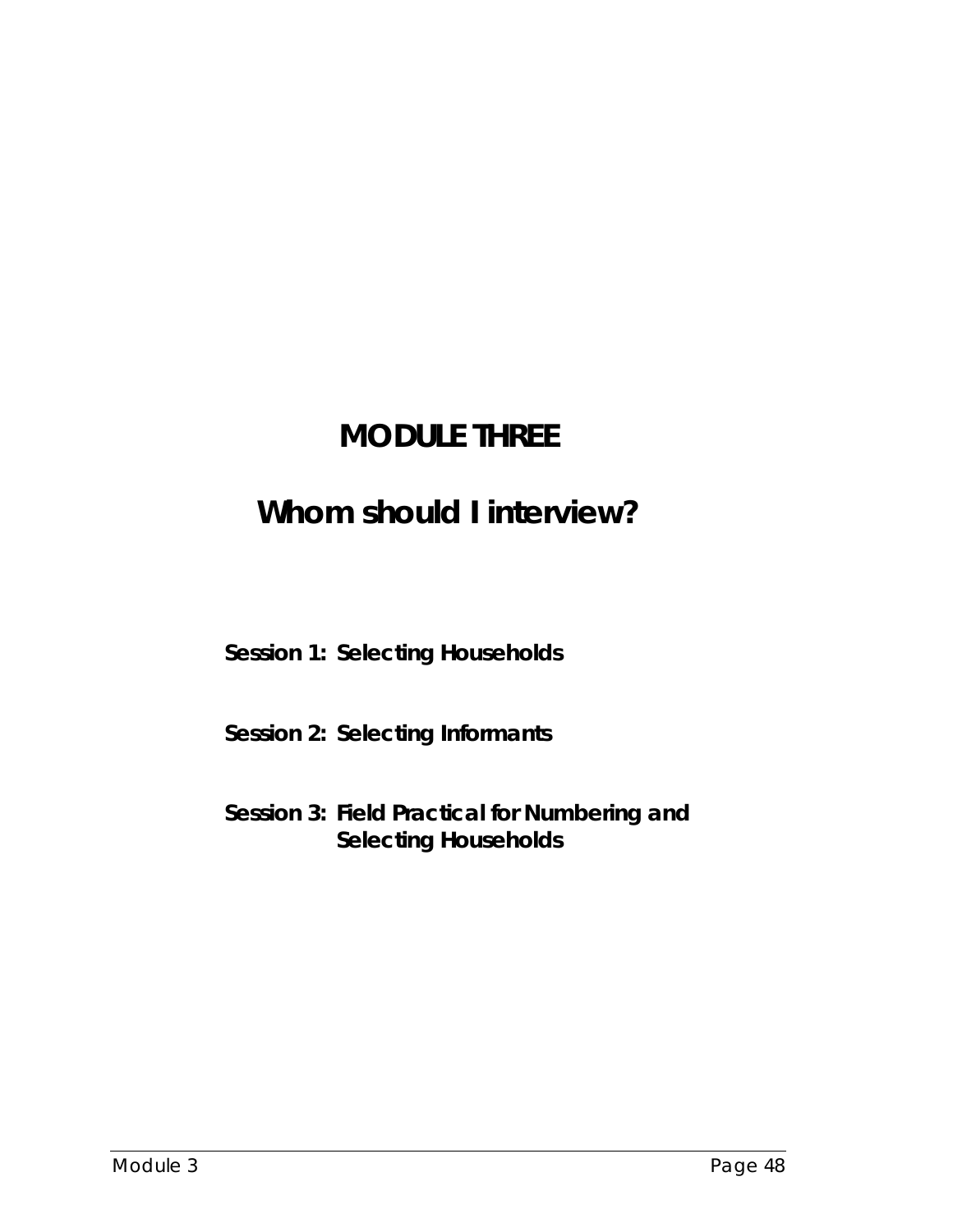### **MODULE THREE/Session 1: Selecting Households**

| <b>PURPOSE</b>     | Now that participants have identified the general<br>locations of their 19 interviews, they need to proceed<br>to the next step in the process of selecting informants:<br>selecting the actual household(s) they will visit at each<br>location, which is the topic of this session. |
|--------------------|---------------------------------------------------------------------------------------------------------------------------------------------------------------------------------------------------------------------------------------------------------------------------------------|
| <b>TIME</b>        | 90 minutes                                                                                                                                                                                                                                                                            |
| <b>OBJECTIVES</b>  | By the end of this session, participants will have:                                                                                                                                                                                                                                   |
|                    | 1. evaluated case examples of selecting<br>households<br>2. selected a "household" at random as a starting<br>point for a survey                                                                                                                                                      |
| <b>PREPARATION</b> | Before you begin this session, prepare two large maps<br>showing houses, rivers, roads, and other landmarks.                                                                                                                                                                          |
| <b>DELIVERY</b>    | <b>STEP 1</b> —Introduce this session.                                                                                                                                                                                                                                                |
|                    | SUGGSTION: Explain that we are assuming that we<br>have identified locations for interviews and have now<br>gone to the first location. Our first task is to select<br>a household at random, and this session will teach us<br>how to do that.                                       |

**NOTE: There are a variety of community/ neighborhood scenarios presented in Appendix 4.**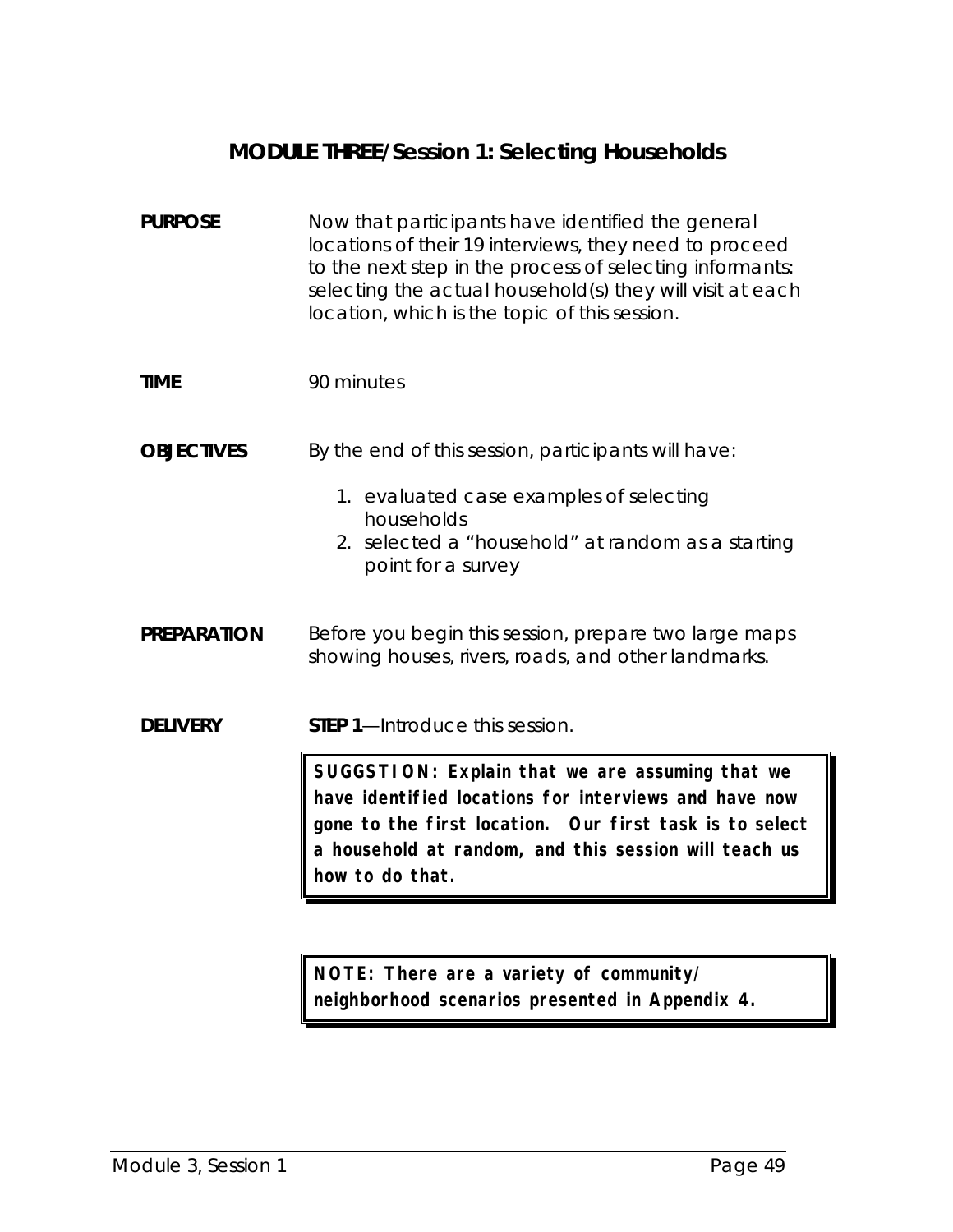**STEP 2: "Now we need to talk about how to number the households and choose one randomly. In this first case, we have a complete household list."**

**STEP 2**—Explain how to assign numbers. Display Overhead #1: How To Assign Numbers to Households (refer participants to their copy) and briefly describe how to proceed in each of the three scenarios presented, as suggested below.

> A. For the first row on the chart ("A complete household list/map is available"), explain that in this case participants need only number each household on the list/map, and the order of the houses is not significant.

B. For the second row on the chart ("If the community size is about 30 households or less"), display Overhead #2: Situation 2- Household List Not Available; Size about 30.

**IMPORTANT: Explain that in this case the interviewer will have to draw a map of the households in that location, with the help of an informant (that is someone who lives in the community), and then assign numbers to the houses on the completed map. If a map is available, however, review it with the informant to make sure it is accurate and then assign numbers.**



C. For the third row ("If the community size is more than about 30 households"), display Overhead #3: Situation 3-Household List Not Available; Size more than 30. The goal is to divide a very large area, with hundreds of houses, into smaller sections so we can easily count a few houses.

**In this case, the interviewer will:**

**OVERHEAD #1 OVERHEAD #2**

- **(1) learn that there are more than 30 households in the community, let's assume there are 700 households;**
- **(2) subdivide the community into two or more equal sections of roughly 30 households each, and number each section;**
- **(3) select one of these sections at random;**
- **(4) if selected area is still too large, subdivide it again into 2 or more equal sections, number each section, and select one section at random;**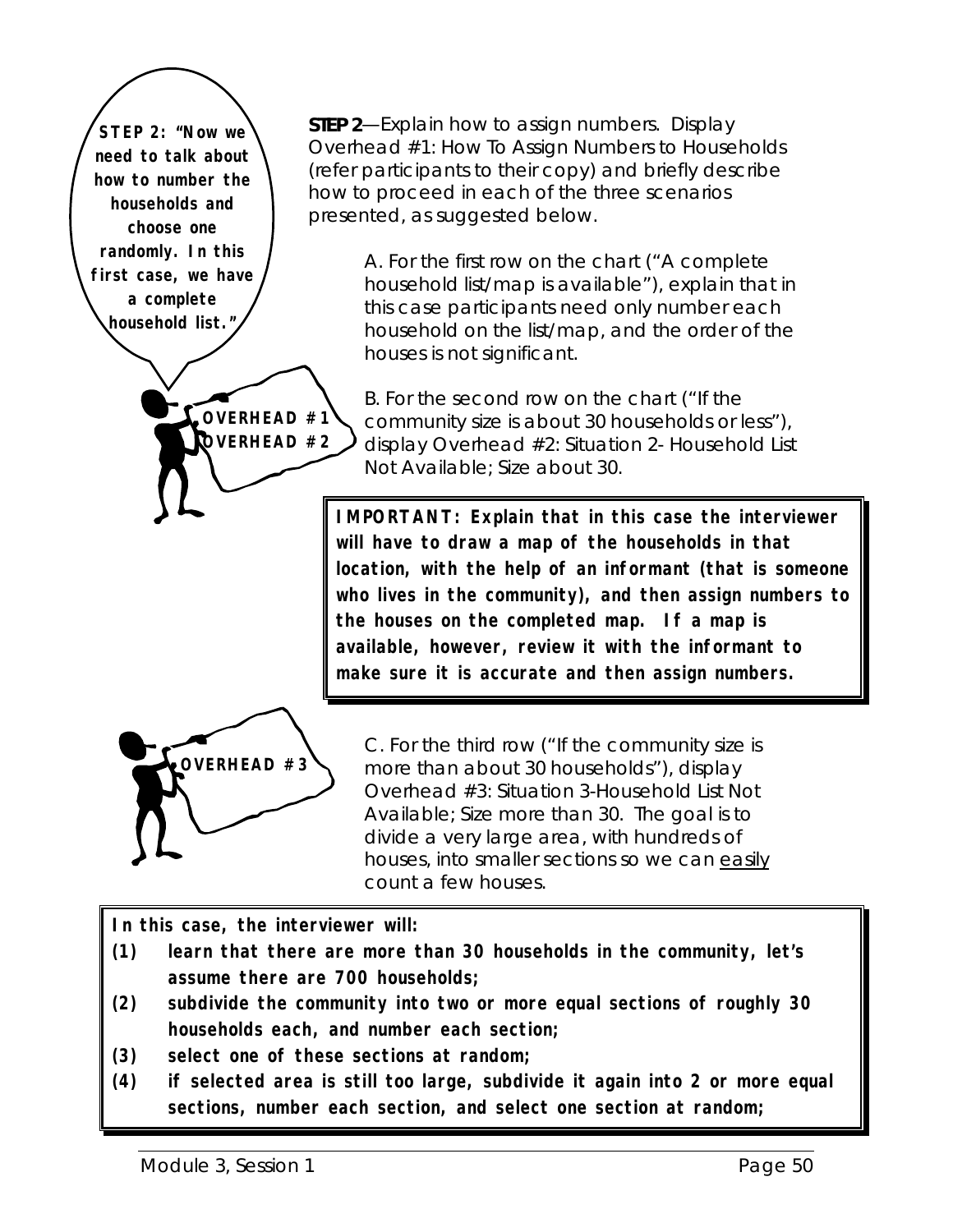**The interviewer will . . . cont.**

- **(5) continue until you have one small section with less than 15 households**
- **(6) draw a map of the section with the help of an informant;**
- **(7) number the households in this section on this map (you only need to count the houses in the selected section); and**
- **(8) select one of these households at random.**

**OVERHEAD #4 STEP 2-D: "Here we have 27 households. We can number them 1-27 and then choose a random number from 01 to 27. Can I ask a volunteer to help us?"**

D. Display Overhead #4: Group of 27 Households Numbered for Random Selection of 1 Household (refer participants to their copy) and explain that now that we have numbered households in a particular location, we have to decide which houses to visit to find informants.

E. Review selecting a random number. Explain that we need to choose a random number in order to select the first household and remind participants that they have already learned how to do this (using a Random Number Table) in STEP 7 of Module Two/Session 1. Ask for a volunteer to describe the process, as he/she selects a random number from a Random Number Table. In this example the number must range from 1-27 because there are 27 houses. Remind the participants to use 2 columns only on the Random Number Table since the number 27 has 2 digits. Now find the corresponding house on the map.

**STEP 3**—Do the "Green House" exercise to show participants how to select a household to interview.

> A. Have participants gather around one of the two large maps prepared beforehand and now displayed on a table. The map should have houses (with doors), roads, rivers, or other natural features.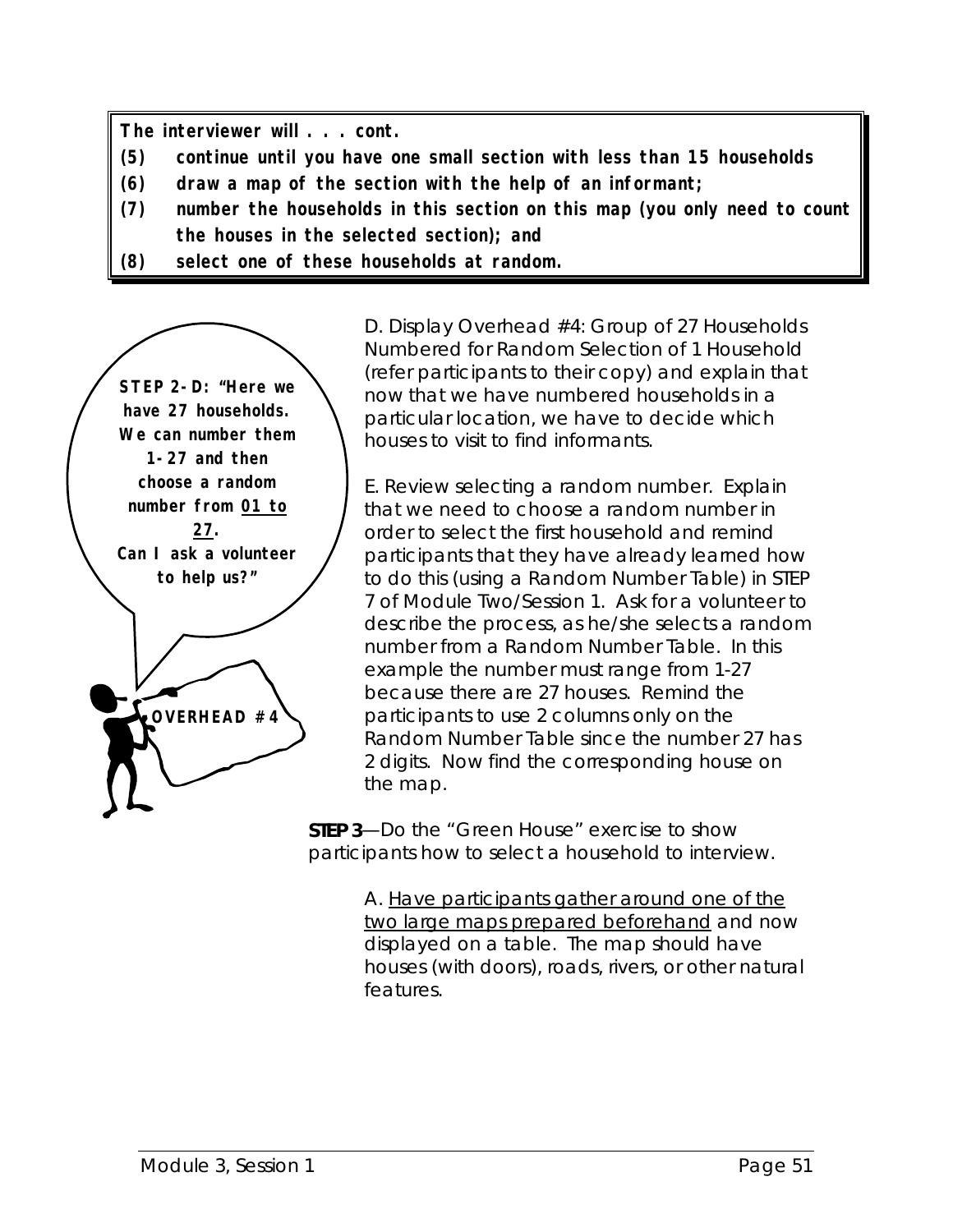**STEP 3-B: "Now let's use this map to do what we just learned:**

- **we divide the community**
- **locate the house**
- **knock on the door**
- **… and NO ONE IS HOME!"**

**"WHAT DO WE DO NOW?"**



B. Now go step-by-step through the exercise described above: dividing the community; numbering houses; randomly selecting a household. Pretend that no one is at this household you want to interview. Explain that when this happens they should continue to the next nearest household.

C. Now go to the second map and repeat this process. To increase interest, green houses from a Monopoly game can be placed on the maps (with doors painted on one side). You could also use painted stones.

D. Explain:

**SUGGESTION: We will talk about going to the next nearest house in more detail in the next Session (on Selecting Informants).**

**STEP 4**—Role-play on how to make a map in a community.

> A. Once you are in the community, find a person who is willing to help you make a map. Often the community leader or the chief will help you, especially if you let the community know you are coming in advance.

B. Use a page from a flip chart to draw the map. Ask your helper to first tell you if there is a center of the community, often a plaza or a market. If there isn't a center ask the helper to describe a place in the community where about half of the people are to the north and half to the south. Or half are to the east and half are to the west.

C. Next, have the helper draw local landmarks (churches, mosques, schools, shops, football pitches) or other well known places. Also ask him/her where there are roads and footpaths. Draw all of these features on your map.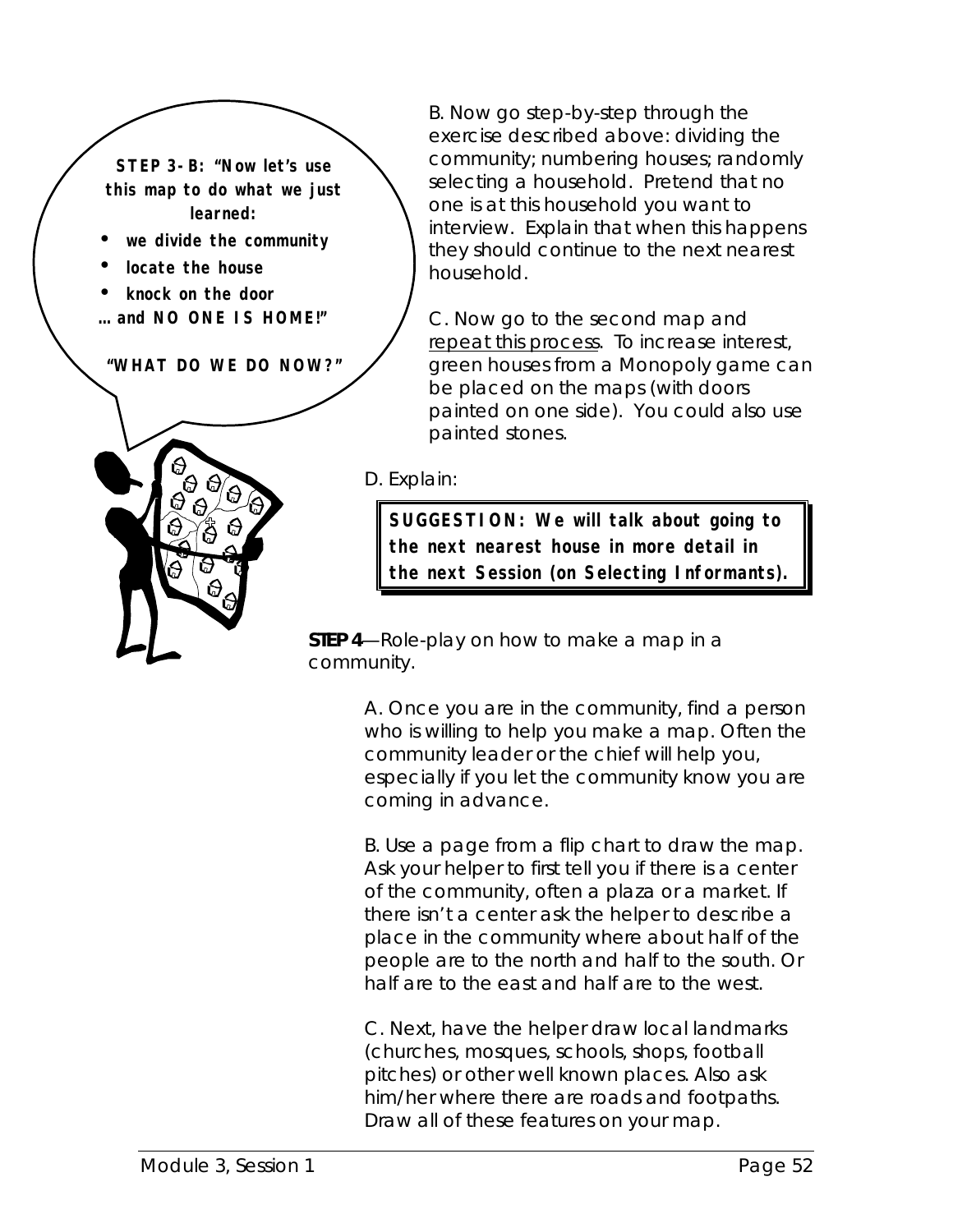D. Next, using roads and other landmarks, divide the community into 4 sections and label them 1- 4. Using a random number table, select one section randomly. Let's assume that section 3 is selected randomly.

E. Now ask your helper to give more detail about section 3; more information about paths, roads and other landmarks. At this point he/she may want to tell you where houses are located. Draw a small box to represent each house.

F. Now divide section 3 into 2 to 4 sub-sections that are of about the same size using paths and other landmarks. If this is difficult to do then go to section 3 and ask a person to take you to a place where about half the people are in front of you and half are behind you. Number the subsections and choose one randomly.

G. Continue until you have only a few houses remaining, few enough so you can easily count. Number them and choose one randomly.

H. Update your map, recording all the information collected about the community. Each time the NGO carries out a sampling activity in the community, they can refine the map. Since they will always choose sections and sub-sections randomly, they will almost always go to a different part of the community.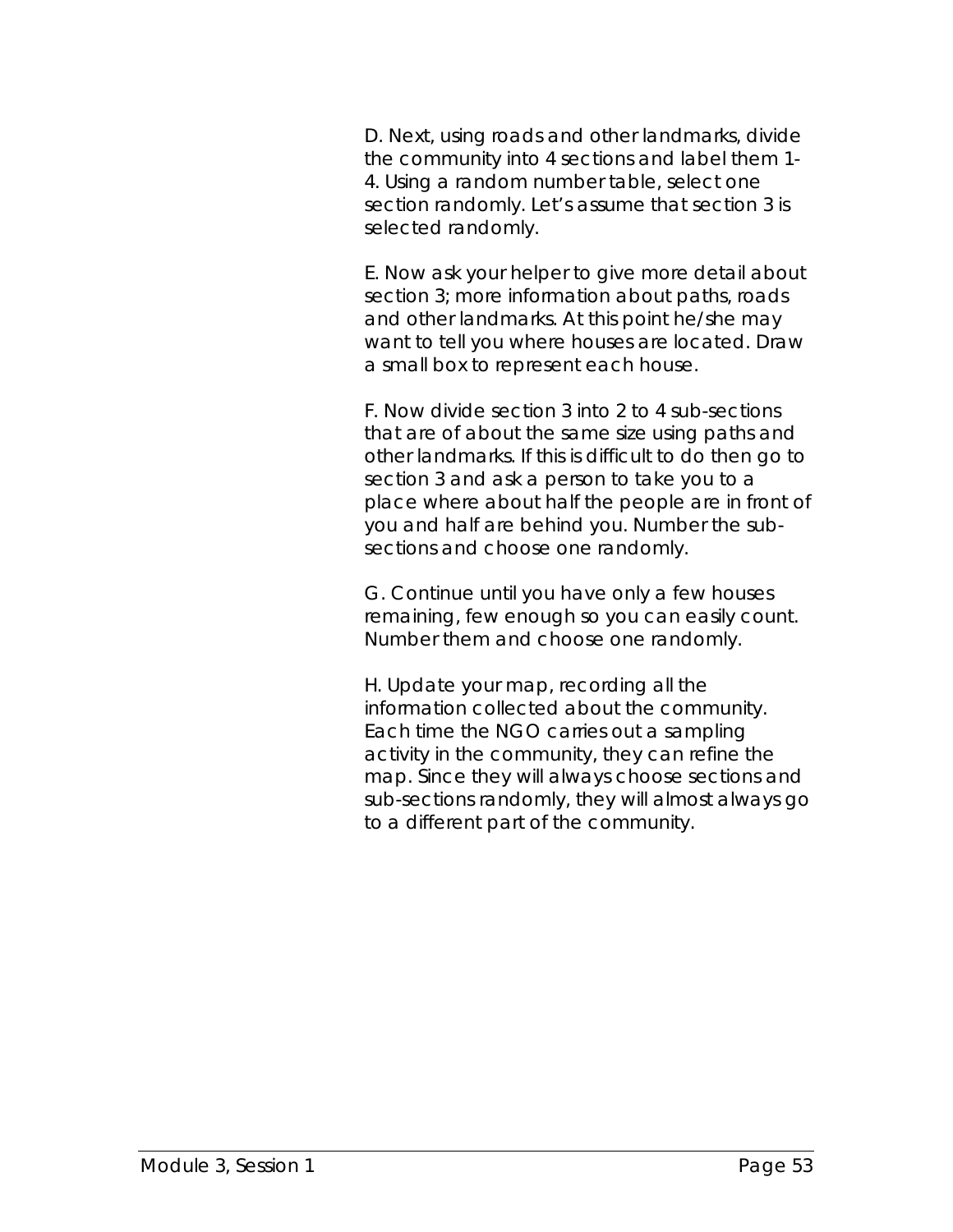### **MODULE THREE/Session 2: Selecting Informants**

| <b>PURPOSE</b>     | After participants have numbered households, and<br>randomly selected them, they are ready for the last<br>two steps in the process of identifying informants:<br>selecting a household at random and selecting an<br>appropriate informant in that household. These two<br>activities are the focus of this session. |
|--------------------|-----------------------------------------------------------------------------------------------------------------------------------------------------------------------------------------------------------------------------------------------------------------------------------------------------------------------|
| <b>TIME</b>        | 90 minutes                                                                                                                                                                                                                                                                                                            |
| <b>OBJECTIVES</b>  | By the end of this session, participants will have:                                                                                                                                                                                                                                                                   |
|                    | 1. determined whether "households" did or did<br>not have suitable informants<br>2. selected the next nearest household to the<br>random starting household                                                                                                                                                           |
| <b>PREPARATION</b> | Before you begin this session, you will need to do the<br>following:                                                                                                                                                                                                                                                  |
|                    | 1. You will need to prepare the household composition<br>scenarios used for the role-play in STEP 6 or use the<br>scenarios already prepared (Overhead #2). If you<br>prepare your own, they must be of two kinds:                                                                                                    |
|                    | Those which meet the survey criteria, containing<br>households with people who should be sampled (see<br>below).                                                                                                                                                                                                      |
|                    | Those which <i>do not meet</i> the criteria: different age,<br>gender or family relationship than needed; empty<br>house; informant absent or far away; can't find<br>informant within 30 minutes of searching, etc.                                                                                                  |
|                    | 2. You will, of course, have to decide what the survey<br>criteria are (what type of informants you are looking<br>for) before you can create these scenarios. In this<br>training, four types of informants are usually used:                                                                                        |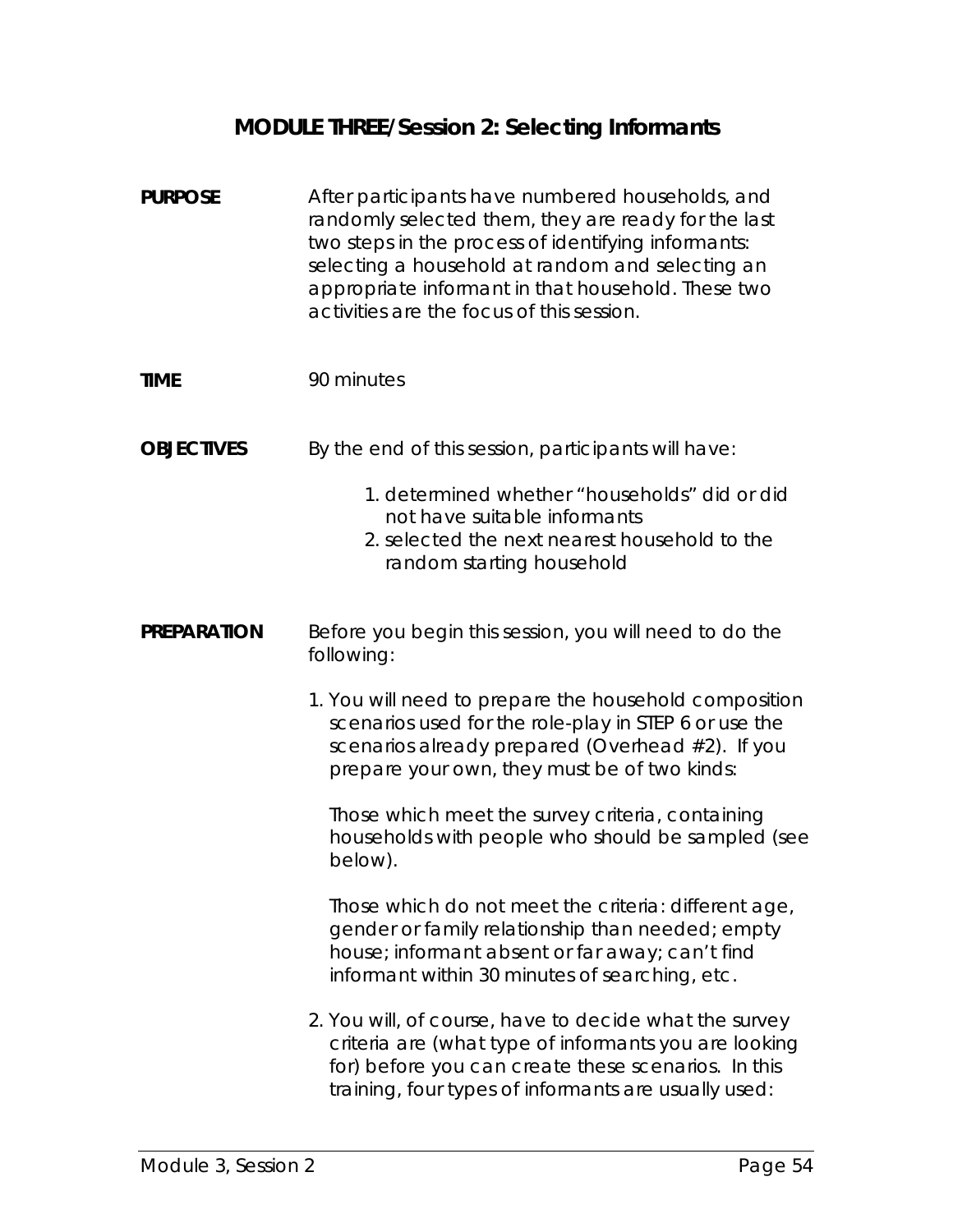- mothers with children 0-11 months
- mothers with children 12-23 months
- women 15-49, not pregnant
- men 15-49
- 3. Each scenario should be printed on a separate piece of paper, with its own unique number written on the back, and folded so that the scenario is not visible. The scenarios on Overhead #2 can be cut into strips and used for this exercise.



**DELIVERY** STEP 1—Introduce the topic of selecting informants. Present the types of informants to be interviewed in the survey. Explain that questionnaires have been prepared beforehand for each type of respondent (and in many cases there may only be one respondent type). If you are training several organizations at the same time, explain that not all organizations will necessarily be interviewing each type of respondent. The type of respondent depends on the health intervention.

> **STEP 2**—Display Overhead #1: Rules for Identifying Informants (refer participants to their copy) and briefly go through the four scenarios outlined there.

**STEP 3**—Display again Overhead #4 from Module Three/Session 1. Demonstrate how to select an informant.

**SUGGESTION: Go through several examples on the map in which no one that can be sampled lives in a house that has been selected. Show how it is possible to go to other locations in the community by following the rule of going "to the next nearest household from the front entrance of the household you are at." Practice going to the nearest household at least 5 times to show how this leads you through the community.**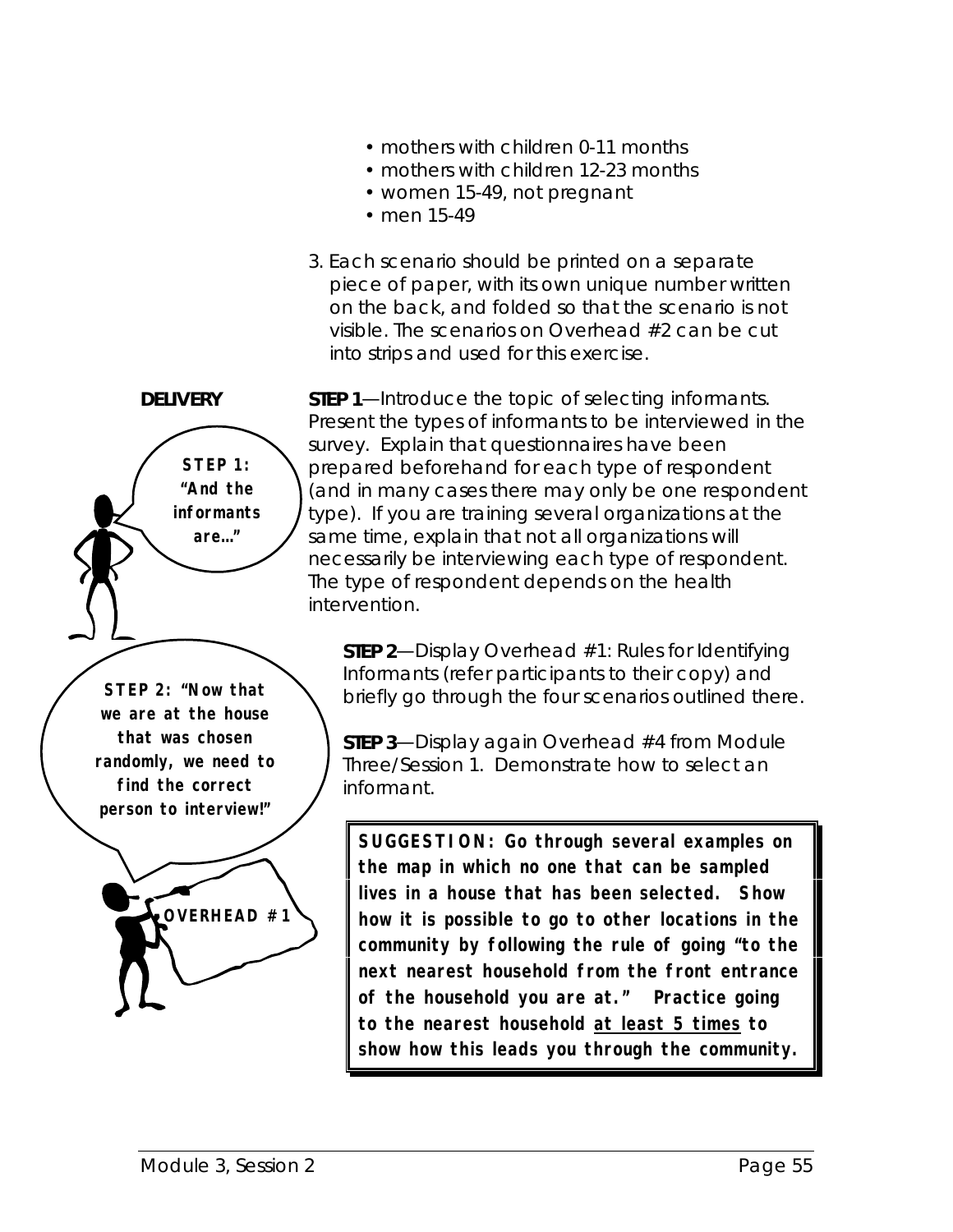**STEP 4-A: "Now we are going to do a role play to select informants."**



**STEP 4**—Role-play selecting informants. Explain that now we are going to role play/practice selecting informants.

A. Divide the group into subgroups of 10-12 participants, assign a trainer/facilitator to each group, and have each group move to its own part of the training area (ideally a garden).

B. Give each group facilitator a set of household composition scenarios, one for each member of the group. Each scenario describes a household on one side and has a unique number on the back side (see Overhead #2).

**SUGGESTION: Explain that each piece of paper in the envelope represents a unique household that has been assigned its own number.**

C. Give a scenario to each participant and arrange the participants like houses in a pretend community.

D. Ask for a volunteer to select the first "household," using a random number, and then approach the person holding the scenario with that number.

**IMPORTANT: Each time a random number needs to be selected review how to do it using the random number chart. Having done it for 4 digit numbers is different than doing it with 2 digit numbers.**

E. Have the person holding the scenario read the description of this first household aloud and then:

**SUGGESTION: Ask the volunteer whether anyone in this household qualifies as one of the types of informants. If not, what should the volunteer do? GO TO THE NEXT NEAREST HOUSE.**

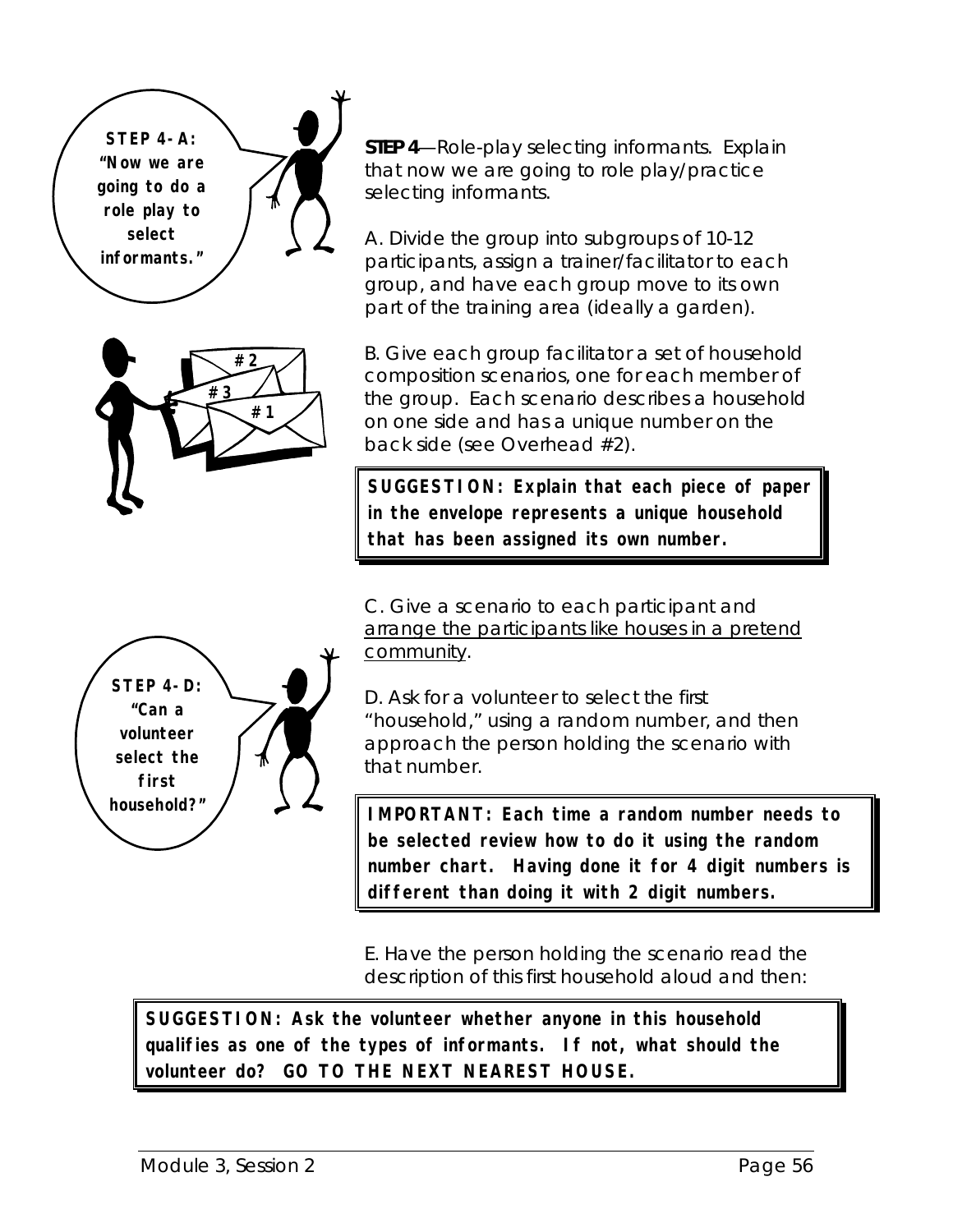F. Have the volunteer move to the next nearest household, if necessary, until he/she finds an informant who qualifies.

G. After the first volunteer finds a household with an appropriate informant (or, if looking for more than one type, finds a household with each type of informant), have other volunteers practice the steps of this process, starting with selecting a random number, until most scenarios have been discussed.

#### **SUGGESTION: Entertain questions/discussion before closing the session.**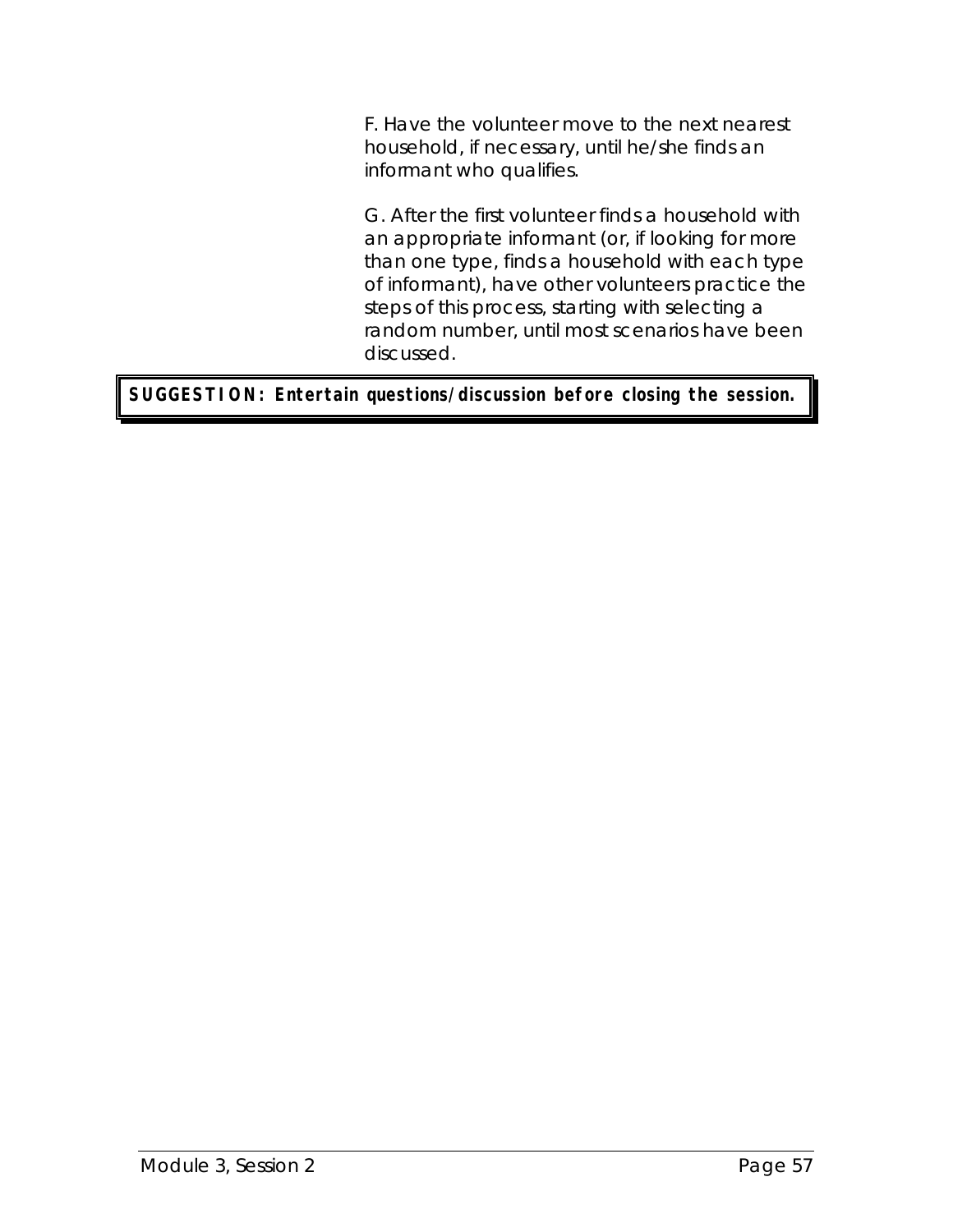#### **MODULE THREE/Session 3: Field Practical for Numbering and Selecting Households**

| <b>PURPOSE</b>     | This session includes a field trip to a pre-identified<br>community for the purpose of practicing numbering<br>and selecting households.                                                                                                                                                                                                                                                                                                                                                                                                                                                                                                                                                                                                                                                                                                                                                                                                                                            |
|--------------------|-------------------------------------------------------------------------------------------------------------------------------------------------------------------------------------------------------------------------------------------------------------------------------------------------------------------------------------------------------------------------------------------------------------------------------------------------------------------------------------------------------------------------------------------------------------------------------------------------------------------------------------------------------------------------------------------------------------------------------------------------------------------------------------------------------------------------------------------------------------------------------------------------------------------------------------------------------------------------------------|
| <b>TIME</b>        | 3 hours                                                                                                                                                                                                                                                                                                                                                                                                                                                                                                                                                                                                                                                                                                                                                                                                                                                                                                                                                                             |
| <b>OBJECTIVES</b>  | By the end of this session, participants will have:<br>1. assigned numbers to households for the<br>purpose of selecting one at random<br>2. selected a household at random as a starting<br>point<br>3. identified the next nearest household to the<br>starting point                                                                                                                                                                                                                                                                                                                                                                                                                                                                                                                                                                                                                                                                                                             |
| <b>PREPARATION</b> | This session requires considerable advance planning<br>and effort on the part of the trainers. Prior to the start of<br>this session, be sure to complete the following tasks:<br>1. Ask a PVO/NGO trainee to identify a location<br>that has enough sites so that participants can<br>work in groups of 10-12. Each group will need<br>its own site of at least 40-50 households. 100-<br>200 households also make a good, but more<br>complex exercise.<br>2. Ask a trainee or a volunteer to develop a<br>general map of the site(s).<br>3. Identify and meet with appropriate<br>"gatekeepers" for each site; that is, officials<br>and others whose permission/approval is<br>necessary before bringing participants into the<br>site for the training exercise. Explain to them<br>the purpose of the exercise, ask permission to<br>bring trainees on the scheduled days, and<br>determine that they or someone else can be<br>available on those days to meet the trainees. |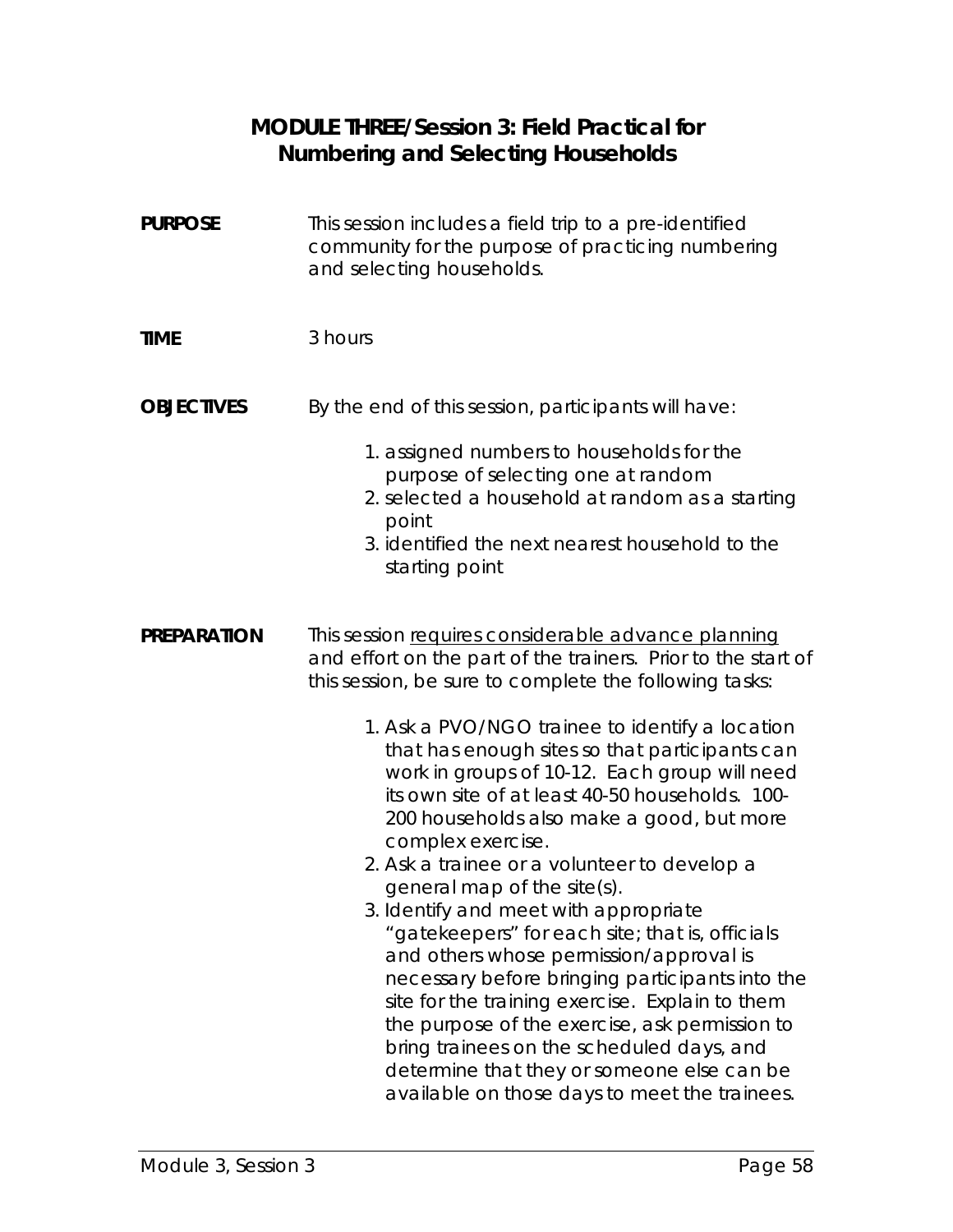- 4. Assign participants to each of the sites (no more than 10-12 per site) and assign one facilitator to each group.
- 5. Arrange for transportation to the sites and all other logistics.

**DELIVERY** STEP 1—Introduce the session. On the day of this field practical, bring the group together to introduce this session.

**OVERHEAD #1**

**SUGGESTION: Explain the preparations you have made and explain that the goal of this exercise is to practice numbering and selecting households in an actual site.**

**STEP 2**—Explain the protocol for entering the community. Have the person who made the arrangements for the field visit present the site map(s) (drawn in #2 under preparation) and explain with whom the group will be meeting in the community.

**STEP 3**—Review the steps of the field practical. Display Overhead #1: Process for Field Practical (refer participants to their copy) and discuss each of the steps. Inform participants which site they have been assigned to, any arrangements that have been made for meals, and the logistics of drop-off and pick-up. Also display and discuss the site maps developed for this exercise. Let them know that if once they are in their site they find that the map is not accurate, they will need to revise it or start again to make a new map.

**STEP 3: "This is the process for this field practical. I would also like to tell you about the logistics for this exercise: meals, transportation, etc."**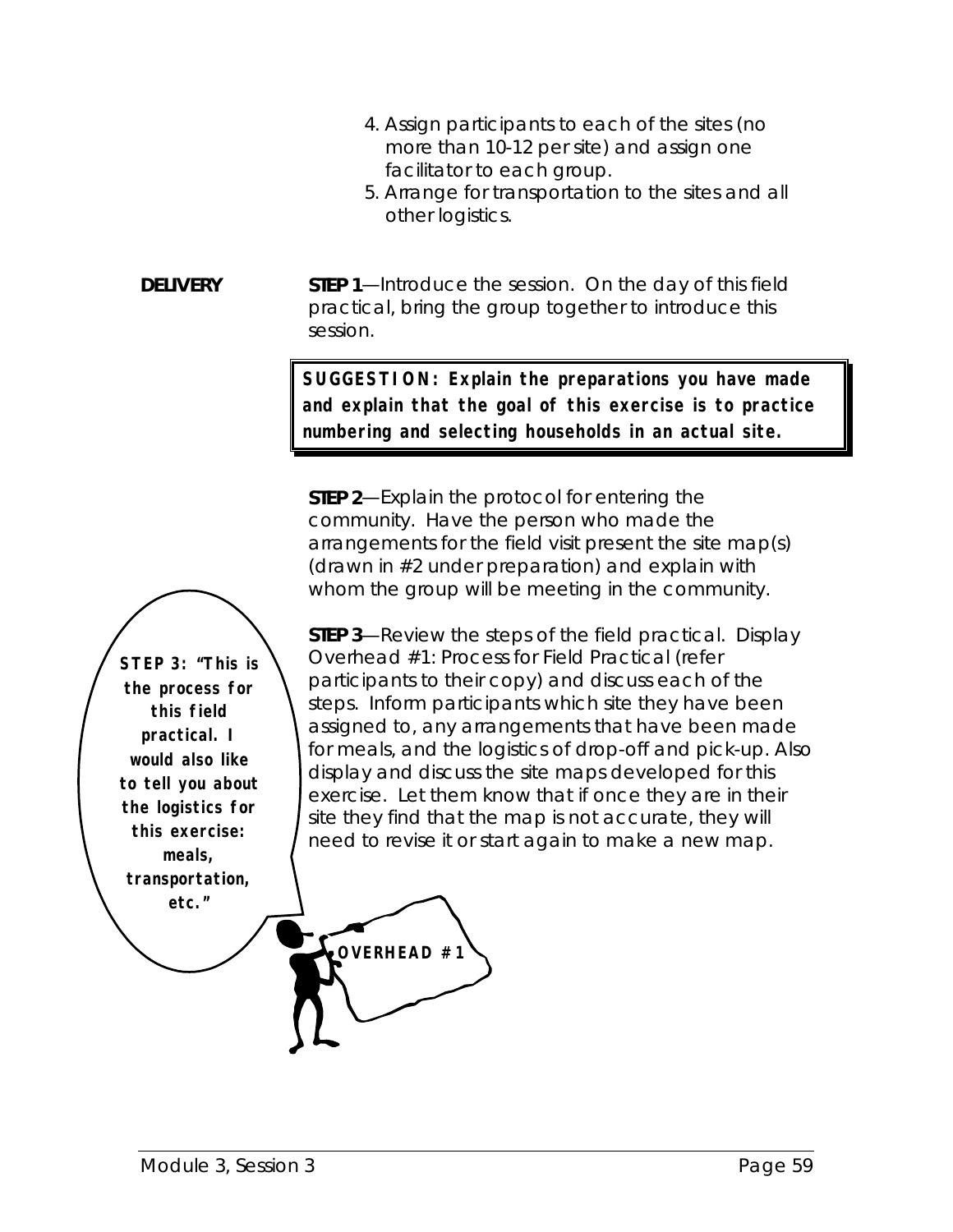**STEP 4**—Once you are at the site, take your group through the field practical using the process presented in Overhead #1.

> A. Meet with the community leader as prearranged.

B. Create and/or revise the community map. Ask the community leader or someone he/she selects to verify the accuracy of the map you are using and make any necessary revisions.

**IMPORTANT: If you do not have a map, walk through the community with an informant and draw one now.**

C. If necessary, the group should now subdivide the community into sections of 30 or fewer households. If the community is very large, ask someone to help you subdivide it into multiple sections of equal size. Number these sections and choose one at random. If this is still too large an area (too many households), then continue subdividing and choosing at random until you have a section with 30 or fewer households.

D. The group should then number the households in the community (or in the section they have chosen) and select a starting household at random using a random number table (or select two households if there are two interview locations in this site).

E. Proceed to the first household and ask the group what they should do next.

**Answer: Determine if an eligible informant lives in this household.**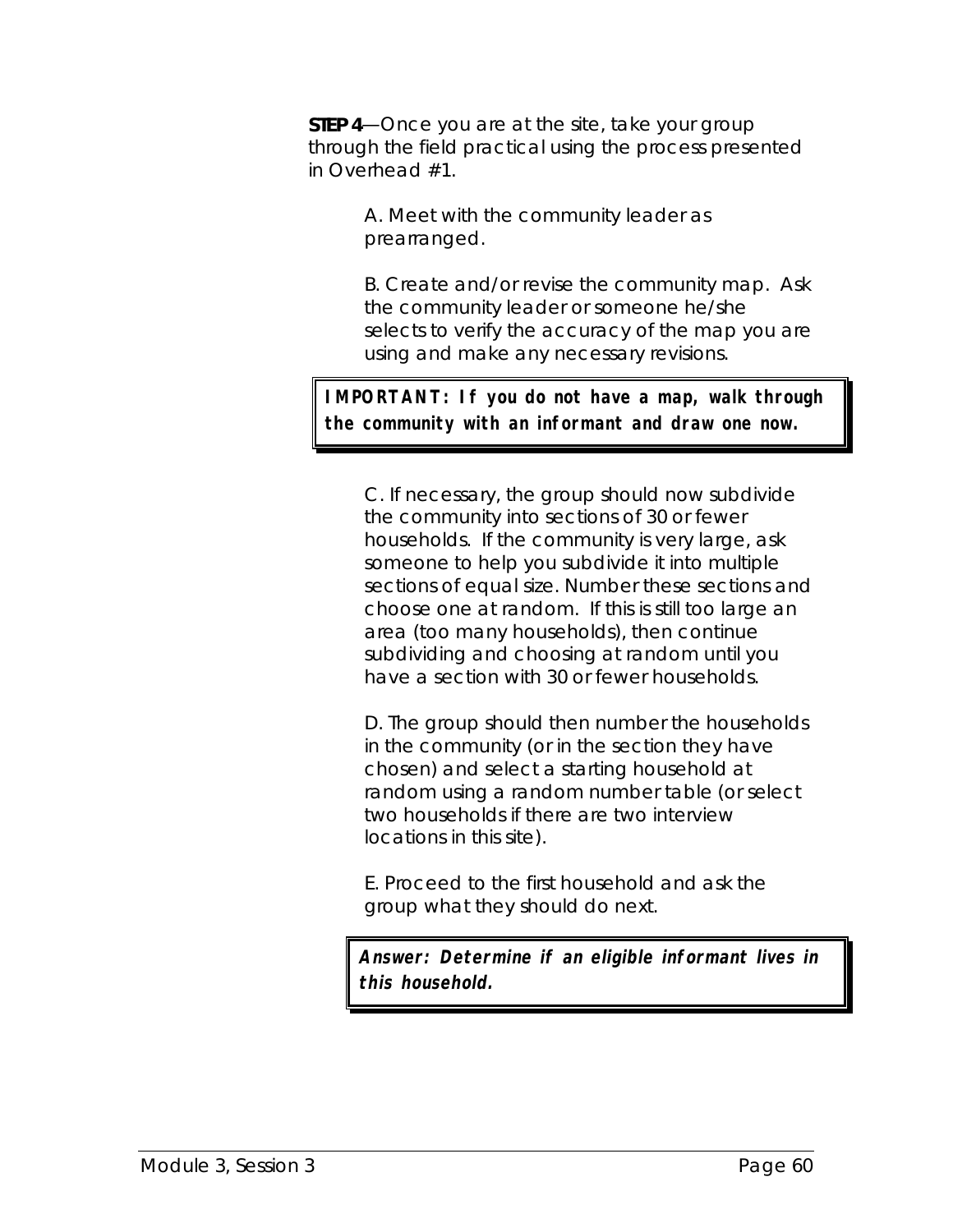F. Ask the group what they should do if an informant of the type they are looking for does not live in this household.

**Answer: Go to the next nearest household.**

G. Ask the group how to identify the next nearest household.

**Answer: It is the household closest to the front entrance of the first household selected at random.**

H. Ask the group what they would do if an informant does not live in the next nearest household either.

**Answer: Go to the next nearest household.**

I. Ask the group how they would identify this household.

**Answer: This would be the house closest to the front entrance of the house nearest the household selected at random (or the house just visited in F. above).**

J. Ask the group what they would do if there is an appropriate informant in a household but he/she is visiting a neighbor less than 30 minutes away.

**Answer: Ask someone to take you to him/her.**

K. Ask the group what they should do if the informant who lives in a household is visiting more than 30 minutes away.

**Answer: Go to the next nearest household.**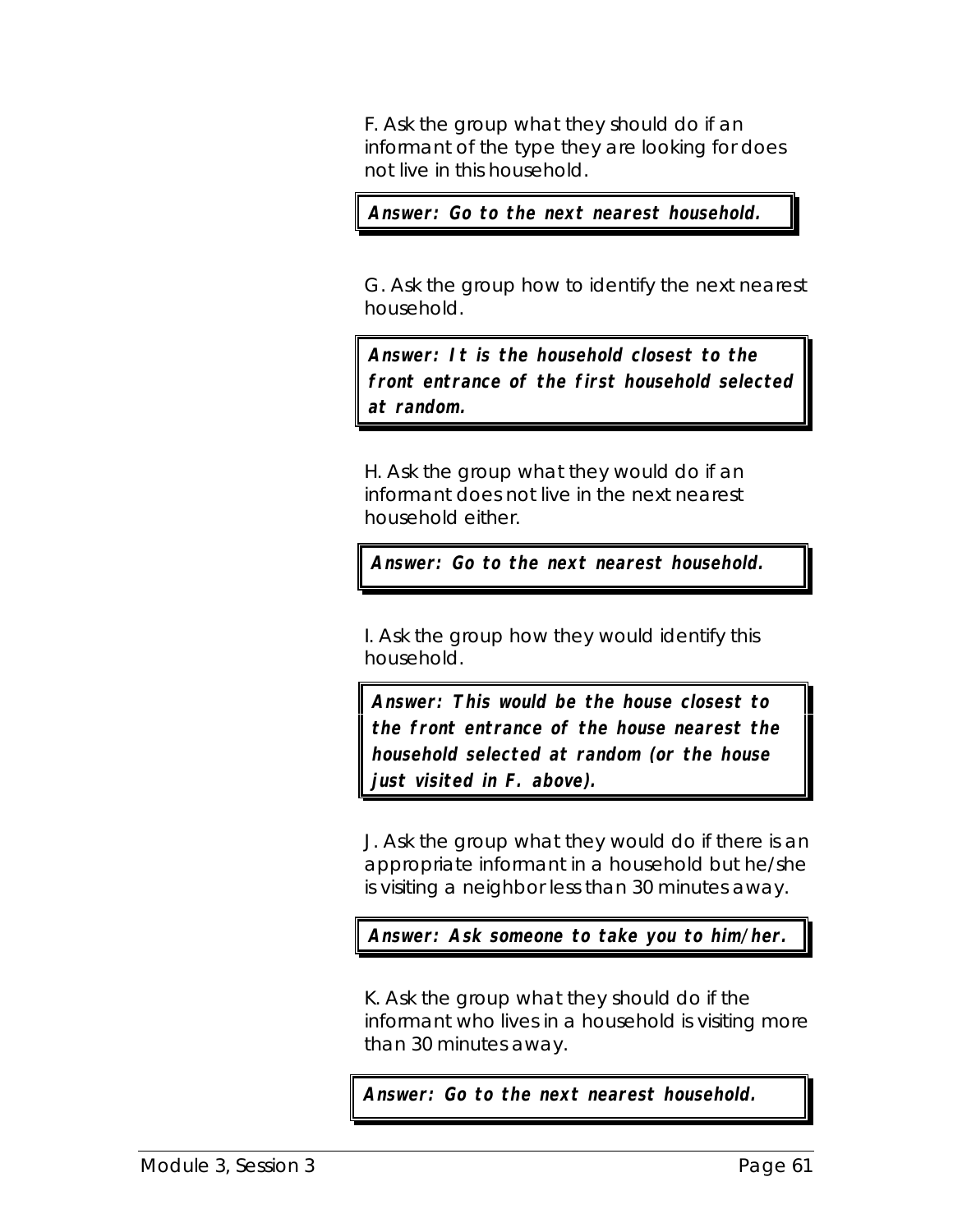L. Continue the process as necessary or appropriate.

**NOTE: When correctly using the 'next nearest house' rule, one may move from one house to the next and cross into other sections on the community map or into other communities/villages/towns. HOWEVER, you NEVER move into another SA.**

> (The questions listed here don't actually have to be *asked*; they are more of a checklist of procedures the group should be sure to practice. The trainer, in fact, should try not to intervene in the group's activities unless the group asks for help or makes a mistake.)

**STEP 5**—Debrief the field practical. After the groups finish their exercise and return to the training site (or while still in the village, if this is more appropriate), lead a discussion of the experience.

**STEP 5: "What went well and what was challenging. What was the most important thing people learned from this experience. Are any questions..."**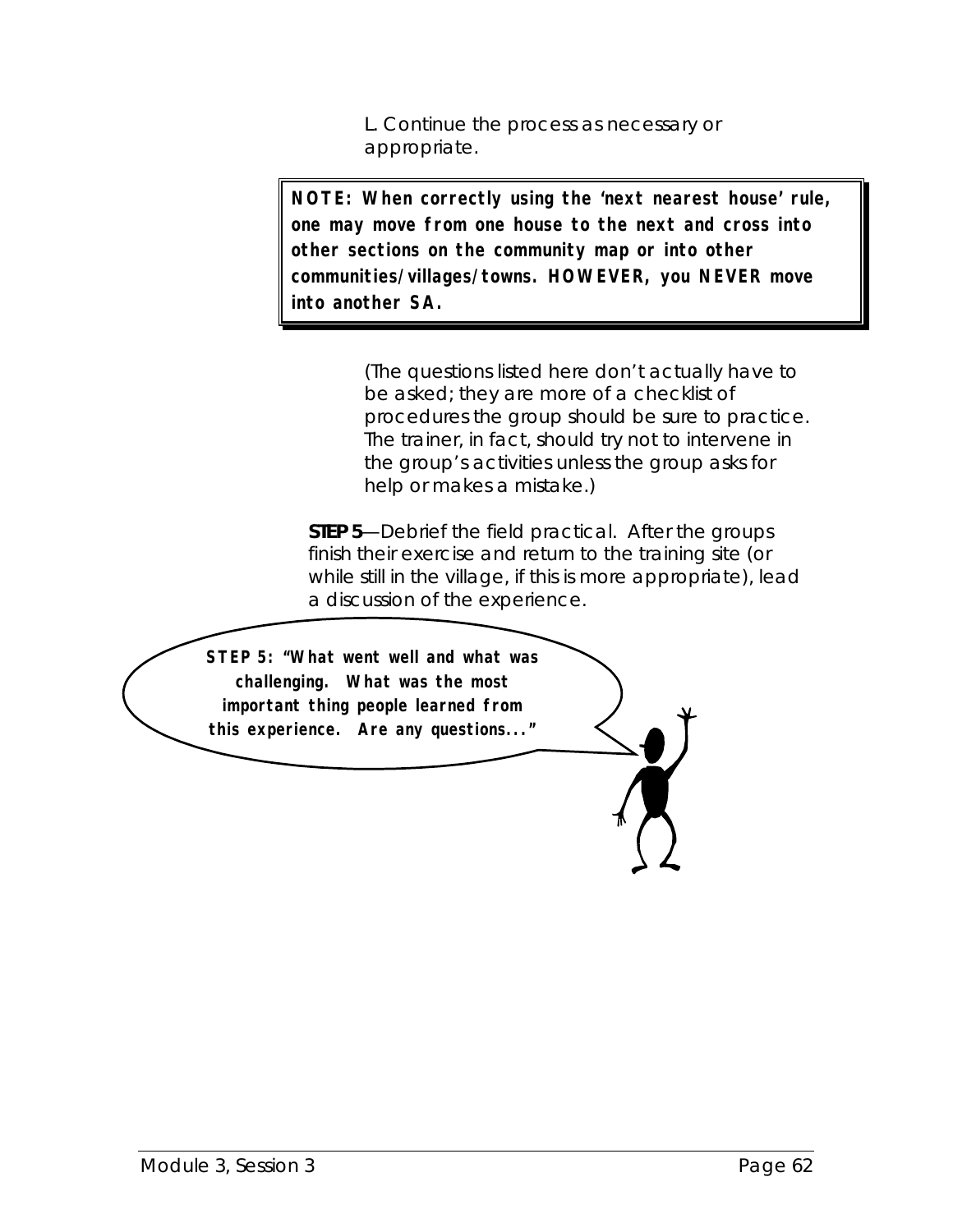# **MODULE FOUR**

# **What questions do I ask and how should I ask them?**

**Session 1: Reviewing the Survey Questionnaires**

**Session 2: Interviewing Skills**

**Session 3: Field Practical for Interviewing**

**Session 4: Planning for the Data Collection/Survey**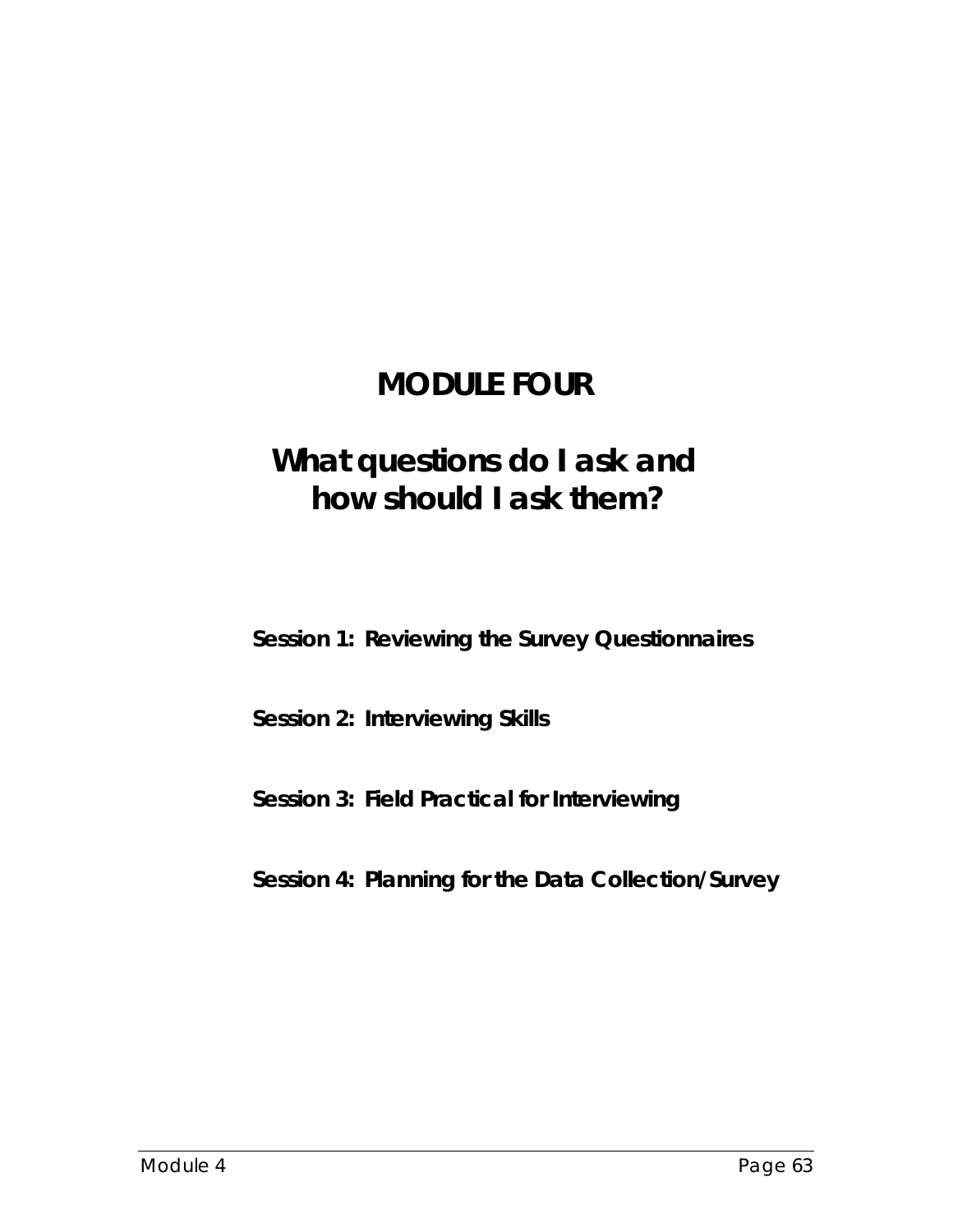# **MODULE FOUR/Session 1: Reviewing the Survey Questionnaires**

| <b>PURPOSE</b>     | In this session, participants prepare for their survey by<br>reviewing the actual questionnaires they will be using<br>and by practicing how they will fill out these<br>questionnaires.                                                                                                                                                                                                                                                                                                                                                                                                                                                                         |
|--------------------|------------------------------------------------------------------------------------------------------------------------------------------------------------------------------------------------------------------------------------------------------------------------------------------------------------------------------------------------------------------------------------------------------------------------------------------------------------------------------------------------------------------------------------------------------------------------------------------------------------------------------------------------------------------|
| <b>TIME</b>        | 3 hours (Note: the time will vary depending on the<br>number of questionnaires to review)                                                                                                                                                                                                                                                                                                                                                                                                                                                                                                                                                                        |
| <b>OBJECTIVES</b>  | By the end of this session, participants will have:<br>1. reviewed all the questions on each of the<br>questionnaires<br>2. Posed questions to clear up any confusion<br>about the questions to be asked.                                                                                                                                                                                                                                                                                                                                                                                                                                                        |
| <b>PREPARATION</b> | Be sure to have the questionnaires that will be used in<br>the survey available for this session, in more than one<br>language if necessary. Participants will be using actual<br>questionnaires in this exercise, which will have been<br>prepared ahead of time by the managers and other<br>PVO/NGO staff. These questionnaires will have been<br>pretested in a local community similar to those where<br>the survey will be carried out. This will ensure that most<br>people will understand the questions and how they are<br>phrased. Only minimal changes, if any, should have to<br>be made to the questionnaire during this stage of the<br>training. |
| <b>DELIVERY</b>    | <b>STEP 1—Distribute questionnaires and describe how</b><br>they were developed.                                                                                                                                                                                                                                                                                                                                                                                                                                                                                                                                                                                 |
|                    | SUGGESTION: Be sure to explain that these<br>questionnaires have already been developed,<br>modified, and pretested by program managers from<br>their organizations.                                                                                                                                                                                                                                                                                                                                                                                                                                                                                             |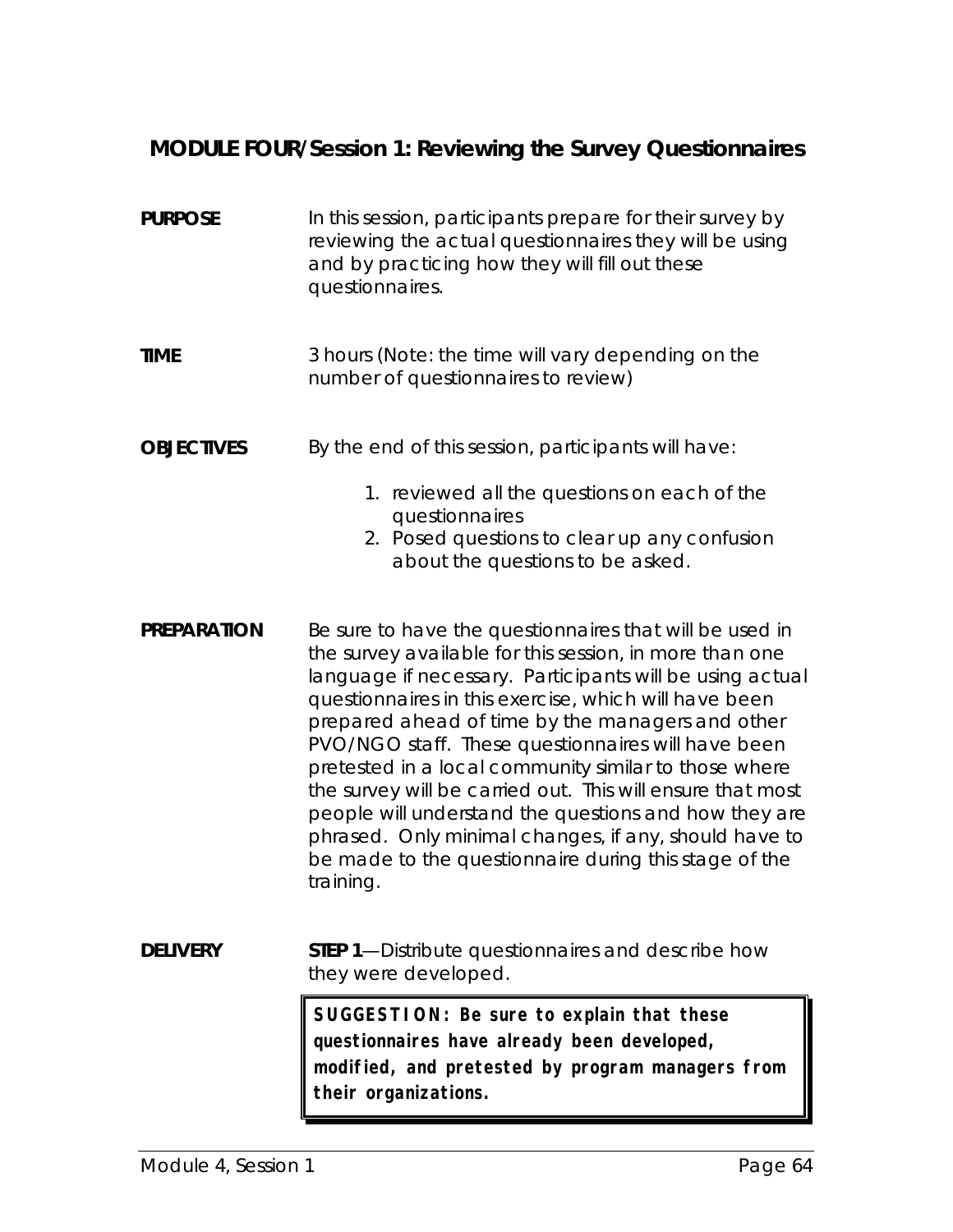**STEP 2**—Review the questionnaire. Go through the entire questionnaire as follows:

- A. Read through each question and make sure participants understand: (1) what information the question is asking for and (2) the purpose behind each question.
- B. Discuss all the possible responses to each question and explain what the interviewer should do in each case. Point out that some questions allow multiple responses.
- C. Explain the skip patterns in each questionnaire and what the interviewer should do in such cases.

**STEP 3**—Ask if there are any questions about the questionnaires.

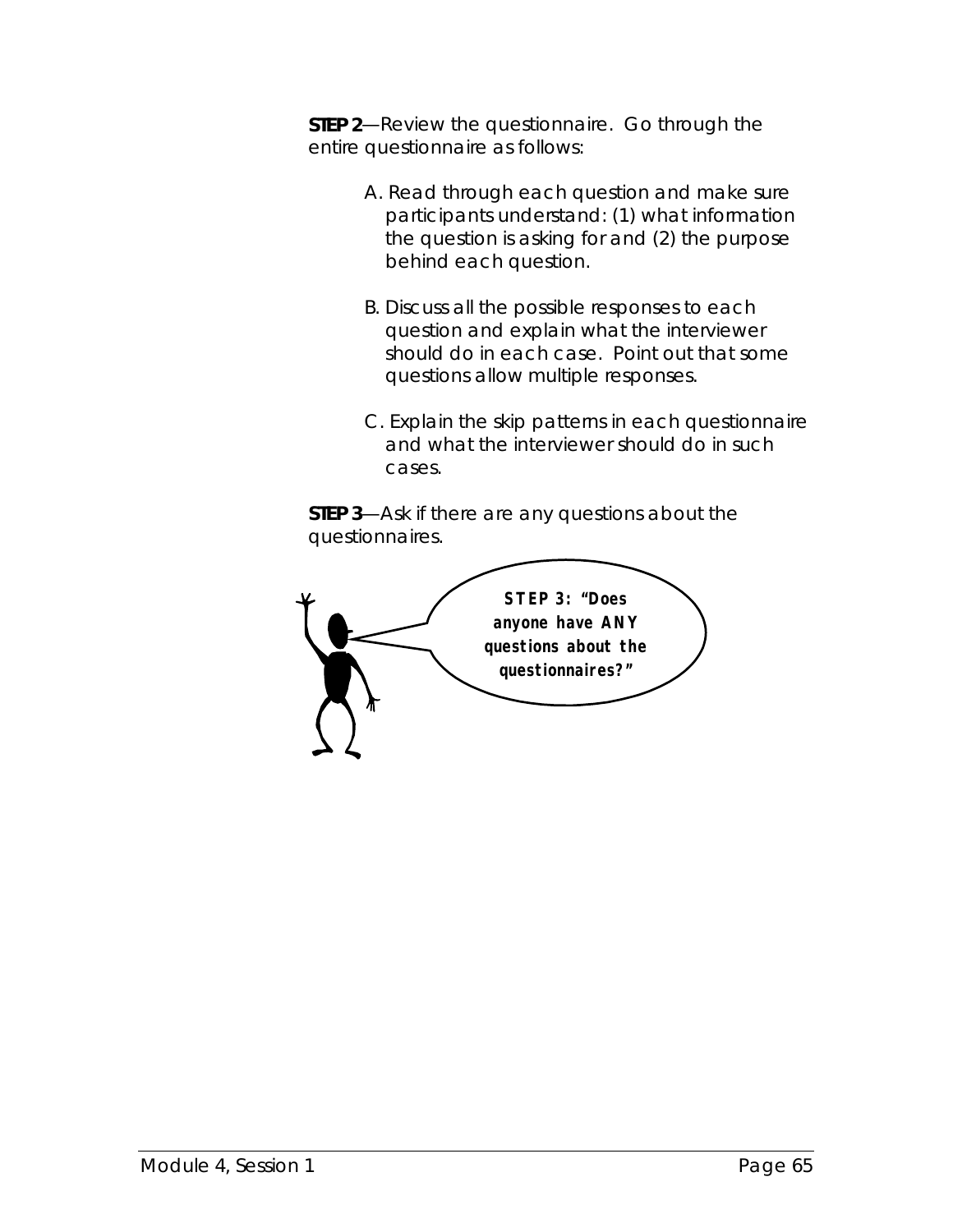#### **MODULE FOUR/Session 2: Interviewing Skills**

**PURPOSE** The purpose of this session is to review and practice effective interviewing techniques. **TIME** 1 hour and 45 minutes **OBJECTIVES** By the end of this session, participants will have: 1. defined appropriate etiquette for interviewing 2. asked questions using good interviewing techniques 3. recorded answers on the questionnaire 4. received feedback on their interviewing skills **PREPARATION** Be sure to bring samples of the questionnaires to this session for the practice in STEP 5. **DELIVERY** STEP 1—Introduce the session. Display Overhead #1: Why Interviewing Is Important (refer participants to their copies) and review the key point. Make the additional point that they should not be learning the questionnaires even as they are interviewing people. In this session, by practicing interviewing using the questionnaires, they will have a chance to become familiar with them. Then, in the next session they will have a field practice. They will be able to use all the questionnaires and ask all the **OVERHEAD #1** questions on the survey. **STEP 1: "It is important for you to be familiar with the questionnaires before you begin the survey. In this session we will practice working with the questionnaires".**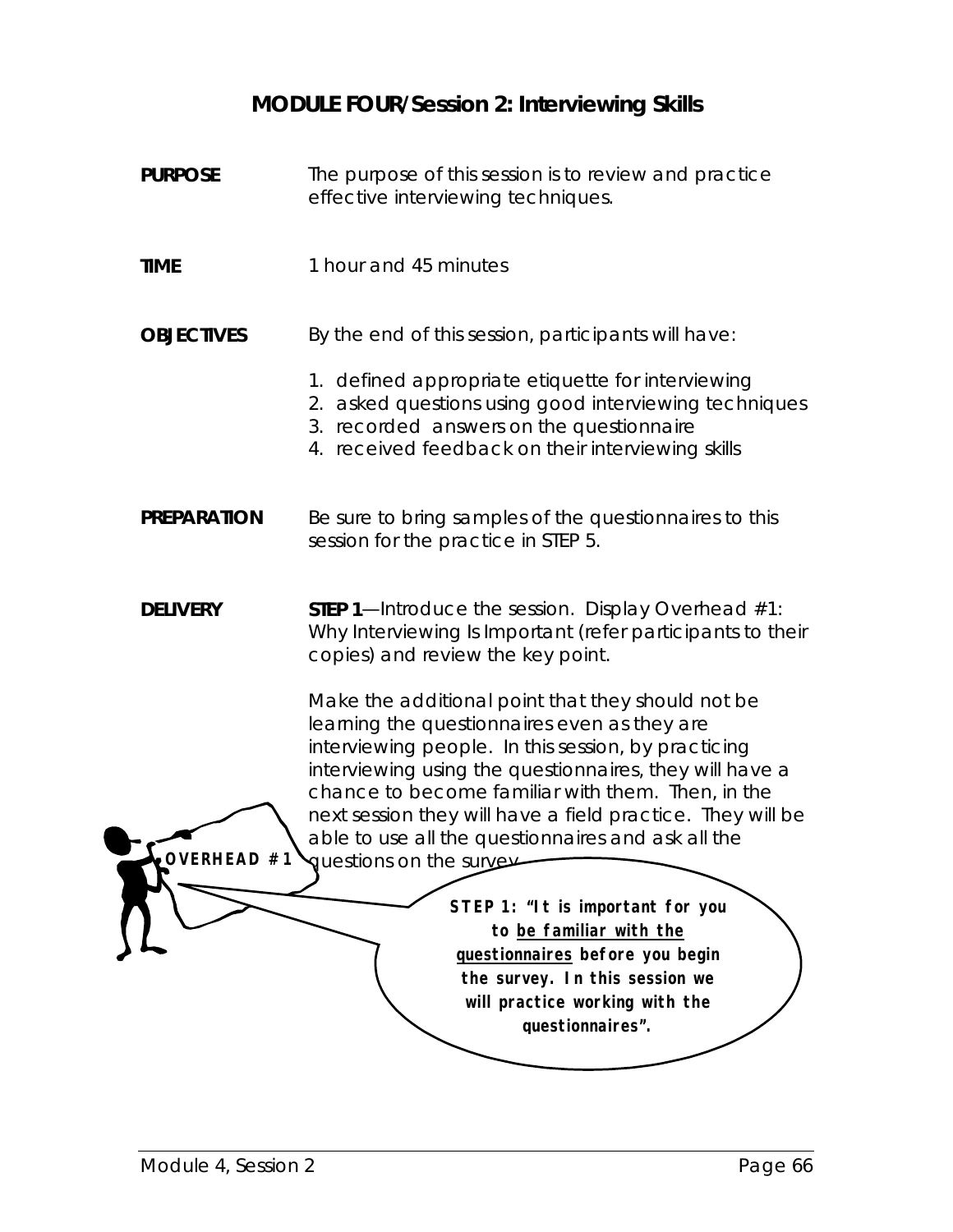

**STEP 2**—Discuss interview etiquette. Display Overhead #2: Interview Etiquette and go over the key points with participants. Ask them to add any other etiquette points appropriate for their country or circumstances.

**STEP 3**—Discuss effective interviewing techniques. Display Overhead #3: Effective Interviewing Techniques and go over each point with participants.

Give examples and/or demonstrate the techniques where appropriate. Ask participants to comment and to add other points from their experience.

**STEP 4**—Practice interviewing. With the actual questionnaires to be used in the survey, have participants practice interviewing in groups of three.



A. Divide participants into groups of three. (If more than one organization is in attendance, have participants from the same PVO/NGO work together.)

B. Have one participant play the role of the interviewer, one the role the interviewee or informant, and one an observer. The informant will pretend he/she is the type of informant needed for the interview. Select a questionnaire and have the interviewer ask questions of the informant and record the answers (in pencil if you want to reuse this questionnaire in the actual survey). The observer should make notes of any feedback he/she wants to tell the interviewer after the role-play. The observer should NOT interrupt the interviewer during the role-play.

C. Small group debriefing. After about 20 minutes, ask the participants to debrief the experience for about 5 minutes, with the observer and the informant giving feedback.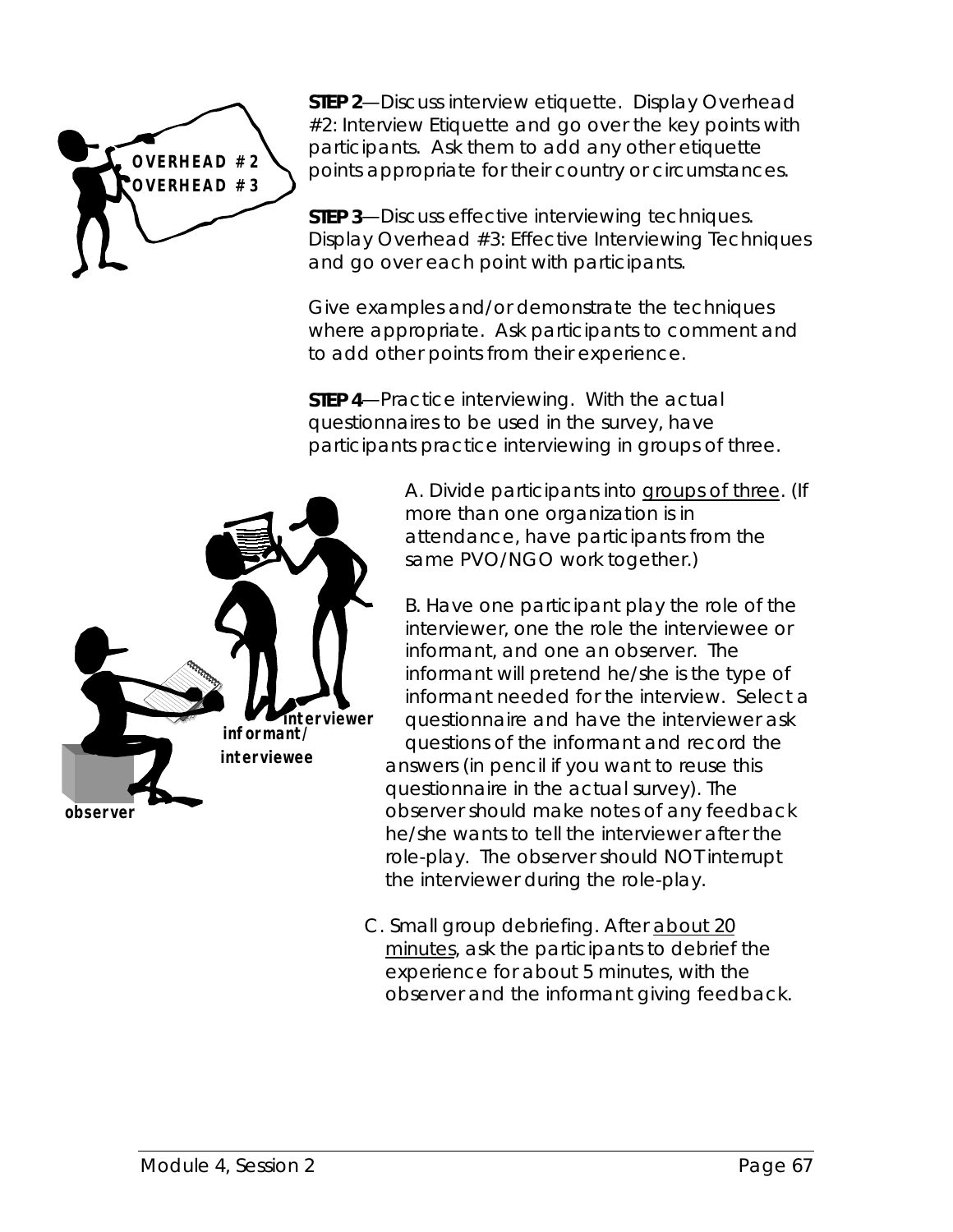- D. Have the three participants conduct/debrief a second interview for another 20 minutes, changing roles so that there is a different interviewer, informant, and observer. Then have them debrief again for 5 minutes.
- E. Participants change roles one last time and conduct a third interview and debriefing for 5 minutes.

**SUGGESTION: Each member of the group will have the opportunity to be the interviewer, the respondent, and the observer if time permits.**

**STEP 5**—Large group debriefing. Reconvene the entire group and lead a discussion on what went well and what could be improved.

**SUGGESTION: Be sure to discuss strategies for avoiding or dealing with any of the common problems that arose.**

**STEP 6**: Encourage participants to practice more interviewing on their own before fieldwork begins. If you or the managers notice anyone having difficulty, suggest that that person, his/her manager, and one other person stay behind after the session to continue to practice.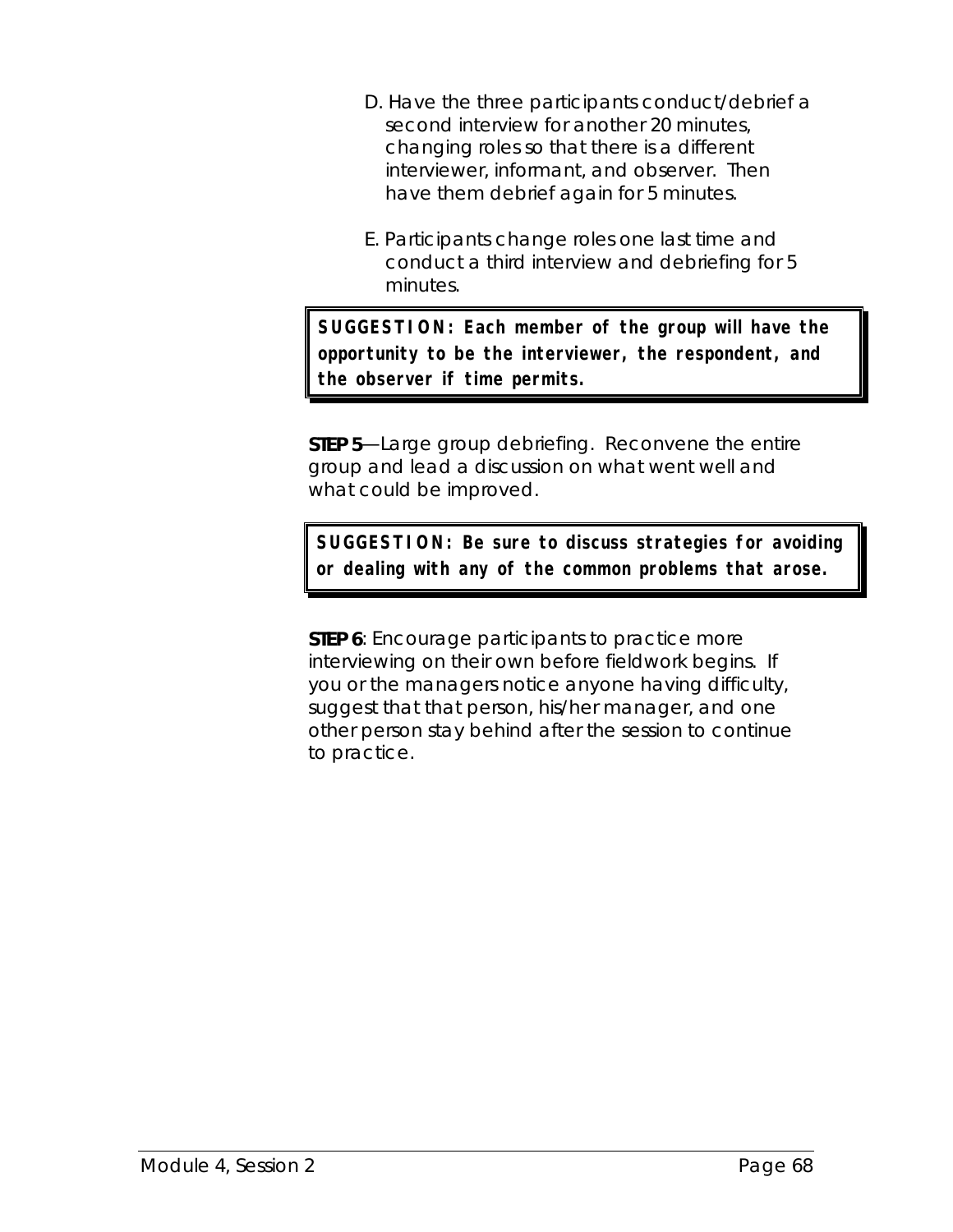## **MODULE FOUR/Session 3: Field Practical for Interviewing**

| <b>PURPOSE</b>     | The purpose of this session is to give participants a<br>chance to practice interviewing informants with the<br>questionnaires before they do their actual surveys. It is<br>important for participants to be as familiar as possible<br>with the survey instruments and with actual interview<br>circumstances before they conduct their own surveys.<br>This is the time to make mistakes and become familiar<br>with the questionnaires.                                                                                                                                                                                                                                                                                                                         |
|--------------------|---------------------------------------------------------------------------------------------------------------------------------------------------------------------------------------------------------------------------------------------------------------------------------------------------------------------------------------------------------------------------------------------------------------------------------------------------------------------------------------------------------------------------------------------------------------------------------------------------------------------------------------------------------------------------------------------------------------------------------------------------------------------|
| <b>TIME</b>        | 3 hours 45 minutes                                                                                                                                                                                                                                                                                                                                                                                                                                                                                                                                                                                                                                                                                                                                                  |
| <b>OBJECTIVES</b>  | By the end of this session, each participant will have:                                                                                                                                                                                                                                                                                                                                                                                                                                                                                                                                                                                                                                                                                                             |
|                    | 1. completed at least two sets of interviews (more<br>if possible)<br>2. received a debriefing on his/her interview skills                                                                                                                                                                                                                                                                                                                                                                                                                                                                                                                                                                                                                                          |
| <b>PREPARATION</b> | Before you begin this session, make the following<br>preparations:                                                                                                                                                                                                                                                                                                                                                                                                                                                                                                                                                                                                                                                                                                  |
|                    | 1. Like all the other field practicals, the trainers will have<br>to lay the groundwork for this session. You will need<br>to identify a village near the training site and get<br>permission to come there on the appointed day and<br>conduct interviews. Be sure there are enough<br>households with the type of informants required for<br>the exercise.<br>2. Make sure all the arrangements have been made to<br>transport people to and from the site.<br>3. Make sure each participant brings two copies of<br>each questionnaire plus one extra as well as<br>anything else needed to carry out the interviews<br>(e.g., pencils, pencil sharpener, eraser, clipboard,<br>bag to carry materials, random number table, a coin<br>to flip, rain coat, etc.) |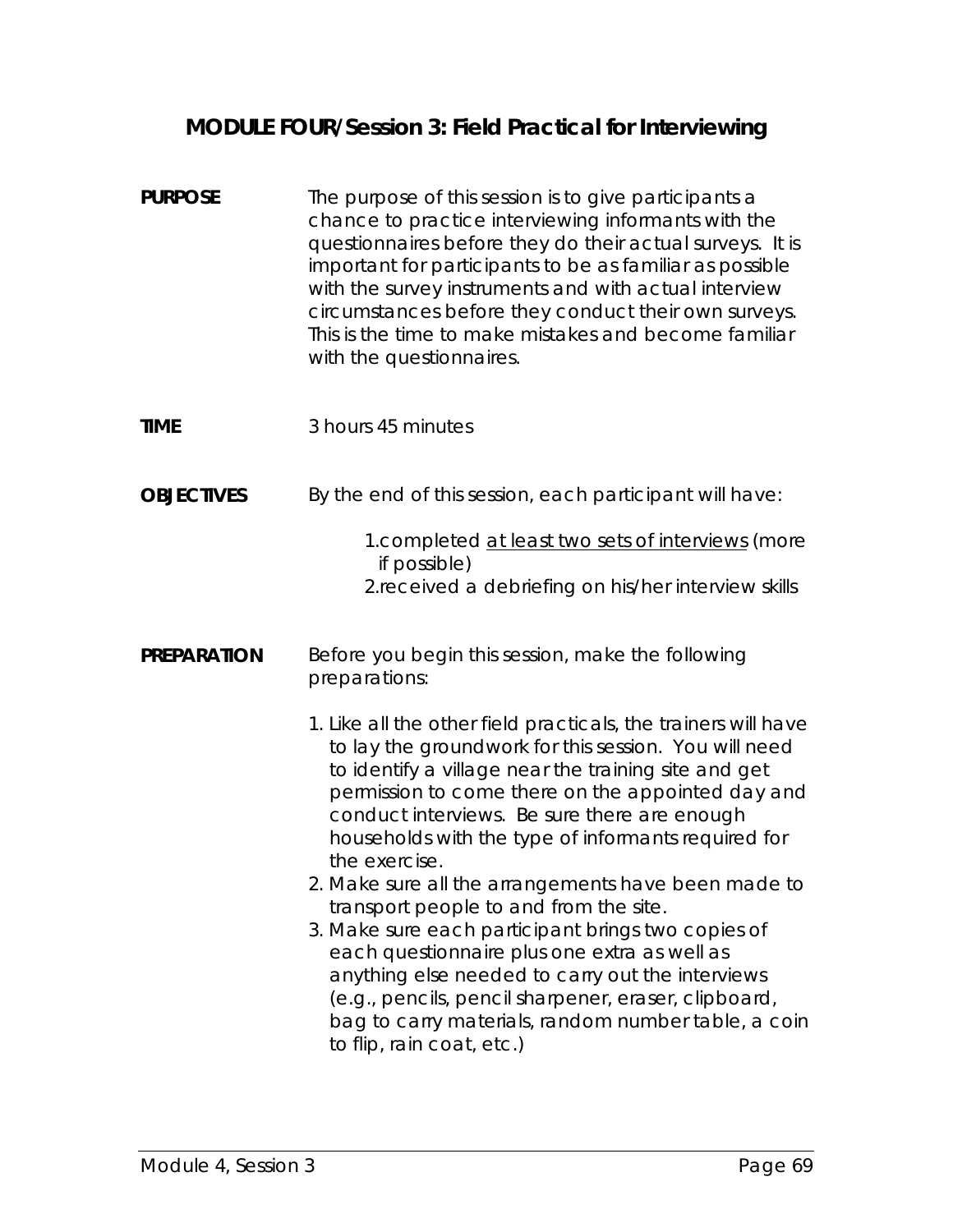**DELIVERY** STEP 1—Introduce the field practical. Explain the purpose of the exercise, the sequence of events, and any logistics.

> **STEP 2**—Divide participants into groups of no more than three and assign a trainer/facilitator to each group.

> **STEP 3**—Carry out the field practical. Transport participants to the site of the practical and proceed as follows:

A. Explain that everyone should complete two sets of interviews using the questionnaires that will be used in the actual survey.

B. Explain that we are practicing interviewing *only* during this session so it will not be necessary to number households, make a map, select a house randomly, etc.

**IMPORTANT: It is necessary, however, that interviewers are selecting interviewees properly, especially in cases where more than one person in the household fits the selection criteria. The trainers/facilitators should observe each participant in their group at least once and make notes for subsequent debriefing.**

C. Have participants carry out two sets of interviews. Be sure each interviewer completes one set before beginning another set.

D. Debrief participants after each interview. As appropriate and possible, the trainer/facilitator debriefs his/her group members individually, away from the respondent, after the first one or two interviews. Be sure to communicate the strengths of the interviewer ("I like how you . . .", and areas for improvement ("How about trying . . .").

**STEP 3: "Each of you should complete 2 sets of questionnaires during this practice. We are ONLY practicing interviewing right now."**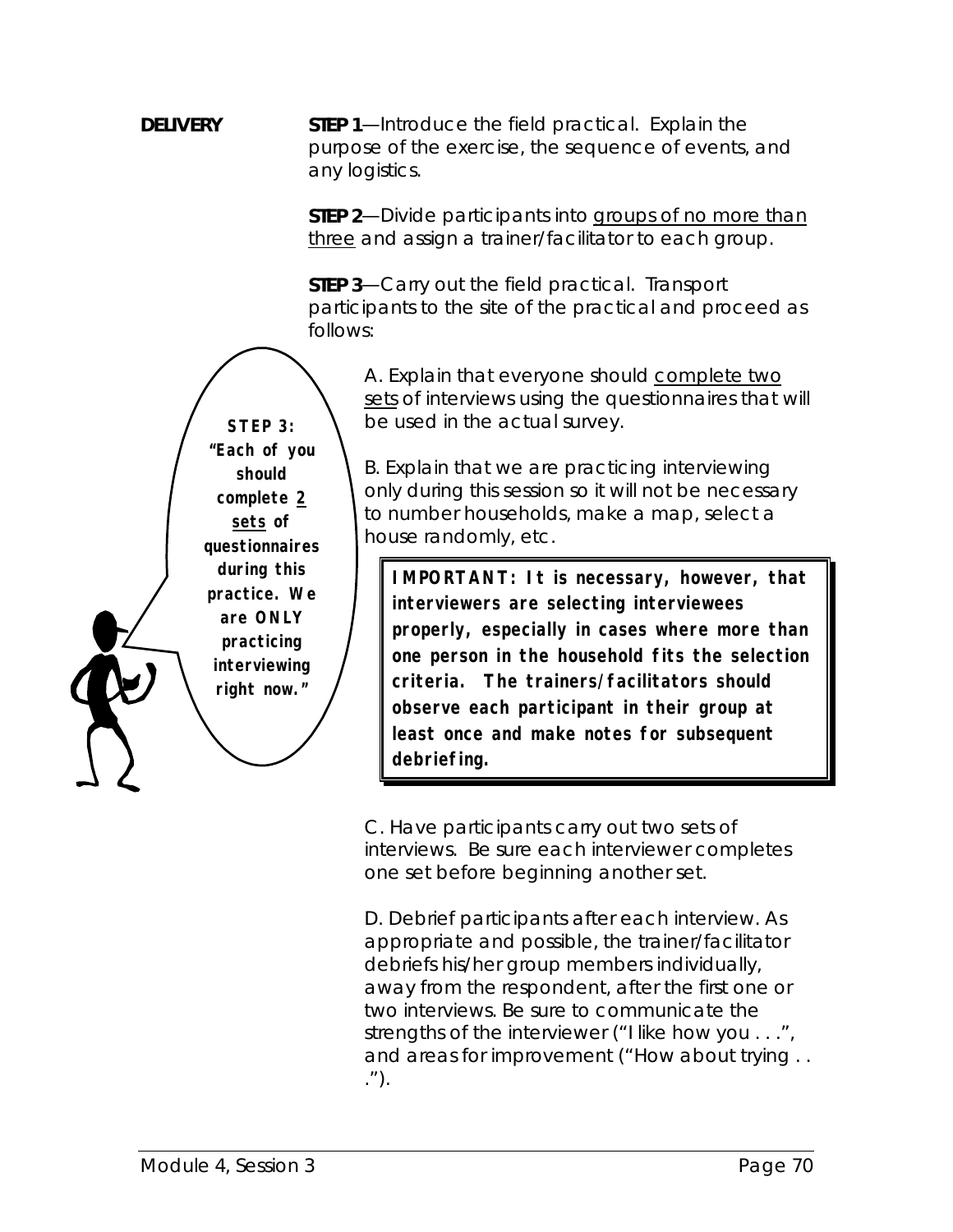**STEP 4**—Debrief the field practical in a group. At the site or back at the training venue, go over the experience, asking participants what worked well and what problems or difficulties they had. Be sure to discuss solutions for any problems that arose. Be sure that all participants think that the people interviewed understood the questionnaires. If not, determine if any essential changes need to be made to questionnaires. This is your last chance! But only make changes if absolutely necessary. (If changes are made to questions, the revised questions must be field-tested again.)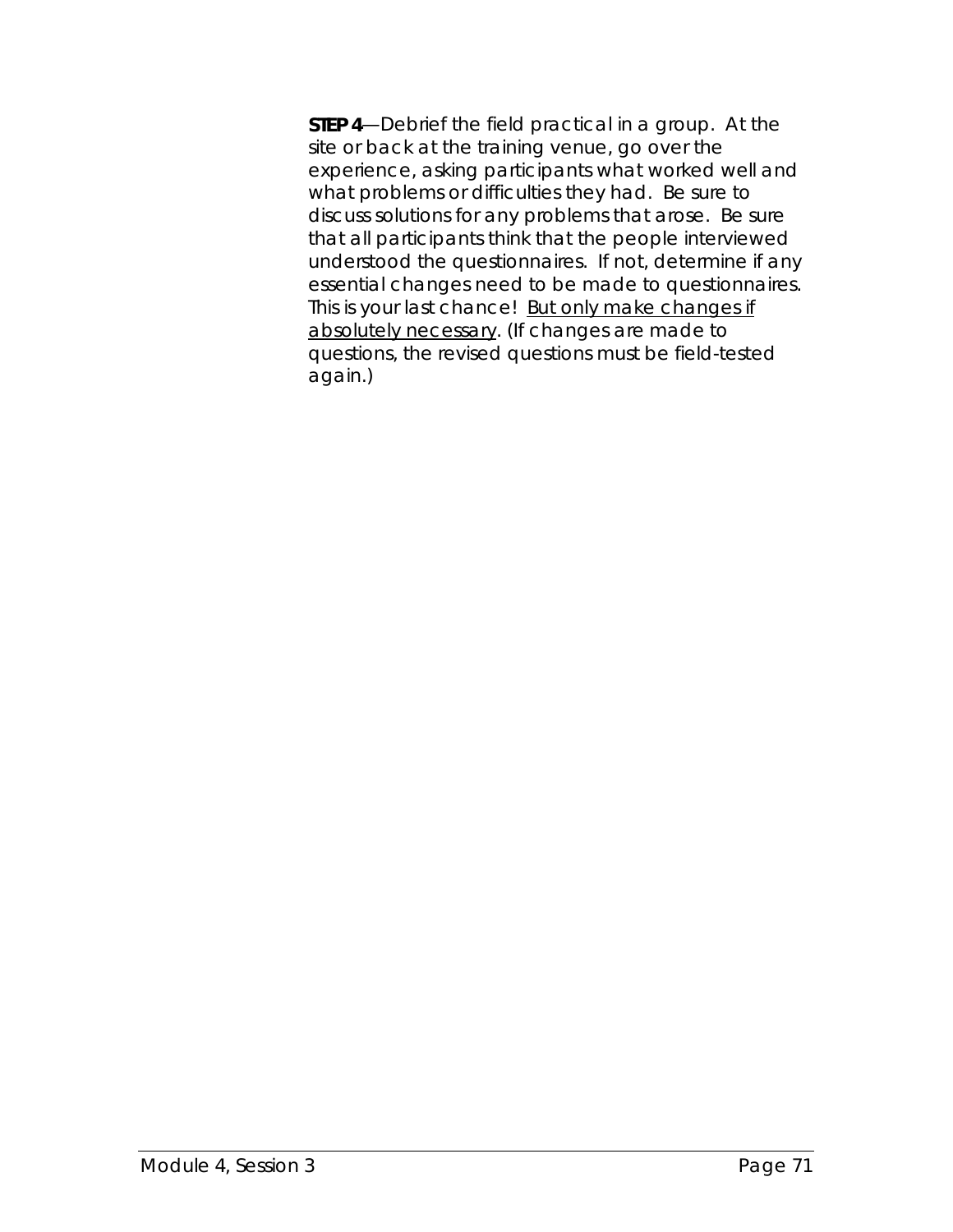### **MODULE FOUR/Session 4: Planning for the Data Collection/Survey**

**NOTE: This "Session" is a set of checklists that should be taken into the field by data collectors and their managers. Each list is in the Participant Manual. This Session contains no new material and need not be discussed by the group; if there are any questions, however, facilitators should be prepared to answer them. The lists may need to be adapted according to specifics for the survey.**

| <b>PURPOSE</b>     | The purpose of this session is for interview teams to<br>carry-out the survey.                                                                                                                                                                                                          |
|--------------------|-----------------------------------------------------------------------------------------------------------------------------------------------------------------------------------------------------------------------------------------------------------------------------------------|
| <b>TIME</b>        | Four to seven days per team (schedule time as<br>needed)                                                                                                                                                                                                                                |
| <b>OBJECTIVES</b>  | By the end of this session, each interview team will<br>have:                                                                                                                                                                                                                           |
|                    | 1. completed 19 sets of interviews for each type<br>of respondent                                                                                                                                                                                                                       |
| <b>PREPARATION</b> | Before you begin this session, make the following<br>preparations:                                                                                                                                                                                                                      |
|                    | 1. Make sure all the arrangements have been made to<br>transport people to and within the project sites.<br>2. Make sure each interview team has 19<br>questionnaires for each type of respondent, PLUS 2<br>extra (21 each). These should be stapled before the<br>teams receive them. |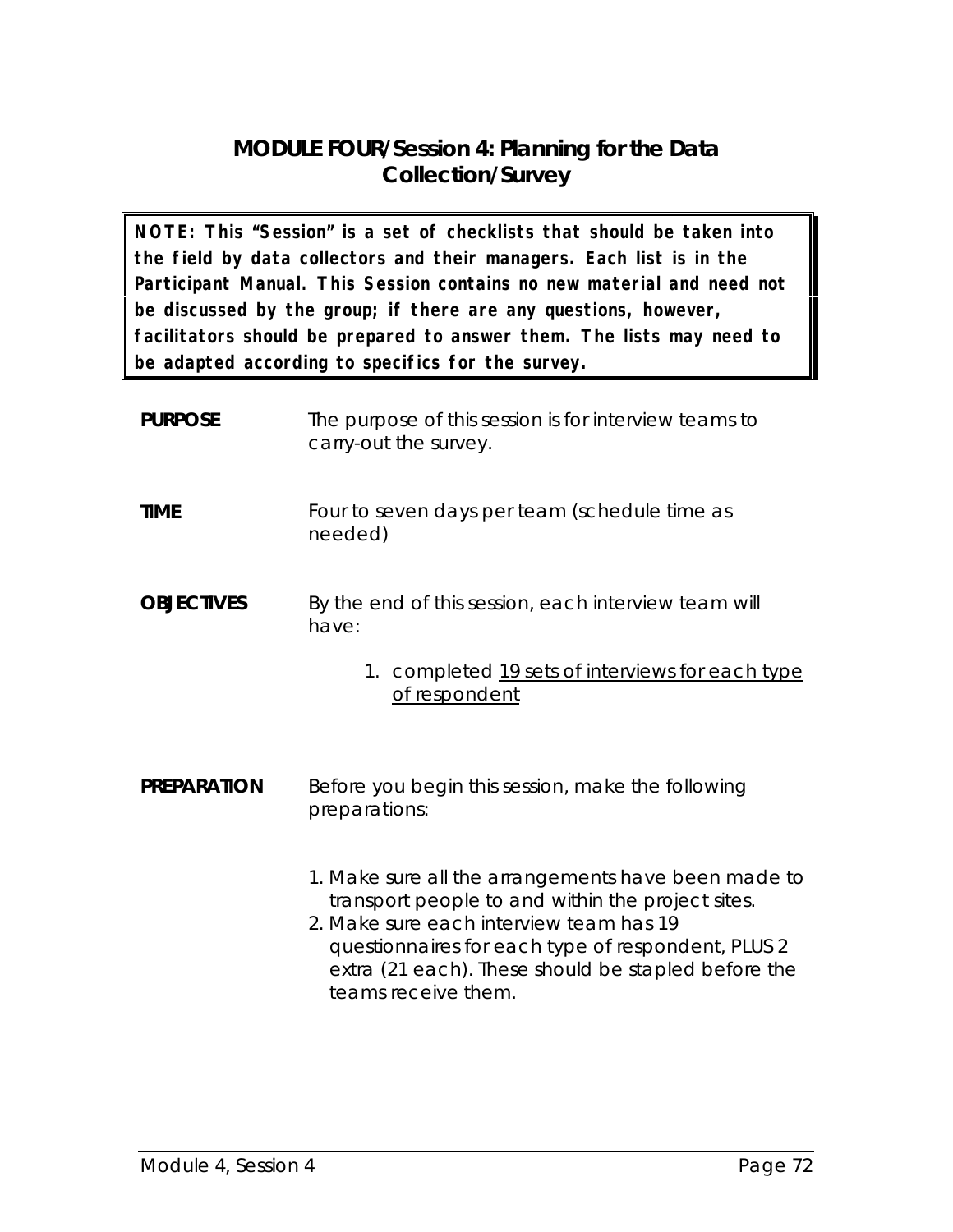**IMPORTANT: During the survey phase of the training, managers, facilitators and workshop trainers should accompany participants to the field and spend the first one or two days making sure the interviews are going well and there are no other problems. Trainers and facilitators should always work through/coordinate their actions with the NGO program managers who will be in charge of this activity. Each facilitator should be assigned to an interview team for one or two days. If there are more interview teams than facilitators, teams can begin fieldwork at different times so that a facilitator can be available to accompany each one.**

Remember: You can begin in any one of the selected communities and visit the communities in the order you prefer.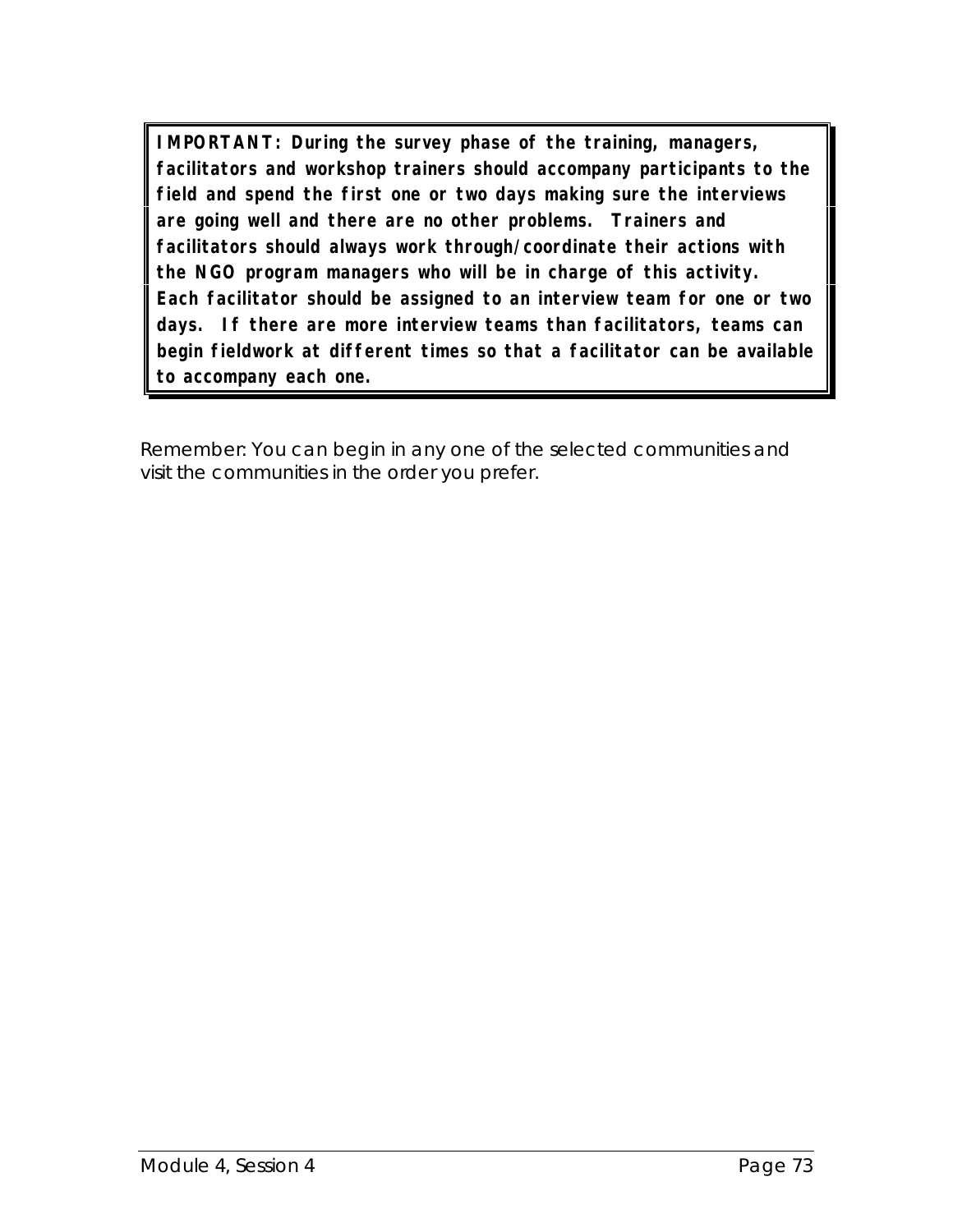# **MODULE FIVE**

# **What do I do with the information I have collected?**

**Session 1: Fieldwork Debriefing**

**Session 2: Tabulating Results**

**Session 3: Analyzing Results**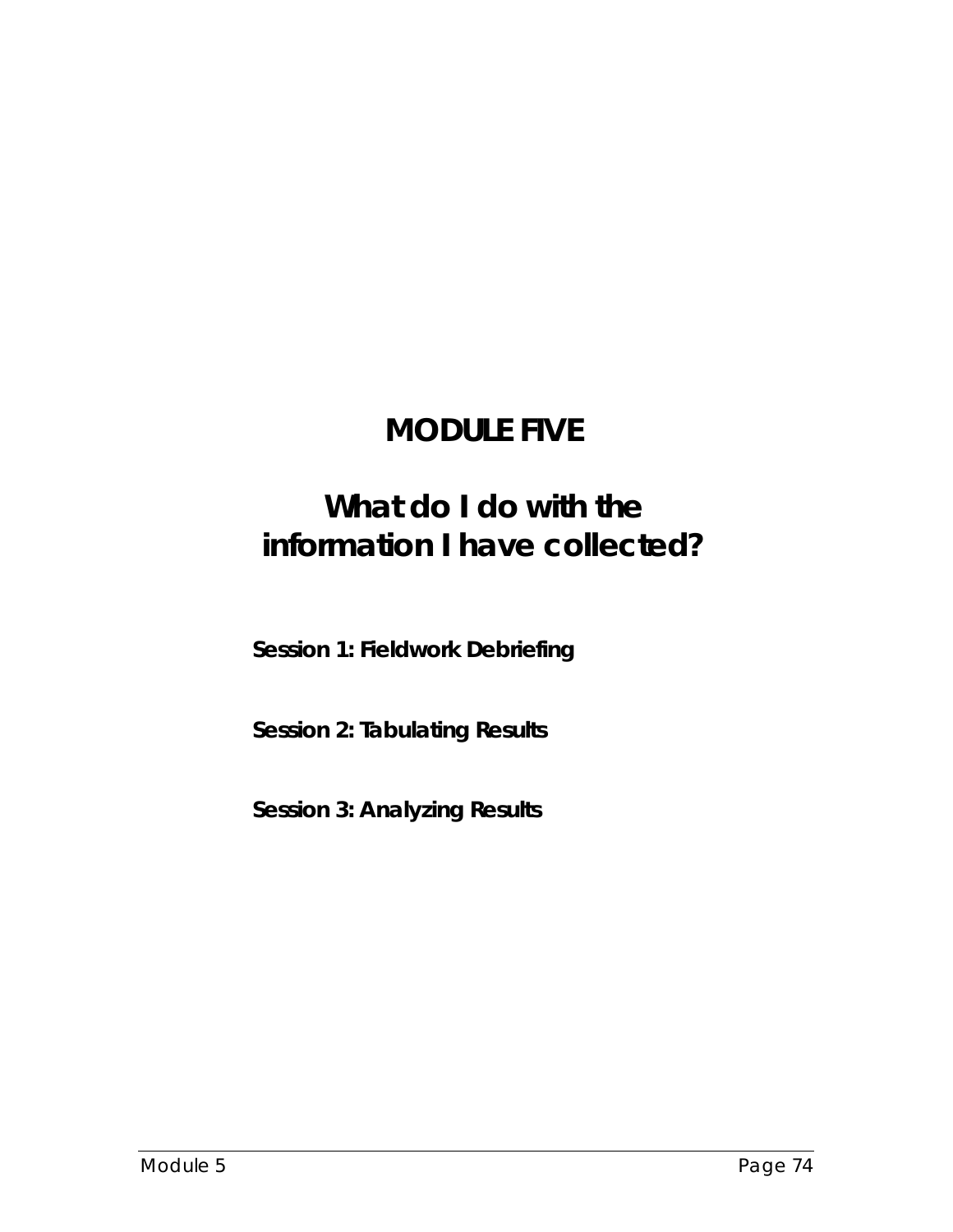## **MODULE FIVE/Session 1: Fieldwork Debriefing**

| <b>PURPOSE</b>     | The purpose of this session is to bring the group together<br>to discuss their experiences while they were collecting<br>the data. At this time you can also find out whether<br>there are any data missing or any other problems that<br>you may need to address.                                                                                                                                                                                                                                                                                                                                                                                                                                                   |
|--------------------|----------------------------------------------------------------------------------------------------------------------------------------------------------------------------------------------------------------------------------------------------------------------------------------------------------------------------------------------------------------------------------------------------------------------------------------------------------------------------------------------------------------------------------------------------------------------------------------------------------------------------------------------------------------------------------------------------------------------|
| <b>TIME</b>        | One hour                                                                                                                                                                                                                                                                                                                                                                                                                                                                                                                                                                                                                                                                                                             |
| <b>OBJECTIVES</b>  | By the end of this session each data collector or team<br>of collectors will have<br>1. Shared important lessons learned during the<br>survey with each other.<br>2. Identified their needs for follow-up and<br>planned to deal with outstanding issues.<br>Debriefing on these issues will be based on the<br>following questions:<br>1. List what was difficult and easy about the<br>data collection.<br>2. If you did not finish the data collection what<br>support did you need to complete it?<br>3. What other issues must the manager address?<br>4. What suggestions do you have for dealing<br>with these issues?<br>5. What did you learn about your community or<br>your project through this process? |
| <b>PREPARATION</b> | 1. If necessary, have boxes available to collect and<br>store questionnaires.<br>2. Also have extra copies of the questionnaires for<br>yourself available in case there are questions you<br>need to answer about them.                                                                                                                                                                                                                                                                                                                                                                                                                                                                                             |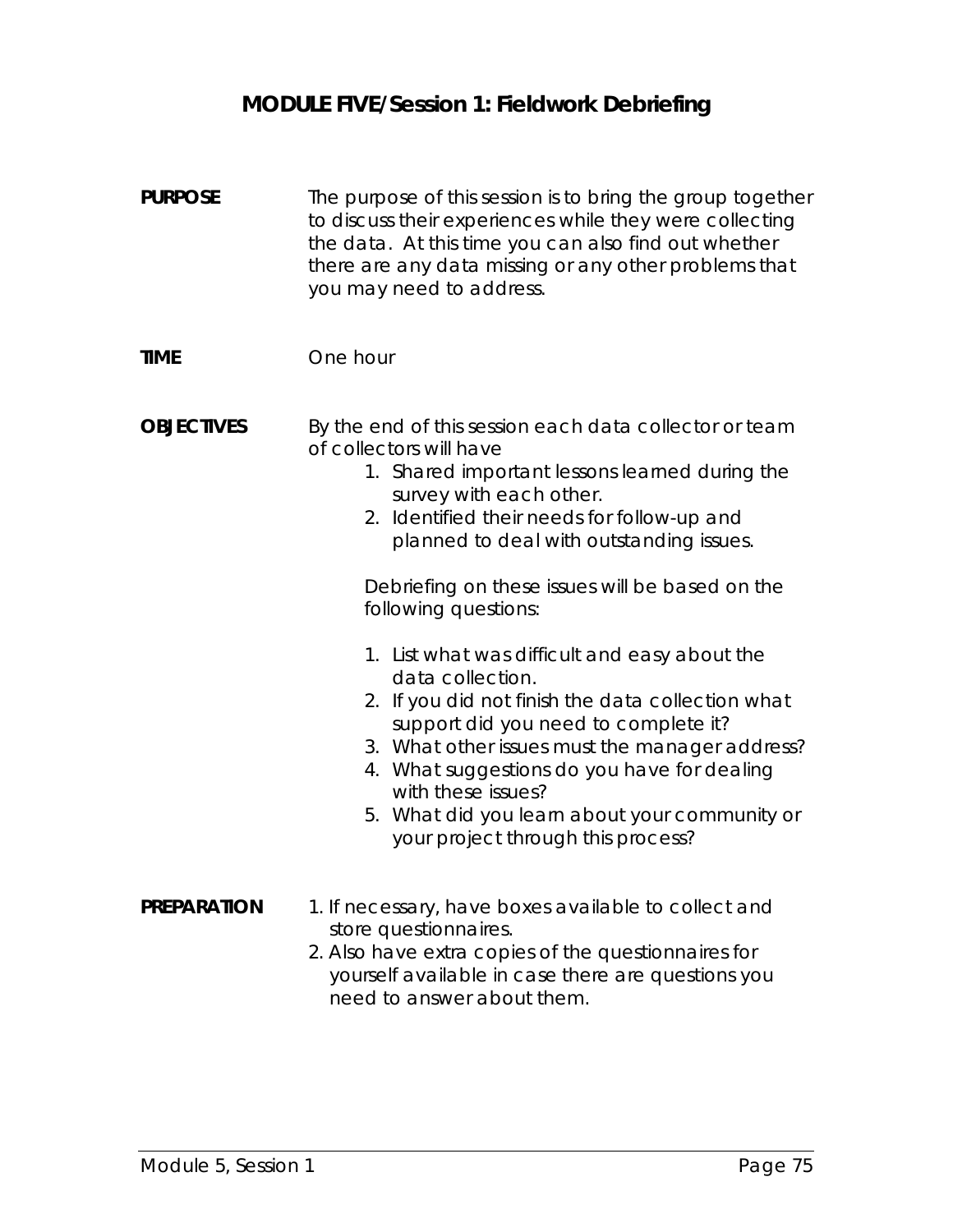

**DELIVERY** STEP 1—Have each NGO report on the status of their data collection. Display Overhead #1: Status Report on Data Collection from Each NGO (refer participants to their copy) and complete the boxes for each NGO.

> **SUGGESTION: Discuss each NGO's plan to complete any outstanding interviews and tabulation.**

**STEP 2**—Discuss lessons learned from the data collection experience and record answers on a flipchart. Ask participants to discuss what went well and what was difficult. For each of the difficulties, discuss suggestions for overcoming or avoiding this problem in the future.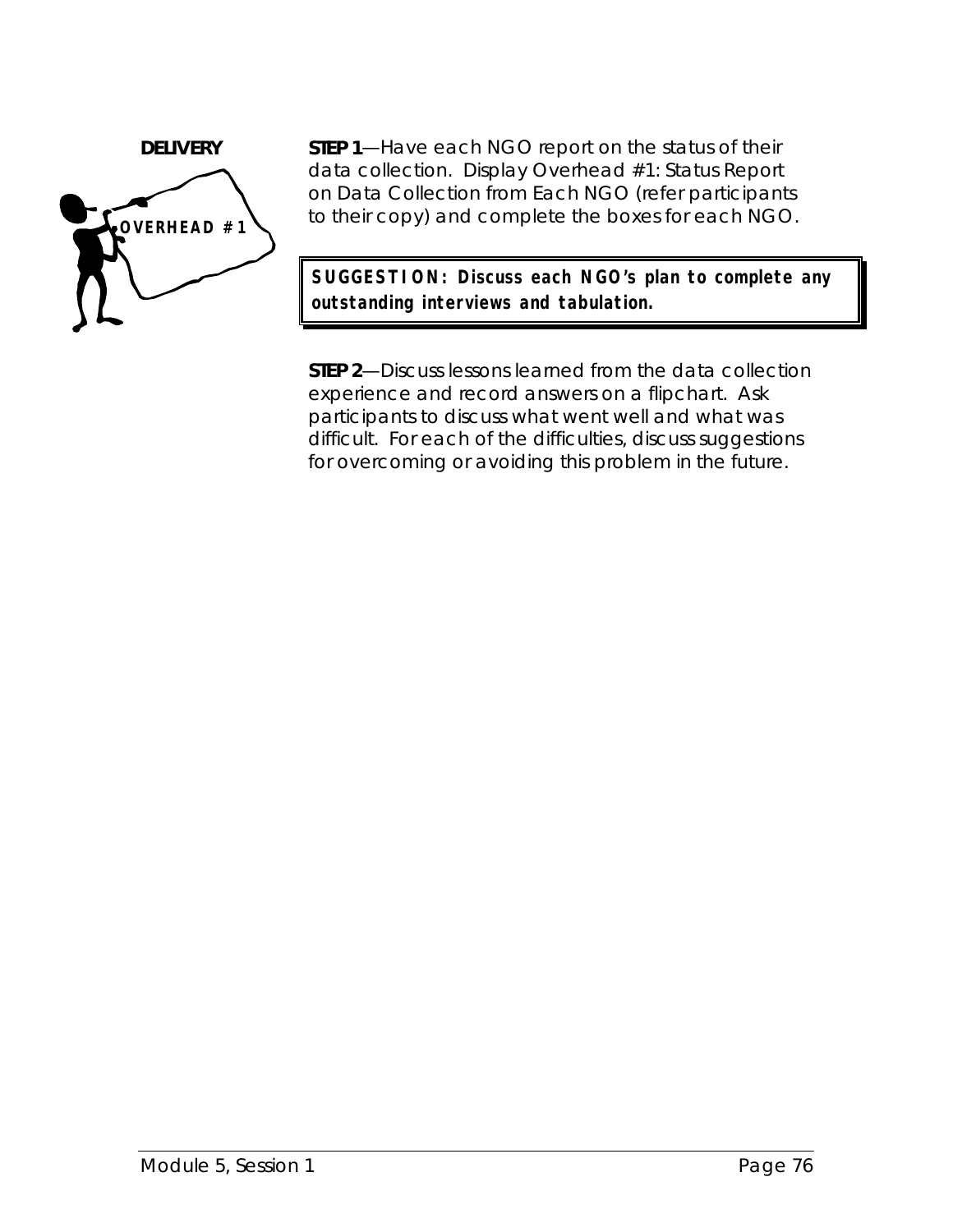## **MODULE FIVE/Session 2: Tabulating Results**

| <b>PURPOSE</b>     | The ultimate purpose of conducting a survey<br>(except for baseline surveys) is to find out how<br>the various health interventions in a given area<br>are performing and as a consequence to be<br>able to identify the best places (locations and/or<br>specific interventions within the same location) to<br>concentrate your resources. The first step after<br>completing a survey, therefore, is to tabulate the<br>results from your questionnaires.                                                                                                                  |  |
|--------------------|-------------------------------------------------------------------------------------------------------------------------------------------------------------------------------------------------------------------------------------------------------------------------------------------------------------------------------------------------------------------------------------------------------------------------------------------------------------------------------------------------------------------------------------------------------------------------------|--|
| <b>TIME</b>        | Continue until finished. The length of time<br>required will depend on the length of the<br>questionnaire. One day, minimum, is<br>encouraged.                                                                                                                                                                                                                                                                                                                                                                                                                                |  |
| <b>OBJECTIVES</b>  | By the end of this session, participants will have:<br>1. described why it's important to tabulate<br>2. tabulated each type of questionnaire used<br>in the survey<br>3. used a checklist to check for errors in<br>tabulation                                                                                                                                                                                                                                                                                                                                               |  |
| <b>PREPARATION</b> | This is a lengthy session which requires a lot of<br>preparation.<br>1. Participants must be told to bring their<br>completed questionnaires to this session.<br>2. You will need to prepare a blank<br>tabulation (or results) table for each<br>questionnaire used in the survey to be used<br>in STEP 3. These tables must be based on<br>the actual questionnaires used in the<br>survey and, therefore, may be several<br>pages long.<br>3. The correct response key (column 3 on the<br>tabulation table) should already be<br>included on these tabulation tables, but |  |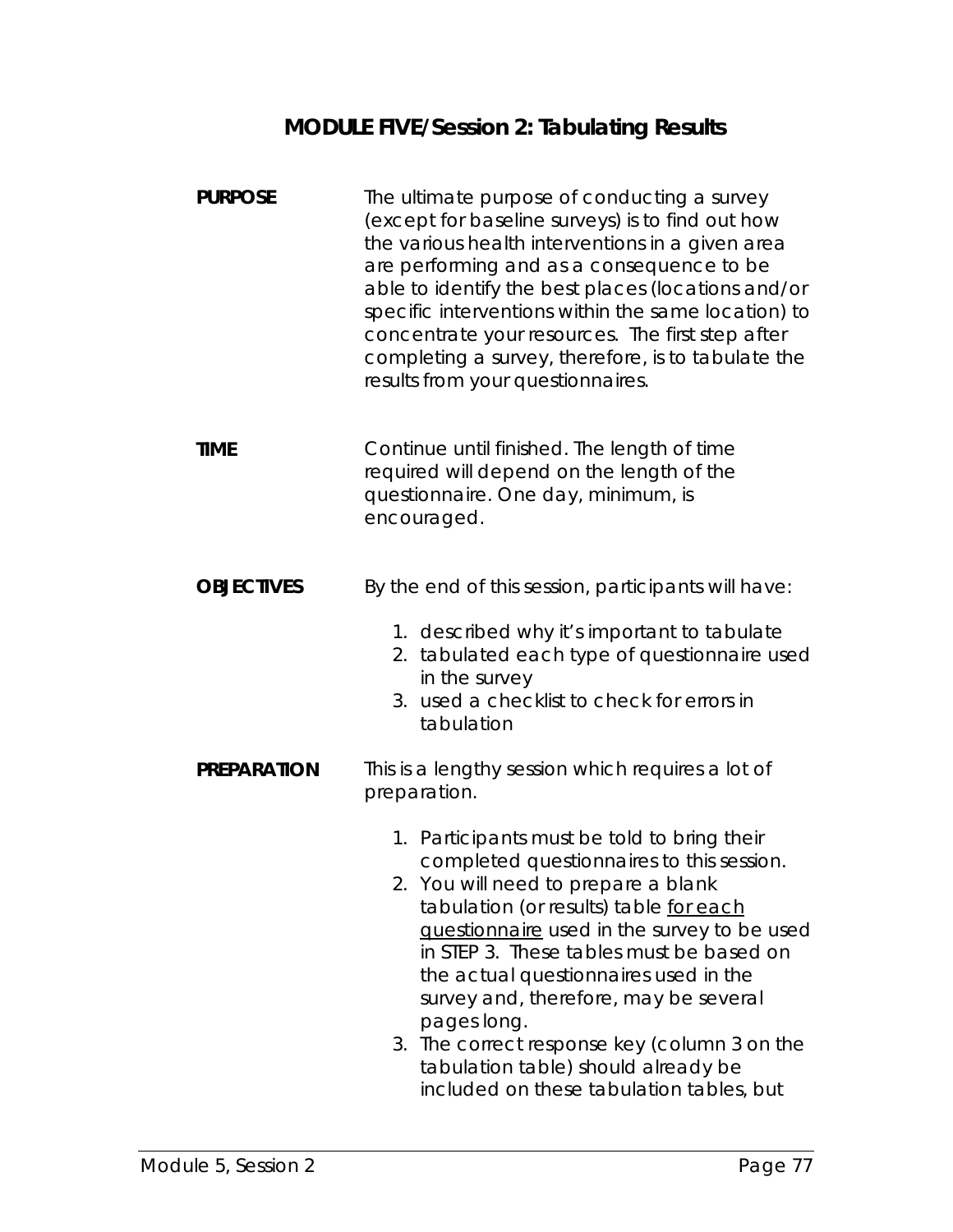will be open for discussion with all the participants.

4. Modify Overhead #1 to match a section of your blank tabulation table to be used for the demonstration.

**DELIVERY** STEP 1-Discuss why it's important to tabulate. Explain what tabulation is:

#### **IMPORTANT: TABULATION is bringing together the information collected during the interviews in a form so you can analyze it. This information is called "data".**

Then ask the group why it's important to do this. (Possible answers should be: to make program decisions; to identify priorities by SA or by program within an SA; to better allocate resources.)



**NOTE TO TRAINER: OVERHEAD #1 is only a section of a tabulation table. We have prepared only 1 overhead in the Participant Manual to conserve space, but to demonstrate the idea of the tabulation table. The actual tabulation table (which may be several pages) must be developed prior to tabulation and be based directly on the questionnaire being reviewed in this session.**

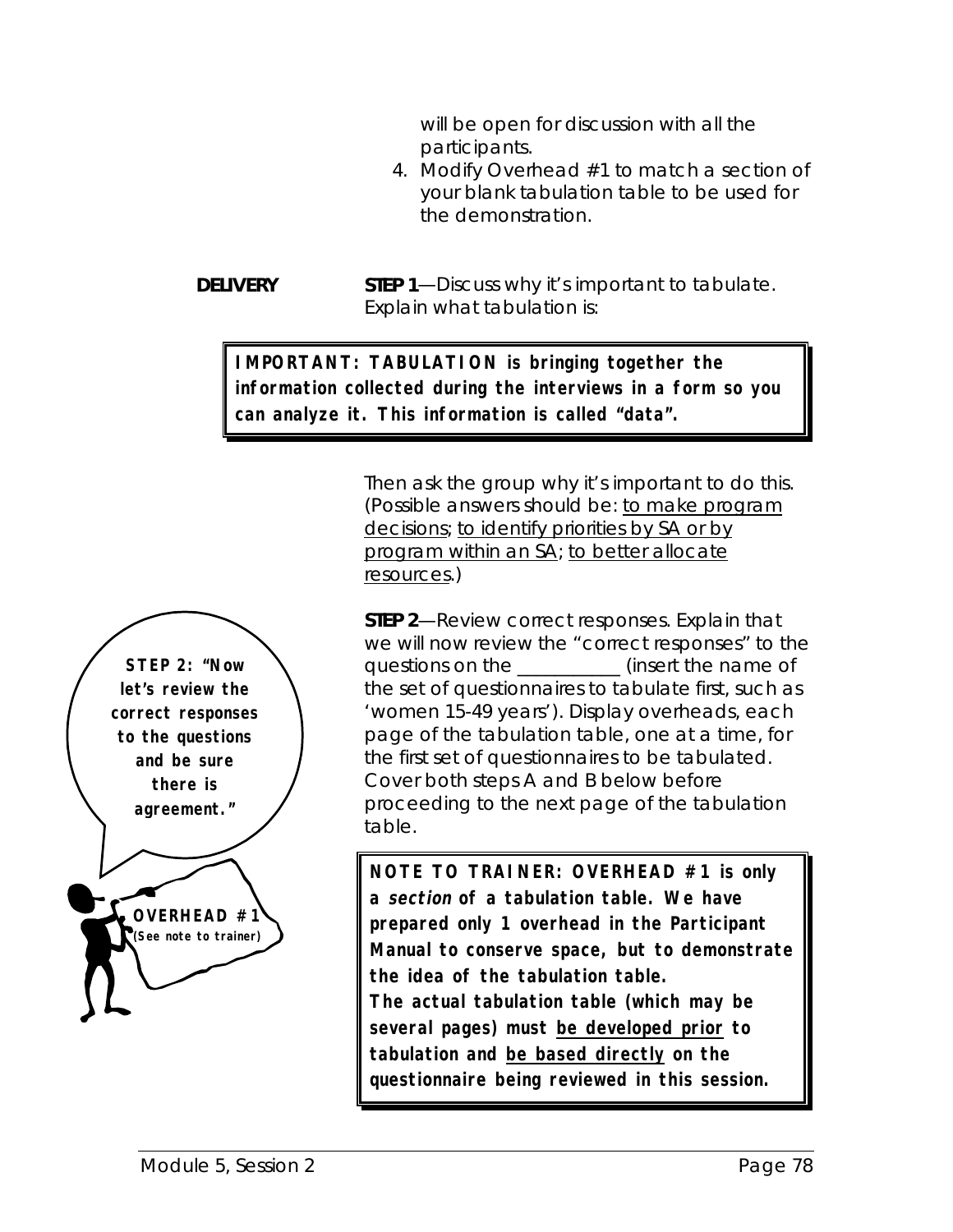A. Read each of the questions and the correct responses already written in column 3.

**IMPORTANT: Ask participants to stop you if they disagree and make any changes needed in the tabulation sheets to resolve any disagreements.**

B. For any question that has "skip" as a consequence or which may already have been skipped, discuss why the blank response is equivalent to an automatic "incorrect" or "correct." Most often an intentionally skipped response is equivalent to an "incorrect" response.

**STEP 3**—Demonstrate tabulation. Continue to display Overhead #1: Tabulation Table for A Supervision Area (or use a handout and refer participants to their copy) and lead participants through the following sequence of activities. **(Note: This manual contains only a sample table. The actual tables must be developed from the actual questionnaires used.)**

> A. Ask participants to gather all the completed questionnaires they have for one SA which correspond to this first table (that is, to the particular informant type named on this table). The questionnaires should be ordered LQAS  $# 1$ -19. It is possible in other settings that there will be one long questionnaire (perhaps in modules but all together and stapled) and that the tabulation table on the overhead will need to reflect one section of the long questionnaire. Therefore participants would need to flip the pages of the questionnaire to the section(s) corresponding to the sections on the overhead's tabulation table.

B. Explain that whenever possible tabulation should be done in groups of three:

The first person reads the correct answers from "column 3" of the tabulation sheet.

**STEP 3: "Let's begin tabulation! First, please organize the questionnaires by SA and informant type. Then, for the tabulation, it is best to work in groups of 3."**

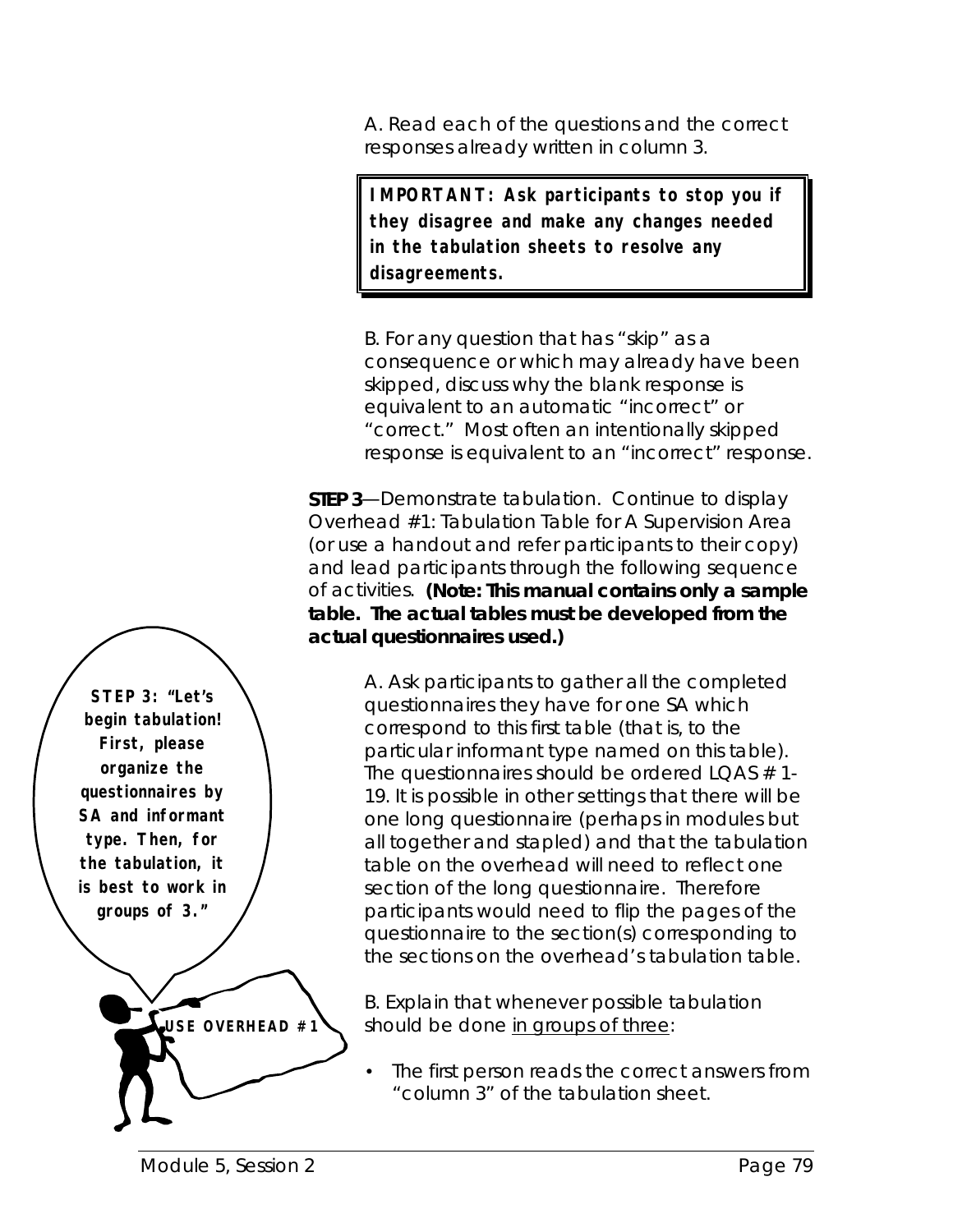- The second person, simultaneously, looks at the answer on the questionnaire and determines if the response on the survey is "correct" or "incorrect", and calls out the code.
- The first person then records the answer on the tabulation sheet.
- The third person verifies that the second person correctly determined if the answer should be coded "1" or "0" or "S" or "X" and that the first person recorded it correctly. If the response was intentionally skipped, then a code of "1," "0" or "S" is possible.

Working in a group of three may seem tedious and unnecessary, but as tabulation progresses participants become tired and more errors will be made. The three people can change roles to share the work.

(The meaning or codes for "S" and "X" are described below in D.4.)

C. Fill in blank lines at the top of the table (such as NGO, name of SA, name of supervisor, etc.).

D. Begin tabulation with a demonstration. Organize a group of three people, including the trainer as one. Select one of the questions to be tabulated (one that is of particular interest to the audience) and carry out the process in the following manner:

- 1) Trainer reads the question number and answer(s) from the tabulation sheet.
- 2) Second person reviews the response on one questionnaire and calls out whether it is correct.
- 3) Trainer repeats this information.
- **0 = incorrect answer**
- **1 = correct answer**
- **S = question was skipped according to instructions on the questionnaire**
- **X = missing response (where there should be a response)**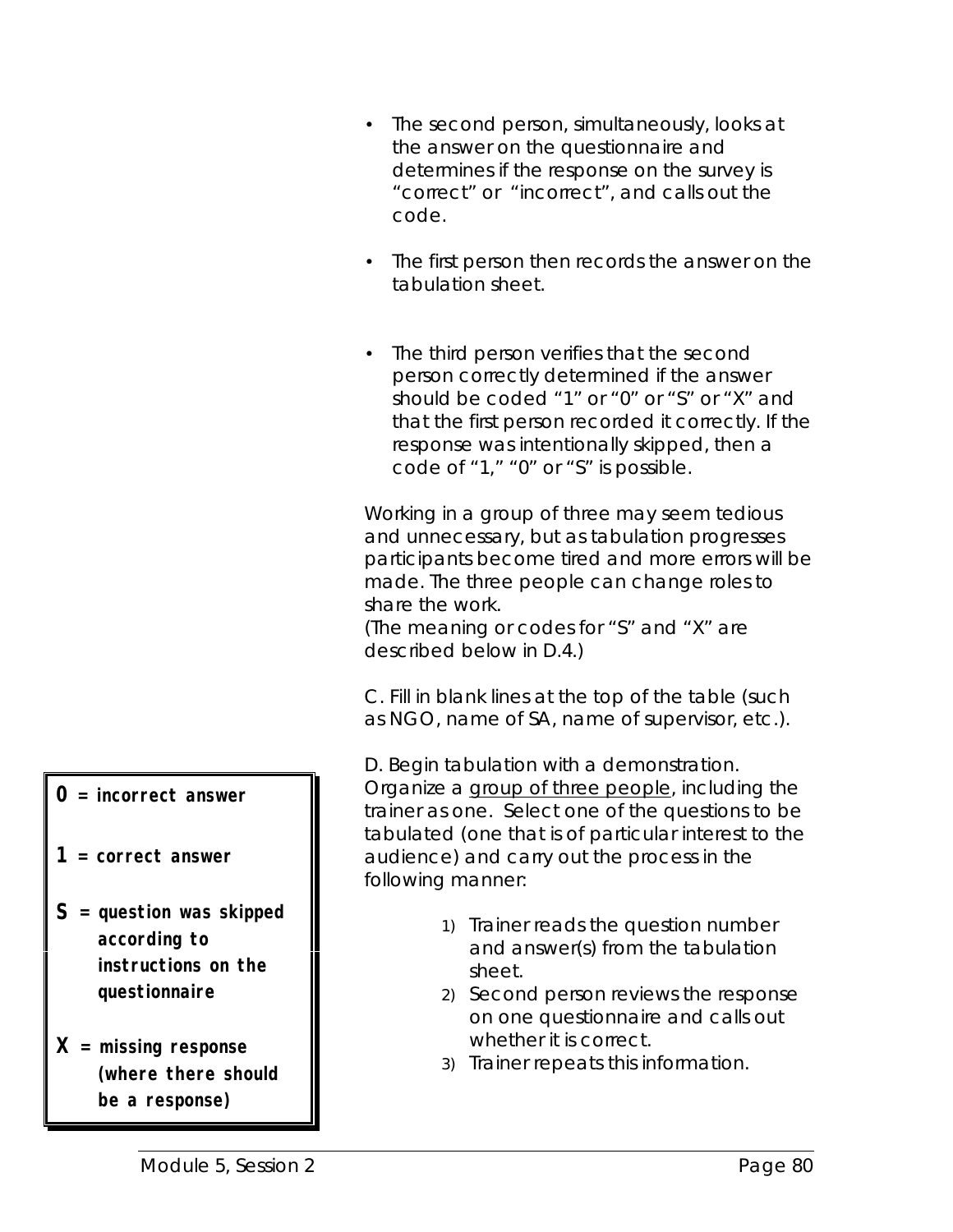- 4) If not corrected (by third person), the trainer records the information on the tabulation table:
- Write a "0" for an incorrect answer.
- Write a "1" for a correct answer.
- If a question was skipped through instruction of the questionnaire, then any one of three values ("0", "1", or "S") could result.

On many occasions an "S" has the same meaning as a "0" and should be recorded as "0".

**"0", FOR EXAMPLE: Usually a question is skipped because the interviewee did not know the answer to a filter question (e.g., have you ever heard of HIV/AIDS); in this case all the following questions are automatically incorrect and should be recorded as "0." For example, if the informant had never heard of HIV/AIDS, then she/he does not know ways to prevent HIV transmission.**

> On occasion a skipped question means the same as a correct response and should be coded as "1" because it is equivalent to a correct response.

**"1", FOR EXAMPLE: There may be questions in which a positive response requires that subsequent questions are skipped. If we ask someone if he has experienced pain in the past 2 months, and he responds "No", then we skip the following question asking him if that pain prevented him from working or living comfortably. Because he has not had pain, the skipped response is automatically correct and coded as "1".**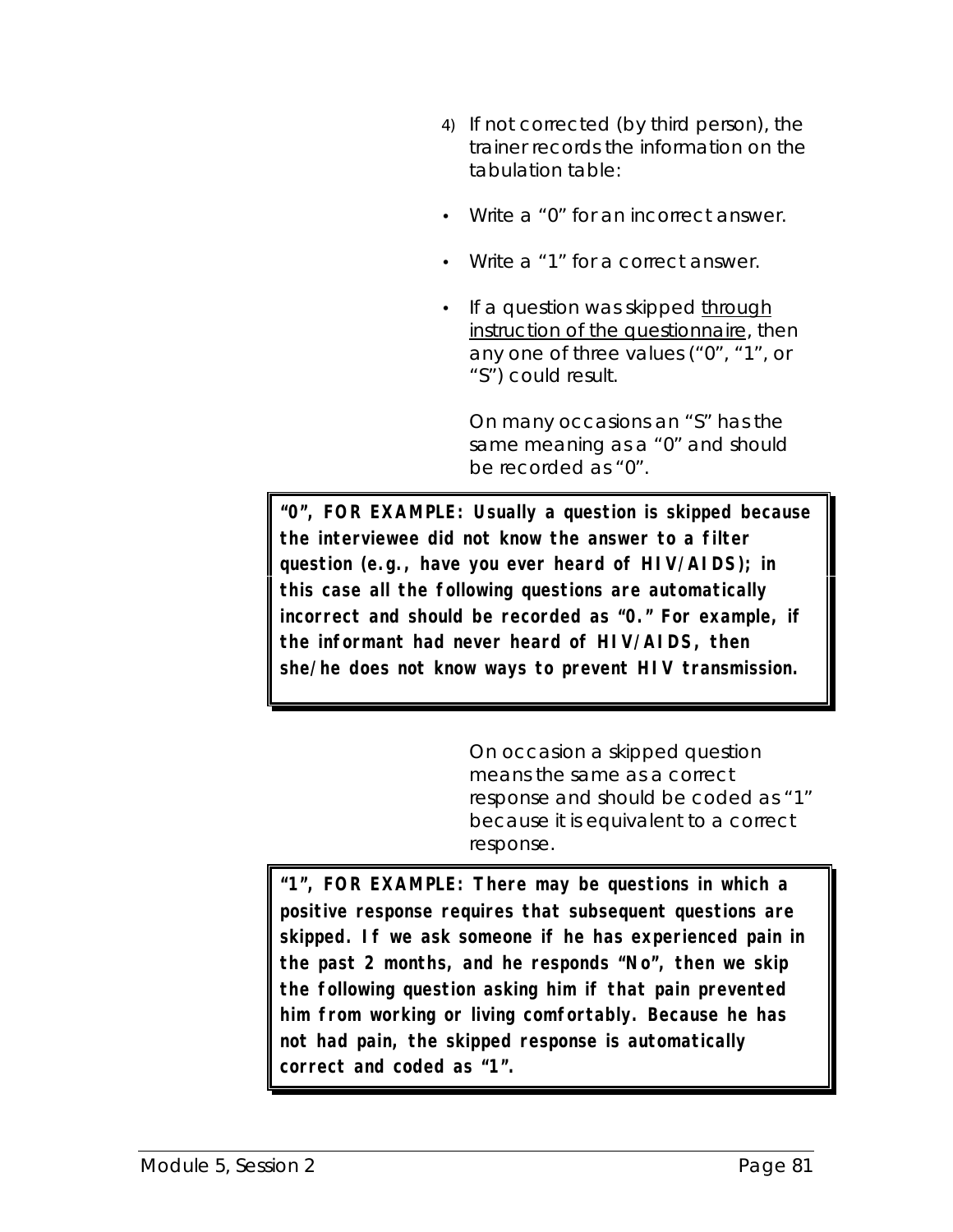On other occasions a skip means the person should be taken out of the denominator altogether. These cases should be coded as "S".

**"S", FOR EXAMPLE: If a set of questions concern a child who has had diarrhea within the last 2 weeks, and the informant's child has not had diarrhea then those questions would not apply. In this case, write an "S" in the table.**

> • Write an "X" to indicate no response is written on the questionnaire where there should be a response (i.e., a missing answer). An "X" means we do not know whether the response is a "1" or a "0". Later on, all of the "X's" will be eliminated from the analysis and from the denominator.

There should be very few missing answers. If there are too many, then the program manager or trainer should send the interviewer back to the communities to get the missing information.

5) Third person verifies that the information written down is correct.

E. Repeat this process for the remaining 18 questionnaires for that question. Occasionally, the trainer should repeat and/or write down the "wrong" information which the second person then has to correct.

**IMPORTANT: It is very important to tell participants that we are recording the responses to one question for all 19 questionnaires only for the purposes of this demonstration. In actual practice, it is much better to code the responses to all the questions on one questionnaire before going on to another questionnaire.**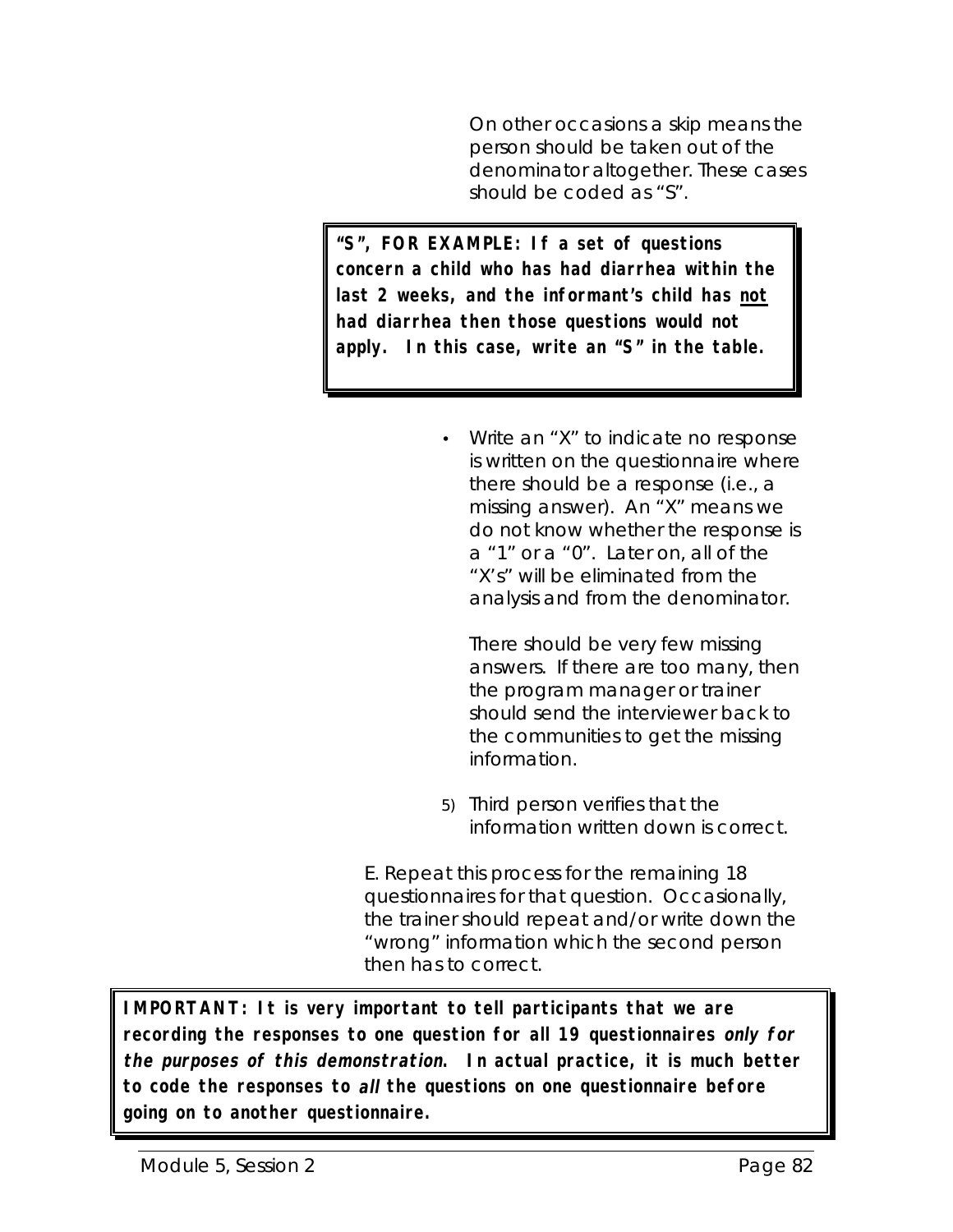We are only coding one question in this demonstration so we can show how to make an LQAS judgment.

F. Repeat this entire process again for another question. Use a different volunteer and have another participant assume the recorder role.

G. After you have completed two questions (the horizontal row) for all 19 questionnaires, demonstrate filling in the two boxes at the end of each row. These are the extreme right-hand columns.

- **1)** For the column called Total Number Correct, add up all the boxes where there is a "1" and write this number in the box.
- **2)** For the column called Total Sample Size, add up all the boxes where there is a "1" and a "0" and write this number in the box. The total should be 19 unless there is an "X" or an "S" that was not counted as a "1" or a "0."

**REMEMBER** that a skipped question should always be entered as a "1" or "0" if it is equal to a "1" or a "0".



**STEP 4**— Display Overhead #2: Tabulation Quality Checklist. Review each step, confirming with the participants that they understand each one. Ask them to review the checklist in their work teams, and to keep doing this during the tabulation.

### **Total Number Correct = count all the '1's**

**\*\* if a skipped question is considered correct then count it in the total correct** 

**Total Sample Size = count all the '1's and '0's**

**\*\* total should be 19 unless there is an 'X' or 'S' not counted as a '1' or '0'.**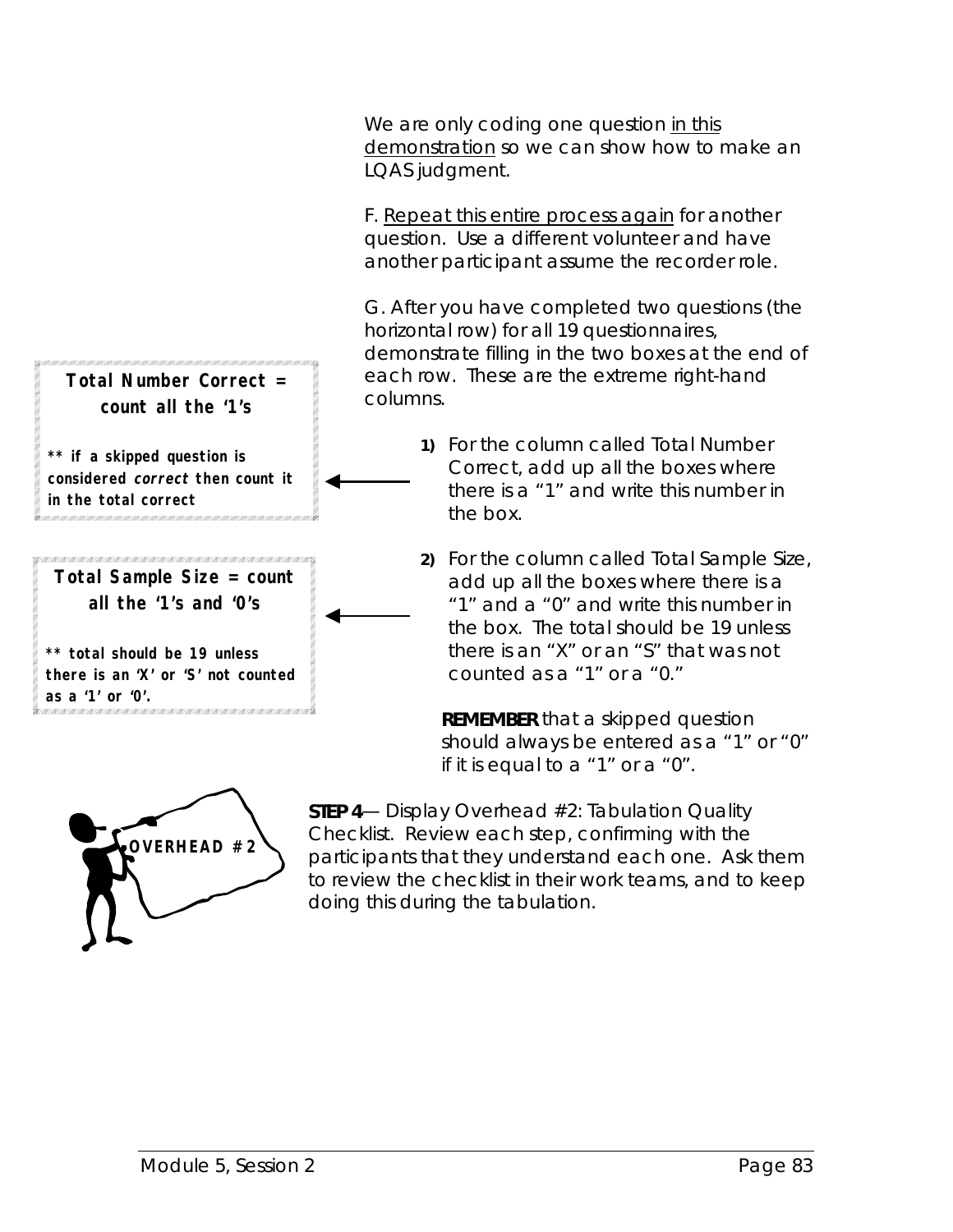**STEP 5**— Ask participants to work together to tabulate all the remaining questions from all questionnaires from 1 SA for the *first* informant type, according to the instructions in A.-F. below. While participants are doing this and all other tabulation work, the trainers should be sure to do the following:

**Check that teams are using the correct tabulation table and type of questionnaire. Check that teams are using an adequate procedure for calling out, recording, and verifying marks on the tabulation table.**

**Check that teams are using the Tabulation Quality Checklist.**

**Answer questions that arise.**

A. Sit with other members of your own organization. If more than one organization participated in the training, it is best to work with your own group since your questionnaires and interests may be different.

B. Appoint a caller, a recorder, and a verifier.

C. Go through each questionnaire one at a time filling in the information for all questions in the tabulation sheet (in other words, move vertically down the page). Use the procedure described under STEP 3-D above.

D. Refer to the Tabulation Quality Checklist from time to time during the tabulation to be sure that you are still on track and following the procedure.

E. Stop after you complete the first questionnaire on your own and ask the trainer/facilitator to check your group's work, before you go on to the next questionnaire.

F. When you have completed all questionnaires (for all questions) for that informant type, fill in the two columns at the far right (Total Number Correct and Total SA Sample Size) as described under STEP 3-G above.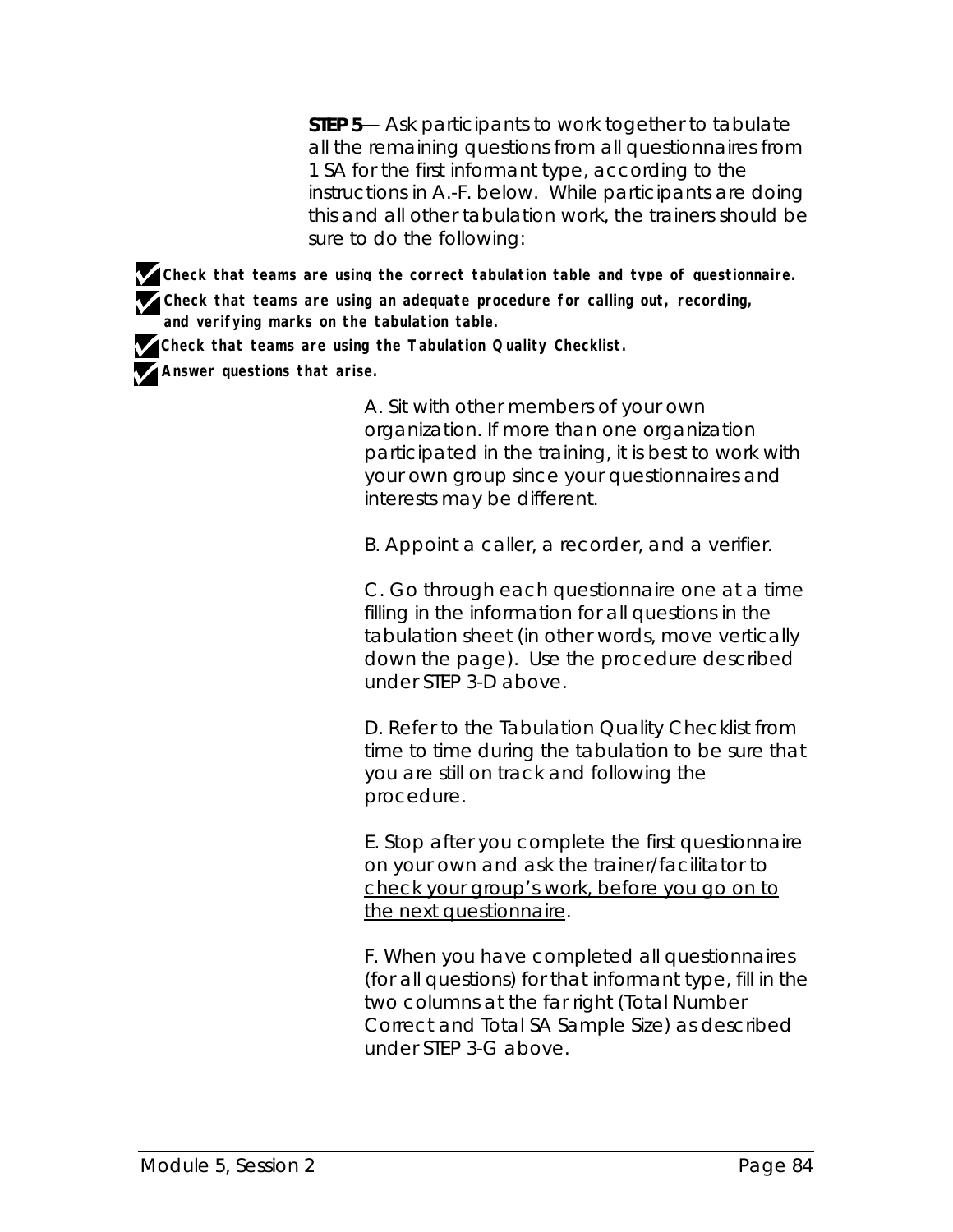**NOTE: As a general rule, allow 20-30 minutes to complete a single tabulation table.**

**STEP 6**— Repeat STEPs 2 and 3 for the next questionnaire/informant type to be tabulated. Be sure to address any differences from the previous tabulation tables used. Review STEPs 3 and 4 as needed. Repeat STEP 5 and continue tabulating the second questionnaire/informant type. Some teams will have done more surveys than others and will have more tabulating to do.

**STEP 7**—Repeat STEP 6 for each questionnaire/informant type.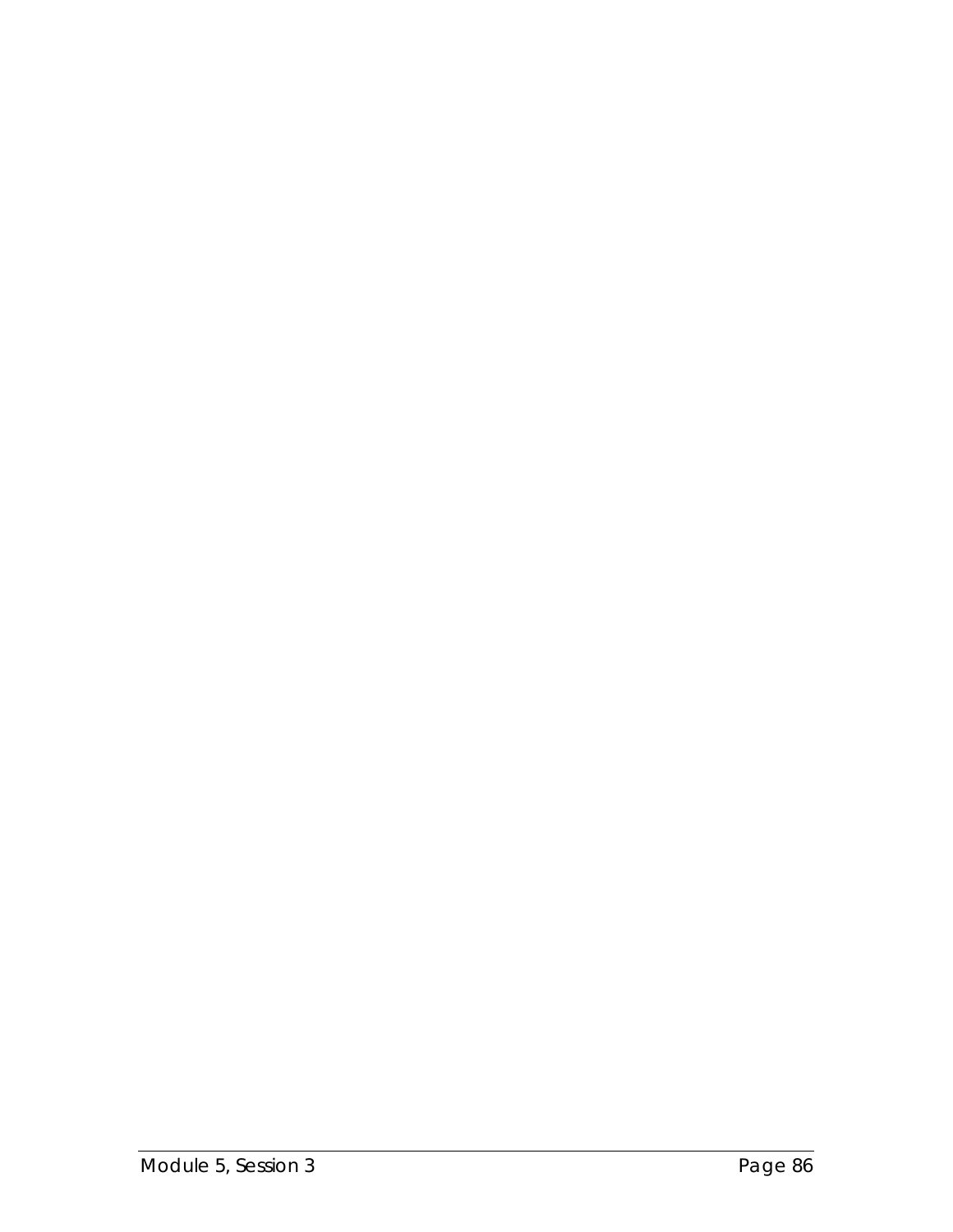## **MODULE FIVE/Session 3: Analyzing Results**

| <b>PURPOSE</b>     | In this session, workshop participants will practice simple<br>analysis of data and become familiar with a useful<br>format for reporting data.                                                                                                                                                                                                                                                                                                                                               |
|--------------------|-----------------------------------------------------------------------------------------------------------------------------------------------------------------------------------------------------------------------------------------------------------------------------------------------------------------------------------------------------------------------------------------------------------------------------------------------------------------------------------------------|
| <b>TIME</b>        | 2 hours 15 minutes. Times vary according to the number<br>of SAs for each organization and the number of<br>respondent types. These two things determine the<br>number of summary tabulation tables that the teams will<br>have to complete. For example, if your survey set<br>includes 4 questionnaires (one each for mothers of<br>children 0-11 months and 12-23 months as well as one<br>each for women and men 15-49 years) then you will<br>need 4 separate summary tabulation tables. |
| <b>OBJECTIVES</b>  | By the end of this session, participants will have:<br>1. used a summary tabulation sheet to identify low<br>performing SAs for each indicator<br>2. computed average coverage<br>3. reviewed how to use an LQAS Table to judge<br>SAs                                                                                                                                                                                                                                                        |
|                    | 4. identified priorities among SAs and among<br>indicators for the same SA using the summary<br>results<br>5. used a useful format for reporting survey<br>findings                                                                                                                                                                                                                                                                                                                           |
| <b>PREPARATION</b> | Before you begin this session, you will need to do the<br>following:                                                                                                                                                                                                                                                                                                                                                                                                                          |
|                    | 1. Summary tabulation sheets must be prepared in<br>advance, based on the tabulation tables used in<br>Session 2.<br>2. The Baseline Survey Report Format used in STEP 4<br>should be modified as necessary.<br>3. Calculators should be available for the use of<br>participants.                                                                                                                                                                                                            |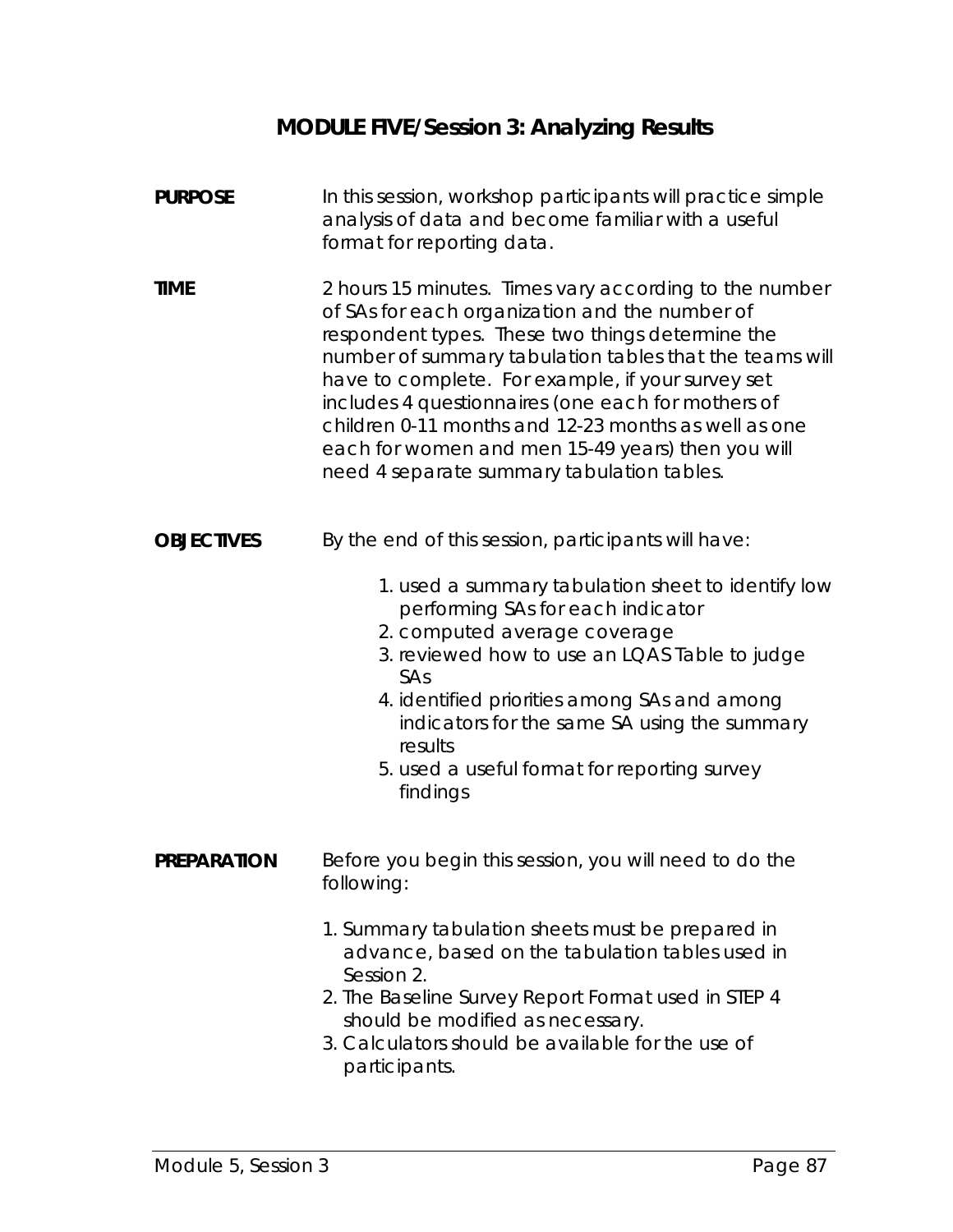4. Modify Overhead #10: Baseline Survey Report Format to suit the needs of the project.



**DELIVERY** STEP 1—Demonstrate completing a summary tabulation sheet. Present Overhead #1: Summary Tabulation Sheet for Baseline Survey. This overhead is an example only. An example summary tabulation sheet for your own program should be prepared beforehand based on the actual questionnaires used in the survey.

> A. Ask participants to gather all their individual tabulation sheets for one respondent type and organize them by SA.

B. Explain that for each SA we will first transfer the "Total SA Correct" and the "Total SA Sample Size" from the individual tabulation table to the appropriately labeled columns on the summary table. This information has already been totaled and is available on the individual tabulation sheets for each SA.

**IMPORTANT: The "Total SA Correct" is recorded above the split row.**

C. Using an overhead, have a participant read the "Total SA Correct" and "Total SA Sample Size" for each SA for one indicator and one questionnaire type while the trainer records the numbers on Overhead #1. Be sure the participant uses the set of tabulation sheets that corresponds to the respondent type in the summary table (for example, mothers of children 0 to 11 months should not be mixed with women 15-49 years).

D. Next add the total correct for all SAs together and record the results in the column "Total Correct in Program" for each indicator. Do the same for the "Total Sample Size in Program" by adding together the "Total SA Sample Sizes".

E. Compute the "average coverage" and complete that column. Explain again the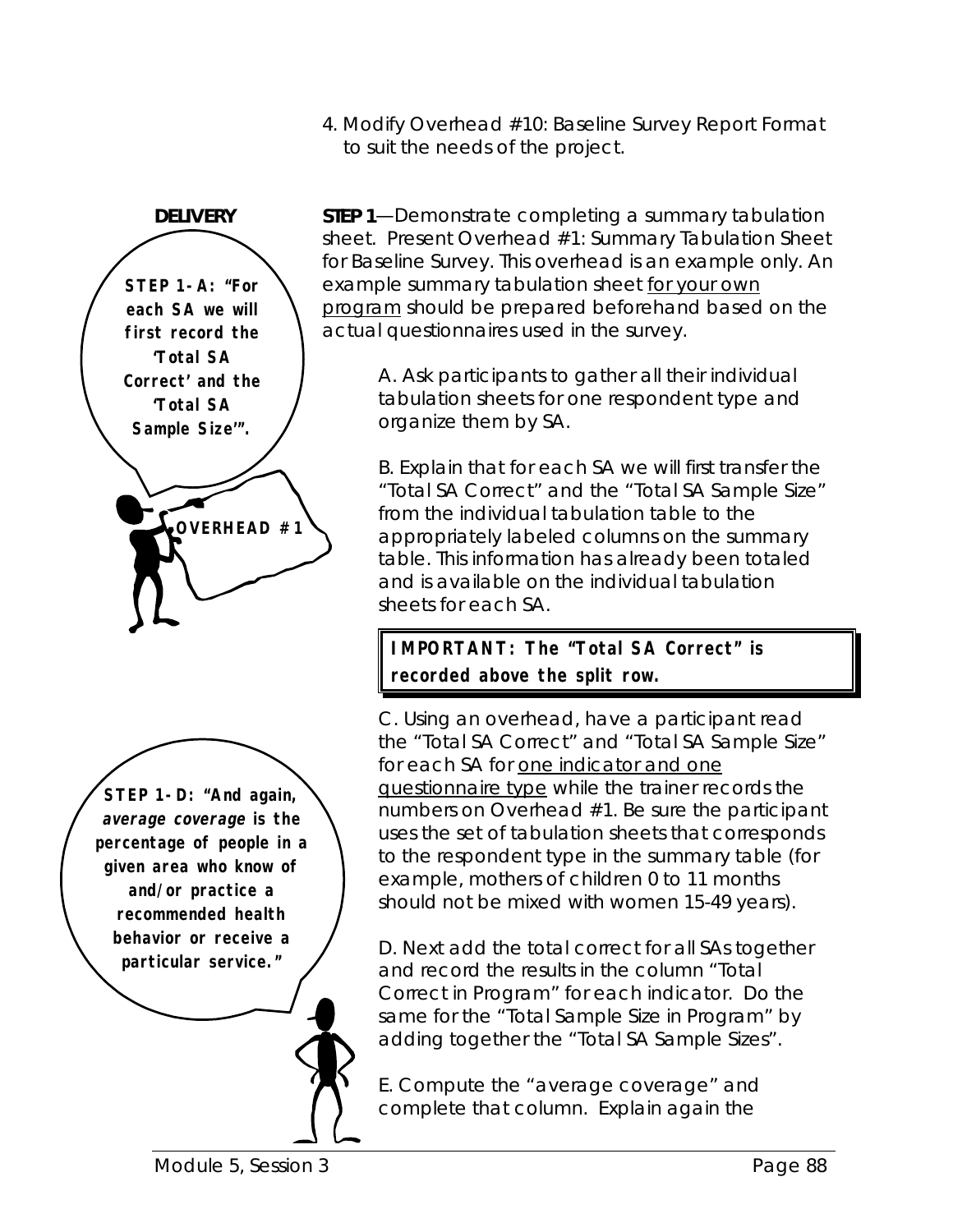concept of average coverage. Explain that the average coverage data are more accurate if data from at least five SAs are added together. Average coverage should not be computed for any indicator with data for fewer than three SAs.

**STEP 2**—Demonstrate how to determine which indicators in which SAs have below average coverage. Display Overhead #2: The LQAS Table. (This is the same table that is used in Module One/Session 4.)

> A.Find the average coverage on the columns on this table.



C.Bring the first finger down the page (at the 45% column) and the other finger across the page (from sample size 19).



**IMPORTANT: Where your fingers meet is the decision rule (or 6 in this example).**

D.Now find and record to decision rule for all other SAs and indicators, which is 6 in this case.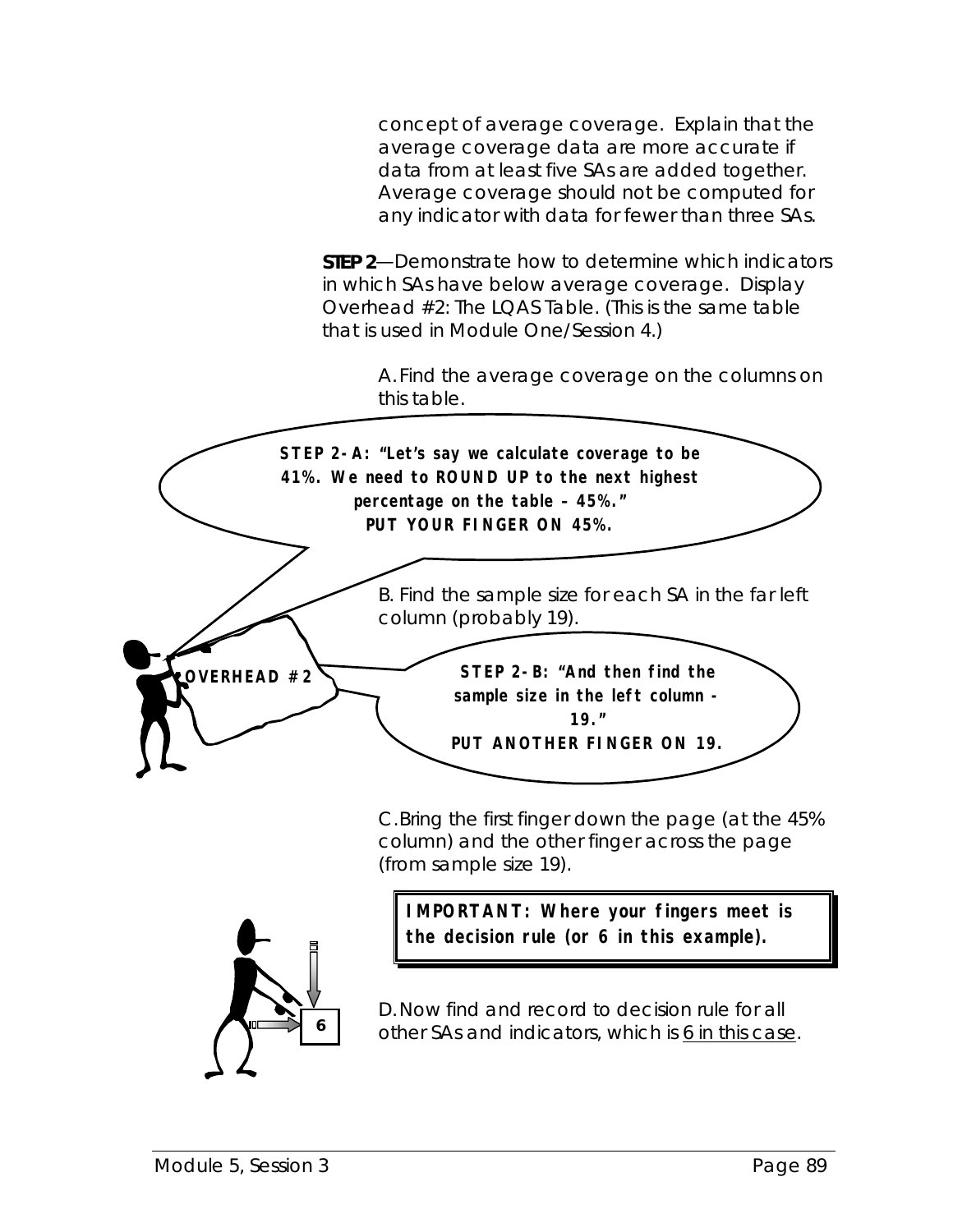E. In the split row, record the decision rule below the total correct for the corresponding SA (on Overhead #1). Ask participants to circle indicators for any SA that are below the decision rule.

#### SUGGESTI QN<sub>EP</sub> 3 plain that these are indicators and SAs needing **special attention because they have below average coverage. monitoring. If you are carrying out a baseline survey go to STEP 4, \*\*\*IMPORTANT!! \*\*\* skipping STEP 3.**

**STEP 3**—Demonstrate how to determine whether interventions are reaching coverage targets. Display Overhead #3: Defining Program Goals and Annual Targets. Explain that during routine monitoring participants can use LQAS to determine whether interventions are reaching coverage targets established for a particular period. Display Overhead #4: Summary



**OVERHEAD #3 OVERHEAD #4 And again OVERHEAD #1 OVERHEAD #2**

Tabulation Table for Monitoring. Point to the last column of the summary table marked "Coverage Target". Have them write the coverage target for each indicator in the space provided.

Review with the participants the current performance targets, which have been discussed and set by program managers and their teams. If the program does not have annual targets, the participants should calculate the average coverage and identify SAs that fall below it.

A. Display Overhead #2 again (the LQAS Table). Find the coverage target on the percentage columns on this table. Let's assume an annual

coverage target of 55% for women (15-49 years) who know two or more ways to prevent HIV transmission. Ask participants to find the column labeled 55% and put a finger there.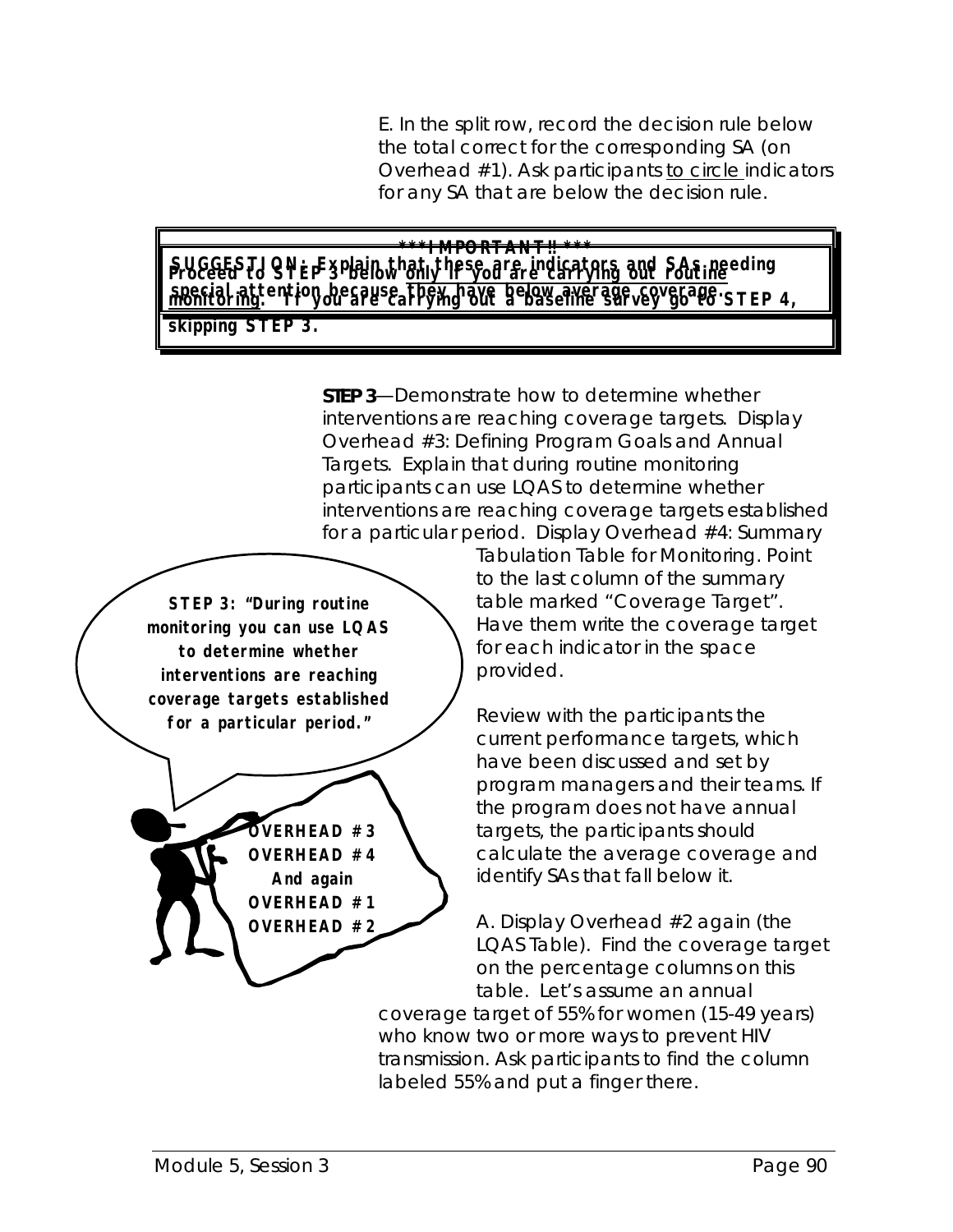B. Find the sample size for an SA (19) in the far left column and put another finger there.

C. Bring the fingers together to find the decision rule (where the fingers converge), which is 8 in this case.

D. Record below each split row the decision rule for each indicator for each SA. Display Overhead #5: Worksheet - Summary Tabulation Sheet for Monitoring. Have them write the *coverage target* decision rule next to and at the right of the decision rule you already entered for average coverage.

E. Mark with a star  $(*)$  each SA in which the number **of** 

*cove* "... Explain that these are indicators **not reach target target.** And SAs needing special attention F. Duster over **performance coverage target." because they are below the 55%**

Supervision find the highest priority on among those already circled because they did not reach a coverage target or because they are below average (as already discussed earlier in STEP 2). Do so in the following manner:

- **1)** Display Overhead #7: Using LQAS to Assess One Indicator. If an SA is circled because it is below average, and is marked with a star (\*) because it has not reached the coverage target, it is the highest priority SA.
- **2)** If the SA is marked with only a star (\*) or a circle then it is the next highest priority.

**IMPORTANT: SAs with both a circle and a star have the lowest coverage of all since they are both below the annual coverage target and below average.**

> **3)** Display Overhead #8: Monitoring Targets and Average Coverage Over Time: In a

example 5, and 5 and 5 session 3 and 5 and 5 and 5 and 5 and 5 and 5 and 5 and 5 and 5 and 5 and 5 and 5 and 5 and 5 and 5 and 5 and 5 and 5 and 5 and 5 and 5 and 5 and 5 and 5 and 5 and 5 and 5 and 5 and 5 and 5 and 5 and **STEP 4: "In small groups, discuss the points described on this**

**STEP 2-D: "Please circle the indicators that are below the decision rule."**

**OVERHEAD #5**

**)**<br>ERHEAD #6

**OVERHEAD #7 OVERHEAD #8**

**8**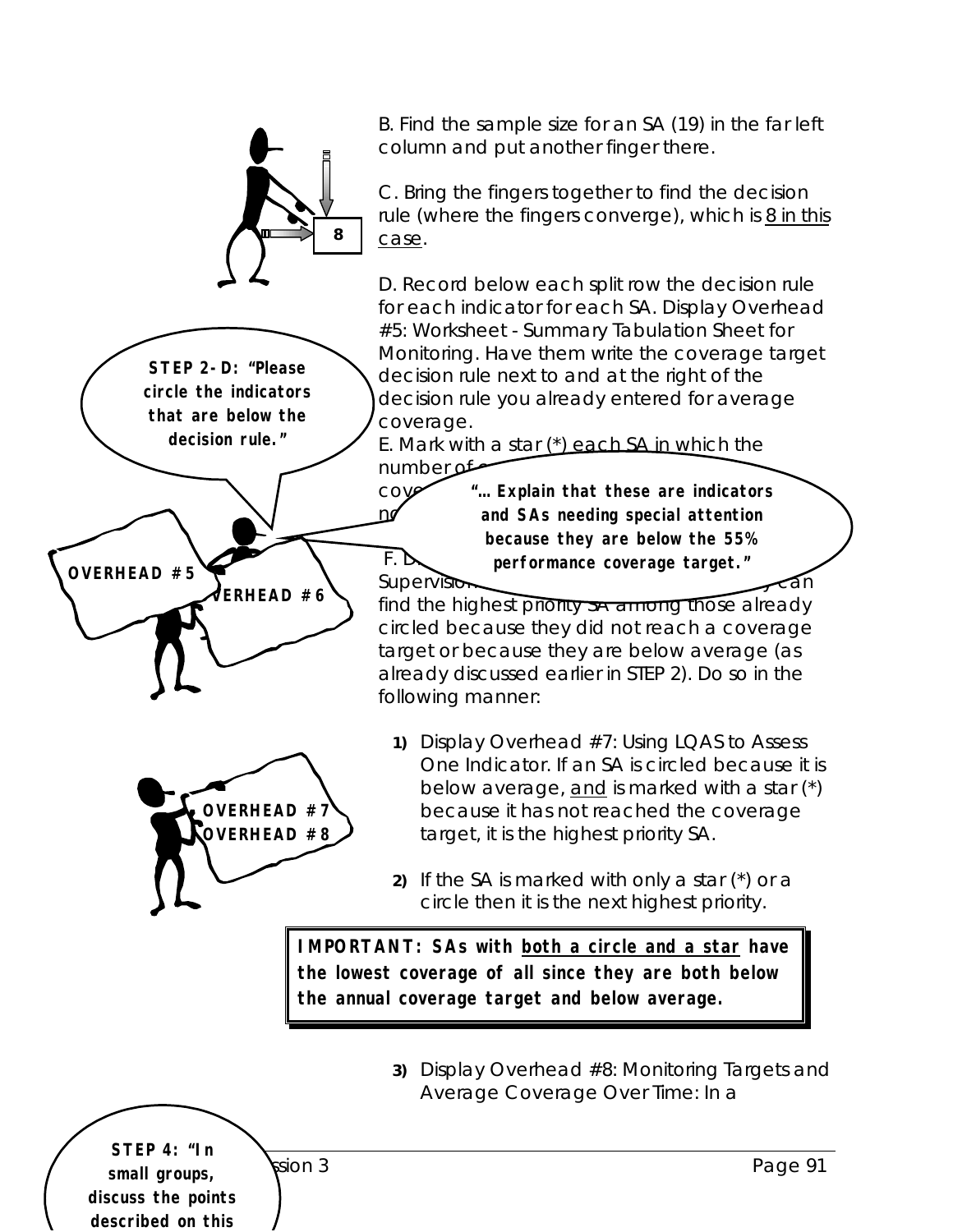Catchment Area. This overhead is a graphical representation of Overhead #7 and can be used to reinforce the idea of monitoring a project's goals and progress over time.

**STEP 4**—Have participants practice using the summary tables to analyze data and identify priorities. Ask participants to form small groups with the other members of their organization. If one organization has many participants, they can divide into subgroups based on experience or common interests (safe motherhood, child health, etc.). Then display Overhead #9: How To Analyze Data and Identify Priorities Using the Summary Tables and have each group discuss the points described on this overhead. Have overhead transparencies and/or flipchart paper available for participants to use to present their findings to the whole group.

**STEP 5**—Display Overhead #8: Monitoring Targets and Average Coverage Over Time: In a Catchment Area. This graph compares planned annual targets to the measured annual average coverage for a catchment area. Explain that repeating data collection, analysis, and program planning in the future produces this kind of information.

**EXPLAIN: Through data collection, analysis, and planning, teams are able to adjust their program goals, refocus their resources, and maximize their achievements over time.**

**STEP 6**—Have participants discuss and plan average targets for the coming year.

**STEP 7**—Have participants prepare their reports.



A. Display Overhead #10: Baseline Survey Report Format and review each section heading and page limitation. This format should be modified **OVERHEAD**  $\#10$  **beforehand to suit the needs of the project.** 

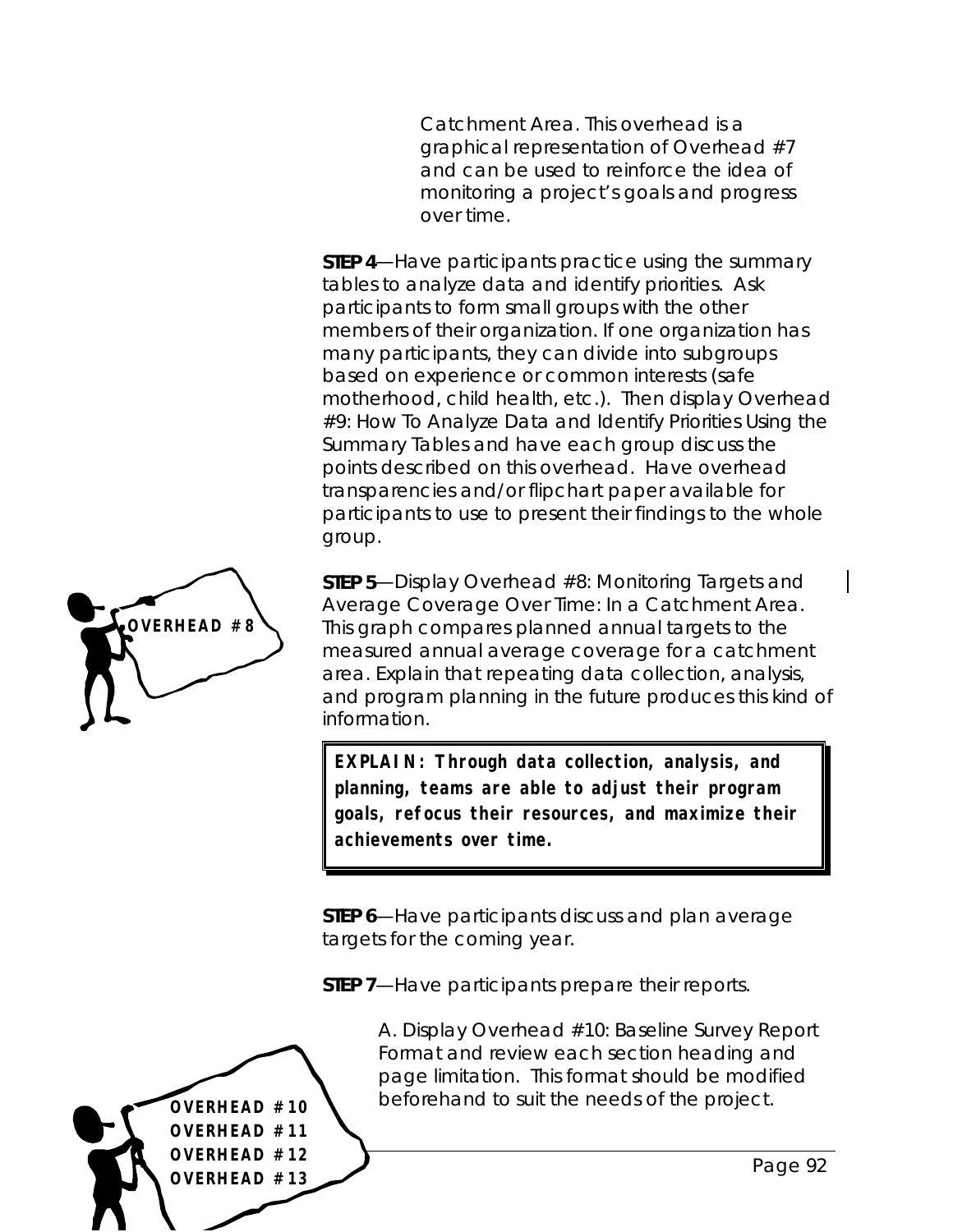B. Display Overheads #11: Methodology, #12: Main Findings, and #13: Action Plans/Goals/ Coverage targets to provide more detail for these three sections of the report.

C. Ask participants to select key indicators on which they want to have an impact in the next 12 months. Based on the findings of their baseline/monitoring study, ask the groups to establish or revise annual performance targets for each indicator.

**SUGGESTION: Ask participants to establish annual coverage targets for the coming year and to include them in their reports.**

> D. Display Overhead #3 again and review the program monitoring cycle and the concept of program goals/coverage targets.

E. Give participants a reasonable deadline to submit their reports, with annual coverage targets, project goals, and a time for the next monitoring of their program with LQAS.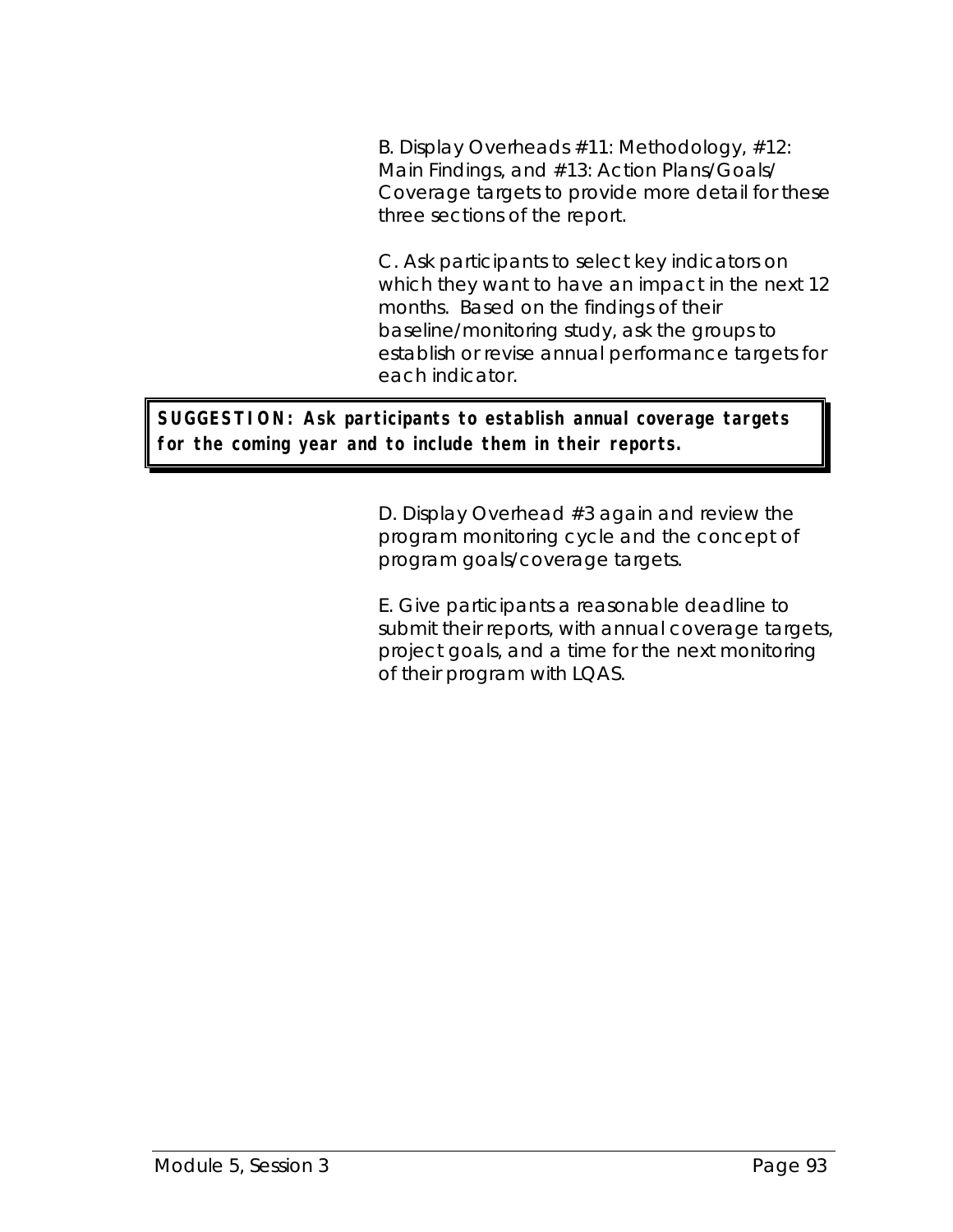### **APPENDICES**

|             | Appendix 1: Sample Workshop Agenda                       | Page A-2  |
|-------------|----------------------------------------------------------|-----------|
|             | Appendix 2: LQAS Table with Alpha and Beta Errors n=19   | Page A-7  |
|             | Appendix 3: Additional Random Number Tables              | Page A-8  |
|             | Appendix 4: Alternative Neighborhood/Community Scenarios | Page A-11 |
| Appendix 5: | How to Calculate Weighted Coverage and                   | Page A-13 |
|             | Confidence Intervals                                     |           |
|             | وملابيهم والمملول بماجلا امعرضها بممراورين               |           |

- using hand tabulated results
- using a computer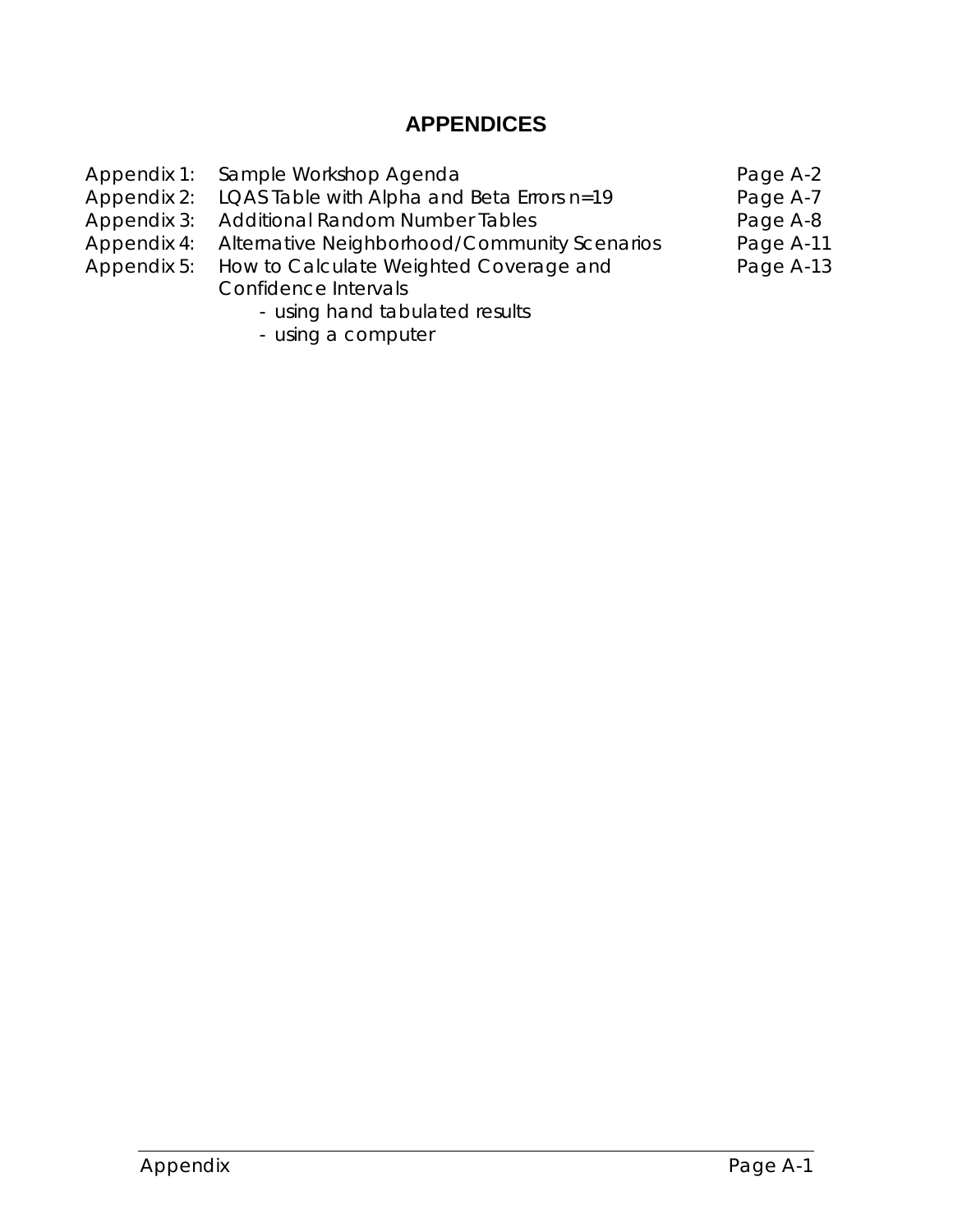#### **Detailed Agenda for Module 1-4: Sampling and Data Collection Workshop Day 1**

| <b>Time</b>          | <b>Topic</b>                                       | <b>Responsible</b> |
|----------------------|----------------------------------------------------|--------------------|
| $8:00 - 8:15$ a.m.   | <b>Opening Of Workshop</b>                         |                    |
| $8:15 - 8:45$ a.m.   | <b>Participant Introduction</b>                    |                    |
| $8:45 - 9:00$ a.m.   | <b>Administrative And Logistical Arrangements</b>  |                    |
| $9:00 - 9:30$ a.m.   | Purpose & Agenda: Skills To Be Learned             |                    |
| $9:30 - 9:45$ a.m.   | Coffee/ Tea Break                                  |                    |
| $9:45 - 10.30$ a.m.  | <b>Uses Of Surveys</b>                             |                    |
| $10:30 - 11:15$ a.m. | <b>Random Sampling</b>                             |                    |
| 11:15 - 12:15 p.m.   | Using LQAS Sampling for Surveys:                   |                    |
|                      | Usefulness Of 19 as a Sample Size                  |                    |
|                      | <b>LQAS Sampling Exercise</b>                      |                    |
| $12:15 - 1:15$ p.m.  | Lunch                                              |                    |
| $1:15 - 2:00$ p.m.   | Using LQAS Sampling for Baselines                  |                    |
|                      | Surveys:                                           |                    |
|                      | Using LQAS to Monitor Coverage.                    |                    |
|                      | What A Sample Of 19 Can And Cannot                 |                    |
|                      | Do                                                 |                    |
| $2:00 - 3:30$ p.m.   | Identifying Interview Locations:                   |                    |
|                      | Process for Selecting Locations of                 |                    |
|                      | Interviews                                         |                    |
|                      | How to Calculate the Cumulative                    |                    |
|                      | Population                                         |                    |
|                      | How to Calculate The Sampling Interval             |                    |
|                      | How to Choose A Random Number                      |                    |
|                      | How to Use A Random Number And                     |                    |
|                      | Sampling Interval To Identify Locations Of         |                    |
|                      | 19 Interviews                                      |                    |
| $3:15 - 3:30$ p.m.   | Coffee/Tea Break                                   |                    |
| $3:30 - 5:00p.m.$    | <b>Selecting Households:</b>                       |                    |
|                      | <b>Importance Of Updating Maps</b>                 |                    |
|                      | Process For Numbering/Choosing<br>$\bullet$        |                    |
|                      | Households                                         |                    |
|                      | <b>House Selection Exercises</b><br>$\bullet$      |                    |
|                      | <b>Examples Of Numbering/Choosing</b><br>$\bullet$ |                    |
|                      | <b>Households: Green Houses Exercise</b>           |                    |
|                      | <b>Learning Experience</b><br>$\bullet$            |                    |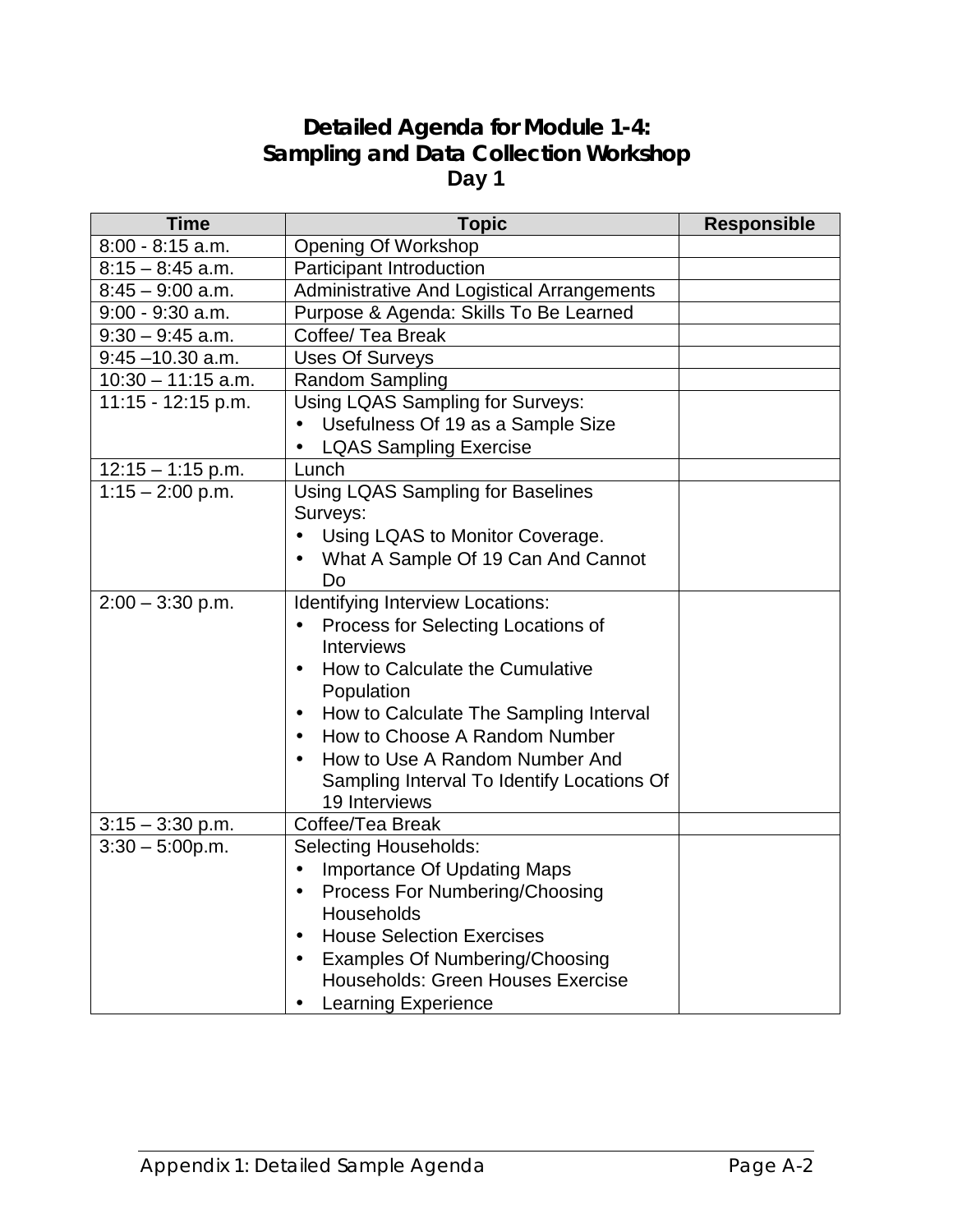| Day 2               |                                                        |                    |  |
|---------------------|--------------------------------------------------------|--------------------|--|
| <b>Time</b>         | <b>Topic</b>                                           | <b>Responsible</b> |  |
| $8:00 - 9:30$ a.m.  | Selecting Informants In A Household:                   |                    |  |
|                     | Process For Selecting The Starting<br>$\bullet$        |                    |  |
|                     | Household Process For Identifying                      |                    |  |
|                     | Informants                                             |                    |  |
|                     | Role Play For Selecting Informants:<br>$\bullet$       |                    |  |
|                     | <b>Garden Exercise</b>                                 |                    |  |
| $9:30 - 9:45$ a.m.  | Coffee/Tea Break                                       |                    |  |
| $9:45 - 12:30$ p.m. | Field Practical for Numbering & Selecting              |                    |  |
|                     | Households                                             |                    |  |
|                     | <b>Process For Field Practical</b>                     |                    |  |
|                     | <b>Field Practical</b><br>$\bullet$                    |                    |  |
| $12:30 - 1:30$ p.m. | Return To Workshop Site For Lunch<br>٠                 |                    |  |
| $1:30 - 2:15$ p.m.  | <b>Review Of Field Practical Sampling</b><br>$\bullet$ |                    |  |
|                     | <b>And Lessons Learned</b>                             |                    |  |
| $2:15 - 3:45$ p.m.  | <b>Reviewing the Survey Questionnaires</b><br>٠        |                    |  |
| $3:45 - 4:00$ p.m.  | <b>Tea Break</b><br>$\bullet$                          |                    |  |
| $2:30 - 5:00$ p.m.  | <b>Continue Reviewing Survey</b><br>$\bullet$          |                    |  |
|                     | Questionnaires                                         |                    |  |

#### **Day 3**

| Time                | Topic                                   | <b>Responsible</b> |
|---------------------|-----------------------------------------|--------------------|
| $8:00 - 9:30$ a.m.  | <b>Continue Reviewing Survey</b>        |                    |
|                     | Questionnaires                          |                    |
| $9:30 - 9:45$ a.m.  | Coffee/ Tea Break                       |                    |
| $9:45 - 12:30$ p.m. | <b>Interviewing Techniques</b>          |                    |
|                     | Role Play With Survey Form              |                    |
| $12:30 - 1:15$ p.m. | Lunch                                   |                    |
| $1:15 - 5:00$ p.m.  | <b>Field Practical For Interviewing</b> |                    |

#### **Day 4**

| $-4$ , $-$<br><b>Time</b>                              |                    |  |  |
|--------------------------------------------------------|--------------------|--|--|
|                                                        | <b>Responsible</b> |  |  |
| <b>Review Of Field Practical For</b><br>$\bullet$      |                    |  |  |
| Interviewing And Lessons Learned                       |                    |  |  |
| Tea Break<br>$\bullet$                                 |                    |  |  |
| <b>Improvement Of Interview Technique</b><br>$\bullet$ |                    |  |  |
| Using Role Plays, If Needed                            |                    |  |  |
| Develop Of Final Plan For the Data<br>$\bullet$        |                    |  |  |
| <b>Collection/Survey</b>                               |                    |  |  |
| Lunch<br>$\bullet$                                     |                    |  |  |
| Develop Of Final Plan For Data<br>$\bullet$            |                    |  |  |
| Collection                                             |                    |  |  |
| Workshop Certificates Awarded &<br>$\bullet$           |                    |  |  |
| Closing                                                |                    |  |  |
|                                                        | <b>Topic</b>       |  |  |

## **Conduct Survey: AS LONG AS IT TAKES**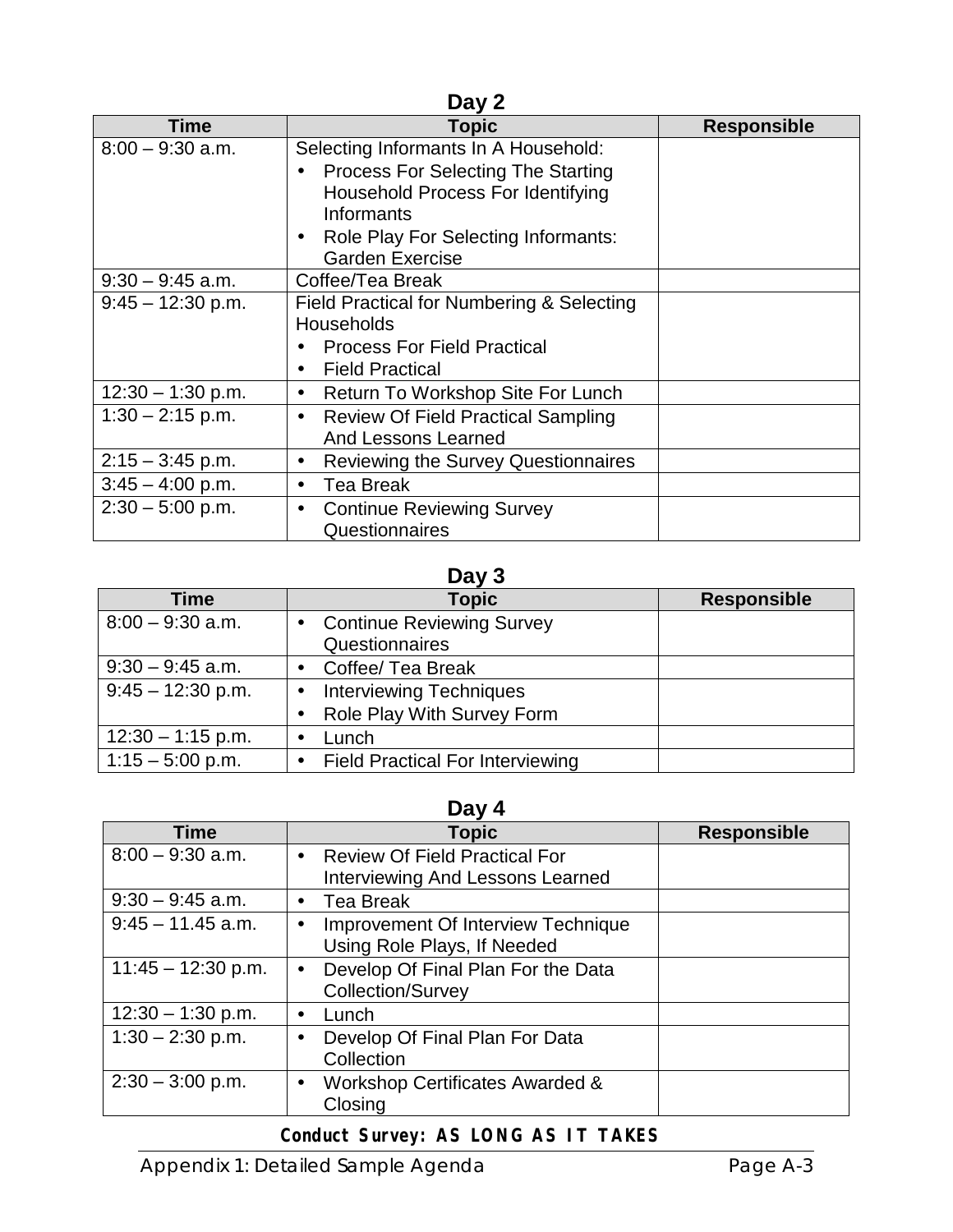## **Sample Agenda Module 5: Tabulation and Data Analysis Workshop**

| Day 1                |                                                          |                    |  |
|----------------------|----------------------------------------------------------|--------------------|--|
| <b>Time</b>          | <b>Topic</b>                                             | <b>Responsible</b> |  |
| $8:00 - 8:15$ a.m.   | <b>Opening: Welcome Back</b>                             |                    |  |
| $8:15 - 8:30$ a.m.   | New Participant Introduction / Logistical                |                    |  |
|                      | Arrangements                                             |                    |  |
| $8:30 - 8:50$ a.m.   | Reviewing The Agenda For The Tabulation                  |                    |  |
|                      | Workshop                                                 |                    |  |
| $8:50 - 9:00$ a.m.   | <b>Reviewing The Training Flow Chart</b>                 |                    |  |
| $9:00 - 9:30$ a.m.   | <b>Fieldwork Debriefing</b>                              |                    |  |
|                      | Number Of SAs In Which 19 Sets Of                        |                    |  |
|                      | <b>Interviews Have Been Completed</b>                    |                    |  |
|                      | Number Of SAs With Data Collection                       |                    |  |
|                      | Remaining – If Any                                       |                    |  |
|                      | <b>Confirmation That All Completed Sets</b><br>$\bullet$ |                    |  |
|                      | Of Questionnaires Have Been Brought                      |                    |  |
|                      | To The Workshop                                          |                    |  |
|                      | <b>Contingency Plan For Finishing</b>                    |                    |  |
|                      | <b>Tabulation Of Remaining</b>                           |                    |  |
|                      | Questionnaires                                           |                    |  |
| $9:30 - 9:45$ a.m.   | <b>Tea/Coffee Break</b><br>$\bullet$                     |                    |  |
| $9:45 - 10:15$ a.m.  | Lesson Learned During Data Collection:<br>$\bullet$      |                    |  |
|                      | What Went Well And What Was                              |                    |  |
|                      | Challenging                                              |                    |  |
| $10:15 - 11:15$ a.m. | Agreement On Correct Answers To The<br>$\bullet$         |                    |  |
|                      | Questionnaires                                           |                    |  |
| $11:15 - 11:20$ a.m. | <b>Purpose Of Tabulation</b>                             |                    |  |
| $11:20 - 12:00$ p.m. | How To Use The Tabulation Tables:                        |                    |  |
|                      | <b>Reviewing The:</b>                                    |                    |  |
|                      | SA Table,                                                |                    |  |
|                      | Summary Table,                                           |                    |  |
|                      | Variables Not Included In The                            |                    |  |
|                      | Tabulation Tables                                        |                    |  |
| $12:00 - 1:00$ p.m.  | Lunch                                                    |                    |  |
| $1:00 - 1:30$ p.m.   | How To Calculate Average Coverage                        |                    |  |
|                      | And Why Is It Important                                  |                    |  |
| $1:30 - 2:30$ p.m.   | Two Exercises: Using The Tabulation                      |                    |  |
|                      | Tables To:                                               |                    |  |
|                      | Enter Results For One Indicator In Each                  |                    |  |
|                      | <b>SA</b>                                                |                    |  |
|                      | Calculating Average Coverage For That                    |                    |  |
|                      | One Indicator Using The Summary                          |                    |  |
|                      | Table                                                    |                    |  |
|                      | Reviewing The Work Of Each NGO                           |                    |  |

 $\mathbf l$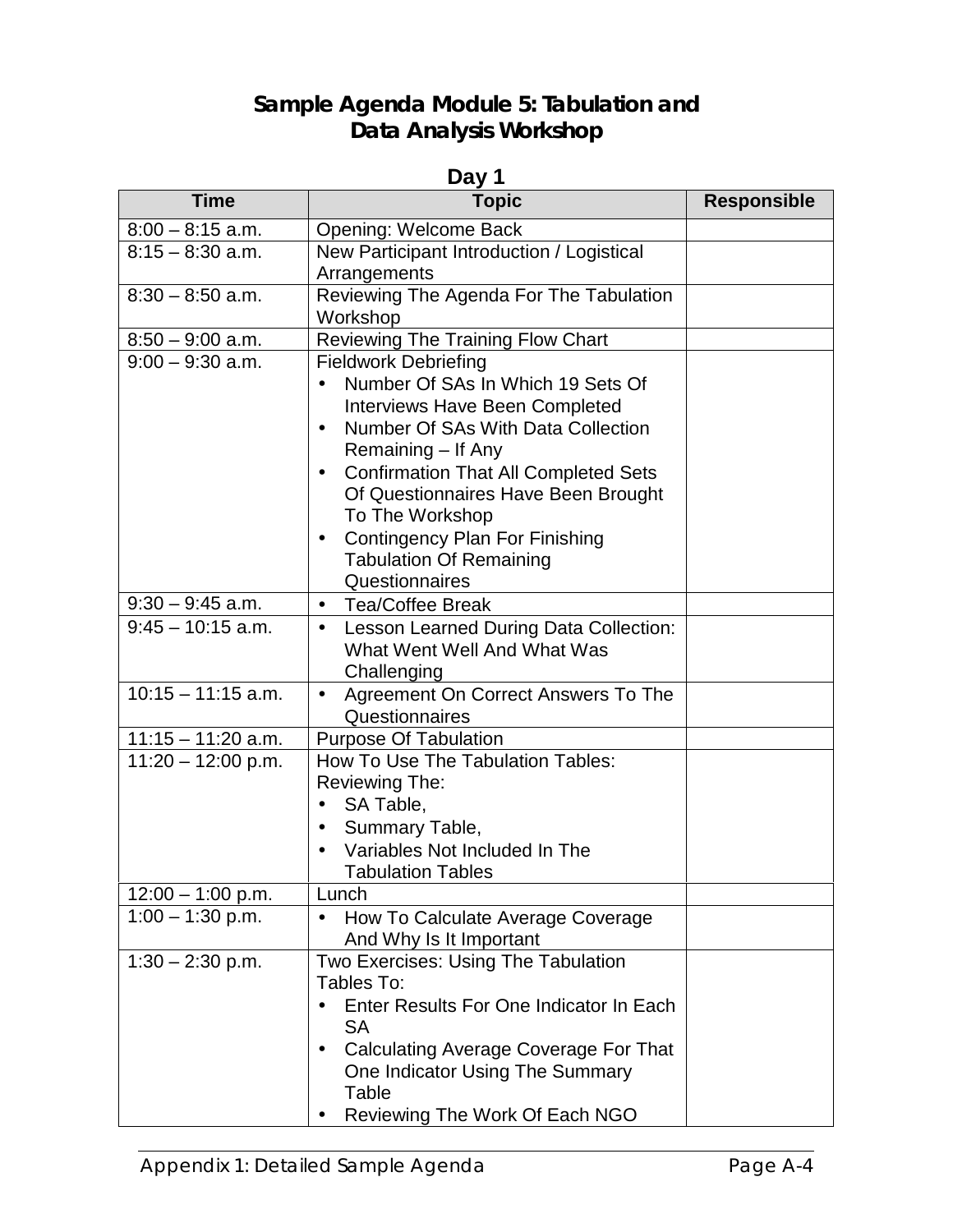|                    | Repeating The Above Three Steps With A<br>Second Indicator                                                                                                                                                                                                                                     |  |
|--------------------|------------------------------------------------------------------------------------------------------------------------------------------------------------------------------------------------------------------------------------------------------------------------------------------------|--|
| $2:30 - 3:45$ p.m. | <b>Tabulation Starts In Stages</b><br>Completing The SA Table For Women<br><b>Completing The Summary Table And</b><br><b>Calculating Average Coverage For</b><br>Women<br>Identifying SAs That Are<br>$\bullet$<br>Average/Above Average From Those<br>That Are Below The Average For<br>Women |  |
| $3:45 - 4:00$ p.m. | <b>Tea/Coffee Break</b>                                                                                                                                                                                                                                                                        |  |
| $4:00 - 5:00$ p.m. | <b>Continue Tabulation In Stages</b>                                                                                                                                                                                                                                                           |  |

#### **Day 2**

| <b>Time</b>          | <b>Topic</b>                         | <b>Responsible</b> |  |  |  |  |  |  |  |  |
|----------------------|--------------------------------------|--------------------|--|--|--|--|--|--|--|--|
| $8:00 - 9:45$ a.m.   | <b>Continue Tabulation In Stages</b> |                    |  |  |  |  |  |  |  |  |
| $9:45 - 10:00$ a.m.  | <b>Tea/Coffee Break</b>              |                    |  |  |  |  |  |  |  |  |
| $10:00 - 12:00$ p.m. | <b>Continue Tabulation In Stages</b> |                    |  |  |  |  |  |  |  |  |
| $12:00 - 1:00$ p.m.  | Lunch                                |                    |  |  |  |  |  |  |  |  |
| $1:00 - 5:00$ p.m.   | <b>Continue Tabulation In Stages</b> |                    |  |  |  |  |  |  |  |  |

#### **Day 3**

| Day J                |                                                                                                                                                                                                                                                                                                  |                    |  |  |  |  |  |  |  |  |
|----------------------|--------------------------------------------------------------------------------------------------------------------------------------------------------------------------------------------------------------------------------------------------------------------------------------------------|--------------------|--|--|--|--|--|--|--|--|
| Time                 | <b>Topic</b>                                                                                                                                                                                                                                                                                     | <b>Responsible</b> |  |  |  |  |  |  |  |  |
| $8:00 - 9:45$ a.m.   | <b>Continue Tabulation In Stages</b>                                                                                                                                                                                                                                                             |                    |  |  |  |  |  |  |  |  |
| $9:45 - 10:00$ a.m.  | <b>Tea/Coffee Break</b>                                                                                                                                                                                                                                                                          |                    |  |  |  |  |  |  |  |  |
| $10:00 - 12:00$ p.m. | <b>Continue Tabulation In Stages</b>                                                                                                                                                                                                                                                             |                    |  |  |  |  |  |  |  |  |
| $12:00 - 1:00$ p.m.  | Lunch                                                                                                                                                                                                                                                                                            |                    |  |  |  |  |  |  |  |  |
| $1:00 - 2:00$ p.m.   | <b>Continue Tabulation In Stages</b>                                                                                                                                                                                                                                                             |                    |  |  |  |  |  |  |  |  |
| $2:00 - 3:00$ p.m.   | How To Analyze LQAS Data And Identify<br>Priorities Using The SA Tables And The<br><b>Summary Tables:</b><br>Priorities Within An Individual SA When<br><b>Considering Several Indicators</b><br>Priorities Among Several SA's When<br>$\bullet$<br><b>Considering One Indicator</b><br>Exercise |                    |  |  |  |  |  |  |  |  |
| $3:00 - 3:15$ p.m.   | <b>Tea/Coffee Break</b>                                                                                                                                                                                                                                                                          |                    |  |  |  |  |  |  |  |  |
| $3:15 - 3:45$ p.m.   | <b>Preparing A Baseline Survey Report:</b><br>Purpose<br>$\bullet$<br>Basic Outline: Data Analysis And<br>$\bullet$<br>Program. Planning Implications<br><b>Setting Annual Goals</b><br>$\bullet$                                                                                                |                    |  |  |  |  |  |  |  |  |
| $3:45 - 4:15$ p.m.   | <b>Next Steps:</b><br>Archiving Data At Umoyo Networks In A                                                                                                                                                                                                                                      |                    |  |  |  |  |  |  |  |  |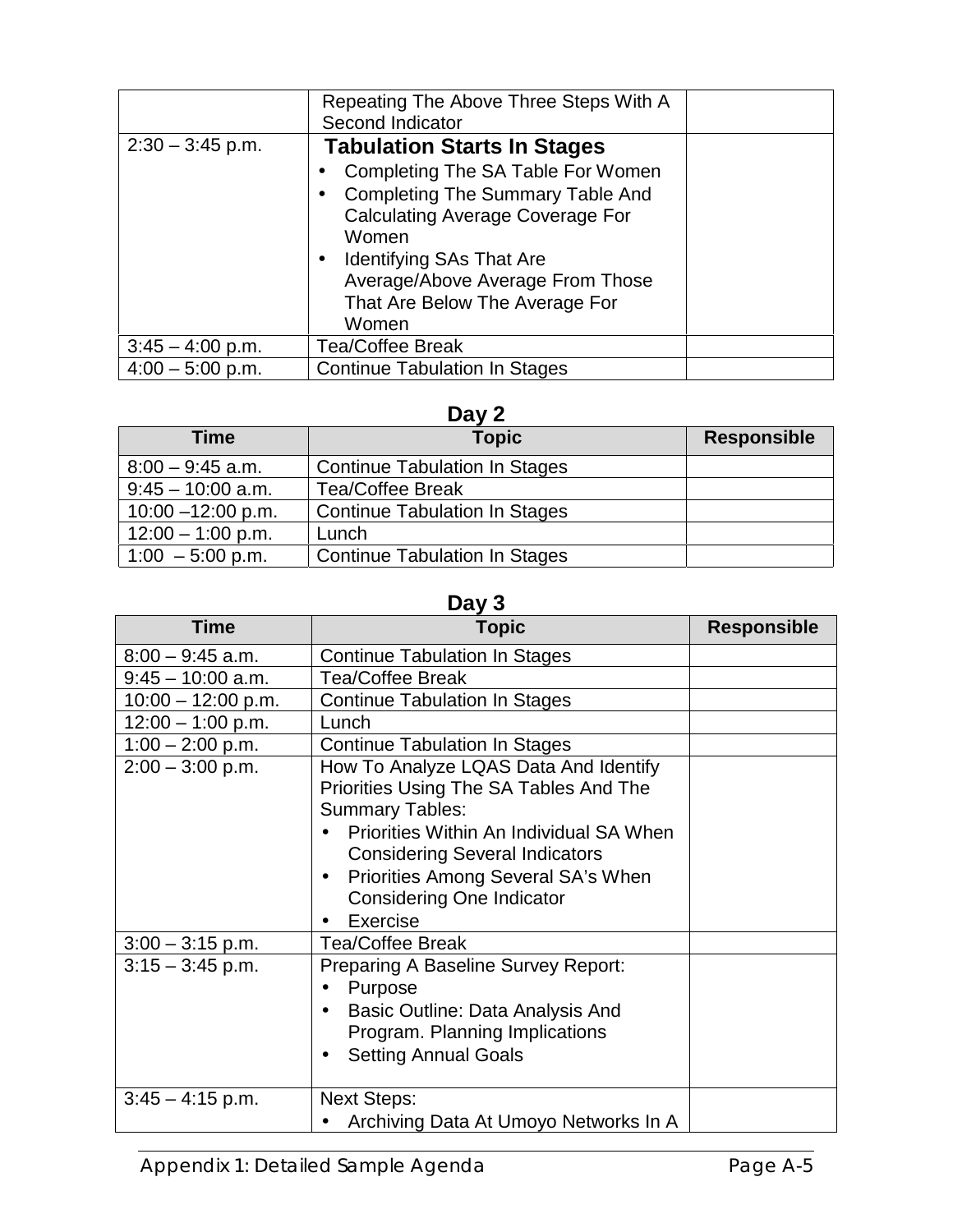|                    | <b>Computer Data Based</b><br>Umoyo-Wide Analysis Of The Data<br>$\bullet$                                                          |  |
|--------------------|-------------------------------------------------------------------------------------------------------------------------------------|--|
| $4:15 - 5:00$ p.m. | <b>Planning Other Steps:</b><br><b>Baseline Results Presentation To The</b><br>NGOs, To Donors, And To Other<br><b>Stakeholders</b> |  |
|                    | <b>Qualitative Community Assessments</b><br>$\bullet$<br><b>Health Facility Assessments</b>                                         |  |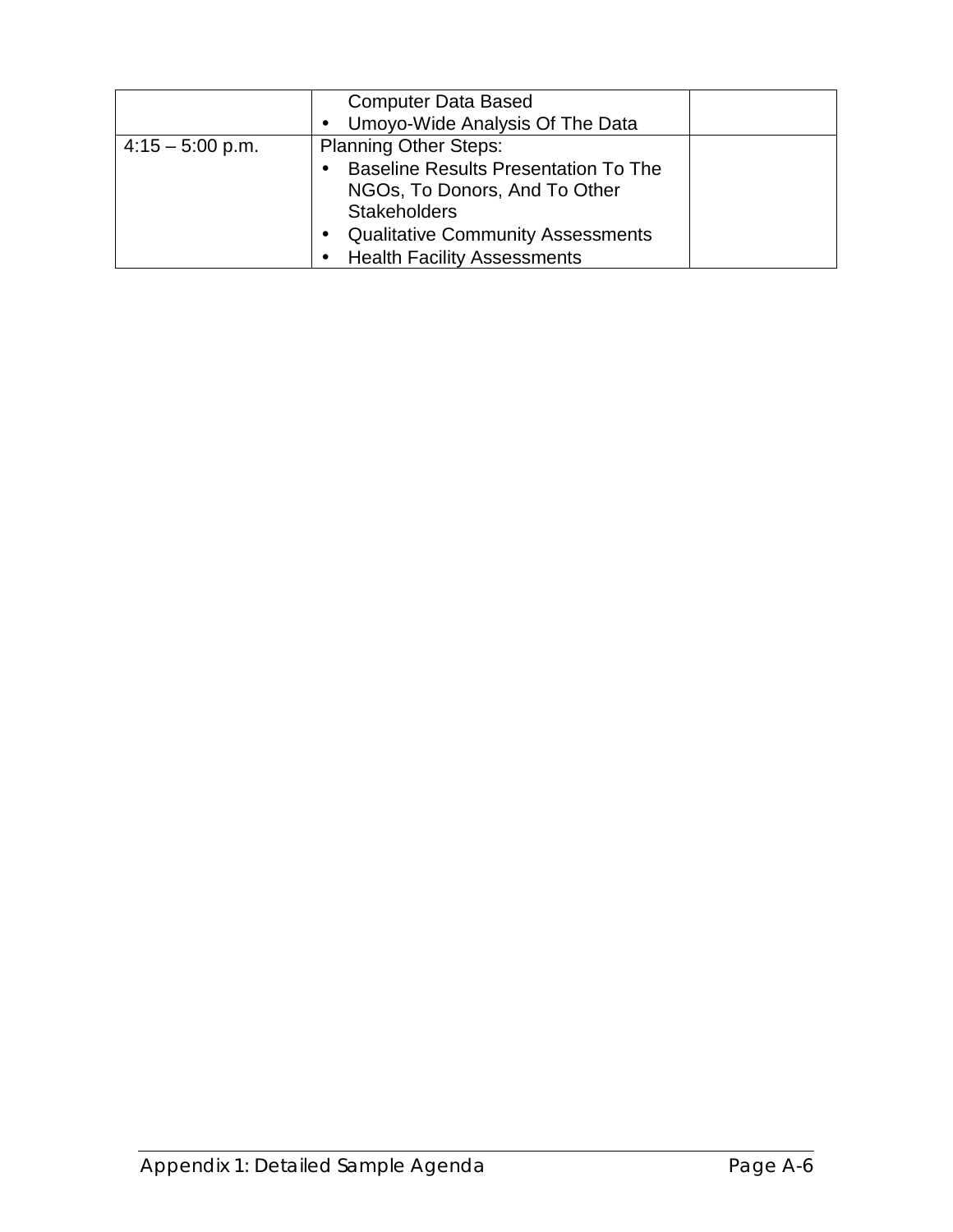Decision rule for an LQAS sample of 19 for average coverage/coverage target and lowest likely estimates ranging from 20-95% and 0-75%, respectively, with corresponding producer and consumer risks (a and b errors).

|         |     | AVERAGE COVERAGE (Baselines) / ANNUAL COVERAGE TARGET (Monitoring and Evaluation) |                |                                                 |                |                |                                                                                                                                                    |  |                                                 |  |                |                |                |                                                 |                |     |    |                                                                   |                                                                                                                                                                                                                                                                                                                                                                                                               |     |     |    |                                                                                       |               |  |
|---------|-----|-----------------------------------------------------------------------------------|----------------|-------------------------------------------------|----------------|----------------|----------------------------------------------------------------------------------------------------------------------------------------------------|--|-------------------------------------------------|--|----------------|----------------|----------------|-------------------------------------------------|----------------|-----|----|-------------------------------------------------------------------|---------------------------------------------------------------------------------------------------------------------------------------------------------------------------------------------------------------------------------------------------------------------------------------------------------------------------------------------------------------------------------------------------------------|-----|-----|----|---------------------------------------------------------------------------------------|---------------|--|
|         |     |                                                                                   | 20%            | 25%                                             | 30%            | 35%            | 40%                                                                                                                                                |  | 45%                                             |  | 50%            | 55%            |                |                                                 | 60%            | 65% |    | 70%                                                               | 75%                                                                                                                                                                                                                                                                                                                                                                                                           | 80% | 85% |    | 90%                                                                                   | 95%           |  |
|         | 0%  |                                                                                   | $\overline{1}$ | $\overline{2}$                                  | $\overline{3}$ | $\overline{3}$ |                                                                                                                                                    |  |                                                 |  |                |                |                |                                                 |                |     |    |                                                                   |                                                                                                                                                                                                                                                                                                                                                                                                               |     |     |    |                                                                                       |               |  |
|         |     |                                                                                   |                | 0.014 0.000 0.031 0.000 0.046 0.000 0.017 0.000 |                |                |                                                                                                                                                    |  |                                                 |  |                |                |                |                                                 |                |     |    |                                                                   |                                                                                                                                                                                                                                                                                                                                                                                                               |     |     |    |                                                                                       |               |  |
|         | 5%  |                                                                                   |                | $\mathbf{3}$                                    | $\overline{3}$ | $\overline{4}$ | $\overline{4}$                                                                                                                                     |  |                                                 |  |                |                |                |                                                 |                |     |    |                                                                   |                                                                                                                                                                                                                                                                                                                                                                                                               |     |     |    |                                                                                       |               |  |
|         |     |                                                                                   |                |                                                 |                |                | 0.111 0.067 0.046 0.067 0.059 0.013 0.023 0.013                                                                                                    |  |                                                 |  |                |                |                |                                                 |                |     |    |                                                                   |                                                                                                                                                                                                                                                                                                                                                                                                               |     |     |    |                                                                                       |               |  |
|         | 10% |                                                                                   |                |                                                 |                | $\overline{4}$ | $5\overline{)}$                                                                                                                                    |  | $\overline{5}$                                  |  | $6\phantom{a}$ |                |                |                                                 |                |     |    |                                                                   |                                                                                                                                                                                                                                                                                                                                                                                                               |     |     |    |                                                                                       |               |  |
|         |     |                                                                                   |                |                                                 |                |                | 0.059 0.115 0.070 0.035 0.028 0.035 0.032 0.009                                                                                                    |  |                                                 |  |                | $\overline{7}$ |                |                                                 |                |     |    |                                                                   |                                                                                                                                                                                                                                                                                                                                                                                                               |     |     |    |                                                                                       |               |  |
|         | 15% |                                                                                   |                |                                                 |                |                | $5\overline{)}$<br>$\boxed{0.070}$ $\boxed{0.144}$ $\boxed{0.078}$ $\boxed{0.054}$ $\boxed{0.032}$ $\boxed{0.054}$ $\boxed{0.034}$ $\boxed{0.034}$ |  | $6\phantom{1}$                                  |  | $6\phantom{1}$ |                |                |                                                 |                |     |    |                                                                   |                                                                                                                                                                                                                                                                                                                                                                                                               |     |     |    |                                                                                       |               |  |
|         |     |                                                                                   |                |                                                 |                |                |                                                                                                                                                    |  | $\overline{7}$                                  |  | $\overline{7}$ | $\overline{7}$ |                |                                                 | 8              |     |    |                                                                   |                                                                                                                                                                                                                                                                                                                                                                                                               |     |     |    |                                                                                       |               |  |
|         | 20% |                                                                                   |                |                                                 |                |                |                                                                                                                                                    |  | 0.173 0.068 0.084 0.068 0.034 0.068 0.035 0.023 |  |                |                |                |                                                 |                |     |    |                                                                   |                                                                                                                                                                                                                                                                                                                                                                                                               |     |     |    |                                                                                       |               |  |
|         |     |                                                                                   |                |                                                 |                |                |                                                                                                                                                    |  |                                                 |  | 8              | 8              |                |                                                 | 8              |     | 9  |                                                                   |                                                                                                                                                                                                                                                                                                                                                                                                               |     |     |    |                                                                                       |               |  |
|         | 25% |                                                                                   |                |                                                 |                |                |                                                                                                                                                    |  |                                                 |  |                |                |                | 0.180 0.077 0.087 0.077 0.035 0.077 0.035 0.029 |                |     |    |                                                                   |                                                                                                                                                                                                                                                                                                                                                                                                               |     |     |    |                                                                                       |               |  |
|         |     |                                                                                   |                |                                                 |                |                |                                                                                                                                                    |  |                                                 |  | 8              |                | $\overline{9}$ |                                                 | $\overline{9}$ |     | 9  | 10 <sup>1</sup>                                                   |                                                                                                                                                                                                                                                                                                                                                                                                               |     |     |    |                                                                                       |               |  |
|         | 30% |                                                                                   |                |                                                 |                |                |                                                                                                                                                    |  |                                                 |  |                |                |                |                                                 |                |     |    | 0.180 0.182 0.184 0.084 0.088 0.084 0.035 0.084 0.033 0.033       |                                                                                                                                                                                                                                                                                                                                                                                                               |     |     |    |                                                                                       |               |  |
| ≘<br>ō  |     |                                                                                   |                |                                                 |                |                |                                                                                                                                                    |  |                                                 |  |                |                | 9              |                                                 | 10             |     | 10 | 10                                                                | 11                                                                                                                                                                                                                                                                                                                                                                                                            |     |     |    |                                                                                       |               |  |
|         | 35% |                                                                                   |                |                                                 |                |                |                                                                                                                                                    |  |                                                 |  |                |                |                |                                                 |                |     |    | 0.184 0.185 0.186 0.087 0.087 0.087 0.033 0.087 0.029 0.035       |                                                                                                                                                                                                                                                                                                                                                                                                               |     |     |    |                                                                                       |               |  |
|         | 40% |                                                                                   |                |                                                 |                |                |                                                                                                                                                    |  |                                                 |  |                |                |                |                                                 | 10             |     | 11 | 11                                                                | 12                                                                                                                                                                                                                                                                                                                                                                                                            | 12  |     |    |                                                                                       |               |  |
| ర్<br>౦ |     |                                                                                   |                |                                                 |                |                |                                                                                                                                                    |  |                                                 |  |                |                |                |                                                 |                |     |    | 0.186 0.186 0.185 0.088 0.084 0.088 0.077 0.035 0.023 0.035       |                                                                                                                                                                                                                                                                                                                                                                                                               |     |     |    |                                                                                       |               |  |
|         | 45% |                                                                                   |                |                                                 |                |                |                                                                                                                                                    |  |                                                 |  |                |                |                |                                                 |                |     | 11 | 11                                                                | $\overline{12}$                                                                                                                                                                                                                                                                                                                                                                                               | 13  |     | 13 |                                                                                       |               |  |
|         |     |                                                                                   |                |                                                 |                |                |                                                                                                                                                    |  |                                                 |  |                |                |                |                                                 |                |     |    | 0.185 0.184 0.084 0.184 0.077 0.087 0.068 0.034 0.016 0.034       |                                                                                                                                                                                                                                                                                                                                                                                                               |     |     |    |                                                                                       |               |  |
|         | 50% |                                                                                   |                |                                                 |                |                |                                                                                                                                                    |  |                                                 |  |                |                |                |                                                 |                |     |    | 12<br>0.182 0.180 0.077 0.180 0.068 0.084 0.054 0.032 0.009 0.032 | 12                                                                                                                                                                                                                                                                                                                                                                                                            | 13  |     | 14 | 14                                                                                    |               |  |
|         |     |                                                                                   |                |                                                 |                |                |                                                                                                                                                    |  |                                                 |  |                |                |                |                                                 |                |     |    |                                                                   | 13                                                                                                                                                                                                                                                                                                                                                                                                            | 14  | 14  |    | 15                                                                                    | 16            |  |
|         | 55% |                                                                                   |                |                                                 |                |                |                                                                                                                                                    |  |                                                 |  |                |                |                |                                                 |                |     |    |                                                                   | $\fbox{\begin{bmatrix} 0.175 \end{bmatrix} } \fbox{\begin{bmatrix} 0.173 \end{bmatrix} } \fbox{\begin{bmatrix} 0.163 \end{bmatrix} } \fbox{\begin{bmatrix} 0.078 \end{bmatrix} } \fbox{\begin{bmatrix} 0.078 \end{bmatrix} } \fbox{\begin{bmatrix} 0.035 \end{bmatrix} } \fbox{\begin{bmatrix} 0.028 \end{bmatrix} } \fbox{\begin{bmatrix} 0.013 \end{bmatrix} } \fbox{\begin{bmatrix} 0.008 \end{bmatrix} }$ |     |     |    |                                                                                       |               |  |
|         |     |                                                                                   |                |                                                 |                |                |                                                                                                                                                    |  |                                                 |  |                |                |                |                                                 |                |     |    |                                                                   |                                                                                                                                                                                                                                                                                                                                                                                                               | 14  | 15  |    | 15                                                                                    | 16            |  |
|         | 60% |                                                                                   |                |                                                 |                |                |                                                                                                                                                    |  |                                                 |  |                |                |                |                                                 |                |     |    |                                                                   |                                                                                                                                                                                                                                                                                                                                                                                                               |     |     |    | $\boxed{0.163\, \,0.163\, \,0.144\, \,0.070\, \,0.035\, \,0.070\, \,0.013\, \,0.023}$ |               |  |
|         |     |                                                                                   |                |                                                 |                |                |                                                                                                                                                    |  |                                                 |  |                |                |                |                                                 |                |     |    |                                                                   |                                                                                                                                                                                                                                                                                                                                                                                                               |     |     | 15 | 16                                                                                    | 16            |  |
|         | 65% |                                                                                   |                |                                                 |                |                |                                                                                                                                                    |  |                                                 |  |                |                |                |                                                 |                |     |    |                                                                   |                                                                                                                                                                                                                                                                                                                                                                                                               |     |     |    | $0.144$ 0.150 0.115 0.059 0.013 0.059                                                 |               |  |
|         |     |                                                                                   |                |                                                 |                |                |                                                                                                                                                    |  |                                                 |  |                |                |                |                                                 |                |     |    |                                                                   |                                                                                                                                                                                                                                                                                                                                                                                                               |     |     |    | 16                                                                                    | 17            |  |
|         | 70% |                                                                                   |                |                                                 |                |                |                                                                                                                                                    |  |                                                 |  |                |                |                |                                                 |                |     |    |                                                                   |                                                                                                                                                                                                                                                                                                                                                                                                               |     |     |    | $0.115$ $0.133$ $0.067$ $0.046$                                                       |               |  |
|         | 75% |                                                                                   |                |                                                 |                |                |                                                                                                                                                    |  |                                                 |  |                |                |                |                                                 |                |     |    |                                                                   |                                                                                                                                                                                                                                                                                                                                                                                                               |     |     |    |                                                                                       | 17            |  |
|         |     |                                                                                   |                |                                                 |                |                |                                                                                                                                                    |  |                                                 |  |                |                |                |                                                 |                |     |    |                                                                   |                                                                                                                                                                                                                                                                                                                                                                                                               |     |     |    |                                                                                       | $0.067$ 0.111 |  |

Appendix 2: LQAS Table (n=19) **Page A-7**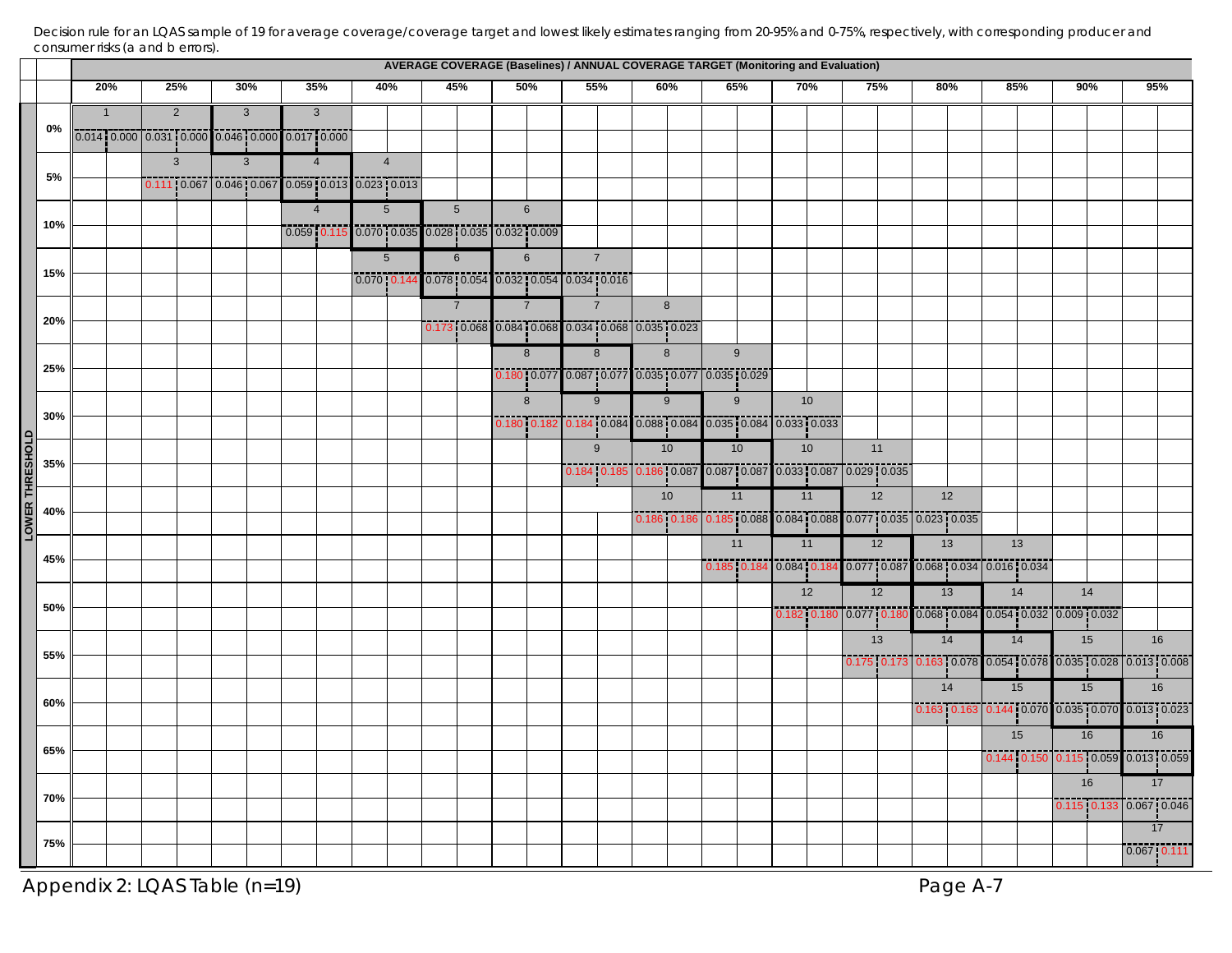### **A Random Number Table**

| 87172 | 43062          | 39719                | 10020 | 32722 | 86545 | 86985 | 04962 | 54546                | 23138 | 62135       | 55870          | 97083       | 67875          |
|-------|----------------|----------------------|-------|-------|-------|-------|-------|----------------------|-------|-------------|----------------|-------------|----------------|
| 28900 | 50851          | 30543                | 89185 | 16747 | 95104 | 49852 | 26467 | 58869                | 79053 | 06894       | 23975          | 34902       | 23587          |
| 86248 | 71156          | 55044                | 13045 | 33161 | 95604 | 57876 | 23367 | 10768                | 78193 | 60477       | 70307          | 06498       | 48793          |
| 10531 | 51391          | 41884                | 69759 | 32741 | 70072 | 01902 | 96656 | 90584                | 59263 | 49995       | 27235          | 40055       | 20917          |
| 02481 | 90230          | 81978                | 39127 | 93335 | 74259 | 25856 | 52838 | 49847                | 69042 | 85964       | 78159          | 40374       | 49658          |
| 23988 | 13019          | 78830                | 17069 | 58267 | 69796 | 94329 | 34050 | 25622                | 55349 | 10403       | 93790          | 77631       | 74261          |
| 37137 | 47689          | 82466                | 24243 | 10756 | 54009 | 44053 | 74870 | 28352                | 66389 | 38729       | 80349          | 50509       | 56465          |
| 38230 | 82039          | 34158                | 90149 | 82948 | 60686 | 27962 | 39306 | 53826                | 47852 | 76144       | 38812          | 76939       | 03119          |
| 98745 | 08288          | 19108                | 84791 | 58470 | 59415 | 45456 | 44839 | 86274                | 25091 | 42809       | 56707          | 47169       | 95273          |
| 44653 | 58412          | 91751                | 14954 | 87949 | 81399 | 51105 | 29718 | 82780                | 11262 | 23712       | 99782          | 42829       | 26308          |
| 88386 | 66621          | 16648                | 19217 | 52375 | 05417 | 26136 | 05952 | 71958                | 25744 | 52021       | 20225          | 01377       | 47012          |
| 50660 | 58138          | 01695                | 69351 | 25445 | 20797 | 74079 | 60851 | 47634                | 36633 | 93999       | 96345          | 58484       | 12506          |
| 36732 | 74234          | 84240                | 46924 | 62744 | 39238 | 78397 | 60869 | 26426                | 55588 | 56963       | 59506          | 17293       | 45096          |
| 34187 | 78277          | 83678                | 34754 | 46616 | 45250 | 25291 | 04999 | 19717                | 60324 | 66915       | 03473          | 98329       | 82447          |
| 26095 | 98131          | 79362                | 39530 | 53870 | 87445 | 26277 | 90551 | 28604                | 39865 | 40686       | 05435          | 74511       | 69866          |
| 00067 | 74289          | 20706                | 74076 | 28206 | 36960 | 09231 | 82988 | 57062                | 35331 | 08212       | 68111          | 52199       | 05065          |
| 42104 | 26434          | 30953                | 15259 | 76676 | 63339 | 75664 | 23993 | 63538                | 34968 | 47655       | 44553          | 61982       | 13296          |
| 82580 | 46580          | 87292                | 23226 | 21865 | 60338 | 04115 | 33807 | 38395                | 98484 | 40387       | 69877          | 24910       | 13317          |
| 89266 | 14764          | 17681                | 68663 | 66030 | 12931 | 17372 | 35601 | 63805                | 55739 | 42705       | 30549          | 31697       | 33478          |
| 47100 | 92329          | 89435                | 69974 | 40783 | 52649 | 93444 | 41317 | 02749                | 19052 | 34647       | 92814          | 88046       | 34020          |
| 59566 | 26527          | 44706                | 85670 | 96223 | 36275 | 82013 | 82673 | 60955                | 62617 | 90214       | 24589          | 59715       | 57612          |
| 10946 | 24676          | 66513                | 56743 | 96911 | 89042 | 08263 | 70753 | 89045                | 39189 | 04306       | 06090          | 94515       | 17772          |
| 34013 | 69250          | 27977                | 84597 | 55192 | 65088 | 55739 | 35953 | 18533                | 39339 | 78037       | 32827          | 68269       | 69218          |
| 21606 | 11751          | 30073                | 71431 | 53569 | 27865 | 90215 | 34772 | 21779                | 11734 | 64313       | 49764          | 30816       | 56852          |
| 56620 | 92612          | 77157                | 90231 | 90144 | 29781 | 01683 | 52503 | 60080                | 73703 | 70080       | 80686          | 47379       | 33279          |
| 49238 | 90475          | 84356                | 87159 | 21222 | 40106 | 02671 | 52684 | 38514                | 68434 | 16407       | 58164          | 13341       | 48142          |
| 50738 | 21999          | 73539                | 51802 | 78179 | 27872 | 57937 | 29696 | 67783                | 29373 | 96563       | 74619          | 77099       | 17190          |
| 58761 | 21571          | 71692                | 19723 | 25088 | 10483 | 71430 | 47068 | 78378                | 80237 | 32113       | 09381          | 62931       | 29243          |
| 55335 | 71937          | 22025                | 33538 | 04648 | 74232 | 57839 | 62431 | 61835                | 04784 | 06732       | 34202          | 93497       | 72070          |
| 26515 | 31143          | 83795                | 78445 | 32869 | 31489 | 81587 | 90354 | 97672                | 70106 | 35008       | 37899          | 36246       | 97805          |
| 32625 | 36806          | 00082                | 26902 | 26250 | 28919 | 38054 | 49027 | 22209                | 42696 | 46980       | 17065          | 61288       | 30208          |
| 20311 | 96089          | 20141                | 30362 | 04980 | 32703 | 04202 | 91080 | 28660                | 89691 | 84660       | 73433          | 70169       | 11273          |
| 10941 | 73003          | 87930                | 85620 | 06956 | 38719 | 88711 | 61454 | 64076                | 13316 | 02203       | 54437          | 54306       | 78229          |
| 56982 | 46636          | 34070                | 30803 | 39095 | 80387 | 08971 | 25067 | 07377                | 70704 | 13629       | 68474          | 99229       | 05535          |
| 14661 | 10670          | 15811                | 00454 | 81124 | 46977 | 89983 | 48836 | 48182                | 17054 | 06344       | 24267          | 16686       | 21401          |
| 52760 | 78118          | 23277                | 29760 | 00099 | 97325 | 54762 | 43117 | 73199                | 19621 | 24599       | 11030          | 64809       | 35088          |
| 48874 | 20831          | 02286                | 73635 | 93771 | 54264 | 49801 | 22653 | 01524                | 84621 | 91023       | 64028          | 29278       | 15987          |
| 44817 | 77408          | 48447                | 25934 | 22912 | 43086 | 68126 | 92970 | 91833                | 26418 | 72454       | 97636          | 94593       | 07880          |
| 17896 | 79375          | 70883                | 70135 | 21589 | 51181 | 71969 | 32951 | 35036                | 17219 | 27357       | 96517          | 55307       | 84470          |
| 27166 | 22347          | 92146                | 92189 | 16301 | 15747 | 72837 | 59174 | 75024                | 39459 | 54910       | 95335          | 95013       | 47068          |
| 13665 | 30490          | 63583                | 73098 | 19976 | 03001 | 94645 | 40476 | 43617                | 85698 | 66512       | 42759          | 20973       | 98759          |
| 58644 | 73840          | 08103                | 97926 | 57340 | 63077 | 08114 | 10031 | 35668                | 21740 | 33787       | 44756          | 20527       | 65367          |
| 72570 | 36278<br>68829 | 06602                | 56406 | 85679 | 85529 | 08576 | 50874 | 59706                | 01019 | 29980       | 56742<br>99831 | 05356       | 04810<br>53648 |
| 92041 | 74119          | 02163<br>53090 23693 | 59918 | 83041 | 71241 | 90678 | 79835 | 86324<br>54927 68964 | 13075 | 29913       |                | 25688       |                |
| 71240 |                |                      |       | 14007 | 90107 | 68804 |       |                      | 26535 | 28184 21630 |                | 12362 67990 |                |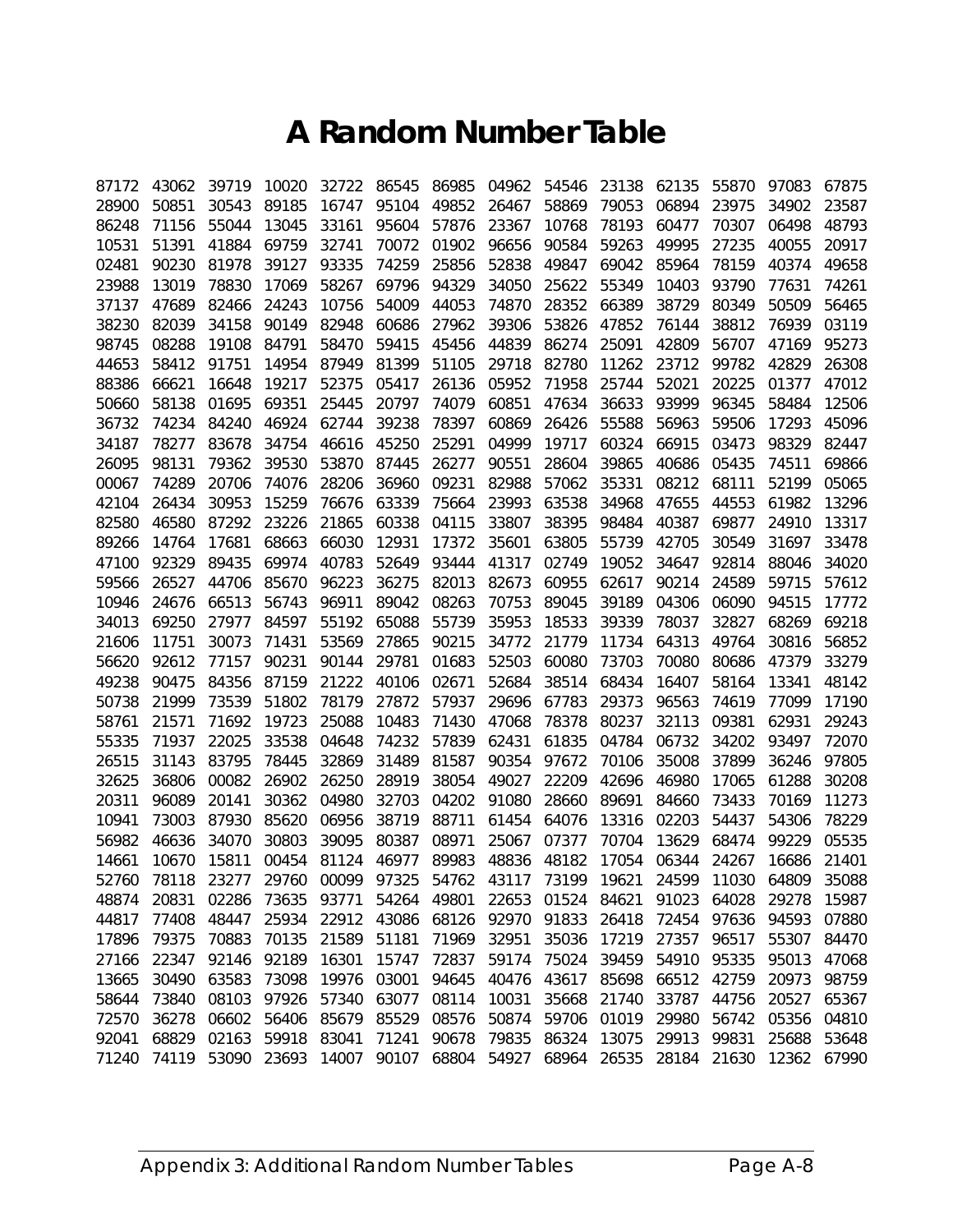### **A Random Number Table**

| 87172          | 43062          | 39719          | 10020          | 32722          | 86545          | 86985          | 04962          | 54546          | 23138          | 62135          | 55870          | 97083             | 67875          |
|----------------|----------------|----------------|----------------|----------------|----------------|----------------|----------------|----------------|----------------|----------------|----------------|-------------------|----------------|
| 28900          | 50851          | 30543          | 89185          | 16747          | 95104          | 49852          | 26467          | 58869          | 79053          | 06894          | 23975          | 34902             | 23587          |
| 86248          | 71156          | 55044          | 13045          | 33161          | 95604          | 57876          | 23367          | 10768          | 78193          | 60477          | 70307          | 06498             | 48793          |
| 10531          | 51391          | 41884          | 69759          | 32741          | 70072          | 01902          | 96656          | 90584          | 59263          | 49995          | 27235          | 40055             | 20917          |
| 02481          | 90230          | 81978          | 39127          | 93335          | 74259          | 25856          | 52838          | 49847          | 69042          | 85964          | 78159          | 40374             | 49658          |
| 23988          | 13019          | 78830          | 17069          | 58267          | 69796          | 94329          | 34050          | 25622          | 55349          | 10403          | 93790          | 77631             | 74261          |
| 37137          | 47689          | 82466          | 24243          | 10756          | 54009          | 44053          | 74870          | 28352          | 66389          | 38729          | 80349          | 50509             | 56465          |
| 38230          | 82039          | 34158          | 90149          | 82948          | 60686          | 27962          | 39306          | 53826          | 47852          | 76144          | 38812          | 76939             | 03119          |
| 98745          | 08288          | 19108          | 84791          | 58470          | 59415          | 45456          | 44839          | 86274          | 25091          | 42809          | 56707          | 47169             | 95273          |
| 44653          | 58412          | 91751          | 14954          | 87949          | 81399          | 51105          | 29718          | 82780          | 11262          | 23712          | 99782          | 42829             | 26308          |
| 88386          | 66621          | 16648          | 19217          | 52375          | 05417          | 26136          | 05952          | 71958          | 25744          | 52021          | 20225          | 01377             | 47012          |
| 50660          | 58138          | 01695          | 69351          | 25445          | 20797          | 74079          | 60851          | 47634          | 36633          | 93999          | 96345          | 58484             | 12506          |
| 36732          | 74234          | 84240          | 46924          | 62744          | 39238          | 78397          | 60869          | 26426          | 55588          | 56963          | 59506          | 17293             | 45096          |
| 34187          | 78277          | 83678          | 34754          | 46616          | 45250          | 25291          | 04999          | 19717          | 60324          | 66915          | 03473          | 98329             | 82447          |
| 26095          | 98131          | 79362          | 39530          | 53870          | 87445          | 26277          | 90551          | 28604          | 39865          | 40686          | 05435          | 74511             | 69866          |
| 00067          | 74289          | 20706          | 74076          | 28206          | 36960          | 09231          | 82988          | 57062          | 35331          | 08212          | 68111          | 52199             | 05065          |
| 42104          | 26434          | 30953          | 15259          | 76676          | 63339          | 75664          | 23993          | 63538          | 34968          | 47655          | 44553          | 61982             | 13296          |
| 82580          | 46580          | 87292          | 23226          | 21865          | 60338          | 04115          | 33807          | 38395          | 98484          | 40387          | 69877          | 24910             | 13317          |
| 89266          | 14764          | 17681          | 68663          | 66030          | 12931          | 17372          | 35601          | 63805          | 55739          | 42705          | 30549          | 31697             | 33478          |
| 47100          | 92329          | 89435          | 69974          | 40783          | 52649          | 93444          | 41317          | 02749          | 19052          | 34647          | 92814          | 88046             | 34020          |
| 59566          | 26527          | 44706          | 85670          | 96223          | 36275          | 82013          | 82673          | 60955          | 62617          | 90214          | 24589          | 59715             | 57612          |
| 10946          | 24676          | 66513          | 56743          | 96911          | 89042          | 08263          | 70753          | 89045          | 39189          | 04306          | 06090          | 94515             | 17772          |
| 34013          | 69250          | 27977          | 84597          | 55192          | 65088          | 55739          | 35953          | 18533          | 39339          | 78037          | 32827          | 68269             | 69218          |
| 21606          | 11751          | 30073          | 71431          | 53569          | 27865          | 90215          | 34772          | 21779          | 11734          | 64313          | 49764          | 30816             | 56852          |
| 56620          | 92612          | 77157          | 90231          | 90144          | 29781          | 01683          | 52503          | 60080          | 73703          | 70080          | 80686          | 47379             | 33279          |
| 49238          | 90475          | 84356          | 87159          | 21222          | 40106          | 02671          | 52684          | 38514          | 68434          | 16407          | 58164          | 13341             | 48142          |
| 50738          | 21999          | 73539          | 51802          | 78179          | 27872          | 57937          | 29696          | 67783          | 29373          | 96563          | 74619          | 77099             | 17190          |
| 58761          | 21571          | 71692          | 19723          | 25088          | 10483          | 71430          | 47068          | 78378          | 80237          | 32113          | 09381          | 62931             | 29243          |
| 55335          | 71937          | 22025          | 33538          | 04648          | 74232          | 57839          | 62431          | 61835          | 04784          | 06732          | 34202          | 93497             | 72070          |
| 26515          | 31143          | 83795          | 78445          | 32869          | 31489          | 81587          | 90354          | 97672          | 70106          | 35008          | 37899          | 36246             | 97805          |
| 32625          | 36806          | 00082          | 26902          | 26250          | 28919          | 38054          | 49027          | 22209          | 42696          | 46980          | 17065          | 61288             | 30208          |
| 20311          | 96089          | 20141          | 30362          | 04980          | 32703          | 04202          | 91080          | 28660          | 89691          | 84660          | 73433          | 70169             | 11273          |
| 10941          | 73003          | 87930          | 85620          | 06956          | 38719          | 88711          | 61454          | 64076          | 13316          | 02203          | 54437          | 54306             | 78229          |
| 56982          | 46636          | 34070          | 30803          | 39095          | 80387          | 08971          | 25067          | 07377          | 70704          | 13629          | 68474          | 99229             | 05535          |
| 14661          | 10670          | 15811          | 00454          | 81124          | 46977          | 89983          | 48836          | 48182          | 17054          | 06344          | 24267          | 16686             | 21401          |
| 52760          | 78118          | 23277          | 29760          | 00099          | 97325          | 54762          | 43117          | 73199          | 19621          | 24599          | 11030          | 64809             | 35088          |
| 48874          | 20831          | 02286          | 73635          | 93771          | 54264          | 49801          | 22653          | 01524          | 84621<br>26418 | 91023<br>72454 | 64028          | 29278             | 15987          |
| 44817          | 77408          | 48447          | 25934          | 22912          | 43086          | 68126          | 92970          | 91833          |                |                | 97636          | 94593             | 07880          |
| 17896          | 79375          | 70883          | 70135          | 21589          | 51181          | 71969          | 32951          | 35036          | 17219          | 27357          | 96517          | 55307             | 84470          |
| 27166          | 22347          | 92146          | 92189          | 16301          | 15747          | 72837          | 59174          | 75024          | 39459          | 54910          | 95335          | 95013             | 47068          |
| 13665          | 30490<br>73840 | 63583<br>08103 | 73098<br>97926 | 19976<br>57340 | 03001          | 94645          | 40476          | 43617<br>35668 | 85698          | 66512          | 42759<br>44756 | 20973             | 98759          |
| 58644          | 36278          | 06602          |                |                | 63077          | 08114          | 10031          | 59706          | 21740          | 33787          | 56742          | 20527<br>05356    | 65367          |
| 72570<br>92041 | 68829          | 02163          | 56406<br>59918 | 85679<br>83041 | 85529<br>71241 | 08576<br>90678 | 50874<br>79835 | 86324          | 01019<br>13075 | 29980<br>29913 | 99831          | 25688             | 04810<br>53648 |
| 71240          | 74119          |                | 53090 23693    | 14007          | 90107          | 68804          |                | 54927 68964    | 26535          | 28184          |                | 21630 12362 67990 |                |
|                |                |                |                |                |                |                |                |                |                |                |                |                   |                |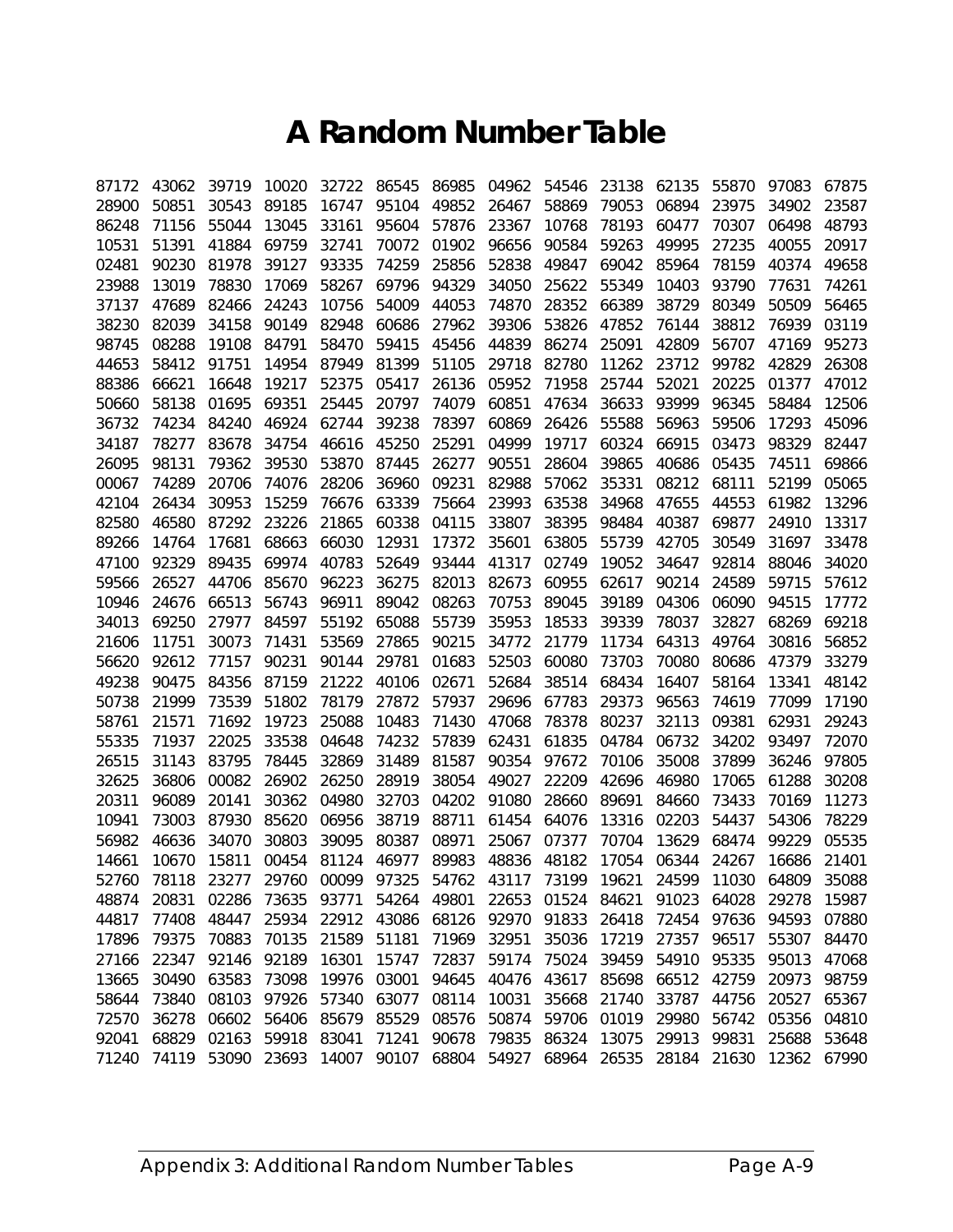### **A Random Number Table**

| 87172 | 43062 | 39719 | 10020 | 32722 | 86545 | 86985 | 04962 | 54546 | 23138 | 62135 | 55870 | 97083 | 67875 |
|-------|-------|-------|-------|-------|-------|-------|-------|-------|-------|-------|-------|-------|-------|
| 28900 | 50851 | 30543 | 89185 | 16747 | 95104 | 49852 | 26467 | 58869 | 79053 | 06894 | 23975 | 34902 | 23587 |
| 86248 | 71156 | 55044 | 13045 | 33161 | 95604 | 57876 | 23367 | 10768 | 78193 | 60477 | 70307 | 06498 | 48793 |
| 10531 | 51391 | 41884 | 69759 | 32741 | 70072 | 01902 | 96656 | 90584 | 59263 | 49995 | 27235 | 40055 | 20917 |
| 02481 | 90230 | 81978 | 39127 | 93335 | 74259 | 25856 | 52838 | 49847 | 69042 | 85964 | 78159 | 40374 | 49658 |
| 23988 | 13019 | 78830 | 17069 | 58267 | 69796 | 94329 | 34050 | 25622 | 55349 | 10403 | 93790 | 77631 | 74261 |
| 37137 | 47689 | 82466 | 24243 | 10756 | 54009 | 44053 | 74870 | 28352 | 66389 | 38729 | 80349 | 50509 | 56465 |
| 38230 | 82039 | 34158 | 90149 | 82948 | 60686 | 27962 | 39306 | 53826 | 47852 | 76144 | 38812 | 76939 | 03119 |
| 98745 | 08288 | 19108 | 84791 | 58470 | 59415 | 45456 | 44839 | 86274 | 25091 | 42809 | 56707 | 47169 | 95273 |
| 44653 | 58412 | 91751 | 14954 | 87949 | 81399 | 51105 | 29718 | 82780 | 11262 | 23712 | 99782 | 42829 | 26308 |
| 88386 | 66621 | 16648 | 19217 | 52375 | 05417 | 26136 | 05952 | 71958 | 25744 | 52021 | 20225 | 01377 | 47012 |
| 50660 | 58138 | 01695 | 69351 | 25445 | 20797 | 74079 | 60851 | 47634 | 36633 | 93999 | 96345 | 58484 | 12506 |
| 36732 | 74234 | 84240 | 46924 | 62744 | 39238 | 78397 | 60869 | 26426 | 55588 | 56963 | 59506 | 17293 | 45096 |
| 34187 | 78277 | 83678 | 34754 | 46616 | 45250 | 25291 | 04999 | 19717 | 60324 | 66915 | 03473 | 98329 | 82447 |
| 26095 | 98131 | 79362 | 39530 | 53870 | 87445 | 26277 | 90551 | 28604 | 39865 | 40686 | 05435 | 74511 | 69866 |
| 00067 | 74289 | 20706 | 74076 | 28206 | 36960 | 09231 | 82988 | 57062 | 35331 | 08212 | 68111 | 52199 | 05065 |
| 42104 | 26434 | 30953 | 15259 | 76676 | 63339 | 75664 | 23993 | 63538 | 34968 | 47655 | 44553 | 61982 | 13296 |
| 82580 | 46580 | 87292 | 23226 | 21865 | 60338 | 04115 | 33807 | 38395 | 98484 | 40387 | 69877 | 24910 | 13317 |
| 89266 | 14764 | 17681 | 68663 | 66030 | 12931 | 17372 | 35601 | 63805 | 55739 | 42705 | 30549 | 31697 | 33478 |
| 47100 | 92329 | 89435 | 69974 | 40783 | 52649 | 93444 | 41317 | 02749 | 19052 | 34647 | 92814 | 88046 | 34020 |
| 59566 | 26527 | 44706 | 85670 | 96223 | 36275 | 82013 | 82673 | 60955 | 62617 | 90214 | 24589 | 59715 | 57612 |
| 10946 | 24676 | 66513 | 56743 | 96911 | 89042 | 08263 | 70753 | 89045 | 39189 | 04306 | 06090 | 94515 | 17772 |
| 34013 | 69250 | 27977 | 84597 | 55192 | 65088 | 55739 | 35953 | 18533 | 39339 | 78037 | 32827 | 68269 | 69218 |
| 21606 | 11751 | 30073 | 71431 | 53569 | 27865 | 90215 | 34772 | 21779 | 11734 | 64313 | 49764 | 30816 | 56852 |
| 56620 | 92612 | 77157 | 90231 | 90144 | 29781 | 01683 | 52503 | 60080 | 73703 | 70080 | 80686 | 47379 | 33279 |
| 49238 | 90475 | 84356 | 87159 | 21222 | 40106 | 02671 | 52684 | 38514 | 68434 | 16407 | 58164 | 13341 | 48142 |
| 50738 | 21999 | 73539 | 51802 | 78179 | 27872 | 57937 | 29696 | 67783 | 29373 | 96563 | 74619 | 77099 | 17190 |
| 58761 | 21571 | 71692 | 19723 | 25088 | 10483 | 71430 | 47068 | 78378 | 80237 | 32113 | 09381 | 62931 | 29243 |
| 55335 | 71937 | 22025 | 33538 | 04648 | 74232 | 57839 | 62431 | 61835 | 04784 | 06732 | 34202 | 93497 | 72070 |
| 26515 | 31143 | 83795 | 78445 | 32869 | 31489 | 81587 | 90354 | 97672 | 70106 | 35008 | 37899 | 36246 | 97805 |
| 32625 | 36806 | 00082 | 26902 | 26250 | 28919 | 38054 | 49027 | 22209 | 42696 | 46980 | 17065 | 61288 | 30208 |
| 20311 | 96089 | 20141 | 30362 | 04980 | 32703 | 04202 | 91080 | 28660 | 89691 | 84660 | 73433 | 70169 | 11273 |
| 10941 | 73003 | 87930 | 85620 | 06956 | 38719 | 88711 | 61454 | 64076 | 13316 | 02203 | 54437 | 54306 | 78229 |
| 56982 | 46636 | 34070 | 30803 | 39095 | 80387 | 08971 | 25067 | 07377 | 70704 | 13629 | 68474 | 99229 | 05535 |
| 14661 | 10670 | 15811 | 00454 | 81124 | 46977 | 89983 | 48836 | 48182 | 17054 | 06344 | 24267 | 16686 | 21401 |
| 52760 | 78118 | 23277 | 29760 | 00099 | 97325 | 54762 | 43117 | 73199 | 19621 | 24599 | 11030 | 64809 | 35088 |
| 48874 | 20831 | 02286 | 73635 | 93771 | 54264 | 49801 | 22653 | 01524 | 84621 | 91023 | 64028 | 29278 | 15987 |
| 44817 | 77408 | 48447 | 25934 | 22912 | 43086 | 68126 | 92970 | 91833 | 26418 | 72454 | 97636 | 94593 | 07880 |
| 17896 | 79375 | 70883 | 70135 | 21589 | 51181 | 71969 | 32951 | 35036 | 17219 | 27357 | 96517 | 55307 | 84470 |
| 27166 | 22347 | 92146 | 92189 | 16301 | 15747 | 72837 | 59174 | 75024 | 39459 | 54910 | 95335 | 95013 | 47068 |
| 13665 | 30490 | 63583 | 73098 | 19976 | 03001 | 94645 | 40476 | 43617 | 85698 | 66512 | 42759 | 20973 | 98759 |
| 58644 | 73840 | 08103 | 97926 | 57340 | 63077 | 08114 | 10031 | 35668 | 21740 | 33787 | 44756 | 20527 | 65367 |
| 72570 | 36278 | 06602 | 56406 | 85679 | 85529 | 08576 | 50874 | 59706 | 01019 | 29980 | 56742 | 05356 | 04810 |
| 92041 | 68829 | 02163 | 59918 | 83041 | 71241 | 90678 | 79835 | 86324 | 13075 | 29913 | 99831 | 25688 | 53648 |
| 71240 | 74119 | 53090 | 23693 | 14007 | 90107 | 68804 | 54927 | 68964 | 26535 | 28184 | 21630 | 12362 | 67990 |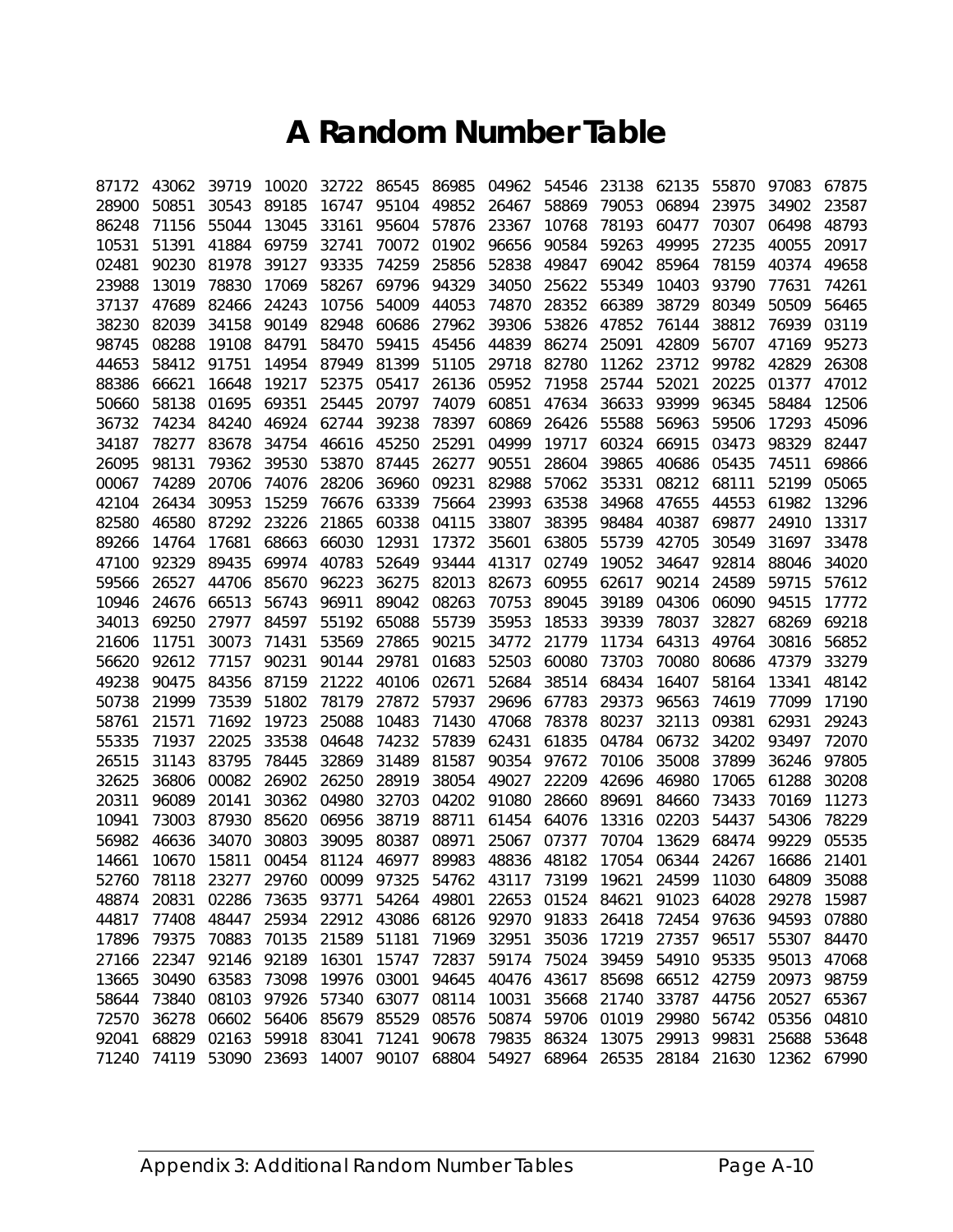## **Selecting the first house: blocks or districts**

- Block #54 was selected as the approximate location for the first interview.
- The interviewer arrives, and now what?



## **Selecting the first house: crowded blocks or districts**

- Block #9 was selected as the approximate location for the first interview.
- The interviewer arrives, and now what?

Block # 9

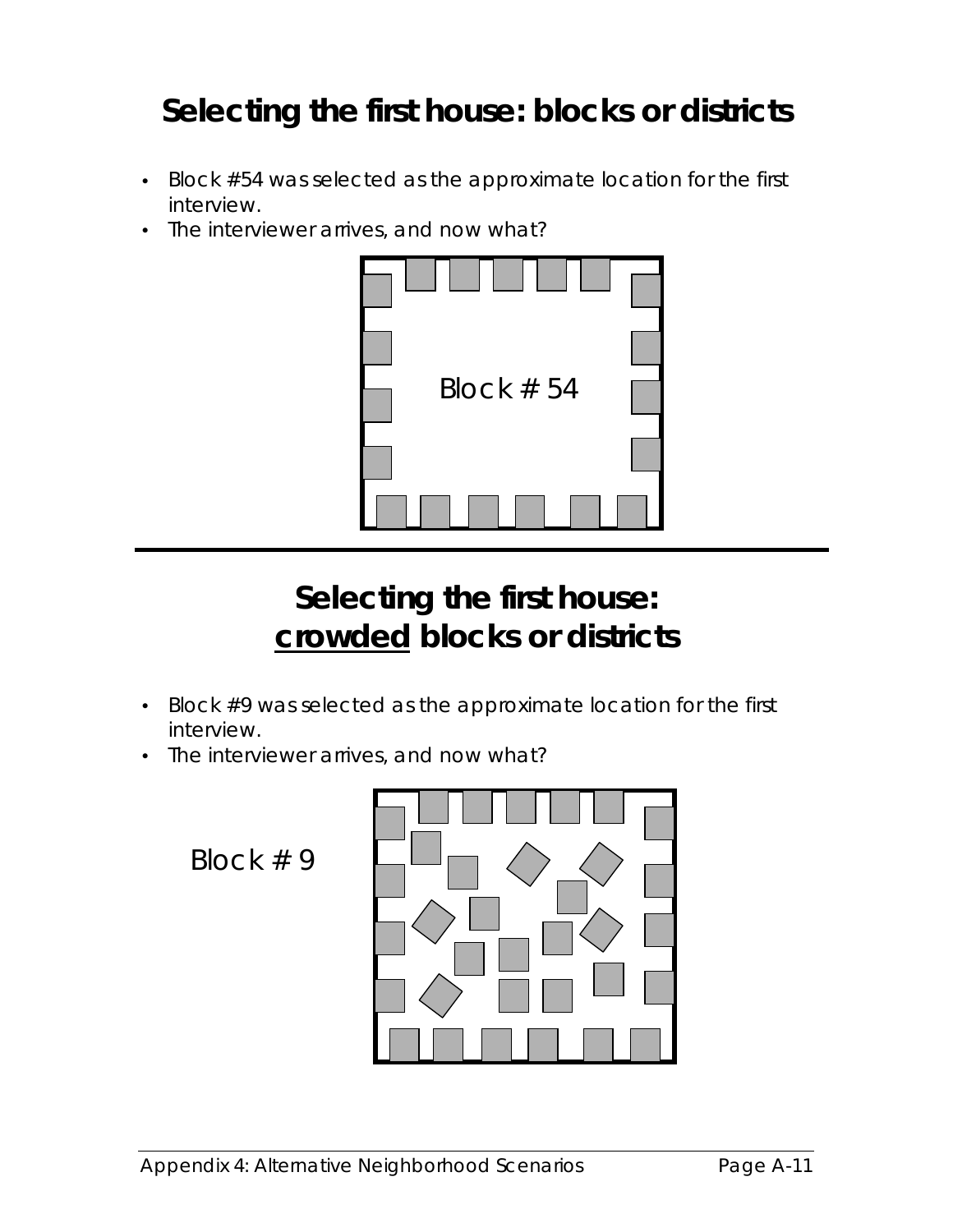# **Selecting the first house: an apartment building**

- Building #73 was selected as the approximate location for the first interview.
- It is an apartment building.
- The interviewer arrives, and now what?



# **Selecting the first house: Apartments and houses together**

- Block #27 was selected as the approximate location for the first interview.
- There are both apartments and houses in this block.
- The interviewer arrives, and now what?

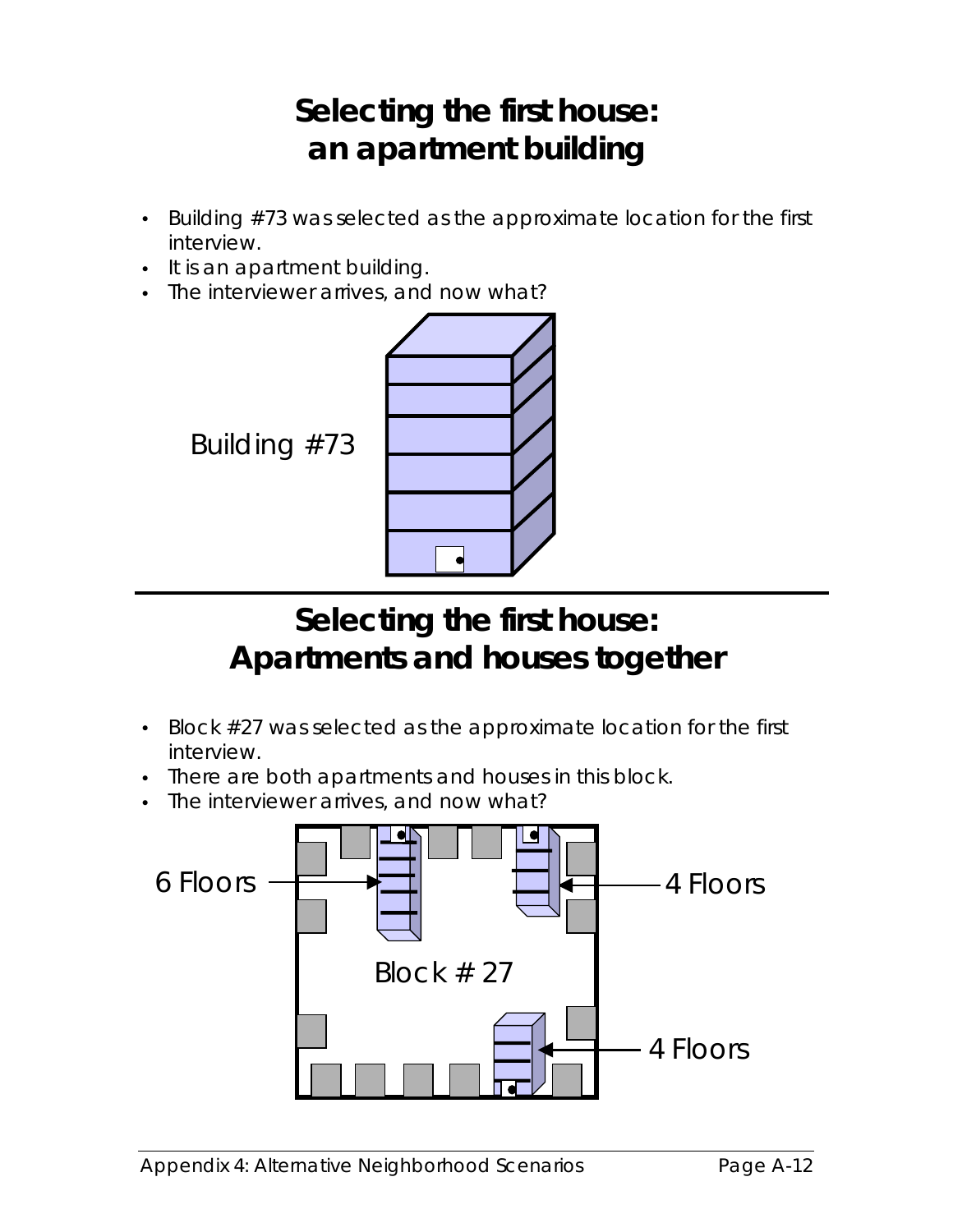#### **Weighting Data**

Data can be weighted by SA population sizes using the *direct adjustment method*. While weighting is not needed when making LQAS judgements of an SA, it can be used when calculating coverage for an entire catchment area or geographical area. Let's assume that a sample of 19 interview sets was carried out in each of 5 SAs in a PVO's catchment area. To calculate coverage you add together all of the "correct" answers to use as a numerator. The denominator is the total number of people sampled. Without weighting, this measure of coverage can either overestimate or underestimate the coverage for the PVO catchment area. Weighting the data allows us to remove this distortion.

#### **Calculating Weighted Coverage Proportions with a Confidence Interval by Hand**

Most Ministries of Health at national and regional levels want District Health Management Teams to present estimates of coverage for various interventions. They are less concerned with knowing which Health Centers have service delivery problems than knowing what overall coverage is. One reason for this situation is that they are not responsible for making day to day management decisions at the level of a health facility. While LQAS data, as we have seen, is quite useful to identify SAs, and interventions that reach coverage standards and which do not, it can also be used to calculate coverage proportions. This is not its primary purpose, but nevertheless it can be used this way. And it is a useful biproduct since reporting systems often want this information.

To calculate coverage using the LQAS data he used the example presented in Table 1.

|              |                  |               |           |        |                  | Table 1: Adding together 5 LQAS SAs to Calculate an Overall Coverage Estimate |
|--------------|------------------|---------------|-----------|--------|------------------|-------------------------------------------------------------------------------|
| Health       | <b>SA Sample</b> | <b>Number</b> | $p = a/n$ | N      | $wt =$           | wt $*$ p                                                                      |
| Center (SA)  | $Size = n$       | Correct=a     |           |        | $N_i / \Sigma N$ |                                                                               |
| Thika        | 19               |               | 0.37      | 10,718 | 0.245            | 0.09                                                                          |
| Kiambu       | 19               | 14            | 0.74      | 6,379  | 0.146            | 0.108                                                                         |
| Muthari      | 19               | 5             | 0.26      | 9,379  | 0.215            | 0.056                                                                         |
| <b>Nyeri</b> | 19               | 16            | 0.84      | 9,731  | 0.223            | 0.187                                                                         |
| Naivasha     | 19               | 4             | 0.21      | 7,500  | 0.172            | 0.036                                                                         |
| Totals       | 95               |               |           | 43,707 |                  |                                                                               |
|              |                  |               |           |        | Coverage $=$     | 0.478                                                                         |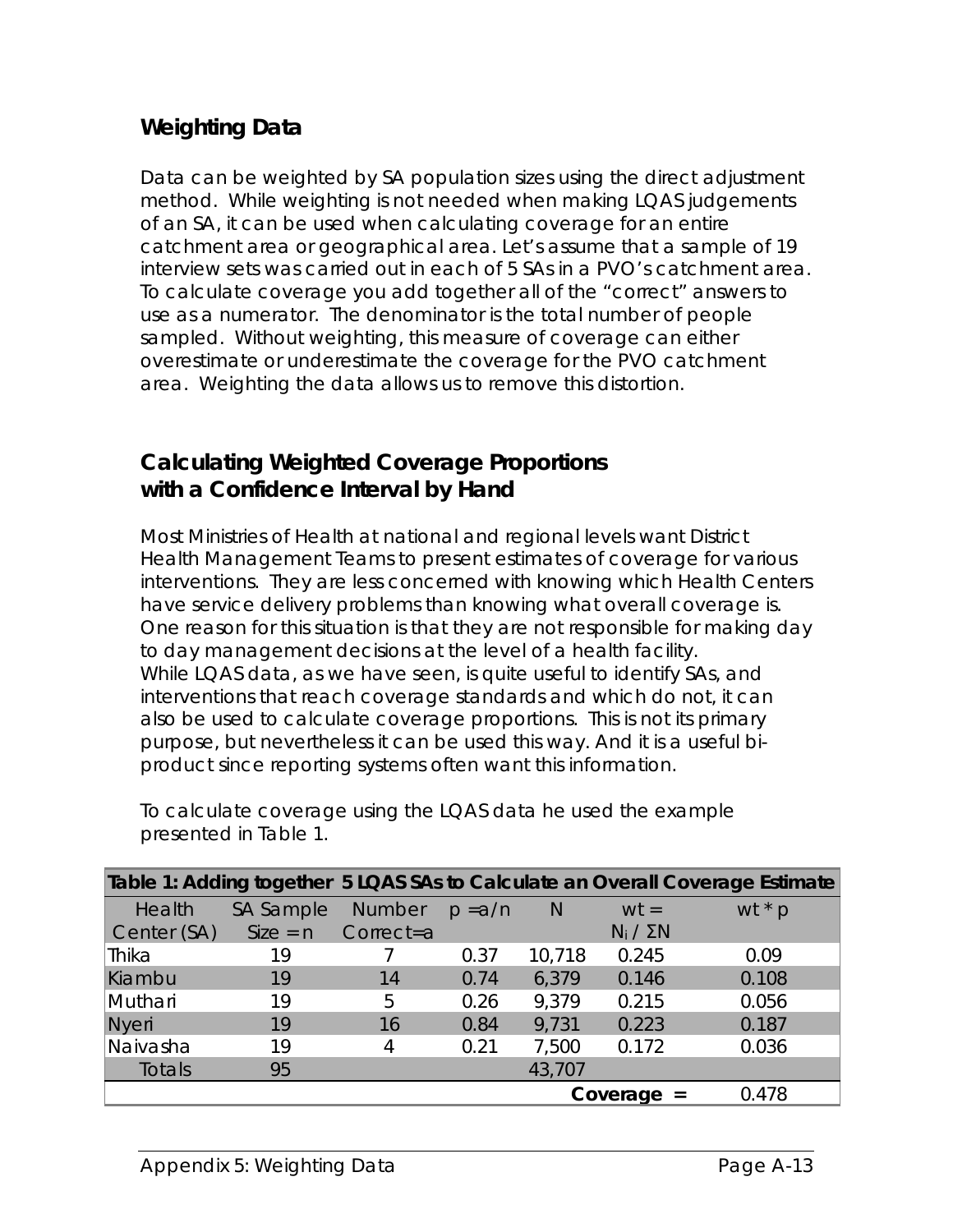Column 1 lists the 5 SAs that form the entire PVO catchment area. Column 2 is the sample size of each SA (19 in this case). As an example let's say that Column 3 is the number of women in the sample that did have up-to-date growth charts. Column 4 is a mini coverage proportion (p) for each SA. This is calculated by using the number of women covered by the intervention as a numerator, and the number of women in the sample as the denominator (i.e., 19). Therefore,  $7/19 = 0.37$  in the case of Thika. Column 5 is the size of the population in each SA; this can be an estimate because wide fluctuations in this number have little influence on the overall calculation. Column 6 is a *weight* which is calculated as the population in each SA divided by the total population of all the SAs in the entire catchment area. Therefore, the weight for Thika is 10,718 / 43,707 = 0.25. Column 7 is the final calculation which multiplies the *weight* and the mini-coverage proportion in each SA. Adding these numbers together gives the overall coverage estimate for the catchment area. In this case, the coverage in the catchment area is 47.8%.

The final step in measuring a coverage proportion is to calculate the confidence interval (CI). This measure is needed because the coverage is an estimate and will not be precise. A 95% CI is the range in which we are 95% confident that our coverage estimated is within. Table 2 demonstrates this calculation.

| Table 2: Calculating a Confidence<br>Interval for a Coverage Proportion for |                                                   |              |                    |  |  |  |  |  |  |  |
|-----------------------------------------------------------------------------|---------------------------------------------------|--------------|--------------------|--|--|--|--|--|--|--|
| <b>District Having 5 SAs</b>                                                |                                                   |              |                    |  |  |  |  |  |  |  |
| Health<br>Centers<br>(SA)                                                   | $wt^2$                                            | $p \times q$ | $wt^2$ x (pg)<br>n |  |  |  |  |  |  |  |
| Thika                                                                       | 0.060                                             | 0.233        | 0.001              |  |  |  |  |  |  |  |
| Kiambu                                                                      | 0.021                                             | 0.194        | 0.000              |  |  |  |  |  |  |  |
| Muthari                                                                     | 0.046                                             | 0.194        | 0.000              |  |  |  |  |  |  |  |
| <b>Nyeri</b>                                                                | 0.050                                             | 0.133        | 0.000              |  |  |  |  |  |  |  |
| Naivasha                                                                    | 0.029                                             | 0.166        | 0.000              |  |  |  |  |  |  |  |
| Totals                                                                      |                                                   |              | 0.002              |  |  |  |  |  |  |  |
|                                                                             | CI = $(1.96 \times \text{SORT} (0.002)) = +0.083$ |              |                    |  |  |  |  |  |  |  |

Column 2 uses the *weight* from Table 13 and then squares it. Column 3 uses the value *p*, the mini-coverage proportion referred to in the previous table. The value of *q* is (1 – p). The last column multiplies the values of columns 2 and 3, and divides them by 19 (the sample size, n). This procedure results in very small values that have more than 3 decimal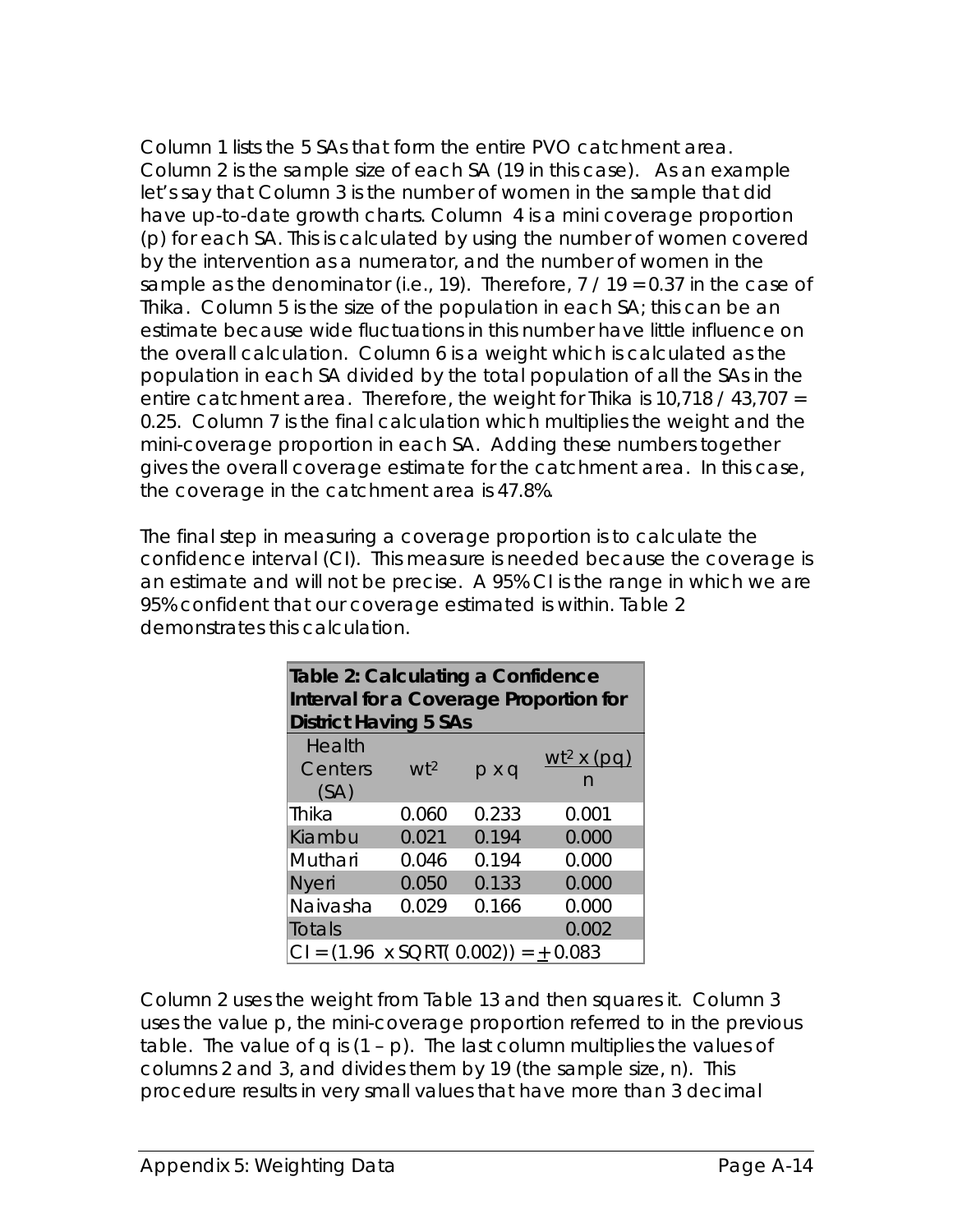places. That is why some row values are 0.000. When they are added together they result in a value of 0.002. The final step is to multiply the square root of 0.002 by 1.96; the resulting value,  $\pm$ 8.3%, is the confidence interval.

Therefore, the coverage in the catchment area is 47.8%, +8.3%. In other words, the PVO manager is 95% confident that the true coverage in his district is between 39.5% and 56.1%.